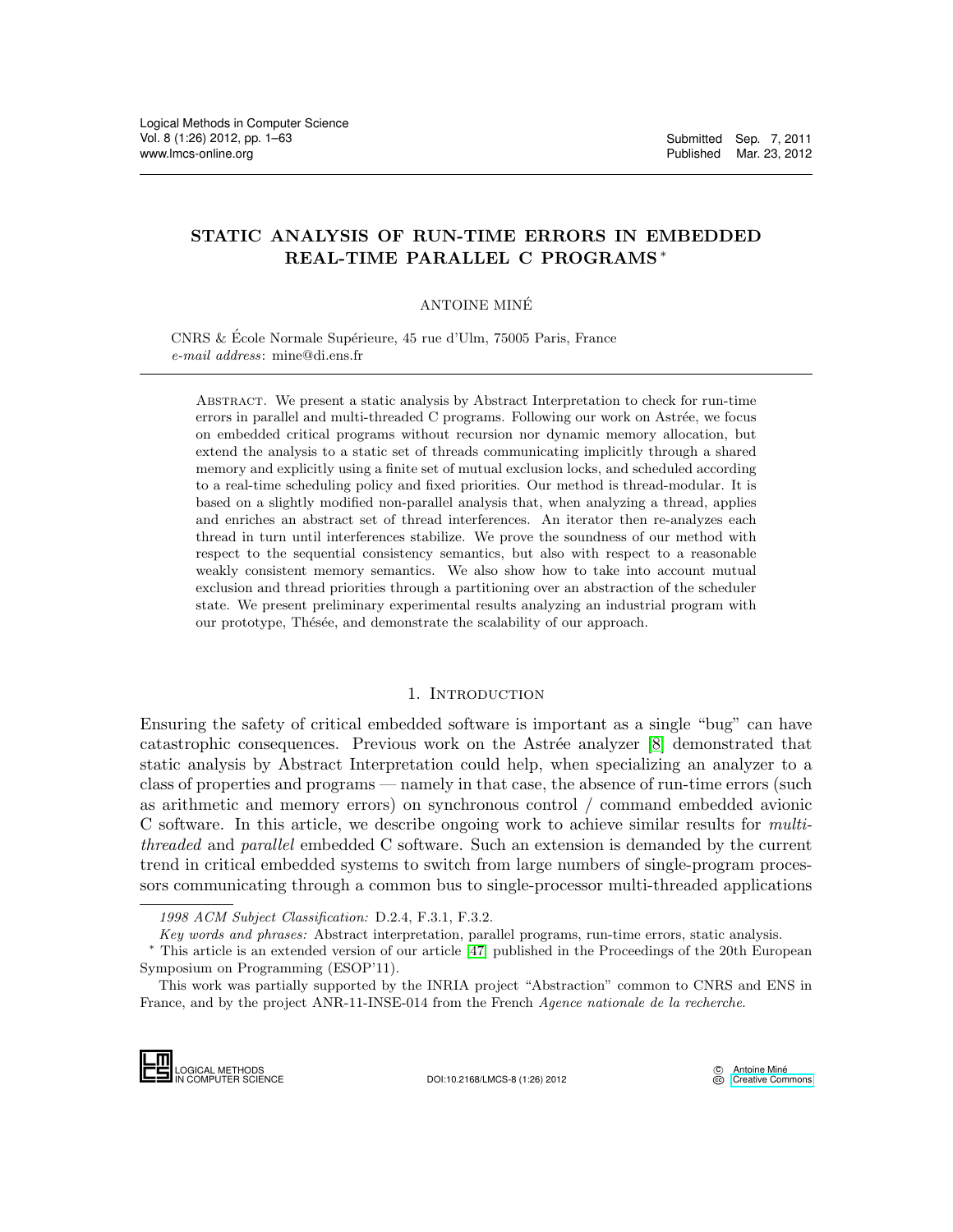#### $2 \overline{P}$  ANTOINE MINÉ

communicating through a shared memory — for instance, in the context of Integrated Mod-ular Avionics [\[60\]](#page-48-0). Analyzing each thread independently with a tool such as Astrée would not be sound and could miss bugs that only appear when threads interact. In this article, we focus on detecting the same kinds of run-time errors as Astrée does, while taking thread communications into account in a sound way, including accesses to the shared memory and synchronization primitives. In particular, we correctly handle the effect of concurrent threads accessing a common variable without enforcing mutual exclusion by synchronization primitives, and we report such accesses — these will be called data-races in the rest of the article. However, we ignore other concurrency hazards such as dead-locks, live-locks, and priority inversions, which are considered to be orthogonal issues.

Our method is based on Abstract Interpretation [\[13\]](#page-46-1), a general theory of the approximation of semantics which allows designing static analyzers that are fully automatic and sound by construction  $-$  i.e., consider a superset of all program behaviors. Such analyzers cannot miss any bug in the class of errors they analyze. However, they can cause spurious alarms due to over-approximations, an unfortunate effect we wish to minimize while keeping the analysis efficient.

To achieve scalability, our method is thread-modular and performs a rely-guarantee reasoning, where rely and guarantee conditions are inferred automatically. At its core, it performs a sequential analysis of each thread considering an abstraction of the effects of the other threads, called interferences. Each sequential analysis also collects a new set of interferences generated by the analyzed thread. It then serves as input when analyzing the other threads. Starting from an empty set of interferences, threads are re-analyzed in sequence until a fixpoint of interferences is reached for all threads. Using this scheme, few modifications are required to a sequential analyzer in order to analyze multi-threaded programs. Practical experiments suggest that few thread re-analyses are required in practice, resulting in a scalable analysis. The interferences are considered in a flow-insensitive and non-relational way: they store, for each variable, an abstraction of the set of all values it can hold at any program point of a given thread. Our method is however quite generic in the way individual threads are analyzed. They can be analyzed in a fully or partially flow-sensitive, context-sensitive, path-sensitive, and relational way (as is the case in our prototype).

As we target embedded software, we can safely assume that there is no recursion, dynamic allocation of memory, nor dynamic creation of threads nor locks, which makes the analysis easier. In return, we handle two subtle points. Firstly, we consider a weakly consistent memory model: memory accesses not protected by mutual exclusion (i.e., data-races) may cause behaviors that are not the result of any thread interleaving to appear. The reason is that arbitrary observation by concurrent threads can expose compiler and processor optimizations (such as instruction reordering) that are designed to be transparent on non-parallel programs only. We prove that our semantics is invariant by large classes of widespread program transformations, so that an analysis of the original program is also sound with respect to reasonably compiled and optimized versions. Secondly, we show how to take into account the effect of a real-time scheduler that schedules the threads on a single processor following strict, fixed priorities. According to this scheduling algorithm, which is quite common in the realm of embedded real-time software  $-e.g.,$  in the real-time thread extension of the POSIX standard [\[34\]](#page-47-1), or in the ARINC 653 avionic operating system standard [\[3\]](#page-45-0) — only the unblocked thread of highest priority may run. This ensures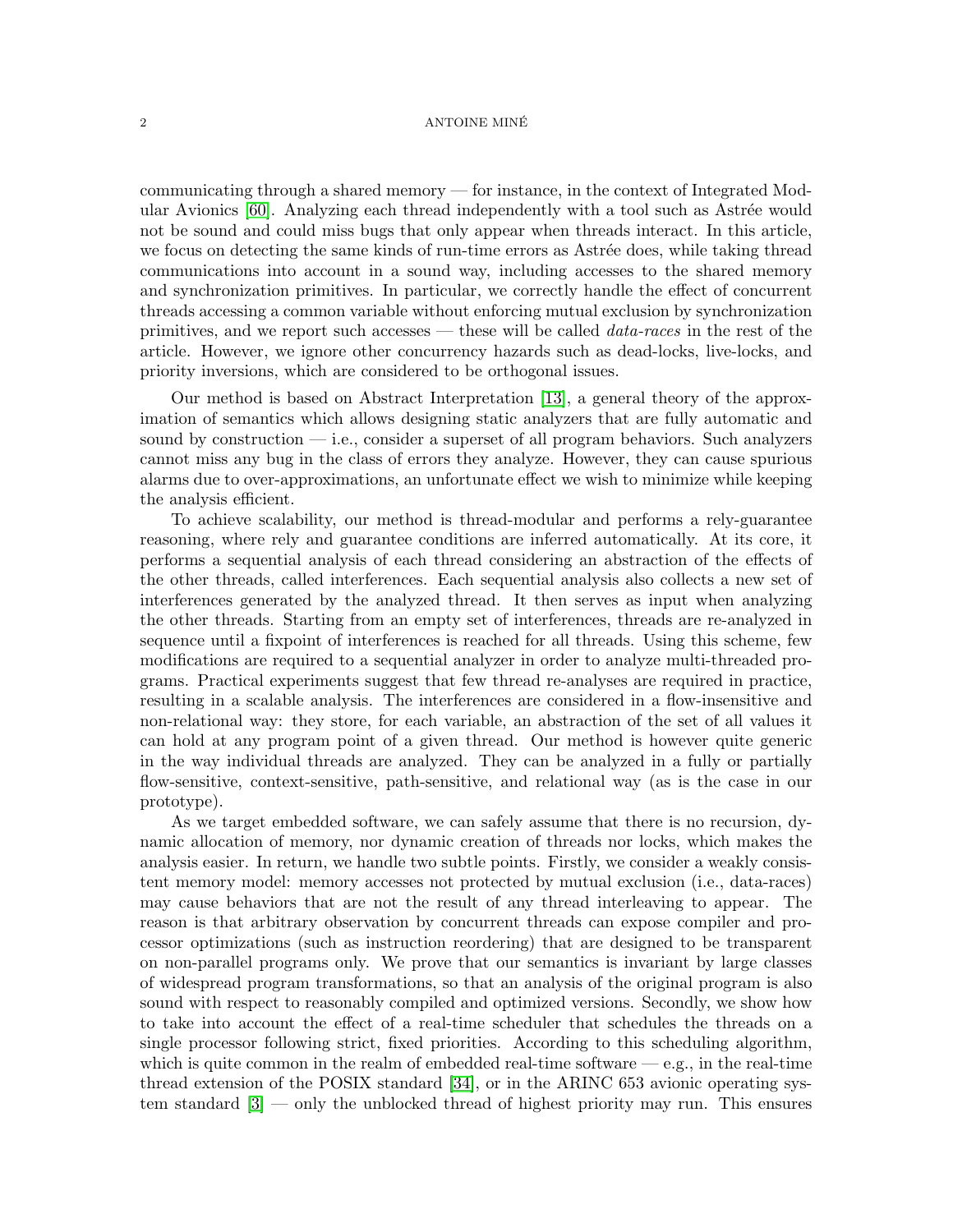some lock-less mutual exclusion properties that are actually exploited in real-time embedded programs and relied on for their correctness (this includes the industrial application our prototype currently targets). We show how our analysis can take these properties into account, but we also present an analysis that assumes less properties on the scheduler and is thus sound for true multi-processors and non-real-time schedulers. We handle synchronization properties (enforced by either locks or priorities) through a partitioning with respect to an abstraction of the global scheduling state. The partitioning recovers some kind of inter-thread flow-sensitivity that would otherwise be completely abstracted away by the interference abstraction.

The approach presented in this article has been implemented and used at the core of a prototype analyzer named Thésée. It leverages the static analysis techniques developed in Astrée [\[8\]](#page-46-0) for single-threaded programs, and adds the support for multiple threads. We used Thésée to analyze in 27 h a large  $(1.7 \text{ M}$  lines) multi-threaded industrial embedded C avionic application, which illustrates the scalability of our approach.

Organisation. Our article is organized as follows. First, Sec. [2](#page-3-0) presents a classic nonparallel semantics and its static analysis. Then, Sec. [3](#page-9-0) extends them to several threads in a shared memory and discusses weakly consistent memory issues. A model of the scheduler and support for locks and priorities are introduced in Sec. [4.](#page-20-0) Our prototype analyzer, Thésée, is presented in Sec. [5,](#page-37-0) as well as some experimental results. Finally, Sec. [6](#page-42-0) discusses related work, and Sec. [7](#page-44-0) concludes and envisions future work.

This article defines many semantics. They are summarized in Fig. [1,](#page-3-1) using  $\subseteq$  to denote the "is less abstract than" relation. We alternate between two kinds of concrete semantics: semantics based on *control paths* ( $\mathbb{P}_{\pi}$ ,  $\mathbb{P}_{*}$ ,  $\mathbb{P}_{\mathcal{H}}$ ), that can model precisely thread interleavings and are also useful to characterize weakly consistent memory models  $(\mathbb{P}'_*, \mathbb{P}'_{\mathcal{H}})$ , and semantics by *structural induction* on the syntax  $(\mathbb{P}, \mathbb{P}_{I}, \mathbb{P}_{C})$ , that give rise to effective abstract interpreters ( $\mathbb{P}^{\sharp}$ ,  $\mathbb{P}^{\sharp}$  $_{\mathcal{I}}^{\sharp},$   $\mathbb{P}_{\mathcal{C}}^{\sharp}$  $_{\mathcal{C}}^{\sharp}$ ). Each semantics is presented in its subsection and adds some features to the previous ones, so that the final abstract analysis  $\mathbb{P}_{\mathcal{C}}^{\sharp}$  $_{\mathcal{C}}^{\sharp}$  presented in Sec. [4.5](#page-33-0) should hopefully not appear as too complex nor artificial, but rather as the logical conclusion of a step-by-step construction.

Our analysis has been mentioned first, briefly and informally, in [\[7,](#page-46-2) § VI]. We offer here a formal, rigorous treatment by presenting all the semantics fully formally, albeit on an idealised language, and by studying their relationship. The present article is an extended version of [\[47\]](#page-47-0) and includes a more comprehensive description of the semantics as well as the proof of all theorems, that were omitted in the conference proceedings due to lack of space.

Notations. In this article, we use the theory of *complete lattices*, denoting their partial order, join, and least element respectively as  $\sqsubseteq$ ,  $\sqcup$ , and  $\perp$ , possibly with some subscript to indicate which lattice is considered. All the lattices we use are actually constructed by taking the Cartesian product of one or several *powerset* lattices — i.e.,  $\mathcal{P}(S)$  for some set  $S - \sqsubseteq, \sqcup$ , and  $\perp$  are then respectively the set inclusion  $\subseteq$ , the set union  $\cup$ , and the empty set  $\emptyset$ , applied independently to each component. Given a monotonic operator F in a complete lattice, we denote by lfp F its least fixpoint — i.e.,  $F(lfpF) = lfpF$  and  $\forall X : F(X) = X \Longrightarrow$  lfp  $F \subseteq X$  — which exists according to Tarski [\[59,](#page-48-1) [14\]](#page-46-3). We denote by  $A \to B$  the set of functions from a set A to a set B, and by  $A \stackrel{\sqcup}{\longrightarrow} B$  the set of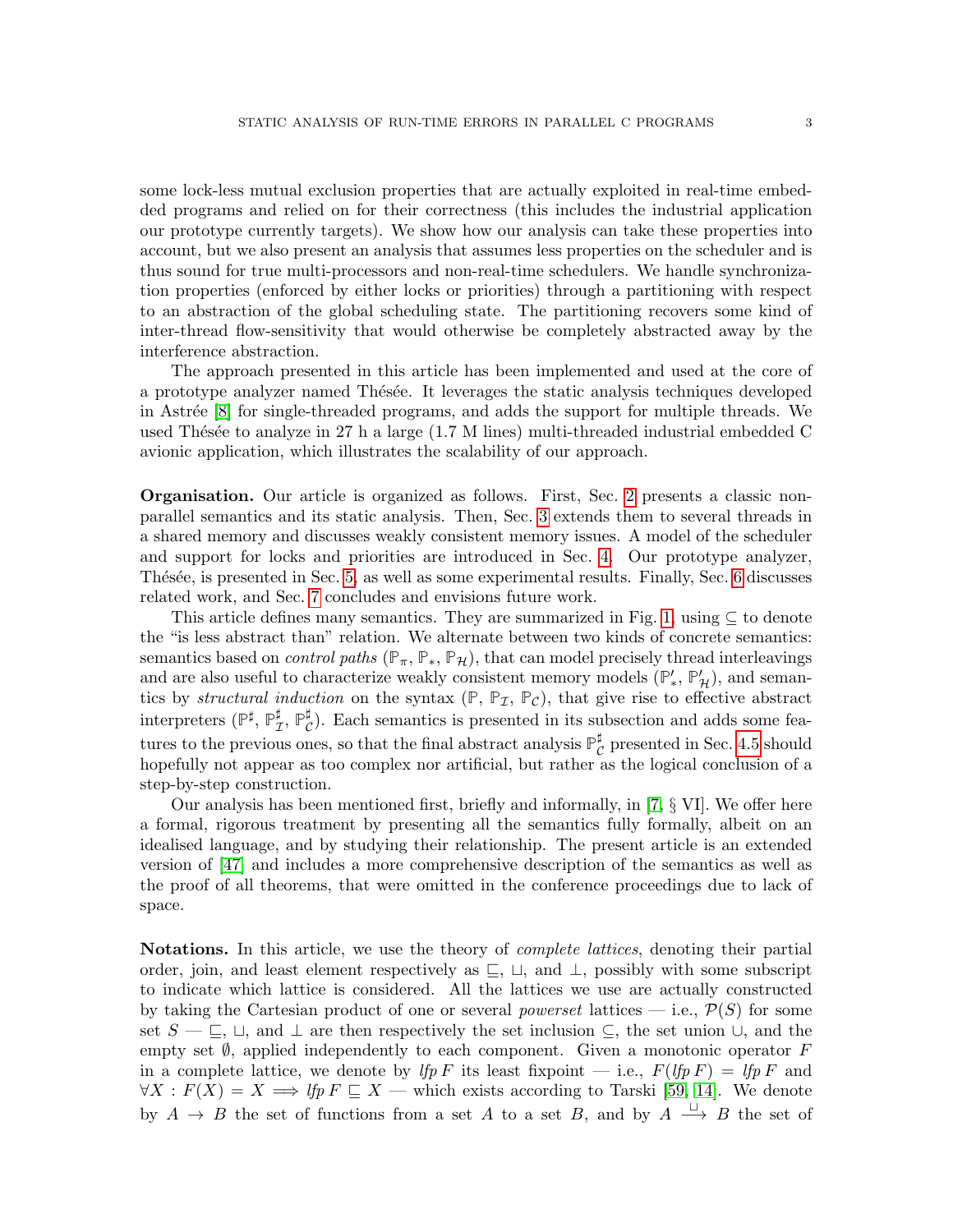#### 4 ANTOINE MINÉ



<span id="page-3-1"></span>Figure 1: Semantics defined in the article.

complete  $\Box$ -morphisms from a complete lattice A to a complete lattice B, i.e., such that  $F(\sqcup_A X) = \bigsqcup_B \{ F(x) \mid x \in X \}$  for any finite or infinite set  $X \subseteq A$ . Additionally, such a function is monotonic. We use the theory of Abstract Interpretation by Cousot and Cousot and, more precisely, its concretization-based ( $\gamma$ ) formalization [\[16\]](#page-46-4). We use widenings ( $\triangledown$ ) to ensure termination [\[17\]](#page-46-5). The abstract version of a domain, operator, or function is denoted with a  $\sharp$  superscript. We use the lambda notation  $\lambda x : f(x)$  to denote functions. If f is a function, then  $f[x \mapsto v]$  is the function with the same domain as f that maps x to v, and all other elements  $y \neq x$  to  $f(y)$ . Likewise,  $f[\forall x \in X : x \mapsto g(x)]$  denotes the function that maps any  $x \in X$  to  $g(x)$ , and other elements  $y \notin X$  to  $f(y)$ . Boldface fonts are used for syntactic elements, such as "while" in Fig. [2.](#page-4-1) Pairs and tuples are bracketed by parentheses, as in  $X = (A, B, C)$ , and can be deconstructed (matched) with the notation "let  $(A, -, C) = X$  in  $\cdots$ " where the "−" symbol denotes irrelevant tuple elements. The notation "let  $\forall x \in X : y_x = \cdots$  in  $\cdots$ " is used to bind a collection of variables  $(y_x)_{x \in X}$ at once. Semantic functions are denoted with double brackets, as in  $\mathbb{X}[[y]]$ , where y is an (optional) syntactic object, and **X** denotes the kind of objects (**S** for statements, **E** for expressions, **P** for programs, **Π** for control paths). The kind of semantics considered (parallel, non-parallel, abstract, etc.) is denoted by subscripts and superscripts over **X**, as exemplified in Fig. [1.](#page-3-1) Finally, we use finite words over arbitrary sets, using  $\epsilon$  and  $\cdot$ to denote, respectively, the empty word and word concatenation. The concatenation  $\cdot$  is naturally extended to sets of words:  $A \cdot B \stackrel{\text{def}}{=} \{ a \cdot b \mid a \in A, b \in B \}.$ 

# 2. Non-parallel Programs

<span id="page-3-0"></span>This section recalls a classic static analysis by Abstract Interpretation of the run-time errors of non-parallel programs, as performed for instance by Astrée  $[8]$ . The formalization introduced here will be extended later to parallel programs, and it will be apparent that an analyzer for parallel programs can be constructed by extending an analyzer for non-parallel programs with few changes.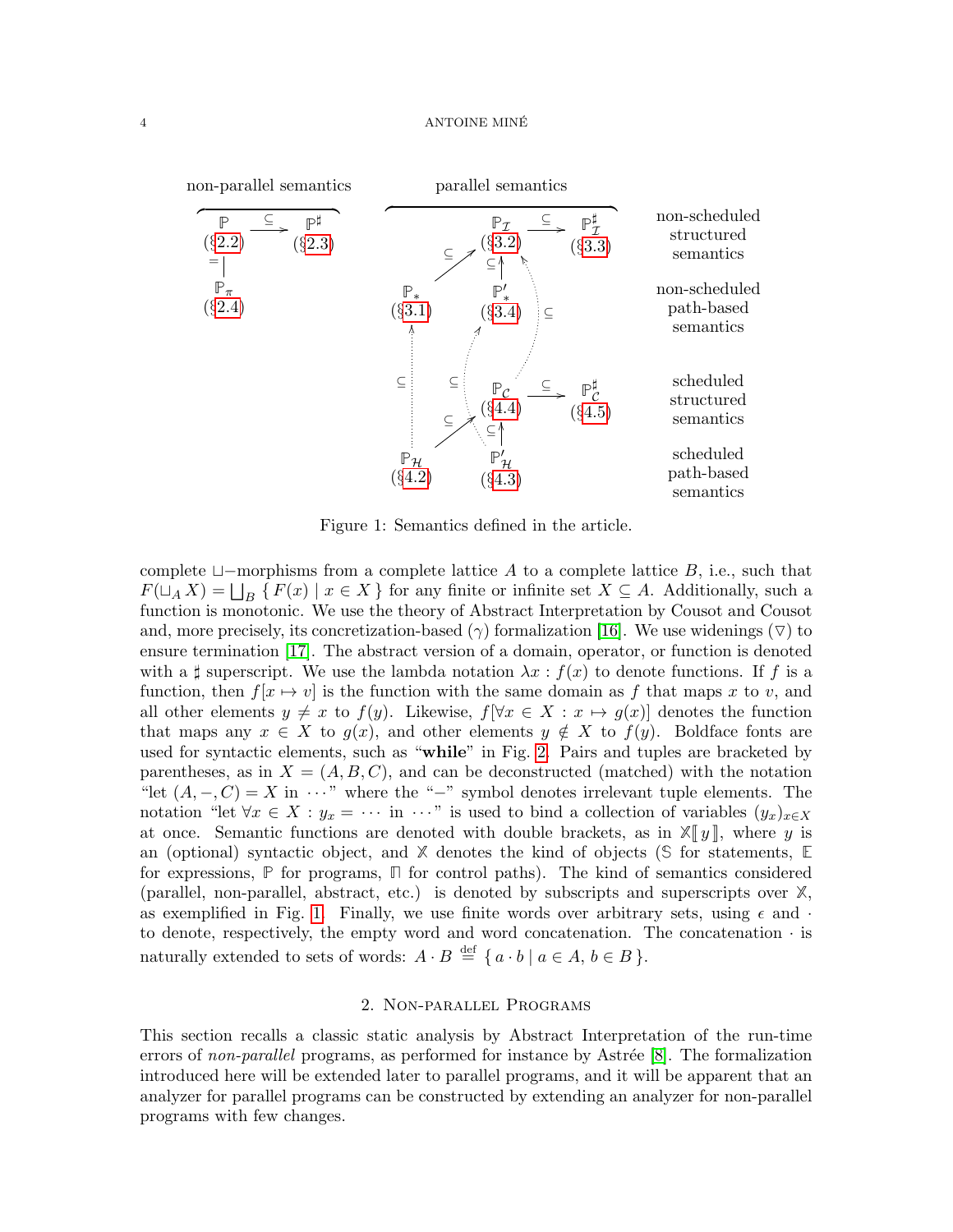|              | stat $::= X \leftarrow expr$                  | (assignment into $X \in \mathcal{V}$ )                              |
|--------------|-----------------------------------------------|---------------------------------------------------------------------|
|              | if $\exp r \bowtie 0$ then stat               | (conditional)                                                       |
|              | while $\exp r \approx 0$ do stat              | (logo p)                                                            |
|              | stat; stat                                    | (sequence)                                                          |
| $expr ::= X$ |                                               | (variable $X \in \mathcal{V}$ )                                     |
|              | $ c_1, c_2 $                                  | (constant interval, $c_1, c_2 \in \mathbb{R} \cup \{\pm \infty\}$ ) |
|              | $-\ell$ expr                                  | (unary operation, $\ell \in \mathcal{L}$ )                          |
|              | $expr \diamond_{\ell} expr$                   | (binary operation, $\ell \in \mathcal{L}$ )                         |
| $\bowtie$    | $\Rightarrow$ = $\ne$   <   >   $\le$   $\ge$ |                                                                     |
| ♦            | $ ::= + -  \times   /$                        |                                                                     |

<span id="page-4-1"></span>Figure 2: Syntax of programs.

2.1. Syntax. For the sake of exposition, we reason on a vastly simplified programming language. However, the results extend naturally to a realistic language, such as the subset of C excluding recursion and dynamic memory allocation considered in our practical experiments (Sec. [5\)](#page-37-0). We assume a fixed, finite set of variable names  $\mathcal V$ . A program is a single structured statement, denoted body  $\in$  stat. The syntax of statements stat and of expressions expr is depicted in Fig. [2.](#page-4-1) Constants are actually constant intervals  $[c_1, c_2]$ , which return a new arbitrary value between  $c_1$  and  $c_2$  every time the expression is evaluated. This allows modeling non-deterministic expressions, such as inputs from the environment, or stubs for expressions that need not be handled precisely, e.g.,  $sin(x)$  could be replaced with  $[-1, 1]$ . Each unary and binary operator  $\diamond_\ell$  is tagged with a syntactic location  $\ell \in \mathcal{L}$  and we denote by  $\mathcal L$  the finite set of all syntactic locations. The output of an analyzer will be the set of locations  $\ell$  with errors — or rather, a superset of them, due to approximations.

For the sake of simplicity, we do not handle procedures. These are handled by inlining in our prototype. We also focus on a single data-type (real numbers in **R**) and numeric expressions, which are sufficient to provide interesting properties to express, e.g., variable bounds, although in the following we will only discuss proving the absence of division by zero. Handling of realistic data-types (machine integers, floats arrays, structures, pointers, etc.) and more complex properties (such as the absence of numeric and pointer overflow) as done in our prototype is orthogonal, and existing methods apply directly — for instance [\[7\]](#page-46-2).

<span id="page-4-0"></span>2.2. Concrete Structured Semantics **P**. As usual in Abstract Interpretation, we start by providing a concrete semantics, that is, the most precise mathematical expression of program semantics we consider. It should be able to express the properties of interest to us, i.e., which run-time errors can occur — only divisions by zero for the simplified language of Fig. [2.](#page-4-1) For this, it is sufficient that our concrete semantics tracks numerical invariants. As this problem is undecidable, it will be abstracted in the next section to obtain a sound static analysis.

A program environment  $\rho \in \mathcal{E}$  maps each variable to a value, i.e.,  $\mathcal{E} \stackrel{\text{def}}{=} \mathcal{V} \to \mathbb{R}$ . The semantics  $\mathbb{E}[\![e]\!]$  of an expression  $e \in \ell zpr$  takes as input a single environment  $\rho$ , and outputs a set of values, in  $\mathcal{P}(\mathbb{R})$ , and a set of locations of run-time errors, in  $\mathcal{P}(\mathcal{L})$ . It is defined by structural induction in Fig. [3.](#page-5-0) Note that an expression can evaluate to one value, several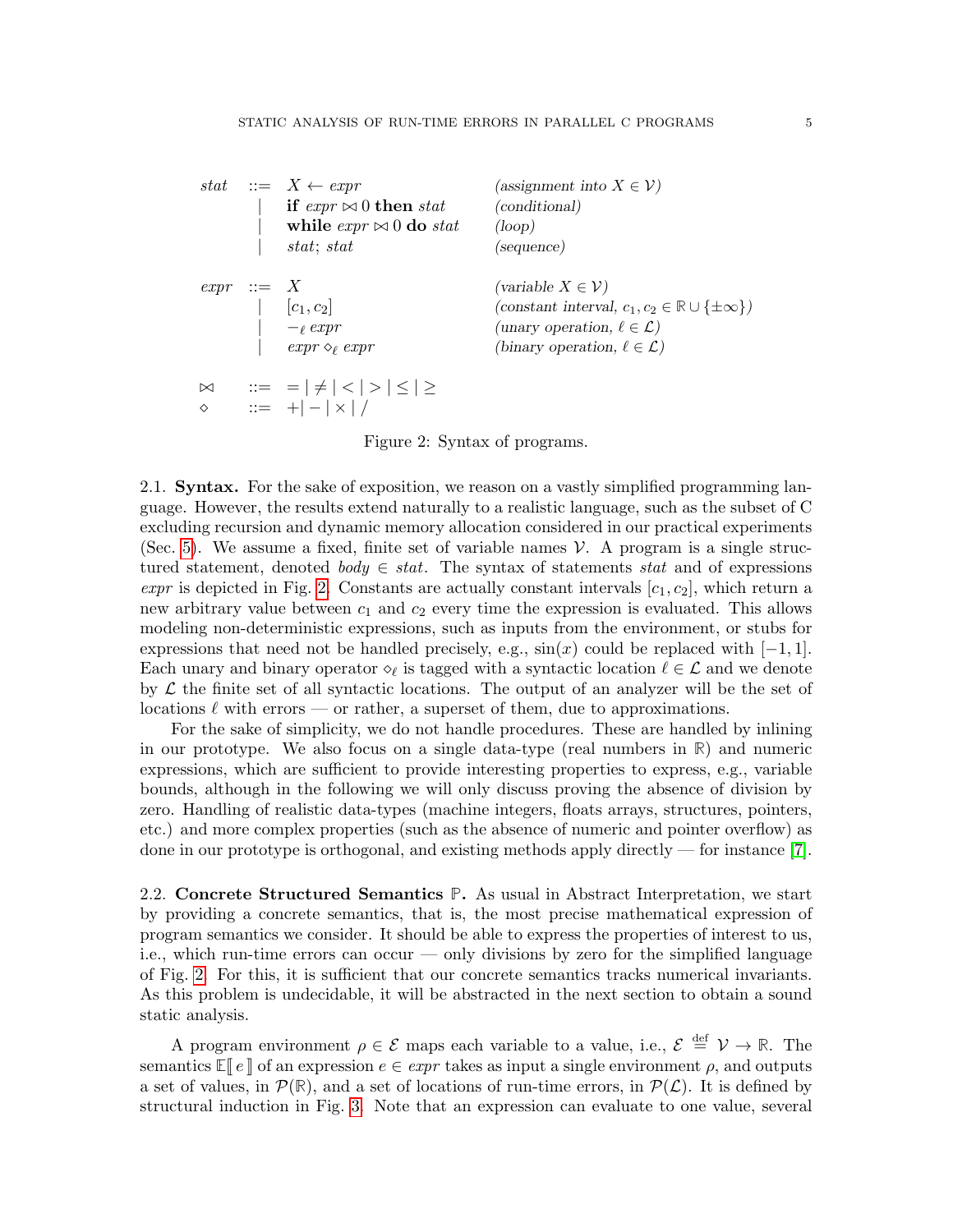$$
\mathbb{E}[\![e]\!] : \mathcal{E} \to (\mathcal{P}(\mathbb{R}) \times \mathcal{P}(\mathcal{L}))
$$
\n
$$
\mathbb{E}[\![X]\!] \rho \stackrel{\text{def}}{=} (\{\rho(X)\}, \emptyset)
$$
\n
$$
\mathbb{E}[\![c_1, c_2]\!] \rho \stackrel{\text{def}}{=} (\{c \in \mathbb{R} \mid c_1 \le c \le c_2\}, \emptyset)
$$
\n
$$
\mathbb{E}[\![-e \mid e]\!] \rho \stackrel{\text{def}}{=} \text{let } (V, \Omega) = \mathbb{E}[\![e]\!] \rho \text{ in } (\{-x \mid x \in V\}, \Omega)
$$
\n
$$
\mathbb{E}[\![e_1 \diamond_e e_2]\!] \rho \stackrel{\text{def}}{=} \text{let } (V_1, \Omega_1) = \mathbb{E}[\![e_1]\!] \rho \text{ in}
$$
\n
$$
\text{let } (V_2, \Omega_2) = \mathbb{E}[\![e_2]\!] \rho \text{ in}
$$
\n
$$
(\{x_1 \diamond x_2 \mid x_1 \in V_1, x_2 \in V_2, \diamond \neq / \vee x_2 \neq 0\}, \Omega_1 \cup \Omega_2 \cup \{\ell \mid \diamond = / \wedge 0 \in V_2\})
$$
\nwhere  $\diamond \in \{+, -, \times, /\}$ 

<span id="page-5-0"></span>Figure 3: Concrete semantics of expressions.

values (due to non-determinism in  $[c_1, c_2]$ ) or no value at all (in the case of a division by zero).

To define the semantics of statements, we consider as semantic domain the complete lattice:

<span id="page-5-2"></span>
$$
\mathcal{D} \stackrel{\text{def}}{=} \mathcal{P}(\mathcal{E}) \times \mathcal{P}(\mathcal{L}) \tag{2.1}
$$

with partial order  $\subseteq$  defined as the pairwise set inclusion:  $(A, B) \subseteq (A', B') \iff A \subseteq$  $A' \wedge B \subseteq B'$ . We denote by  $\sqcup$  the associated join, i.e., pairwise set union. The *structured* semantics  $\mathbb{S} \llbracket s \rrbracket$  of a statement s is a morphism in D that, given a set of environments R and errors  $\Omega$  before a statement s, returns the reachable environments after s, as well as  $\Omega$ enriched with the errors encountered during the execution of s. It is defined by structural induction in Fig. [4.](#page-6-1) We introduce the new statements  $e \bowtie 0$ ? (where  $\bowtie \in \{ =, \neq, \leq, \geq, \leq \}$ ) is a comparison operator) which we call "guards." These statements do not appear standalone in programs, but are useful to factor the semantic definition of conditionals and loops (they are similar to the guards used in Dijkstra's Guarded Commands [\[25\]](#page-47-2)). Guards will also prove useful to define control paths in Sec. [2.4.](#page-8-0) Guards filter their argument and keep only those environments where the expression  $e$  evaluates to a set containing a value v satisfying  $v \bowtie 0$ . The symbol  $\Join$  denotes the negation of  $\bowtie$ , i.e., the negation of  $=, \neq, \leq, \geq, \leq, \geq$  is, respectively,  $\neq$ ,  $=$ ,  $\geq$ ,  $\leq$ ,  $\geq$ ,  $\lt$ . Finally, the semantics of loops computes a loop invariant using the least fixpoint operator  $lfp$ . The fact that such fixpoints exist, and the related fact that the semantic functions are complete  $\Box$ -morphisms, i.e.,  $\mathbb{S}[[s]](\Box_{i\in I}X_i) = \Box_{i\in I} \mathbb{S}[[s]]X_i$ , is stated in the following theorem: is stated in the following theorem:

<span id="page-5-3"></span>**Theorem 2.1.**  $\forall s \in stat : \mathcal{S}[[s]]$  is well defined and a complete  $\sqcup$ −morphism.

## Proof. In Appendix [A.1.](#page-48-2)

We can now define the concrete structured semantics of the program as follows:

<span id="page-5-1"></span>
$$
\mathbb{P} \stackrel{\text{def}}{=} \Omega, \text{ where } (-,\Omega) = \mathbb{S}[\text{ body }](\mathcal{E}_0, \emptyset) \tag{2.2}
$$

 $\Box$ 

where  $\mathcal{E}_0 \subseteq \mathcal{E}$  is a set of initial environments. We can choose, for instance,  $\mathcal{E}_0 = \mathcal{E}$  or  $\mathcal{E}_0 \stackrel{\text{def}}{=} {\lambda X \in \mathcal{V} : 0}.$  Note that all run-time errors are collected while traversing the program structure; they are never discarded and all of them eventually reach the end of body, and so, appear in  $\mathbb{P}$ , even if  $\mathbb{S}$  body  $\|(\mathcal{E}_0, \emptyset)$  outputs an empty set of environments. Our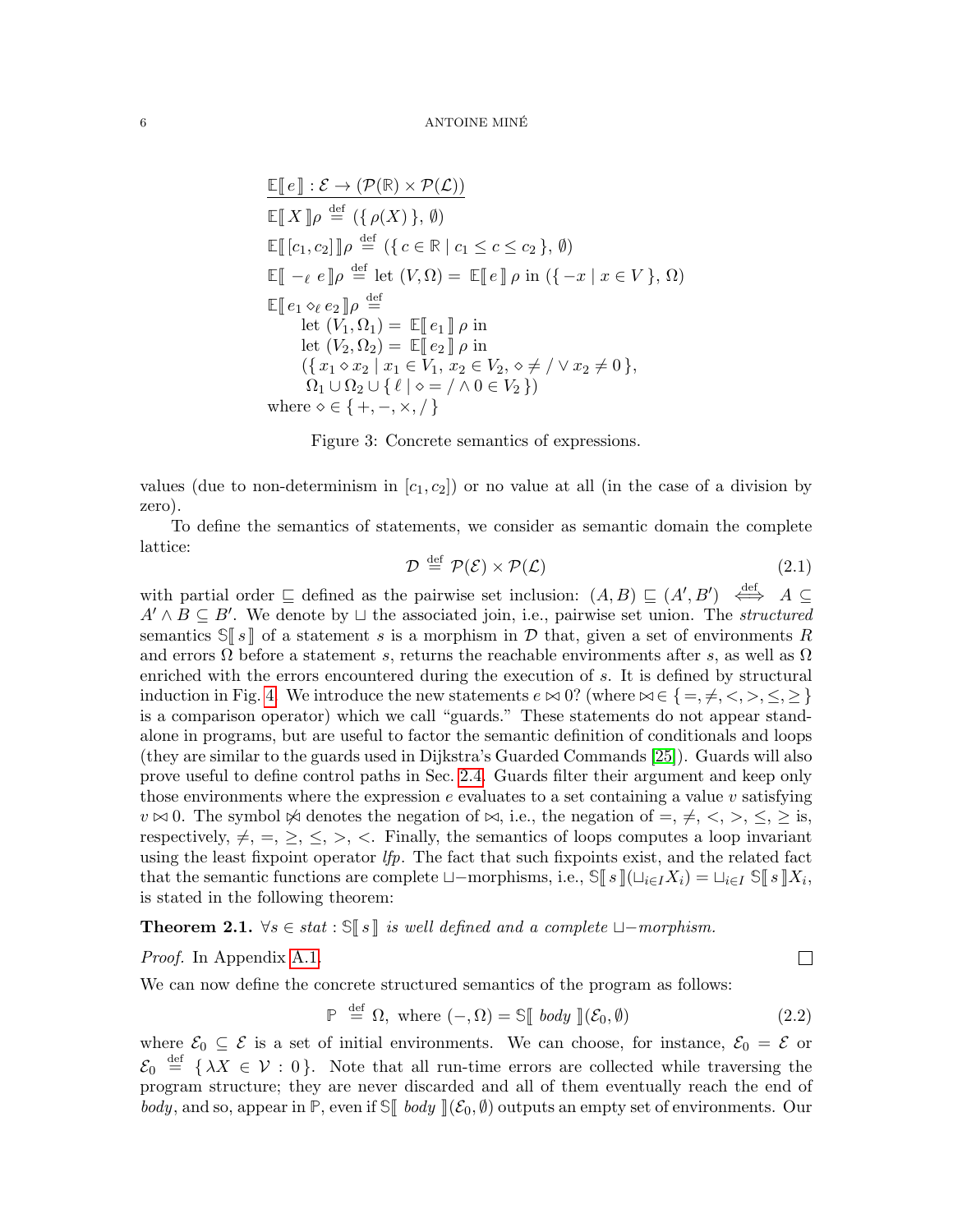$\mathbb{S}[[s]] : \mathcal{D} \stackrel{\sqcup}{\longrightarrow} \mathcal{D}$  $\mathbb{S}[X \leftarrow e](R, \Omega) \stackrel{\text{def}}{=} (\emptyset, \Omega) \sqcup \bigsqcup_{\rho \in R} \text{let } (V, \Omega') = \mathbb{E}[e] \rho \text{ in } (\{ \rho[X \mapsto v] \mid v \in V \}, \Omega')$  $\mathbb{S}[\![e \bowtie 0? \!](R, \Omega) \stackrel{\text{def}}{=} (\emptyset, \Omega) \sqcup \bigsqcup_{\rho \in R} \text{let } (V, \Omega') = \mathbb{E}[\![e] \!](\rho) \text{ in } (\{\rho \mid \exists v \in V : v \bowtie 0\}, \Omega')$  $\mathbb{S}[s_1; s_2](R, \Omega) \stackrel{\text{def}}{=} (\mathbb{S}[s_2] \circ \mathbb{S}[s_1])(R, \Omega)$  $\mathbb{S}$  if  $e \bowtie 0$  then  $s \rrbracket(R, \Omega) \stackrel{\text{def}}{=} (\mathbb{S} \mathbb{I} s \mathbb{I} \circ \mathbb{S} \mathbb{I} e \bowtie 0 \cdot \mathbb{I})(R, \Omega) \sqcup \mathbb{S} \mathbb{I} e \bowtie 0 \cdot \mathbb{I}(R, \Omega)$  $\mathbb{S}[\![\text{while } e \bowtie 0 \text{ do } s]\!] (R, \Omega) \stackrel{\text{def}}{=} \mathbb{S}[\![\,e \bowtie 0?\!] \; (\text{If } p \lambda X : (R, \Omega) \sqcup (\mathbb{S}[\![\,s\!]\!] \circ \mathbb{S}[\![\,e \bowtie 0?\!]\!])X)$ where  $\bowtie \in \{ =, \neq, <, >, \leq, \geq \}$ 

<span id="page-6-1"></span>Figure 4: Structured concrete semantics of statements.

program semantics thus observes the set of run-time errors that can appear in any execution starting at the beginning of *body* in an initial environment. This includes errors occurring in executions that loop forever (such as infinite reactive loops in control / command software) or that halt before the end of body.

<span id="page-6-0"></span>2.3. Abstract Structured Semantics  $\mathbb{P}^{\sharp}$ . The semantics  $\mathbb P$  is not computable as it involves least fixpoints in an infinite-height domain  $D$ , and not all elements in  $D$  are representable in a computer as  $\mathcal D$  is uncountable. Even if we restricted variable values to a more realistic, large but finite, subset — such as machine integers or floats — naive computation in  $D$  would be unpractical. An effective analysis will instead compute an abstract semantics over-approximating the concrete one.

The abstract semantics is parametrized by the choice of an abstract domain of en-vironments obeying the signature presented in Fig. [5.](#page-7-0) It comprises a set  $\mathcal{E}^{\sharp}$  of computerrepresentable abstract environments, with a partial order  $\subseteq_{\mathcal{E}}^{\sharp}$  $\mathcal{E}$  (denoting abstract entailment) and an abstract environment  $\mathcal{E}_0^{\sharp} \in \mathcal{E}^{\sharp}$  representing initial environments. Each abstract environment represents a set of concrete environments through a monotonic concretization function  $\gamma_{\mathcal{E}}: \mathcal{E}^{\sharp} \to \mathcal{P}(\mathcal{E})$ . We also require an effective abstract version  $\cup_{\mathcal{E}}^{\sharp}$  $\frac{1}{\mathcal{E}}$  of the set union ∪, as well as effective abstract versions  $\mathbb{S}^{\sharp}[\![s]\!]$  of the semantic operators  $\mathbb{S}[\![s]\!]$  for assignment<br>and guard statements. Only environment sets are abstracted, while error sets are reare and guard statements. Only environment sets are abstracted, while error sets are represented explicitly, so that the actual abstract semantic domain for  $\mathbb{S}^{\sharp}$  s is  $\mathcal{D}^{\sharp} \stackrel{\text{def}}{=} \mathcal{E}^{\sharp} \times \mathcal{P}(\mathcal{L}),$ <br>with concretization  $\alpha$  defined in Fig. 5. Figure 5 also presents the soundness conditio with concretization  $\gamma$  defined in Fig. [5.](#page-7-0) Figure [5](#page-7-0) also presents the soundness conditions that state that an abstract operator outputs a superset of the environments and error locations returned by its concrete version. Finally, when  $\mathcal{E}^{\sharp}$  has infinite strictly increasing chains, we require a widening operator  $\nabla_{\mathcal{E}}$ , i.e., a sound abstraction of the join ∪ with a termination guarantee to ensure the convergence of abstract fixpoint computations in finite time. There exist many abstract domains  $\mathcal{E}^{\sharp}$ , for instance the interval domain [\[13\]](#page-46-1), where an abstract environment in  $\mathcal{E}^{\sharp}$  associates an interval to each variable, the octagon domain [\[46\]](#page-47-3), where an abstract environment in  $\mathcal{E}^{\sharp}$  is a conjunction of constraints of the form  $\pm X \pm Y \leq c$  with  $X, Y \in \mathcal{V}, c \in \mathbb{R}$ , or the polyhedra domain [\[21\]](#page-46-6), where an abstract environment in  $\mathcal{E}^{\sharp}$  is a convex, closed (possibly unbounded) polyhedron.

In the following, we will refer to assignments and guards collectively as primitive state*ments.* Their abstract semantics  $\mathbb{S}^{\sharp}[\![s]\!]$  in  $\mathcal{D}^{\sharp}$  depends on the choice of abstract domain; we assume it is provided as part of the abstract domain definition and do not discuss it.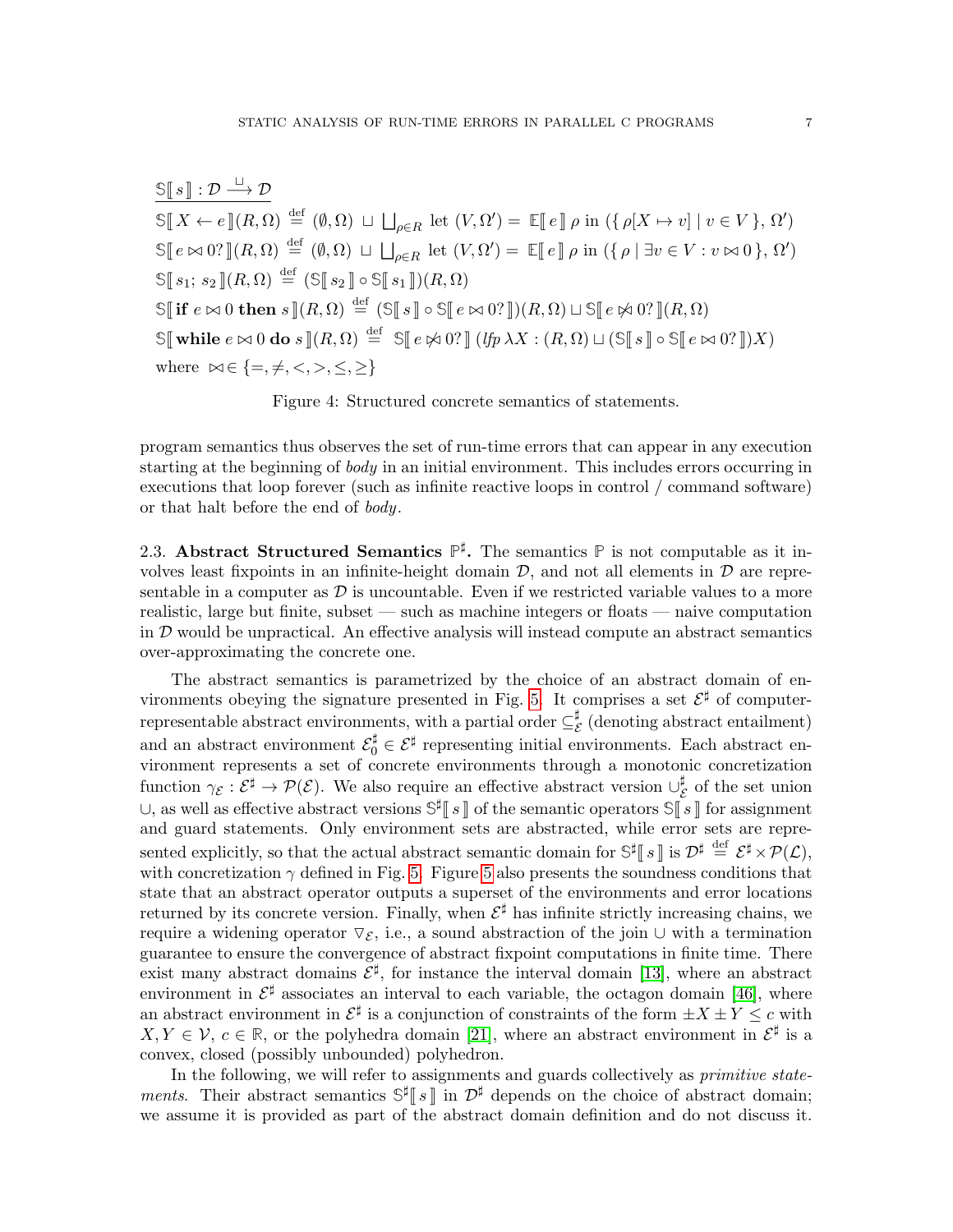$$
\mathcal{E}^{\sharp}
$$
 (set of abstract environments)  
\n
$$
\gamma_{\mathcal{E}} : \mathcal{E}^{\sharp} \to \mathcal{P}(\mathcal{E})
$$
 (concretization)  
\n
$$
\perp_{\mathcal{E}}^{\sharp} \in \mathcal{E}^{\sharp}
$$
 (initial abstract environment)  
\n
$$
s.t. \gamma_{\mathcal{E}}(\mathcal{E}_{0}^{\sharp}) \supseteq \mathcal{E}_{0}
$$
  
\n
$$
\subseteq_{\mathcal{E}}^{\sharp} : (\mathcal{E}^{\sharp} \times \mathcal{E}^{\sharp}) \to \{ true, false \}
$$
 (initial abstract environment)  
\n
$$
s.t. \quad X^{\sharp} \subseteq_{\mathcal{E}}^{\sharp} Y^{\sharp} \implies \gamma_{\mathcal{E}}(X^{\sharp}) \subseteq \gamma_{\mathcal{E}}(Y^{\sharp})
$$
  
\n
$$
\cup_{\mathcal{E}}^{\sharp} : (\mathcal{E}^{\sharp} \times \mathcal{E}^{\sharp}) \to \mathcal{E}^{\sharp}
$$
 (abstract entailment)  
\n
$$
s.t. \quad \gamma_{\mathcal{E}}(X^{\sharp} \cup_{\mathcal{E}}^{\sharp} Y^{\sharp}) \supseteq \gamma_{\mathcal{E}}(X^{\sharp}) \cup \gamma_{\mathcal{E}}(Y^{\sharp})
$$
  
\n
$$
\nabla_{\mathcal{E}} : (\mathcal{E}^{\sharp} \times \mathcal{E}^{\sharp}) \to \mathcal{E}^{\sharp}
$$
 (widening)  
\n
$$
s.t. \quad \gamma_{\mathcal{E}}(X^{\sharp} \nabla_{\mathcal{E}} Y^{\sharp}) \supseteq \gamma_{\mathcal{E}}(X^{\sharp}) \cup \gamma_{\mathcal{E}}(Y^{\sharp})
$$
  
\n
$$
s.t. \quad \gamma_{\mathcal{E}}(X^{\sharp} \nabla_{\mathcal{E}} Y^{\sharp}) \supseteq \gamma_{\mathcal{E}}(X^{\sharp}) \cup \gamma_{\mathcal{E}}(Y^{\sharp})
$$
  
\nand  $\forall (Y_{i}^{\sharp})_{i \in \mathbb{N}} : \text{ the sequence } X_{0}^{\sharp} = Y_{0}^{\sharp}, X_{i+1}^{\sharp} = X_{i}^{\sharp} \nabla_{\mathcal{E}} Y_{i+1}^{\sharp}$ 

<span id="page-7-0"></span>Figure 5: Abstract domain signature, and soundness and termination conditions.

By contrast, the semantics of non-primitive statements can be derived in a generic way, as presented in Fig. [6.](#page-8-1) Note the similarity between these definitions and the concrete semantics of Fig. [4,](#page-6-1) except for the semantics of loops that uses additionally a widening operator  $\nabla$  derived from  $\nabla \varepsilon$ . The termination guarantee of the widening ensures that, given any (not necessarily monotonic) function  $F^{\sharp}: \mathcal{D}^{\sharp} \to \mathcal{D}^{\sharp}$ , the sequence  $X_0^{\sharp}$  $\mathbf{u}^{\sharp} \stackrel{\text{def}}{=} (\bot_{\mathcal{E}}^{\sharp}$  $^{\sharp}_{\mathcal{E}}, \emptyset),$  $X_i^\sharp$  $\;\;\stackrel{\sharp}{\phantom{}_{i+1}}\;\; \stackrel{\mathrm{def}}{=} \; X_i^\sharp \mathrel{\triangledown} F^\sharp(X_i^\sharp)$  $\sharp$ <sub>i</sub>) reaches a fixpoint  $X_k^{\sharp} = X_{k+1}^{\sharp}$  in finite time  $k \in \mathbb{N}$ . We denote this limit by  $\lim_{\Delta X} \lambda X^{\sharp}: X^{\sharp} \nabla F^{\sharp}(X^{\sharp})$ . Note that, due to widening, the semantics of a loop is generally not a join morphism, and even not monotonic [\[17\]](#page-46-5), even if the semantics of the loop body is. Hence, there would be little benefit in imposing that the semantics of primitive statements provided with  $\mathcal{D}^{\sharp}$  is monotonic, and we do not impose it in Fig. [5.](#page-7-0) Note also that  $\lim F^{\sharp}$  may not be the least fixpoint of  $F^{\sharp}$  (in fact, such a least fixpoint may not even exist).

The abstract semantics of a program can then be defined, similarly to [\(2.2\)](#page-5-1), as:

 $\mathbb{P}^{\sharp} \stackrel{\text{def}}{=} \Omega$ , where  $(-, \Omega) = \mathbb{S}^{\sharp} \llbracket \text{ body } \rrbracket (\mathcal{E}_0^{\sharp})$  $\left(\begin{smallmatrix} 1 \ 0 \end{smallmatrix}, \emptyset\right)$ .

The following theorem states the soundness of the abstract semantics:

<span id="page-7-1"></span>Theorem 2.2.  $\mathbb{P} \subseteq \mathbb{P}^{\sharp}$ .

Proof. In Appendix [A.2.](#page-49-0)

 $\Box$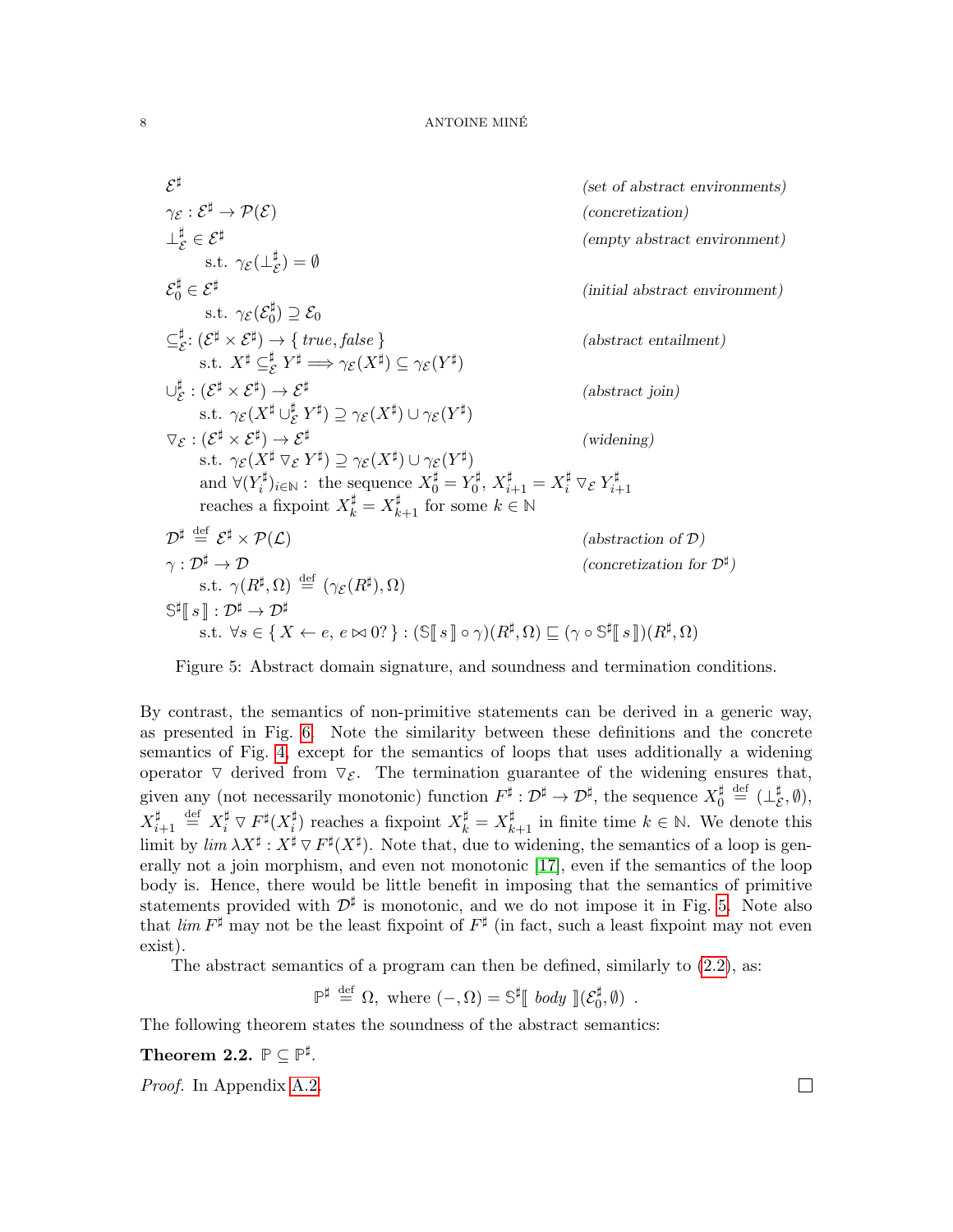$$
\begin{aligned}\n&\stackrel{\mathbb{S}^{\sharp}[s]:\mathcal{D}^{\sharp}\to\mathcal{D}^{\sharp}}{\mathbb{S}^{\sharp}[s_{1};s_{2}](R^{\sharp},\Omega)}\stackrel{\mathrm{def}}{=}(\mathbb{S}^{\sharp}[s_{2}]\circ\mathbb{S}^{\sharp}[s_{1}])(R^{\sharp},\Omega) \\
&\stackrel{\mathbb{S}^{\sharp}[i\mathbf{if}\mathbf{e}\bowtie0\mathbf{then}\mathbf{s}](R^{\sharp},\Omega)\stackrel{\mathrm{def}}{=} \\
&\quad(\mathbb{S}^{\sharp}[s]\circ\mathbb{S}^{\sharp}[e\bowtie0?])(R^{\sharp},\Omega)\cup^{\sharp}\mathbb{S}^{\sharp}[e\bowtie0?](R^{\sharp},\Omega) \\
&\stackrel{\mathbb{S}^{\sharp}[i\mathbf{if}\mathbf{e}\bowtie0\mathbf{do}\mathbf{s}](R^{\sharp},\Omega)\stackrel{\mathrm{def}}{=} \\
&\stackrel{\mathbb{S}^{\sharp}[e\bowtie0?](\mathbf{lim}\lambda X^{\sharp}:X^{\sharp}\nabla((R^{\sharp},\Omega)\cup^{\sharp}(S^{\sharp}[s]\circ\mathbb{S}^{\sharp}[e\bowtie0?])X^{\sharp})) \\
&\text{where:} \\
&(R^{\sharp}_{1},\Omega_{1})\cup^{\sharp}(R^{\sharp}_{2},\Omega_{2})\stackrel{\mathrm{def}}{=} (R^{\sharp}_{1}\cup^{\sharp}_{\mathbf{E}}R^{\sharp}_{2},\Omega_{1}\cup\Omega_{2}) \\
&(R^{\sharp}_{1},\Omega_{1})\nabla(R^{\sharp}_{2},\Omega_{2})\stackrel{\mathrm{def}}{=} (R^{\sharp}_{1}\nabla_{\mathbf{E}}R^{\sharp}_{2},\Omega_{1}\cup\Omega_{2})\n\end{aligned}
$$

<span id="page-8-1"></span>Figure 6: Derived abstract functions for non-primitive statements.

The resulting analysis is flow-sensitive. It is relational whenever  $\mathcal{E}^{\sharp}$  is — e.g., with octagons [\[46\]](#page-47-3). The iterator follows, in the terminology of [\[10\]](#page-46-7), a recursive iteration strategy. The advantage of this strategy is its efficient use of memory: few abstract elements need to be kept in memory during the analysis. Indeed, apart from the current abstract environment, a clever implementation of Fig. [6](#page-8-1) exploiting tail recursion would only need to keep one extra environment per if  $e \bowtie 0$  then s statement — to remember the  $(R^{\sharp}, \Omega)$  argument while evaluating  $s$  — and two environments per while  $e \bowtie 0$  do s statement — one for  $(R^{\sharp}, \Omega)$  and one for the accumulator  $X^{\sharp}$  — in the call stack of the abstract interpreter function **S** ] . Thus, the maximum memory consumption is a function of the maximum nesting of conditionals and loops in the analyzed program, which is generally low. This efficiency is key to analyze large programs, as demonstrated by Astrée  $[8]$ .

<span id="page-8-0"></span>2.4. **Concrete Path-Based Semantics**  $\mathbb{P}_{\pi}$ . The structured semantics of Sec. [2.2](#page-4-0) is defined as an interpretation of the program by induction on its syntactic structure, which can be conveniently transformed into a static analyzer, as shown in Sec. [2.3.](#page-6-0) Unfortunately, the execution of a parallel program does not follow such a simple syntactic structure; it is rather defined as an interleaving of control paths from distinct threads (Sec. [3.1\)](#page-9-1). Before considering parallel programs, we start by proposing in this section an alternate concrete semantics of non-parallel programs based on control paths. While its definition is different from the structured semantics of Sec. [2.2,](#page-4-0) its output is equivalent.

A control path p is any finite sequence of primitive statements, among  $X \leftarrow e$ ,  $e \bowtie 0$ ?. We denote by  $\Pi$  the set of all control paths. Given a statement s, the set of control paths it spawns  $\pi(s) \subseteq \Pi$  is defined by structural induction as follows:

<span id="page-8-2"></span>
$$
\pi(X \leftarrow e) \stackrel{\text{def}}{=} \{ X \leftarrow e \}
$$
\n
$$
\pi(s_1; s_2) \stackrel{\text{def}}{=} \pi(s_1) \cdot \pi(s_2)
$$
\n
$$
\pi(\text{if } e \bowtie 0 \text{ then } s) \stackrel{\text{def}}{=} (\{ e \bowtie 0? \} \cdot \pi(s)) \cup \{ e \nless 0? \}
$$
\n
$$
\pi(\text{while } e \bowtie 0 \text{ do } s) \stackrel{\text{def}}{=} (lfp \lambda X : \{\epsilon\} \cup (X \cdot \{ e \bowtie 0? \} \cdot \pi(s))) \cdot \{ e \nless 0? \}
$$
\n
$$
(2.3)
$$

where  $\epsilon$  denotes then empty path, and  $\cdot$  denotes path concatenation, naturally extended to sets of paths. A primitive statement spawns a singleton path of length one, while a conditional spawns two sets of paths — one set where the then branch is taken, and one where it is not taken — and loops spawn an infinite number of paths — corresponding to all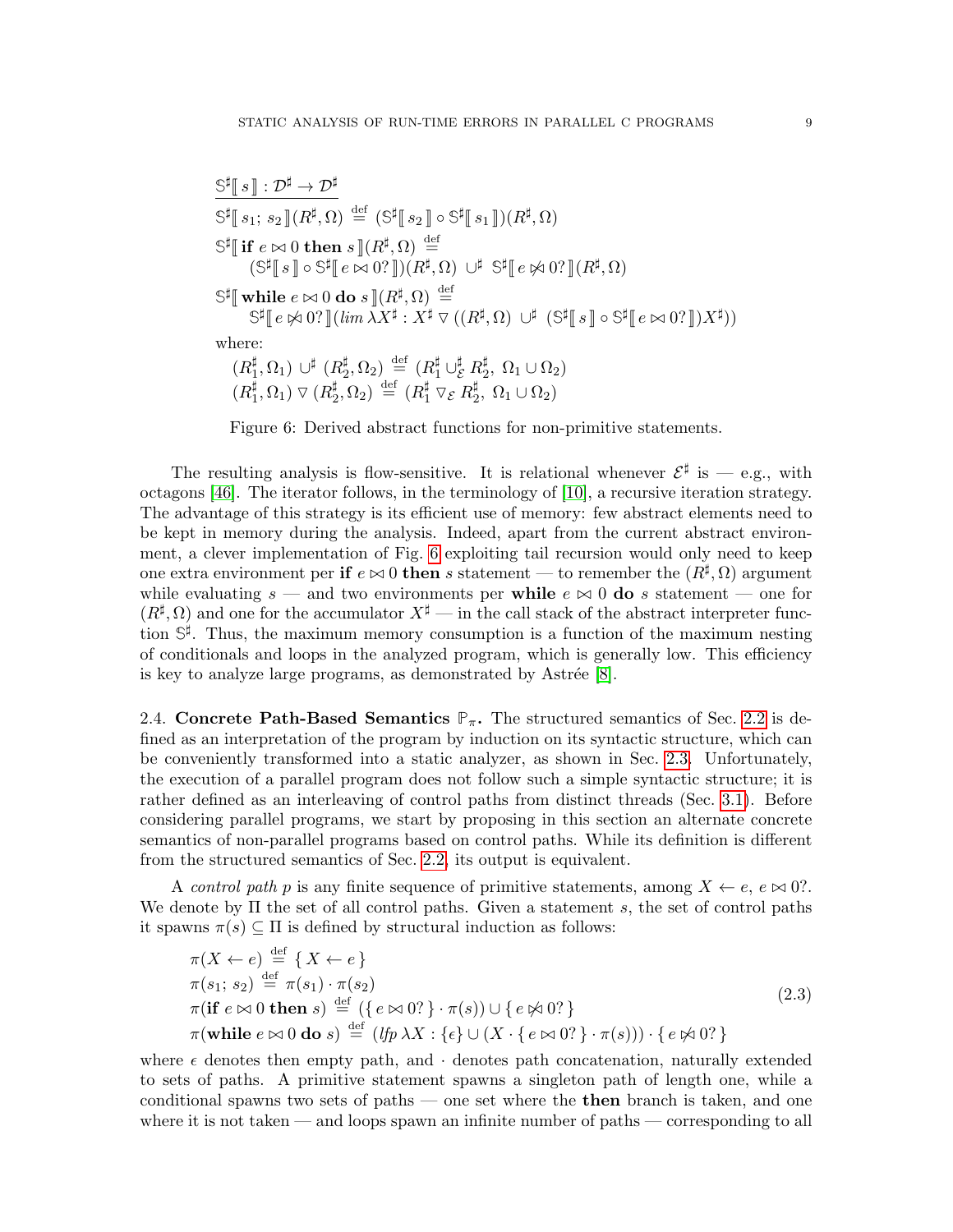#### 10 ANTOINE MINÉ

possible unrollings. Although  $\pi(s)$  is infinite whenever s contains a loop, it is possible that many control paths in  $\pi(s)$  are actually infeasible, i.e., have no corresponding execution. In particular, even if a loop s is always bounded,  $\pi(s)$  contains unrollings of arbitrary length.

We can now define the semantics  $\Pi$   $\llbracket P \rrbracket \in \mathcal{D} \xrightarrow{\sqcup} \mathcal{D}$  of a set of paths  $P \subseteq \Pi$  as follows, reusing the semantics of primitive statements from Fig. [4](#page-6-1) and the pairwise join  $\sqcup$  on sets of environments and errors:

<span id="page-9-3"></span>
$$
\mathbb{E}[P][R,\Omega) \stackrel{\text{def}}{=} \bigsqcup \{ (\mathbb{S}[s_n] \circ \cdots \circ \mathbb{S}[s_1]) (R,\Omega) \mid s_1 \cdot \ldots \cdot s_n \in P \} . \tag{2.4}
$$

The path-based semantics of a program is then:

<span id="page-9-4"></span>
$$
\mathbb{P}_{\pi} \stackrel{\text{def}}{=} \Omega, \text{ where } (-,\Omega) = \mathbb{\Pi}[\pi(\text{body})][\mathcal{E}_0, \emptyset) . \tag{2.5}
$$

Note that this semantics is similar to the standard *meet over all paths* solution<sup>[1](#page-9-2)</sup> of data-flow problems — see, e.g., [\[48,](#page-47-4)  $\S 2$ ] — but for concrete executions in the infinite-height lattice  $\mathcal{D}$ . The meet over all paths and maximum fixpoint solutions of data-flow problems are equal for distributive frameworks; similarly, our structured and path-based concrete semantics (based on complete t−morphisms) are equal:

<span id="page-9-5"></span>**Theorem 2.3.**  $\forall s \in stat : \mathbb{N}[\pi(s)] = \mathbb{S}[\![s]\!]$ .

Proof. In Appendix [A.3.](#page-50-0)

An immediate consequence of this theorem is that  $\mathbb{P} = \mathbb{P}_{\pi}$ , hence the two semantics compute, in different ways, the same set of errors.

# 3. Parallel Programs in a Shared Memory

<span id="page-9-0"></span>In this section, we consider several threads that communicate through a shared memory, without any synchronization primitive yet — they will be introduced in Sec. [4.](#page-20-0) We also discuss here the memory consistency model, and its effect on the semantics and the static analysis.

A program has now a fixed, finite set  $\mathcal T$  of threads. To each thread  $t \in \mathcal T$  is associated a statement body  $body_t \in stat$ . All the variables in V are shared and can be accessed by all threads.

<span id="page-9-1"></span>3.1. Concrete Interleaving Semantics **P**∗. The simplest and most natural model of parallel program execution considers all possible interleavings of control paths from all threads. These correspond to *sequentially consistent executions*, as coined by Lamport [\[39\]](#page-47-5).

A parallel control path p is a finite sequence of pairs  $(s, t)$ , where s is a primitive statement (assignment or guard) and  $t \in \mathcal{T}$  is a thread that executes it. We denote by  $\Pi_*$ the set of all parallel control paths. The semantics  $\mathbb{F}_{\ast}[[P]] \in \mathcal{D} \xrightarrow{ \sqcup} \mathcal{D}$  of a set of parallel control paths  $P \subseteq \Pi_*$  is defined as in the case of regular control paths [\(2.4\)](#page-9-3), ignoring thread identifiers:

<span id="page-9-6"></span>
$$
\mathbb{T}_{*}\llbracket P \rrbracket(R,\Omega) \stackrel{\text{def}}{=} \bigsqcup \{ (\mathbb{S}\llbracket s_n \rrbracket \circ \cdots \circ \mathbb{S}\llbracket s_1 \rrbracket)(R,\Omega) \mid (s_1,-) \cdot \ldots \cdot (s_n,-) \in P \} . \tag{3.1}
$$

 $\Box$ 

<span id="page-9-2"></span><sup>&</sup>lt;sup>1</sup>The lattices used in data-flow analysis and in abstract interpretation are dual: the former use a meet to join paths — hence the expression "meet over all paths" — while we employ a join  $\sqcup$ . Likewise, the greatest fixpoint solution of a data-flow analysis corresponds to our least fixpoint.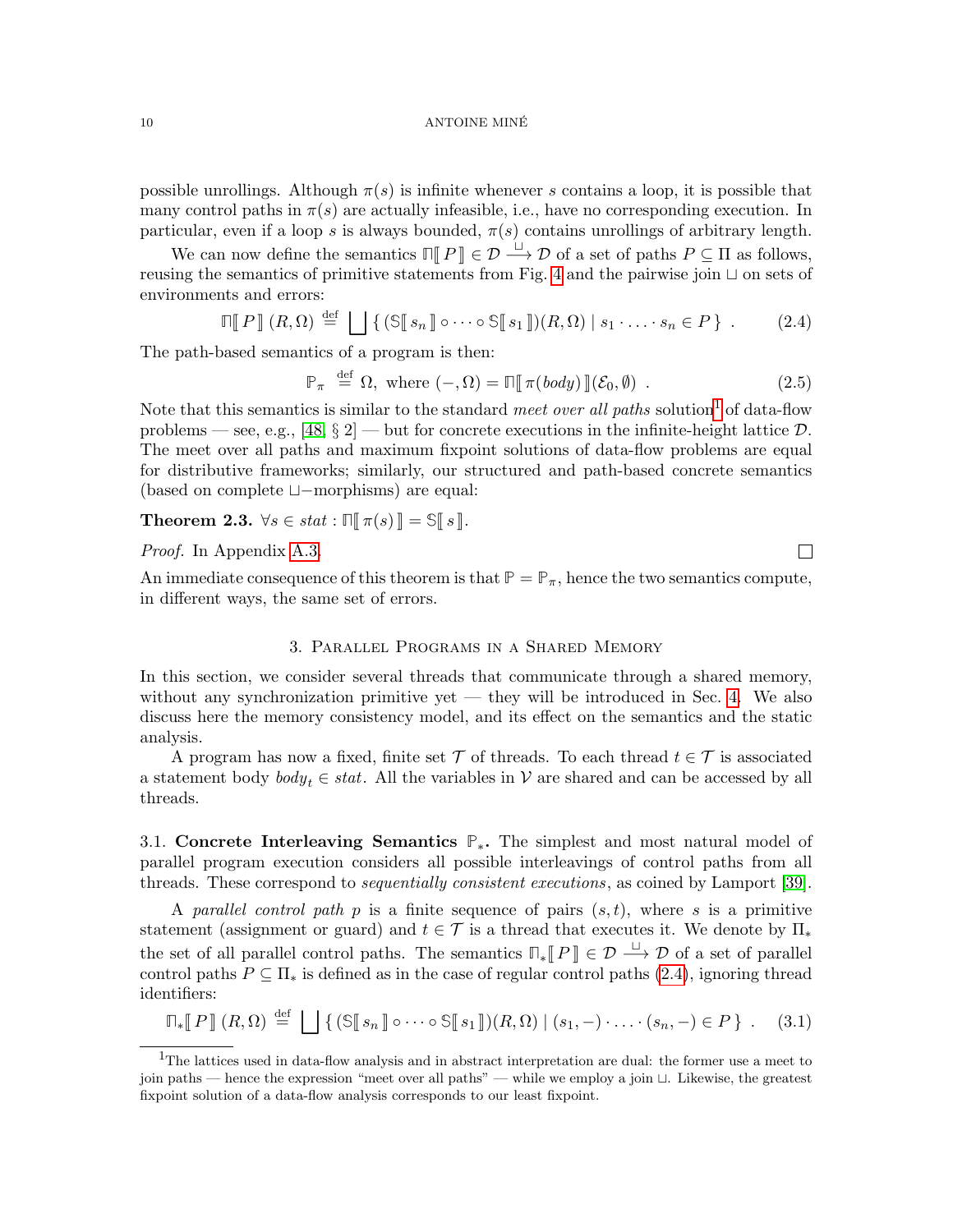We now denote by  $\pi_* \subseteq \Pi_*$  the set of parallel control paths spawned by the whole program. It is defined as:

<span id="page-10-2"></span>
$$
\pi_* \stackrel{\text{def}}{=} \{ p \in \Pi_* \mid \forall t \in \mathcal{T} : \text{proj}_t(p) \in \pi(\text{body}_t) \}
$$
\n(3.2)

where the set  $\pi(body_t)$  of regular control paths of a thread is defined in [\(2.3\)](#page-8-2), and  $proj_t(p)$ extracts the maximal sub-path of  $p$  on thread  $t$  as follows:

$$
proj_t((s_1, t_1) \cdot \ldots \cdot (s_n, t_n)) \stackrel{\text{def}}{=} s_{i_1} \cdot \ldots \cdot s_{i_m}
$$
  
such that  $\forall j : 1 \le i_j < i_{j+1} \le n \land t_{i_j} = t \land$   

$$
\forall k : (k < i_1 \lor k > i_m \lor i_j < k < i_{j+1}) \Longrightarrow t_k \ne t .
$$

The semantics  $\mathbb{P}_*$  of a parallel program becomes, similarly to [\(2.5\)](#page-9-4):

<span id="page-10-1"></span>
$$
\mathbb{P}_{*} \stackrel{\text{def}}{=} \Omega, \text{ where } (-,\Omega) = \mathbb{P}_{*}[\![\pi_{*}]\!](\mathcal{E}_{0},\emptyset) \tag{3.3}
$$

i.e., we collect the errors that can appear in any interleaved execution of all the threads, starting in an initial environment.

Because we interleave primitive statements, a thread can only interrupt another one between two primitive statements, and not in the middle of a primitive statement. For instance, in a statement such as  $X \leftarrow Y + Y$ , no thread can interrupt the current one and change the value of Y between the evaluation of the first and the second Y sub-expression, while it can if the assignment is split into  $X \leftarrow Y$ ;  $X \leftarrow X + Y$ . Primitive statements are thus atomic in **P**∗. By contrast, we will present a semantics where primitive statements are not atomic in Sec. [3.4.](#page-17-0)

<span id="page-10-0"></span>3.2. Concrete Interference Semantics  $\mathbb{P}_{\mathcal{I}}$ . Because it reasons on infinite sets of paths, the concrete interleaving semantics from the previous section is not easily amenable to abstraction. In particular, replacing the concrete domain  $\mathcal{D}$  in  $\mathbb{P}_*$  with an abstract one  $\mathcal{D}^{\sharp}$ (as defined in Sec. [2.3\)](#page-6-0) is not sufficient to obtain an effective and efficient static analyzer as we still have a large or infinite number of paths to analyze separately and join. By contrast, we propose here a (more abstract) concrete semantics that can be expressed by induction on the syntax. It will lead naturally, after further abstraction in Sec. [3.3,](#page-13-0) to an effective static analysis.

3.2.1. Thread semantics. We start by enriching the non-parallel structured semantics of Sec. [2.2](#page-4-0) with a notion of interference. We call *interference* a triple  $(t, X, v) \in \mathcal{I}$ , where  $\mathcal{I} \stackrel{\text{def}}{=} \mathcal{T} \times \mathcal{V} \times \mathbb{R}$ , indicating that the thread t can set the variable X to the value v. However, it does not say at which program point the assignment is performed, so, it is a flow-insensitive information.

The new semantics of an expression e, denoted  $\mathbb{E}_{\mathcal{I}}[e]$ , takes as argument the current thread  $t \in \mathcal{T}$  and an interference set  $I \subseteq \mathcal{I}$  in addition to an environment  $\rho \in \mathcal{E}$ . It is defined in Fig. [7.](#page-11-0) The main change with respect to the interference-free semantics  $\mathbb{E}[\ell]$ of Fig. [3](#page-5-0) is that, when fetching a variable  $X \in \mathcal{V}$ , each interference  $(t', v, X) \in I$  on X from any other thread  $t' \neq t$  is applied. The semantics of constants and operators is not changed, apart from propagating  $t$  and  $I$  recursively. Note that the choice of evaluating  $\mathbb{E}[\mathcal{I}]\|X\|$  (t,  $\rho, I$ ) to  $\rho(X)$  or to some interference in I, as well as the choice of the interference in  $I$ , is non-deterministic. Thus, distinct occurrences of the same variable in an expression may evaluate, in the same environment, to different values.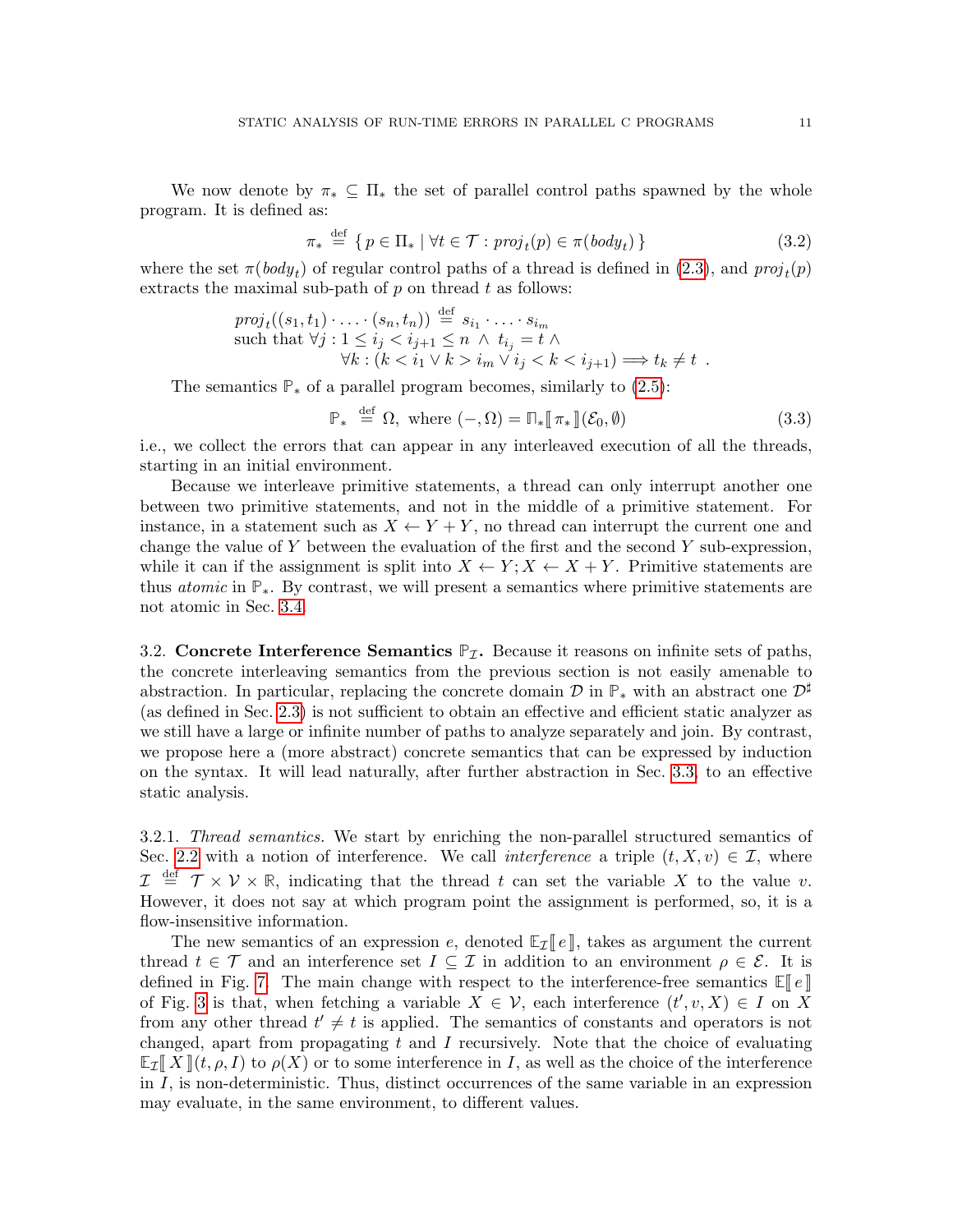#### 12 ANTOINE MINÉ

$$
\mathbb{E}_{\mathcal{I}}[\![e]\!] : (\mathcal{T} \times \mathcal{E} \times \mathcal{P}(\mathcal{I})) \to (\mathcal{P}(\mathbb{R}) \times \mathcal{P}(\mathcal{L}))
$$
\n
$$
\mathbb{E}_{\mathcal{I}}[\![X]\!](t, \rho, I) \stackrel{\text{def}}{=} (\{\rho(X)\} \cup \{v \mid \exists t' \neq t : (t', X, v) \in I\}, \emptyset)
$$
\n
$$
\mathbb{E}_{\mathcal{I}}[\![c_1, c_2]\!]](t, \rho, I) \stackrel{\text{def}}{=} (\{c \in \mathbb{R} \mid c_1 \leq c \leq c_2\}, \emptyset)
$$
\n
$$
\mathbb{E}_{\mathcal{I}}[\![-e \in \mathbb{I}](t, \rho, I) \stackrel{\text{def}}{=} \text{let } (V, \Omega) = \mathbb{E}_{\mathcal{I}}[\![e]\!] (t, \rho, I) \text{ in } (\{-x \mid x \in V\}, \Omega)
$$
\n
$$
\mathbb{E}_{\mathcal{I}}[\![e_1 \diamond_e e_2]\!](t, \rho, I) \stackrel{\text{def}}{=} \text{let } (V_1, \Omega_1) = \mathbb{E}_{\mathcal{I}}[\![e_1]\!](t, \rho, I) \text{ in}
$$
\n
$$
\text{let } (V_2, \Omega_2) = \mathbb{E}_{\mathcal{I}}[\![e_2]\!](t, \rho, I) \text{ in}
$$
\n
$$
(\{x_1 \diamond x_2 \mid x_1 \in V_1, x_2 \in V_2, \diamond \neq / \lor x_2 \neq 0\}, \Omega_1 \cup \Omega_2 \cup \{\ell \mid \diamond = / \land 0 \in V_2\})
$$
\nwhere  $\diamond \in \{+, -, \times, /\}$ 

<span id="page-11-0"></span>Figure 7: Concrete semantics of expressions with interference.

$$
\frac{\mathbb{S}_{\mathcal{I}}[s,t]: \mathcal{D}_{\mathcal{I}} \xrightarrow{\sqcup_{\mathcal{I}}} \mathcal{D}_{\mathcal{I}}}{\mathbb{S}_{\mathcal{I}}[X \leftarrow e, t](R, \Omega, I) \xrightarrow{\text{def}} \left((\theta, \Omega, I) \xrightarrow{\text{def}} \mathcal{I} \right] \text{let } (V, \Omega') = \mathbb{E}_{\mathcal{I}}[e](t, \rho, I) \text{ in}
$$
\n
$$
= \frac{\rho \in R \quad (\{\rho[X \mapsto v] \mid v \in V\}, \Omega', \{(t, X, v) \mid v \in V\})}{(\rho[X, \Omega, I) \xrightarrow{\text{def}} \mathcal{I} \right]} \text{let } (R, \Omega, I) \xrightarrow{\text{def}} \left((\theta, \Omega, I) \xrightarrow{\text{def}} \mathcal{I} \right) \text{let } (V, \Omega') = \mathbb{E}_{\mathcal{I}}[e](t, \rho, I) \text{ in}
$$
\n
$$
\mathcal{I}[\text{if } e \bowtie 0 \text{ then } s, t](R, \Omega, I) \xrightarrow{\text{def}} \left((\theta \mid \exists v \in V : v \bowtie 0), \Omega', \emptyset\right)
$$
\n
$$
\mathbb{S}_{\mathcal{I}}[\text{if } e \bowtie 0 \text{ then } s, t](R, \Omega, I) \xrightarrow{\text{def}} \left((S_{\mathcal{I}}[s, t] \circ \mathbb{S}_{\mathcal{I}}[e \bowtie 0?, t])(R, \Omega, I) \sqcup_{\mathcal{I}} \mathbb{S}_{\mathcal{I}}[e \bowtie 0?, t](R, \Omega, I)\right)
$$
\n
$$
\mathbb{S}_{\mathcal{I}}[\text{while } e \bowtie 0 \text{ do } s, t](R, \Omega, I) \xrightarrow{\text{def}} \mathbb{S}_{\mathcal{I}}[e \bowtie 0?, t](R, \Omega, I) \text{ in}
$$
\n
$$
\mathbb{S}_{\mathcal{I}}[e \bowtie 0?, t](H, \Omega, I) \xrightarrow{\text{def}} \mathbb{S}_{\mathcal{I}}[e \bowtie 0?, t](R, \Omega, I) \text{ in}
$$

<span id="page-11-1"></span>Figure 8: Concrete semantics of statements with interference.

The semantics of a statement s executed by a thread  $t \in \mathcal{T}$  is denoted  $\mathcal{S}_{\mathcal{I}}[s, t]$ . It is presented in Fig. [8.](#page-11-1) This semantics is enriched with interferences and is thus a complete  $\sqcup_{\mathcal{I}}$ -morphism in the complete lattice:

$$
\mathcal{D}_\mathcal{I} \stackrel{\text{def}}{=} \mathcal{P}(\mathcal{E}) \times \mathcal{P}(\mathcal{L}) \times \mathcal{P}(\mathcal{I})
$$

where the join  $\sqcup_{\mathcal{I}}$  is the pairwise set union. The main point of note is the semantics of assignments  $X \leftarrow e$ . It both uses its interference set argument, passing it to  $\mathbb{E}_{\mathcal{I}}[e],$  and enriches it with the interferences generated on the assigned variable  $X$ . The semantics of guards simply uses the interference set, while the semantics of conditionals, loops, and sequences is identical to the non-interference one from Fig. [4.](#page-6-1) The structured semantics of a thread t with interferences I is then  $\mathbb{S}_{\mathcal{I}}[$  bod $y_t$ ,  $t \, | \, (\mathcal{E}_0, \emptyset, I)$ .

3.2.2. Program semantics. The semantics  $\mathbb{S}_{\mathcal{I}}$  body<sub>t</sub>, t is still only analyzes the effect of a single through through through through through through through through through through through through through throu single thread t. It assumes a priori knowledge of the other threads, through  $I$ , and contributes to this knowledge, by enriching I. To solve this dependency and take into account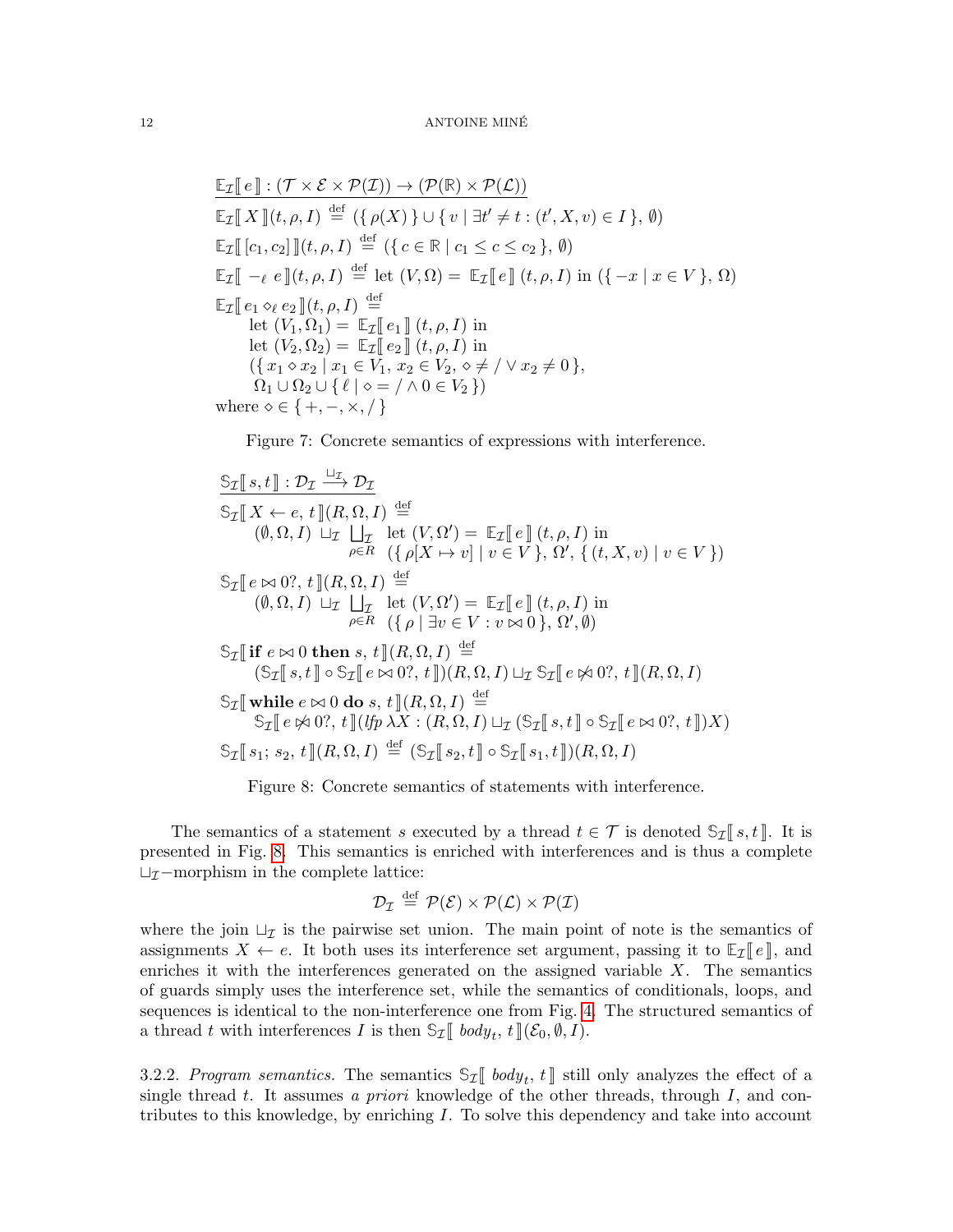multiple threads, we iterate the analysis of all threads until interferences stabilize. Thus, the semantics of a multi-threaded program is:

<span id="page-12-0"></span>
$$
\mathbb{P}_{\mathcal{I}} \stackrel{\text{def}}{=} \Omega, \text{ where } (\Omega, -) \stackrel{\text{def}}{=} \text{H} \text{ for } (\Omega, I) : \bigcup_{t \in \mathcal{T}} \text{let } (-, \Omega', I') = \mathbb{S}_{\mathcal{I}} \llbracket \text{ body}_t, t \rrbracket (\mathcal{E}_0, \Omega, I) \text{ in } (\Omega', I') \tag{3.4}
$$

where the join  $\sqcup$  is the componentwise set union in the complete lattice  $\mathcal{P}(\mathcal{L}) \times \mathcal{P}(\mathcal{I})$ .

3.2.3. Soundness and completeness. Before linking our interference semantics  $P<sub>I</sub>$  (by structural induction) to the interleaving semantics **P**<sup>∗</sup> of Sec. [3.1](#page-9-1) (which is path-based), we remark that we can restate the structured interference semantics  $\mathbb{S}_{\mathcal{I}}[$  body<sub>t</sub>,  $t \cdot \mathbb{I}$  of a single thread t in a path-based form, as we did in Sec. [2.4](#page-8-0) for non-parallel programs. Indeed, we can replace **S** with  $\mathcal{S}_{\mathcal{I}}$  in [\(2.4\)](#page-9-3) and derive a path-based semantics with interference  $\mathbb{I}_{\mathcal{I}}[P, t] \in \mathcal{D}_{\mathcal{I}} \xrightarrow{\Box_{\mathcal{I}}} \mathcal{D}_{\mathcal{I}}$ of a set of (non-parallel) control paths  $P \subseteq \Pi$  in a thread  $t$  as follows:

$$
\mathbb{T}_{\mathcal{I}}[P,t](R,\Omega,I) \stackrel{\text{def}}{=} \bigcup_{\mathcal{I}} \left\{ (\mathbb{S}_{\mathcal{I}}[s_n,t]) \circ \cdots \circ \mathbb{S}_{\mathcal{I}}[s_1,t]) (R,\Omega,I) \mid s_1 \cdot \ldots \cdot s_n \in P \right\} . (3.5)
$$

These two forms are equivalent, and Thm. [2.3](#page-9-5) naturally becomes:

<span id="page-12-2"></span>**Theorem 3.1.**  $\forall t \in \mathcal{T}, s \in stat : \mathbb{T}_{\mathcal{I}}[\![\pi(s), t]\!] = \mathbb{S}_{\mathcal{I}}[\![s, t]\!]$ .

Proof. In Appendix [A.4.](#page-51-0)

The following theorem then states that the semantics  $P<sub>I</sub>$  computed with an interference fixpoint is indeed sound with respect to the interleaving semantics **P**<sup>∗</sup> that interleaves paths from all threads:

# <span id="page-12-1"></span>Theorem 3.2.  $\mathbb{P}_* \subseteq \mathbb{P}_{\mathcal{I}}$ .

## Proof. In Appendix [A.5.](#page-51-1)

The equality does not hold in general. Consider, for instance, the program fragment in Fig. [9\(a\)](#page-13-1) inspired from Dekker's mutual exclusion algorithm [\[24\]](#page-47-6). According to the interleaving semantics, both threads can never be in their critical section simultaneously. The interference semantics, however, does not ensure mutual exclusion. Indeed, it computes the following set of interferences:  $\{(t_1, flag1, 1), (t_2, flag2, 1)\}\.$  Thus, in thread  $t_1$ , flag2 evaluates to  $\{0,1\}$ . The value 0 comes from the initial state  $\mathcal{E}_0$  and the value 1 comes from the interference  $(t_2, flag2, 1)$ . Likewise, flag1 evaluates to  $\{0, 1\}$  in thread  $t_2$ . Thus, both conditions flag1 = 0 and flag2 = 0 can be simultaneously true. This imprecision is due to the flow-insensitive treatment of interferences. We now present a second example of incompleteness where the loss of precision is amplified by the interference fixpoint. Consider the program in Fig. [9\(b\)](#page-13-2) where two threads increment the same zero-initialized variable x. According to the interleaving semantics, either the value 1 or 2 is stored into  $y$ . However, in the interference semantics, the interference fixpoint builds a growing set of interferences, up to  $\{(t, x, i) \mid t \in \{t_1, t_2\}, i \geq 1\}$ , as each thread increments the possible values written by the other thread. Note that the program features no loop and  $x$  can thus be incremented only finitely many times (twice), but the interference abstraction is flow-insensitive and forgets how many times an action can be performed. As a consequence, any positive value can be stored into  $y$ , instead of only 1 or 2.

Our interference semantics is based on a decomposition of the invariant properties of parallel programs into a local invariant at each thread program point and a global interference invariant. This idea is not new, and complete methods to do so have already been

 $\Box$ 

 $\Box$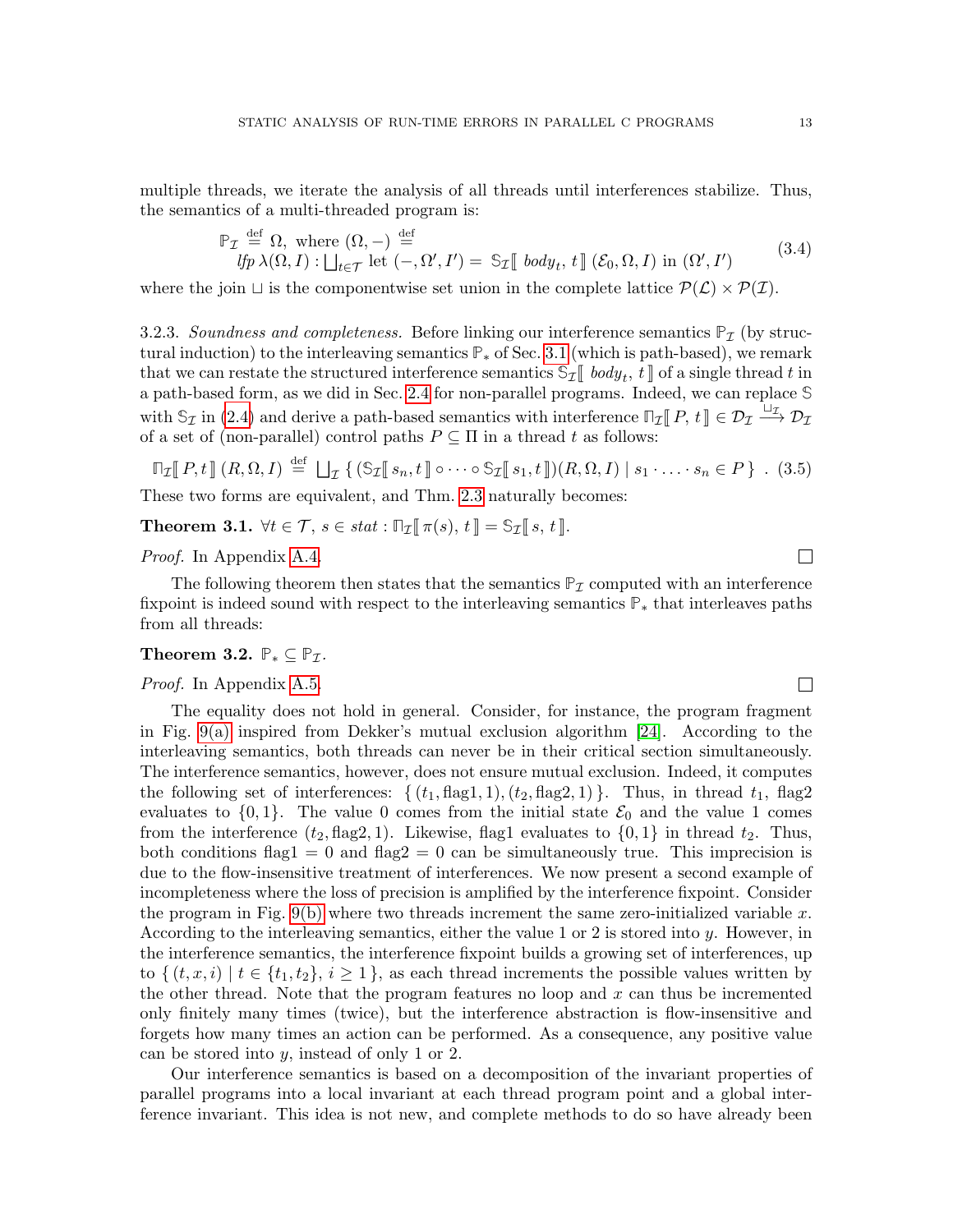<span id="page-13-2"></span><span id="page-13-1"></span>

Figure 9: Incompleteness examples for the concrete interference semantics.

proposed. Such methods date back to the works of Owicki, Gries, and Lamport [\[49,](#page-48-3) [37,](#page-47-7) [40\]](#page-47-8) and have been formalized in the framework of Abstract Interpretation by Cousot and Cousot [\[15\]](#page-46-8). We would say informally that our interference semantics is an incomplete abstraction of such complete methods, where interferences are abstracted in a flow-insensitive and nonrelational way. Our choice to abstract away these information is a deliberate move that eases considerably the construction of an effective and efficient static analyzer, as shown in Sec. [3.3.](#page-13-0) Another strong incentive is that the interference semantics is compatible with the use of weakly consistent memory models, as shown in Sec. [3.4.](#page-17-0) Note finally that Sec. [4.4](#page-24-0) will present a method to recover a weak form of flow-sensitivity (i.e., mutual exclusion) on interferences, without loosing the efficiency nor the correctness with respect to weak memory models.

<span id="page-13-0"></span>3.3. Abstract Interference Semantics  $\mathbb{P}_7^{\sharp}$  $_{\mathcal{I}}^{\sharp}$ . The concrete interference semantics  $\mathbb{P}_{\mathcal{I}}$  introduced in the previous section is defined by structural induction. It can thus be easily abstracted to provide an effective, always-terminating, and sound static analysis.

We assume, as in Sec. [2.3,](#page-6-0) the existence of an abstract domain  $\mathcal{E}^{\sharp}$  abstracting sets of environments — see Fig. [5.](#page-7-0) Additionally, we assume the existence of an abstract domain  $\mathcal{N}^{\sharp}$  that abstracts sets of reals, which will be useful to abstract interferences. Its signature is presented in Fig. [10.](#page-14-0) It is equipped with a concretization  $\gamma_{\mathcal{N}} : \mathcal{N}^{\sharp} \to \mathcal{P}(\mathbb{R})$ , a least element  $\perp_N^{\sharp}$ , an abstract join  $\cup_N^{\sharp}$  and, if it has strictly increasing infinite chains, a widening  $\nabla_{\mathcal{N}}$ . We also require two additional functions that will be necessary to communicate information between  $\mathcal{E}^{\sharp}$  and  $\mathcal{N}^{\sharp}$ . Firstly, a function  $get(X, R^{\sharp})$  that extracts from an abstract environment  $R^{\sharp} \in \mathcal{E}^{\sharp}$  the set of values a variable  $X \in \mathcal{V}$  can take, and abstracts this set in  $\mathcal{N}^{\sharp}$ . Secondly, a function as- $expr(V^{\sharp})$  able to synthesize a (constant) expression approximating any non-empty abstract value  $V^{\sharp} \in \mathcal{N}^{\sharp} \setminus {\{\perp_{\mathcal{N}}^{\sharp}\}}$ . This provides a simple way to use an abstract value from  $\mathcal{N}^{\sharp}$  in functions on abstract environments in  $\mathcal{E}^{\sharp}$ . For instance,  $\mathbb{S}^{\sharp}[\![X \leftarrow as\text{-}expr(V^{\sharp})]\![(R^{\sharp}, \Omega)$  non-deterministically sets the variable X in the environments  $\gamma_{\mathcal{E}}(R^{\sharp})$  to any value in  $\gamma_{\mathcal{N}}(V^{\sharp}).$ 

Any non-relational domain on a single variable can be used as  $\mathcal{N}^{\sharp}$ . One useful example is the interval domain [\[13\]](#page-46-1). In this case, an element in  $\mathcal{N}^{\sharp}$  is either  $\perp_{\mathcal{N}}^{\sharp}$ , or a pair consisting of a lower and an upper bound. The function  $as\text{-}expr$  is then straightforward because intervals can be directly and exactly represented in the syntax of expressions. Moreover, the function get consists in extracting the range of a variable from an abstract environment  $R^{\sharp} \in \mathcal{E}^{\sharp}$ , an operation which is generally available in the implementations of numerical abstract domains, e.g., in the Apron library [\[36\]](#page-47-9).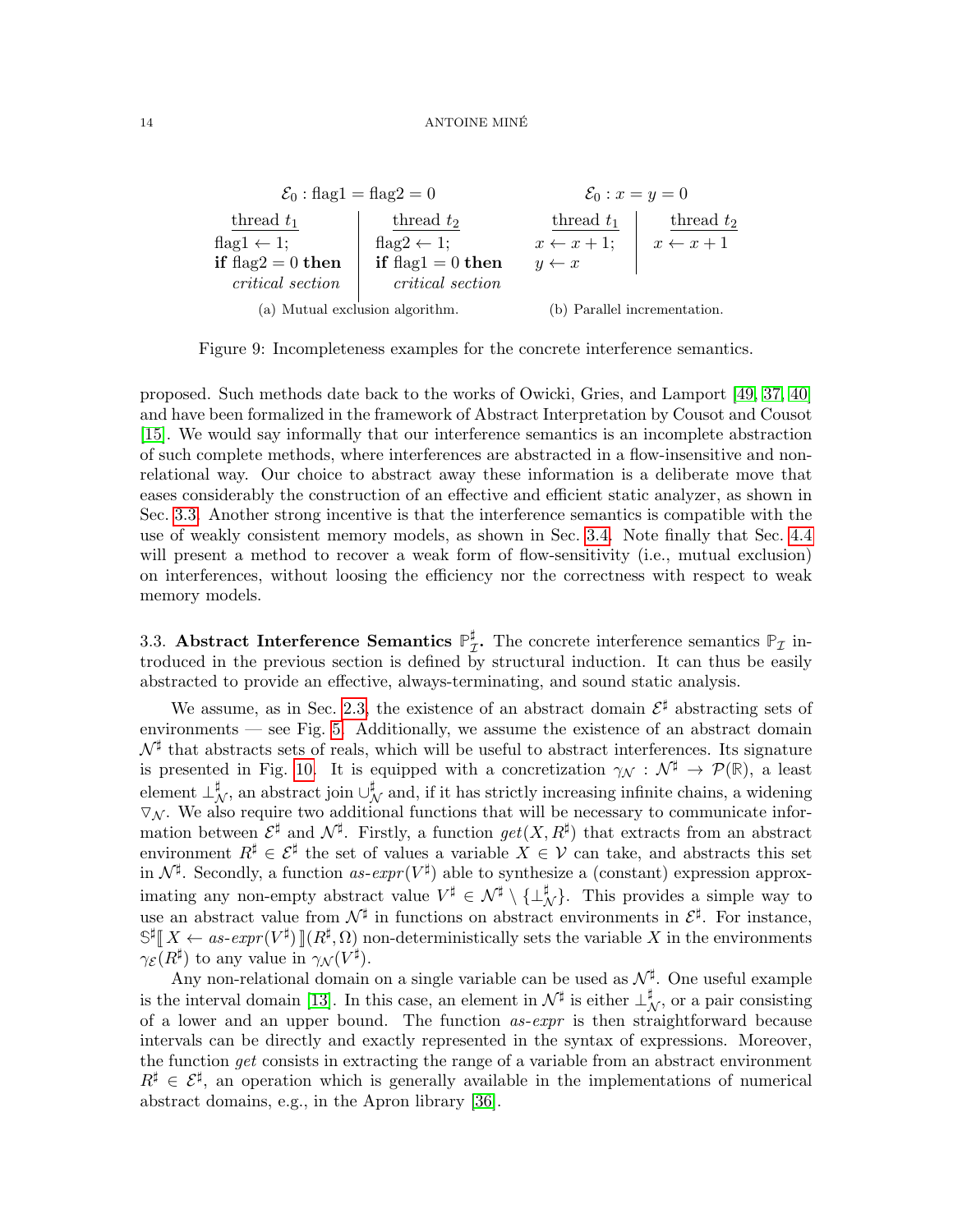$$
\mathcal{N}^{\sharp}
$$
\n
$$
\gamma_{\mathcal{N}} : \mathcal{N}^{\sharp} \to \mathcal{P}(\mathbb{R})
$$
\n
$$
\downarrow_{\mathcal{N}}^{\sharp} \in \mathcal{N}^{\sharp}
$$
\n
$$
\vdots \in \mathcal{N}^{\sharp}
$$
\n
$$
\downarrow_{\mathcal{N}}^{\sharp} : (\mathcal{N}^{\sharp} \times \mathcal{N}^{\sharp}) = \emptyset
$$
\n
$$
\cup_{\mathcal{N}}^{\sharp} : (\mathcal{N}^{\sharp} \times \mathcal{N}^{\sharp}) \to \mathcal{N}^{\sharp}
$$
\n
$$
\text{s.t. } \gamma_{\mathcal{N}}(V^{\sharp} \cup_{\mathcal{N}}^{\sharp} W^{\sharp}) \supseteq \gamma_{\mathcal{N}}(V^{\sharp}) \cup \gamma_{\mathcal{N}}(W^{\sharp})
$$
\n
$$
\nabla_{\mathcal{N}} : (\mathcal{N}^{\sharp} \times \mathcal{N}^{\sharp}) \to \mathcal{N}^{\sharp}
$$
\n
$$
\text{s.t. } \gamma_{\mathcal{N}}(V^{\sharp} \nabla_{\mathcal{N}} W^{\sharp}) \supseteq \gamma_{\mathcal{N}}(V^{\sharp}) \cup \gamma_{\mathcal{N}}(W^{\sharp})
$$
\n
$$
\text{and } \forall (W_{i}^{\sharp})_{i \in \mathbb{N}} : \text{ the sequence } V_{0}^{\sharp} = W_{0}^{\sharp}, V_{i+1}^{\sharp} = V_{i}^{\sharp} \nabla_{\mathcal{N}} W_{i+1}^{\sharp}
$$
\n
$$
\text{reaches a fixpoint } V_{k}^{\sharp} = V_{k+1}^{\sharp} \text{ for some } k \in \mathbb{N}
$$
\n
$$
\text{get} : (\mathcal{V} \times \mathcal{E}^{\sharp}) \to \mathcal{N}^{\sharp}
$$
\n
$$
\text{as-czpr} : (\mathcal{N}^{\sharp} \setminus \{\pm_{\mathcal{N}}^{\sharp}\}) \supseteq \{\rho(X) \mid \rho \in \gamma_{\mathcal{E}}(R^{\sharp})\}
$$
\n
$$
\text{as-czpr} : (\mathcal{N}^{\sharp} \setminus \{\pm_{\mathcal{N}}^{\sharp}\}) \to \text{expr}
$$

<span id="page-14-0"></span>Figure 10: Signature, soundness and termination conditions for a domain  $\mathcal{N}^{\sharp}$  abstracting sets of reals.

$$
\mathcal{I}^{\sharp} \stackrel{\text{def}}{=} (\mathcal{T} \times \mathcal{V}) \to \mathcal{N}^{\sharp}
$$
\n
$$
\gamma_{\mathcal{I}} : \mathcal{I}^{\sharp} \to \mathcal{P}(\mathcal{I})
$$
\n
$$
\text{s.t. } \gamma_{\mathcal{I}}(\mathcal{I}^{\sharp}) \stackrel{\text{def}}{=} \{ (t, X, v) \mid t \in \mathcal{T}, X \in \mathcal{V}, v \in \gamma_{\mathcal{N}}(\mathcal{I}^{\sharp}(t, X)) \}
$$
\n
$$
\perp_{\mathcal{I}}^{\sharp} \stackrel{\text{def}}{=} \lambda(t, X) : \perp_{\mathcal{N}}^{\sharp}
$$
\n
$$
\mathcal{I}_1^{\sharp} \cup_{\mathcal{I}}^{\sharp} \mathcal{I}_2^{\sharp} \stackrel{\text{def}}{=} \lambda(t, X) : \mathcal{I}_1^{\sharp}(t, X) \cup_{\mathcal{N}}^{\sharp} \mathcal{I}_2^{\sharp}(t, X)
$$
\n
$$
\mathcal{I}_1^{\sharp} \nabla_{\mathcal{I}} \mathcal{I}_2^{\sharp} \stackrel{\text{def}}{=} \lambda(t, X) : \mathcal{I}_1^{\sharp}(t, X) \nabla_{\mathcal{N}} \mathcal{I}_2^{\sharp}(t, X)
$$

<span id="page-14-1"></span>Figure 11: Abstract domain  $\mathcal{I}^{\sharp}$  of interferences, derived from  $\mathcal{N}^{\sharp}$ .

We now show how, given these domains, we can construct an abstraction  $\mathbb{P}_7^{\sharp}$  $_{\mathcal{I}}^{\sharp}$  of  $\mathbb{P}_{\mathcal{I}}$ . We first construct, using  $\mathcal{N}^{\sharp}$ , an abstraction  $\mathcal{I}^{\sharp}$  of interference sets from  $\mathcal{P}(\mathcal{I})$ , as presented in Fig. [11.](#page-14-1) It is simply a partitioning of abstract sets of real values with respect to threads and variables:  $\mathcal{I}^{\sharp} \stackrel{\text{def}}{=} (\mathcal{T} \times \mathcal{V}) \to \mathcal{N}^{\sharp}$ , together with pointwise concretization  $\gamma_{\mathcal{I}}$ , join  $\cup_{\mathcal{I}}^{\sharp}$ μ<br>Τ' and widening  $\nabla_{\mathcal{I}}$ . Note that  $\mathcal{I}^{\sharp}$  is not isomorphic to a non-relational domain on a set  $\mathcal{T} \times \mathcal{V}$ of variables. Indeed, the former abstracts  $(\mathcal{T} \times \mathcal{V}) \to \mathcal{P}(\mathbb{R}) \simeq \mathcal{P}(\mathcal{T} \times \mathcal{V} \times \mathbb{R}) = \mathcal{P}(\mathcal{I})$ , while the latter would abstract  $\mathcal{P}((\mathcal{T} \times \mathcal{V}) \to \mathbb{R})$ . In particular, the former can express abstract states where the value set of some but not all variables is empty, while  $\perp^{\sharp}_{\mathcal{N}}$  elements in the later coalesce to a single element representing ∅. We then construct an abstraction  $\mathcal{D}_7^\sharp$  $\frac{\sharp}{\mathcal{I}}$  of the semantic domain  $\mathcal{D}_{\mathcal{I}}$ , as presented in Fig. [12.](#page-15-0) An element of  $\mathcal{D}_{\mathcal{I}}^{\sharp}$  $\frac{1}{\mathcal{I}}$  is a triple  $(R^{\sharp}, \Omega, I^{\sharp})$  composed of an abstraction  $R^{\sharp} \in \mathcal{E}^{\sharp}$  of environments, a set  $\Omega \subseteq \mathcal{L}$  of errors, and an abstraction  $I^{\sharp} \in \mathcal{I}^{\sharp}$  of interferences. The concretization  $\gamma$ , join  $\cup^{\sharp}$ , and widening  $\triangledown$  are defined pointwise.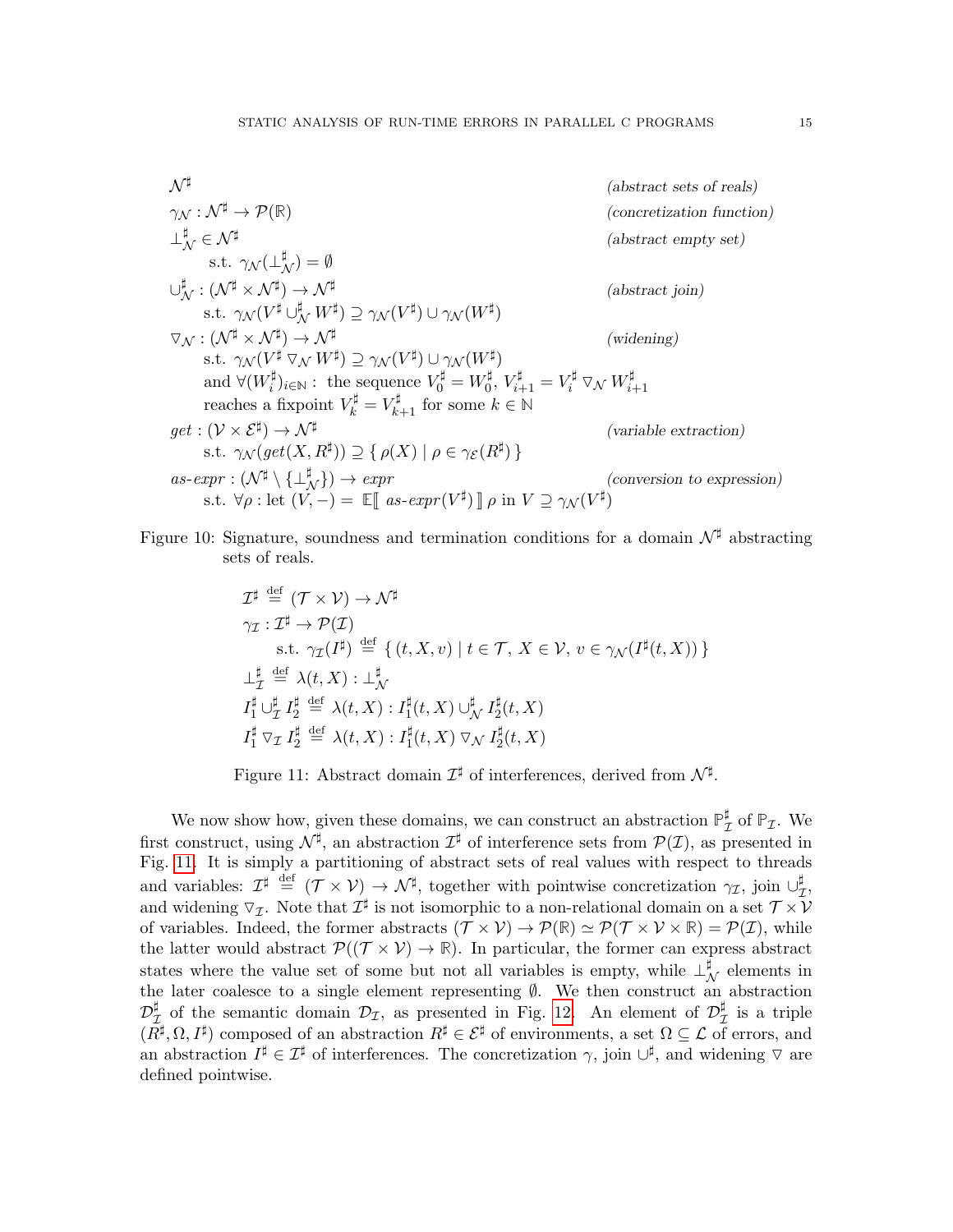$$
\mathcal{D}_{\mathcal{I}}^{\sharp} \stackrel{\text{def}}{=} \mathcal{E}^{\sharp} \times \mathcal{P}(\mathcal{L}) \times \mathcal{I}^{\sharp}
$$
\n
$$
\gamma : \mathcal{D}_{\mathcal{I}}^{\sharp} \to \mathcal{D}_{\mathcal{I}}
$$
\n
$$
\text{s.t. } \gamma(R^{\sharp}, \Omega, I^{\sharp}) \stackrel{\text{def}}{=} (\gamma_{\mathcal{E}}(R^{\sharp}), \Omega, \gamma_{\mathcal{I}}(I^{\sharp}))
$$
\n
$$
(R^{\sharp}_{1}, \Omega_{1}, I_{1}^{\sharp}) \cup^{\sharp} (R^{\sharp}_{2}, \Omega_{2}, I_{2}^{\sharp}) \stackrel{\text{def}}{=} (R^{\sharp}_{1} \cup_{\mathcal{E}}^{\sharp} R^{\sharp}_{2}, \Omega_{1} \cup \Omega_{2}, I_{1}^{\sharp} \cup_{\mathcal{I}}^{\sharp} I_{2}^{\sharp})
$$
\n
$$
(R^{\sharp}_{1}, \Omega_{1}, I_{1}^{\sharp}) \vee (R^{\sharp}_{2}, \Omega_{2}, I_{2}^{\sharp}) \stackrel{\text{def}}{=} (R^{\sharp}_{1} \vee_{\mathcal{E}} R^{\sharp}_{2}, \Omega_{1} \cup \Omega_{2}, I_{1}^{\sharp} \vee_{\mathcal{I}} I_{2}^{\sharp})
$$

<span id="page-15-0"></span>Figure 12: Abstract semantic domain  $\mathcal{D}_7^{\sharp}$  $\mathcal{I}^{\sharp}$ , derived from  $\mathcal{E}^{\sharp}$  and  $\mathcal{I}^{\sharp}$ .

The abstract semantics  $\mathbb{S}_7^{\sharp}$  $\mathcal{I}_{\mathcal{I}}^{[s]}[s,t]$  of a statement s executed in a thread  $t \in \mathcal{T}$  should be a function from  $\mathcal{D}_{7}^{\sharp}$  $^\sharp_{\mathcal{I}}$  to  $\mathcal{D}_\mathcal{I}^\sharp$  $_{\mathcal{I}}^{\sharp}$  obeying the soundness condition:

$$
(\mathbb{S}_{\mathcal{I}}[[s,t]] \circ \gamma)(R^{\sharp},\Omega,I^{\sharp}) \sqsubseteq_{\mathcal{I}} (\gamma \circ \mathbb{S}_{\mathcal{I}}^{\sharp}[[s,t]])(R^{\sharp},\Omega,I^{\sharp})
$$

i.e., the abstract function over-approximates the sets of environments, errors, and interferences. Such a function is defined in a generic way in Fig. [13.](#page-16-0) The semantics of assignments and guards with interference is defined based on their non-interference semantics  $\mathbb{S}^{\sharp}[\![s]\!]$ , provided as part of the abstract domain  $\mathcal{E}^{\sharp}$ . In both cases, the expression e to assign or test is first modified to take interferences into account, using the *apply* function. This function takes as arguments a thread  $t \in \mathcal{T}$ , an abstract environment  $R^{\sharp} \in \mathcal{E}^{\sharp}$ , an abstract interference  $I^{\sharp} \in \mathcal{I}^{\sharp}$ , and an expression e. It first collects, for each variable  $Y \in \mathcal{V}$ , the relevant interferences  $V_Y^{\sharp} \in \mathcal{N}^{\sharp}$  from  $I^{\sharp}$ , i.e., concerning the variable Y and threads  $t' \neq t$ . If the interference for Y is empty,  $\perp^{\sharp}_{\mathcal{N}}$ , the occurrences of Y in e are kept unmodified. If it is not empty, then the occurrences of  $Y$  are replaced with a constant expression encompassing all the possible values that can be read from  $Y$ , from either the interferences or the environments  $\gamma_{\mathcal{E}}(R^{\sharp})$ . Additionally, the semantics of an assignment  $X \leftarrow e$  enriches  $I^{\sharp}$  with new interferences corresponding to the values of  $X$  after the assignment. The semantics of non-primitive statements is identical to the interference-free case of Fig. [6.](#page-8-1)

Finally, an abstraction of the interference fixpoint [\(3.4\)](#page-12-0) is computed by iteration on abstract interferences, using the widening  $\nabla_{\mathcal{I}}$  to ensure termination, which provides the abstract semantics **P** ]  $_{\mathcal{I}}^{\sharp}$  of our program:

<span id="page-15-1"></span>
$$
\mathbb{P}_{\mathcal{I}}^{\sharp} \stackrel{\text{def}}{=} \Omega, \text{ where } (\Omega, -) \stackrel{\text{def}}{=} \lim_{\lambda(\Omega, I^{\sharp}) : \text{let } \forall t \in \mathcal{T} : (-, \Omega_{t}', I_{t}^{\sharp}) = \mathbb{S}_{\mathcal{I}}^{\sharp} \llbracket \text{ body}_{t}, t \llbracket (\mathcal{E}_{0}^{\sharp}, \Omega, I^{\sharp}) \text{ in} \qquad (3.6)
$$
  

$$
(\bigcup \{ \Omega_{t}' \mid t \in \mathcal{T} \}, I^{\sharp} \vee_{\mathcal{I}} \bigcup_{\mathcal{I}}^{\sharp} \{ I_{t}^{\sharp\prime} \mid t \in \mathcal{T} \})
$$

where  $\lim F^{\sharp}$  denotes the limit of the iterates of  $F^{\sharp}$  starting from  $(\emptyset, \perp_{7}^{\sharp})$  $\frac{1}{\mathcal{I}}$ ). The following theorem states the soundness of the analysis:

#### <span id="page-15-2"></span>Theorem 3.3.  $\mathbb{P}_{\mathcal{I}} \subseteq \mathbb{P}^\sharp_{\mathcal{I}}$ μ<br>Τ

Proof. In Appendix [A.6.](#page-52-0)

The obtained analysis remains flow-sensitive and can be relational within each thread, provided that  $\mathcal{E}^{\sharp}$  is relational. However, interferences are abstracted in a flow-insensitive and non-relational way. This was already the case for the concrete interferences in  $\mathbb{P}_{\mathcal{I}}$  and it is not related to the choice of abstract domains. The analysis is expressed as an outer iteration that completely re-analyzes each thread until the abstract interferences stabilize. Thus, it can be implemented easily on top of an existing non-parallel analyzer. Compared

 $\Box$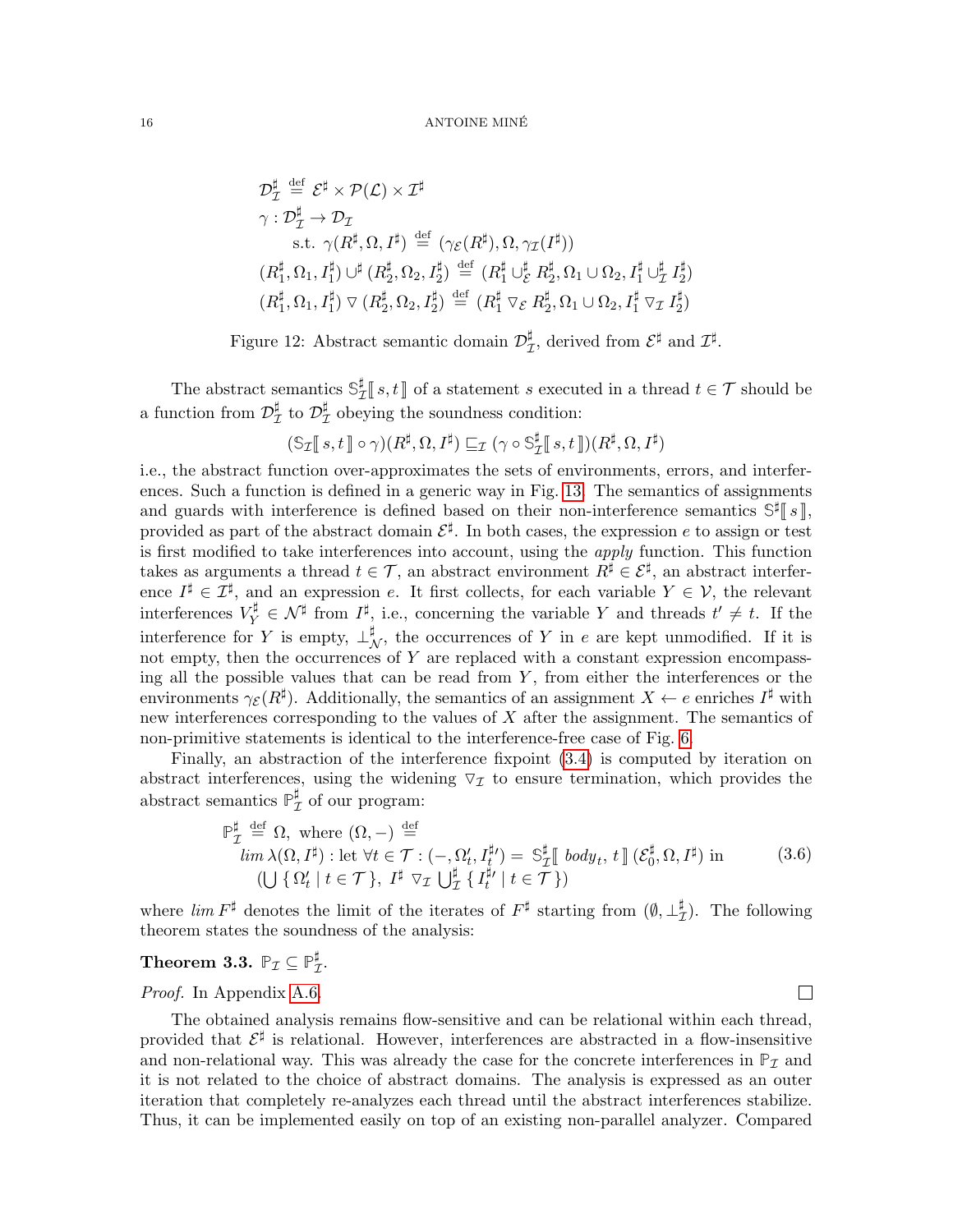$$
\frac{\mathbb{S}_{\mathcal{I}}^{\sharp}[s,t]:\mathcal{D}_{\mathcal{I}}^{\sharp}\rightarrow \mathcal{D}_{\mathcal{I}}^{\sharp}}{\mathbb{S}_{\mathcal{I}}^{\sharp}[X\leftarrow e,t][R^{\sharp},\Omega,I^{\sharp})\stackrel{\text{def}}{=}}\begin{array}{l} \mathbb{S}_{\mathcal{I}}^{\sharp}[X\leftarrow e,t][R^{\sharp},\Omega,I^{\sharp})\stackrel{\text{def}}{=}}\\ (R^{\sharp\prime},\Omega^{\prime},I^{\sharp}[(t,X)\mapsto I^{\sharp}(t,X)\cup_{\mathcal{N}}^{\sharp} get(X,R^{\sharp\prime})])\\ (\mathbb{S}_{\mathcal{I}}^{\sharp}\big[e\bowtie 0?,t]\big[R^{\sharp},\Omega,I^{\sharp}\big]\stackrel{\text{def}}{=}\\ \text{let }(R^{\sharp\prime},\Omega^{\prime})=\mathbb{S}^{\sharp}\big[\text{ apply}(t,R^{\sharp},I^{\sharp},e)\bowtie 0?]\big[R^{\sharp},\Omega\big)\text{ in }(R^{\sharp\prime},\Omega',I^{\sharp})\\ \mathbb{S}_{\mathcal{I}}^{\sharp}\big[\text{ if }e\bowtie 0\text{ then }s,t][R^{\sharp},\Omega,I^{\sharp}\big)\stackrel{\text{def}}{=}\\ (\mathbb{S}_{\mathcal{I}}^{\sharp}[s,t]\circ \mathbb{S}_{\mathcal{I}}^{\sharp}\big[e\bowtie 0?,t]\big(R^{\sharp},\Omega,I^{\sharp})\big)\stackrel{\text{def}}{=}\\ \mathbb{S}_{\mathcal{I}}^{\sharp}\big[\text{while }e\bowtie 0\text{ do }s,t][(R^{\sharp},\Omega,I^{\sharp})\stackrel{\text{def}}{=}\\ \mathbb{S}_{\mathcal{I}}^{\sharp}\big[e\bowtie 0?,t]\big(\lim_{\mathcal{M}} X^{\sharp}:X^{\sharp}\vee((R^{\sharp},\Omega,I^{\sharp})\cup^{\sharp}(\mathbb{S}_{\mathcal{I}}^{\sharp}\big[s,t]\circ \mathbb{S}_{\mathcal{I}}^{\sharp}\big[e\bowtie 0?,t]\big)X^{\sharp}) )\\ \mathbb{S}_{\mathcal{I}}^{\sharp}\big[s_{1};s_{2},t]\big(R^{\sharp},\Omega,I^{\sharp}\big)\stackrel{\text{def}}{=}(\mathbb{S}_{\mathcal{I}}^{\sharp}\big[s_{2},t]\circ \mathbb{S}_{\mathcal{I}}^{\sharp}\big[s_{1},t]\big
$$

where:

$$
apply(t, R^{\sharp}, I^{\sharp}, e) \stackrel{\text{def}}{=} \text{let } \forall Y \in \mathcal{V} : V_Y^{\sharp} = \bigcup_N^{\sharp} \{ I^{\sharp}(t', Y) \mid t' \neq t \} \text{ in}
$$
\n
$$
\text{let } \forall Y \in \mathcal{V} : e_Y = \begin{cases} Y & \text{if } V_Y^{\sharp} = \perp_N^{\sharp} \\ as\text{-}expr(V_Y^{\sharp} \cup_N^{\sharp} get(Y, R^{\sharp})) & \text{if } V_Y^{\sharp} \neq \perp_N^{\sharp} \\ w & \text{if } V_Y^{\sharp} \neq \perp_N^{\sharp} \end{cases} \text{ in}
$$

<span id="page-16-0"></span>Figure 13: Abstract semantics of statements with interference.

to a non-parallel program analysis, the cost is multiplied by the number of outer iterations required to stabilize interferences. Thankfully, our preliminary experimental results suggest that this number remains very low in practice — 5 for our benchmark in Sec. [5.](#page-37-0) In any case, the overall cost is not related to the (combinatorial) number of possible interleavings, but rather to the amount of abstract interferences  $I^{\sharp}$ , i.e., of actual communications between the threads. It is thus always possible to speed up the convergence of interferences or, conversely, improve the precision at the expense of speed, by adapting the widening  $\nabla \mathcal{N}$ .

In this article, we focus on analyzing systems composed of a fixed, finite number of threads. The finiteness of  $\mathcal T$  is necessary for the computation of  $\mathbb P_q^{\sharp}$  $\frac{1}{\tau}$  in [\(3.6\)](#page-15-1) to be effective. However, it is actually possible to relax this hypothesis and allow an unbounded number of instances of some threads to run in parallel. For this, it is sufficient to consider self*interferences*, i.e., replace the condition  $t' \neq t$  in the definition  $\mathbb{E}_{\mathcal{I}}[X](t, \rho, I)$  in Fig. [7](#page-11-0) (for the approximation) and condition  $\mathbb{E}_{\mathcal{I}}[X](t, \rho, I)$  in Fig. 7 (for the concrete semantics) and  $apply(t, R^{\sharp}, I^{\sharp}, e)$  in Fig. [13](#page-16-0) (for the abstract semantics) with  $t' \neq t \vee t \in \mathcal{T}'$ , where  $\mathcal{T}' \subseteq \mathcal{T}$  denotes the subset of threads that can have several instances. The resulting analysis is necessarily uniform, i.e., it cannot distinguish different instances of the same thread nor express properties about the number of running instances — it is abstracted statically in a domain of two values: "one"  $(t \notin \mathcal{T}')$  and "two or more"  $(t \in \mathcal{T}')$ . In order to analyze actual programs spawning an unbounded number of threads, a non-uniform analysis (such as performed by Feret [\[26\]](#page-47-10) in the context of the  $\pi$ -calculus) may be necessary to achieve a sufficient precision, but this is not the purpose of the present article.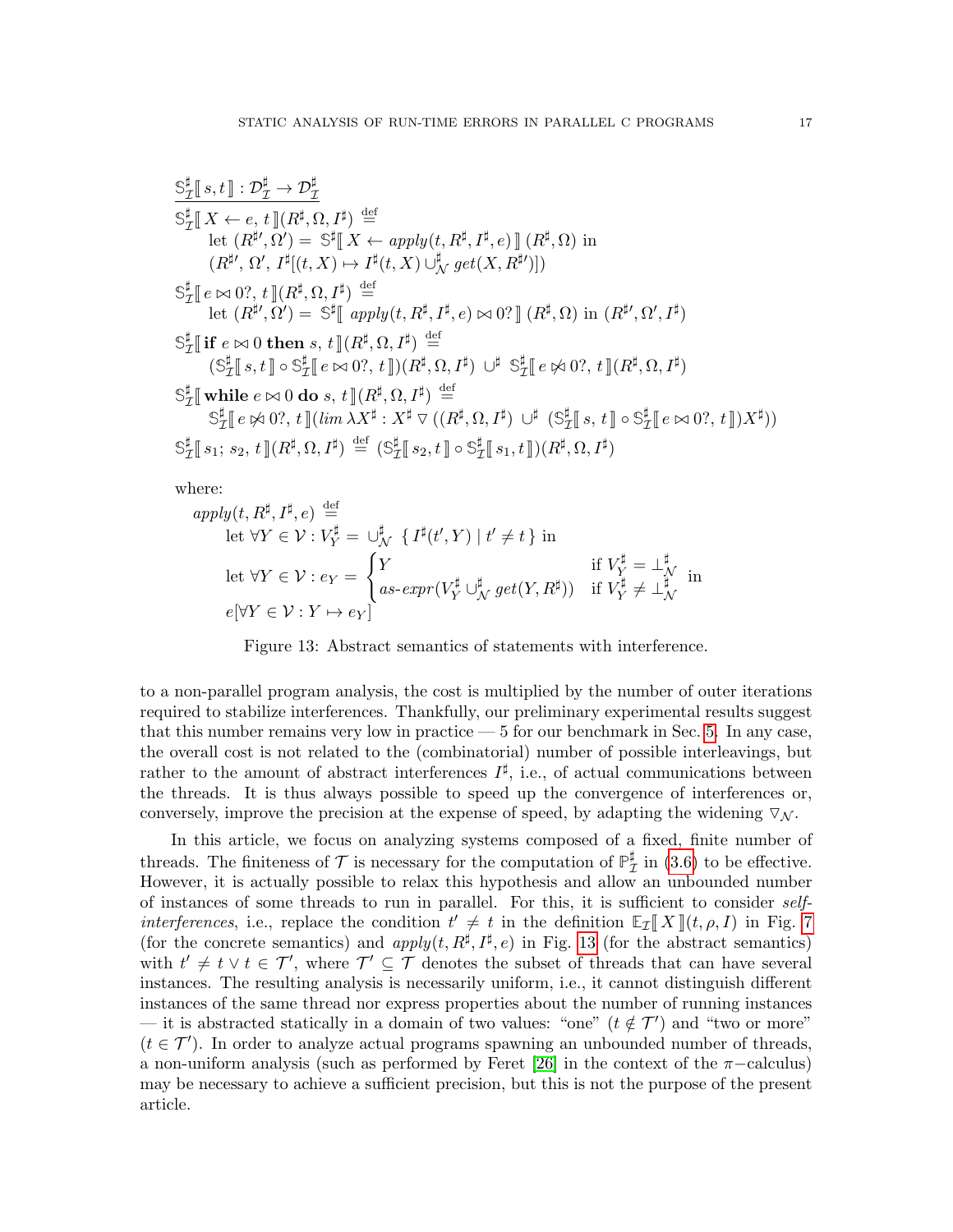#### 18 ANTOINE MINÉ

<span id="page-17-0"></span>3.4. Weakly Consistent Memory Semantics  $\mathbb{P}'_*$ . We now review the various parallel semantics we proposed in the preceding sections and discuss their adequacy to describe actual models of parallel executions.

It appears that our first semantics, the concrete interleaving semantics **P**<sup>∗</sup> of Sec. [3.1,](#page-9-1) while simple, is not realistic. A first issue is that, as noted by Reynolds in [\[52\]](#page-48-4), such a semantics requires choosing a level of granularity, i.e., some basic set of operations that are assumed to be atomic and cannot be interrupted by another thread. In our case, we assumed assignments and guards (i.e., primitive statements) to be atomic. In contrast, an actual system may schedule a thread within an assignment and cause, for instance,  $x$  to be 1 at the end of the program in Fig. [9\(b\)](#page-13-2) instead of the expected value 2. A second issue, noted by Lamport in [\[38\]](#page-47-11), is that the latency of loads and stores in a shared memory may break the sequential consistency in true multiprocessor systems: threads running on different processors may not always agree on the value of a shared variable. For instance, in the mutual exclusion algorithm of Fig. [9\(a\),](#page-13-1) the thread  $t_2$  may still see the value 0 in flag1 even after the thread  $t_1$  has entered its critical section, causing  $t_2$  to also enter its critical section, as the effect of the assignment flag1  $\leftarrow$  1 is propagated asynchronously and takes some time to be acknowledged by  $t_2$ . Moreover, Lamport noted in [\[39\]](#page-47-5) that reordering of independent loads and stores in one thread by the processor can also break sequential consistency – for instance performing the load from flag2 before the store into flag1, instead of after, in the thread  $t_1$  in Fig. [9\(a\).](#page-13-1) More recently, it has been observed by Manson et al. [\[43\]](#page-47-12) that optimizations in modern compilers have the same ill-effect, even on mono-processor systems: program transformations that are perfectly safe on a thread considered in isolation (for instance, reordering the independent assignment flag1  $\leftarrow$  1 and test flag2 = 0 in t<sub>1</sub>) can cause non-sequentially-consistent behaviors to appear. In this section, we show that the interference semantics correctly handles these issues by proving that it is invariant under a "reasonable" class of program transformations. This is a consequence of its coarse, flow-insensitive and non-relational modeling of thread communications.

Acceptable program transformations of a thread are defined with respect to the pathbased semantics  $\Box$  of Sec. [2.4.](#page-8-0) A transformation of a thread t is acceptable if it gives rise to a set  $\pi'(t) \subseteq \Pi$  of control paths such that every path  $p' \in \pi'(t)$  can be obtained from a path  $p \in \pi(\text{body}_t)$  by a sequence of elementary transformations described below in Def. [3.4.](#page-18-0) Elementary transformations are denoted  $q \rightarrow q'$ , where q and q' are sequences of primitive statements. This notation indicates that any occurrence of q in a path of a thread can be replaced with  $q'$ , whatever the context appearing before and after  $q$ . The transformations in Def. [3.4](#page-18-0) try to account for widespread compiler and hardware optimizations, but are restricted to transformations that do not generate new errors nor new interferences.<sup>[2](#page-17-1)</sup> This ensures that an interference-based analysis of the original program is sound with respect to the transformed one, which is formalized below in Thm. [3.5.](#page-18-1)

The elementary transformations of Def. [3.4](#page-18-0) require some side-conditions to hold in order to be acceptable. They use the following notions. We say that a variable  $X \in V$ is fresh if it does not occur in any thread, and local if it occurs only in the currently transformed thread. We denote by  $s[e'/e]$  the statement s where some, but not necessarily all, occurrences of the expression  $e$  may be changed into  $e'$ . The set of variables appearing in the expression e is denoted  $var(e)$ , while the set of variables modified by the statement s is

<span id="page-17-1"></span><sup>2</sup>The environments at the end of the thread after transformations may be different, but this does not pose a problem as environments are not observable in our semantics:  $\mathbb{P}_* \subseteq \mathcal{L}$  [\(3.3\)](#page-10-1).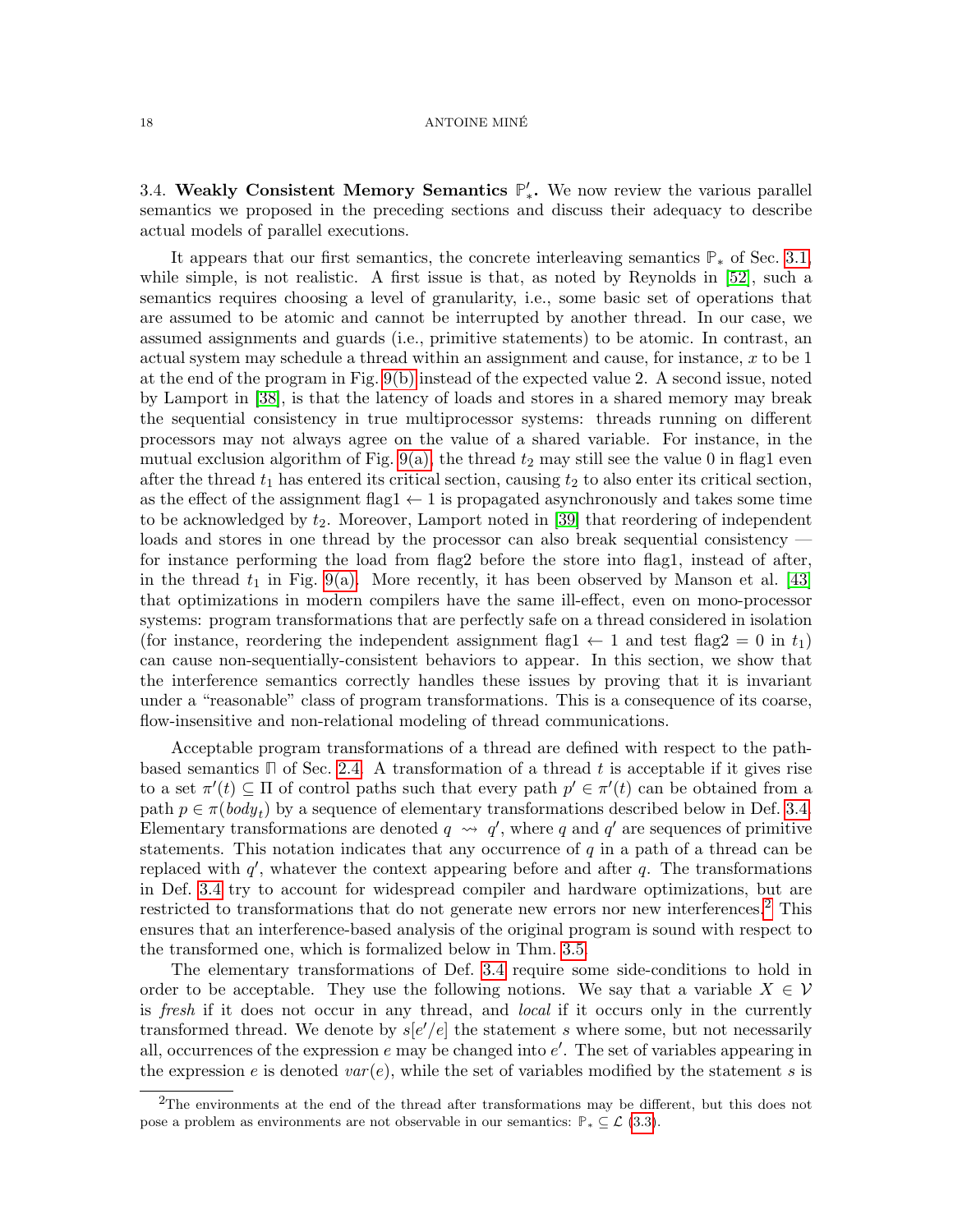lval(s). Thus,  $lval(X \leftarrow e) = \{X\}$  while  $lval(e \bowtie 0?) = \emptyset$ . The predicate nonblock(e) holds if evaluating the expression  $e$  cannot block the program — as would, e.g., an expression with a definite run-time error, such as  $1/0$  — i.e., nonblock(e)  $\xleftrightarrow{\text{def}}$   $\forall \rho \in \mathcal{E} : V_{\rho} \neq \emptyset$  where  $(V_{\rho}, -) = \mathbb{E} \|e\| \rho$ . We say that e is deterministic if, moreover,  $\forall \rho \in \mathcal{E} : |V_{\rho}| = 1$ . Finally, noerror(e) holds if evaluating e is always error-free, i.e., noerror(e)  $\iff \forall \rho \in \mathcal{E} : \Omega_{\rho} = \emptyset$ where  $(-, \Omega_{\rho}) = \mathbb{E} \llbracket e \rrbracket \rho$ . We are now ready to state our transformations:

<span id="page-18-0"></span>Definition 3.4 (Elementary path transformations).

- (1) Redundant store elimination:  $X \leftarrow e_1 \cdot X \leftarrow e_2 \rightarrow X \leftarrow e_2$ , when  $X \notin \text{var}(e_2)$  and  $nonblock(e_1).$
- (2) Identity store elimination:  $X \leftarrow X \rightsquigarrow \epsilon$ .
- (3) Reordering assignments:  $X_1 \leftarrow e_1 \cdot X_2 \leftarrow e_2 \rightsquigarrow X_2 \leftarrow e_2 \cdot X_1 \leftarrow e_1$ , when  $X_1 \notin var(e_2)$ ,  $X_2 \notin var(e_1), X_1 \neq X_2$ , and nonblock $(e_1)$ .
- (4) Reordering guards:  $e_1 \bowtie 0$ ? ·  $e_2 \bowtie' 0$ ?  $\leadsto e_2 \bowtie' 0$ ? ·  $e_1 \bowtie 0$ ?, when noerror  $(e_2)$ .
- (5) Reordering guards before assignments:  $X_1 \leftarrow e_1 \cdot e_2 \bowtie 0$ ?  $\rightsquigarrow e_2 \bowtie 0$ ?  $\cdot X_1 \leftarrow e_1$ , when  $X_1 \notin var(e_2)$  and either nonblock $(e_1)$  or noerror  $(e_2)$ .
- (6) Reordering assignments before guards:  $e_1 \bowtie 0$ ?  $X_2 \leftarrow e_2 \rightsquigarrow X_2 \leftarrow e_2 \cdot e_1 \bowtie 0$ ?, when  $X_2 \notin var(e_1), X_2$  is local, and noerror  $(e_2)$ .
- (7) Assignment propagation:  $X \leftarrow e \cdot s \leadsto X \leftarrow e \cdot s[e/X]$ , when  $X \notin var(e)$ ,  $var(e)$  are local, and e is deterministic.
- (8) Sub-expression elimination:  $s_1 \cdot \ldots \cdot s_n \leadsto X \leftarrow e \cdot s_1[X/e] \cdot \ldots \cdot s_n[X/e]$ , when X is fresh,  $\forall i : var(e) \cap \text{lval}(s_i) = \emptyset$ , and noerror(e).
- (9) Expression simplification:  $s \rightsquigarrow s[e'/e]$ , when  $\forall \rho \in \mathcal{E} : \mathbb{E}[e] \mid \rho \sqsupseteq \mathbb{E}[e'] \mid \rho$  and  $var(e)$  and  $var(e)$  $var(e')$  are local.<sup>[3](#page-18-2)</sup>

These simple rules, used in combination, allow modeling large classes of classic program transformations as well as distributed memories. Store latency can be simulated using rules 7 and 3. Breaking a statement into several ones is possible with rules 7 and 8. As a consequence, the rules can expose preemption points within statements, which makes primitive statements no longer atomic. Global optimizations, such as constant propagation and folding, can be achieved using rules 7 and 9. Rules 1–6 allow peephole optimizations. Additionally, transformations that do not change the set of control paths, such as loop unrolling, are naturally supported.

Given the set of transformed control paths  $\pi'(t)$  for each thread  $t \in \mathcal{T}$ , the set of transformed parallel control paths  $\pi'_{*}$  is defined, similarly to [\(3.2\)](#page-10-2), as:

<span id="page-18-3"></span>
$$
\pi'_{*} \stackrel{\text{def}}{=} \{ p \in \Pi_{*} \mid \forall t \in \mathcal{T} : \text{proj}_{t}(p) \in \pi'(t) \}
$$
\n
$$
(3.7)
$$

and the semantics  $\mathbb{P}'_*$  of the parallel program is, similarly to  $(3.3)$ :

$$
\mathbb{P}'_* \stackrel{\text{def}}{=} \Omega, \text{ where } (-,\Omega) = \mathbb{D}_*[\![\pi'_*]\!](\mathcal{E}_0, \emptyset) .
$$
 (3.8)

Any original thread  $\pi(body_t)$  being a special case of transformed thread  $\pi'(t)$  (considering the identity transformation), we have  $\mathbb{P}_* \subseteq \mathbb{P}'_*$ . The following theorem extends Thm. [3.2](#page-12-1) to transformed programs:

<span id="page-18-1"></span>Theorem 3.5.  $\mathbb{P}'_* \subseteq \mathbb{P}_{\mathcal{I}}$ .

<span id="page-18-2"></span><sup>&</sup>lt;sup>3</sup>The original expression simplification rule from [\[47\]](#page-47-0) required a much stronger side-condition:  $\mathbb{E}_\tau[\ell]$  $(t, \rho, I) \equiv \mathbb{E}_{\mathcal{I}}[e'](t, \rho, I)$  for all  $\rho$  and I, which actually implied that e and e' were variable-free. We propose here a more permissive side-condition allowing local variables to appear in  $e$  and  $e'$ .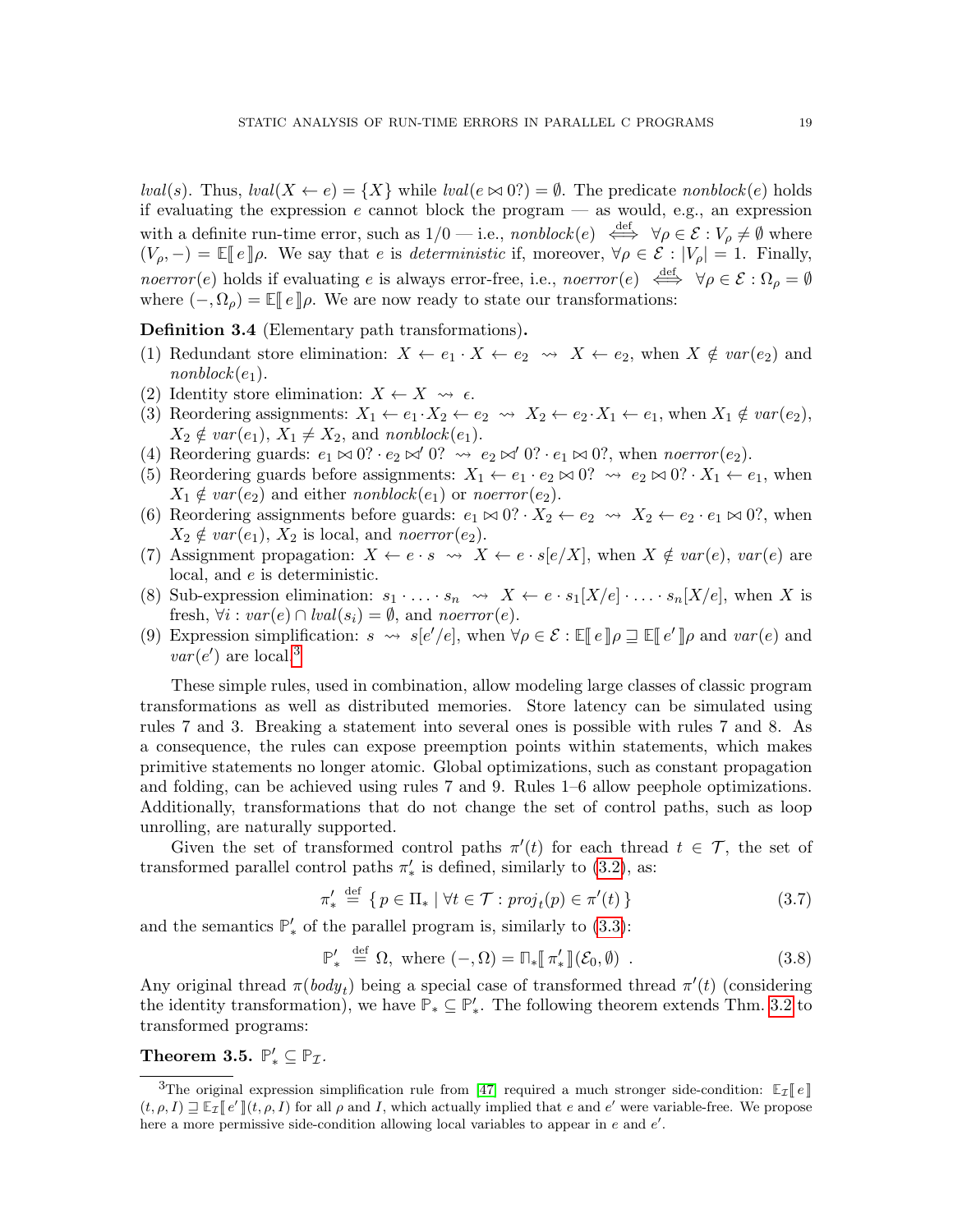#### 20 ANTOINE MINE´

Proof. In Appendix [A.7.](#page-53-0)

 $\Box$ 

An immediate consequence of Thms. [3.3](#page-15-2) and [3.5](#page-18-1) is the soundness of the abstract semantics  $\mathbb{P}_{\mathcal{I}}^{\sharp}$  with respect to the concrete semantics of the transformed program  $\mathbb{P}'_*$ , i.e.,  $\mathbb{P}'_*\subseteq \mathbb{P}^\sharp_2$  $\sharp$ . Note that, in general,  $\mathbb{P}'_* \neq \mathbb{P}_{\mathcal{I}}$ . The two semantics may coincide, as for instance in the program of Fig. [9\(a\).](#page-13-1) In that case:  $\mathbb{P}_* \subsetneq \mathbb{P}'_* = \mathbb{P}_{\mathcal{I}}$ . However, in the case of Fig. [9\(b\),](#page-13-2) y can take any positive value according to the interference semantics  $P<sub>I</sub>$  (as explained in Sec. [3.2\)](#page-10-0), while the interleaving semantics after program transformation  $\mathbb{P}'_*$  only allows the values 1 and 2; we have  $\mathbb{P}_* = \mathbb{P}'_* \subsetneq \mathbb{P}_{\mathcal{I}}$ .

Theorem [3.5](#page-18-1) holds for our "reasonable" collection of program transformations, but may not hold when considering other, "unreasonable" ones. For instance, in Fig. [9\(a\),](#page-13-1) flag1  $\leftarrow$  1 should not be replaced by a misguided prefetching optimizer with flag1  $\leftarrow$  42; flag1  $\leftarrow$  1 in thread  $t_1$ . This would create a spurious interference causing the value 42 to be possibly seen by thread  $t_2$ . If there is no other reason for  $t_2$  to see the value 42, such as a previous or future assignment of 42 into flag1 by  $t_1$ , it would create an execution outside those considered by the interference semantics and invalidate Thm. [3.5.](#page-18-1) Such "out-of-thin-air" values are explicitly forbidden by the Java semantics as described by Manson et al. [\[43\]](#page-47-12). See also [\[55\]](#page-48-5) for an in-depth discussion of out-of-thin-air values. Another example of invalid transformation is the reordering of assignments  $X_1 \leftarrow e_1 \cdot X_2 \leftarrow e_2 \rightsquigarrow X_2 \leftarrow e_2 \cdot X_1 \leftarrow e_1$ when  $e_1$  may block the program, e.g., due to a division by zero  $X_1 \leftarrow 1/0$ . Indeed, the transformed program could expose errors in  $e_2$  that cannot occur in the original program because they are masked by the previous error in  $X_1 \leftarrow e_1$ . This case is explicitly forbidden by the nonblock $(e_1)$  side condition in Def. [3.4.](#page-18-0)(3). The proof in Appendix [A.7](#page-53-0) contains more examples of transformations that become invalid when side-conditions are not respected.

Definition [3.4](#page-18-0) is not exhaustive. It could be extended with other "reasonable" transformations, and some restrictive side-conditions might be relaxed in future work without breaking Thm. [3.5.](#page-18-1) It is also possible to enrich Def. [3.4](#page-18-0) with new transformations that do not respect Thm. [3.5](#page-18-1) as is, and then adapt the interference semantics to retrieve a similar theorem. For instance, we could allow speculative stores of some special value, such as zero, which only requires adding an interference  $(t, X, 0)$  for each thread t and each variable  $X$  modified by  $t$ . As another example, we could consider some memory writes to be non-atomic, such as 64-bit writes on 32-bit computers, which requires adding interferences that expose partially assigned values.

Finally, it would be tempting to, dually, reduce the number of allowed program transformations, and enforce a stronger memory consistency. For instance, we could replace Def. [3.4](#page-18-0) with a model of an actual multiprocessor, such as the intel x86 architecture model proposed by Sewell et al. in [\[57\]](#page-48-6), which is far less permissive and thus ensures many more properties. We would obtain a more precise interleaving semantics  $\mathbb{P}'_*$ , closer to the sequentially consistent one **P**∗. However, this would not mechanically improve the result of our static analysis  $\mathbb{P}_7^{\sharp}$  $\mathcal{I}$ , as it is actually an abstraction of the concrete interference semantics  $\mathbb{P}_{\mathcal{I}}$ , itself an incomplete abstraction of **P**∗. Our choice of an interference semantics was not initially motivated by the modeling of weakly consistent memories (although this is an important side effect), but rather by the construction of an effective and efficient static analyzer. Effectively translating a refinement of the memory model at the level of an interference-based analysis without sacrificing the efficiency remains a challenging future work.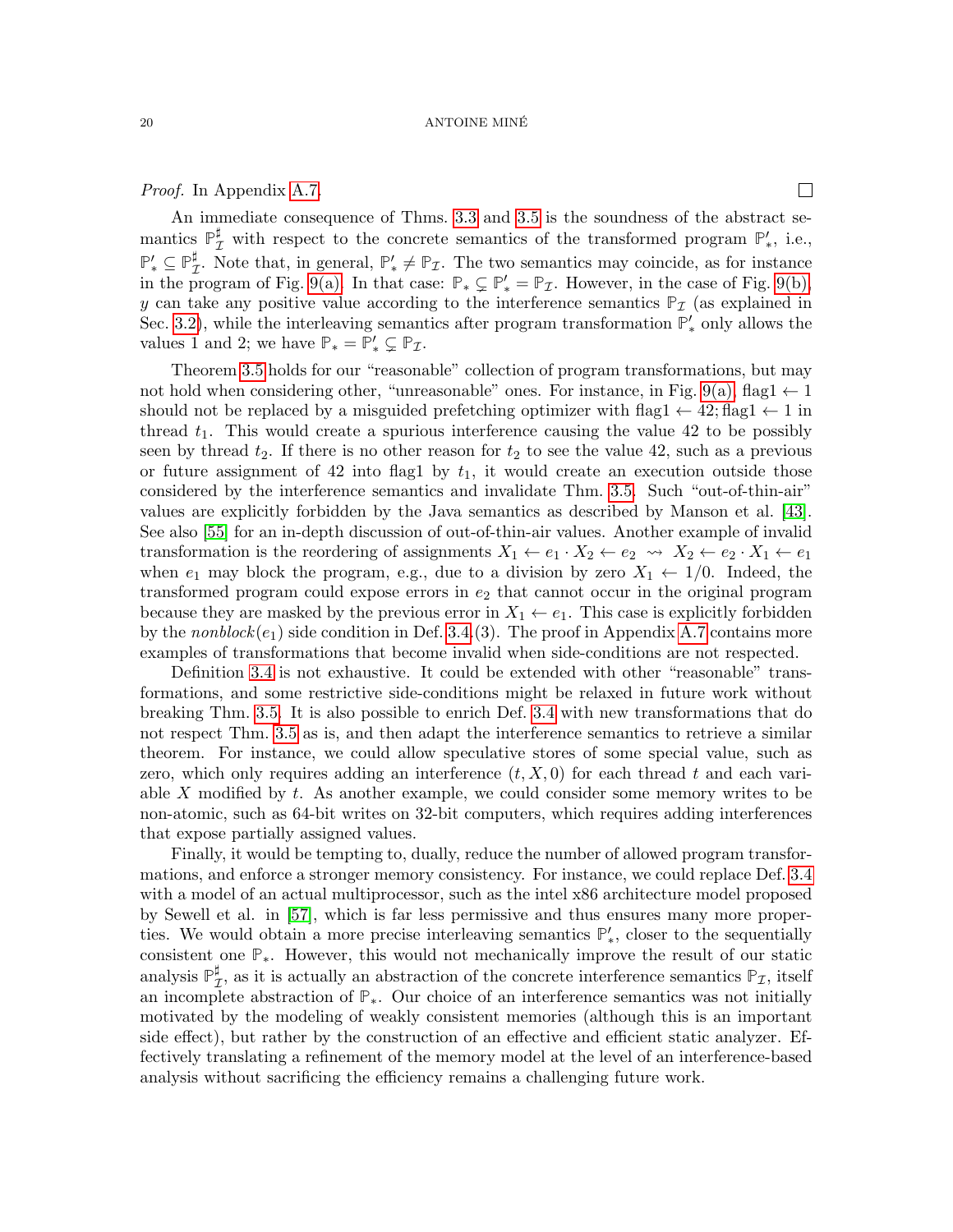## 4. Multi-threaded Programs With a Real-Time Scheduler

<span id="page-20-0"></span>We now extend the language and semantics of the preceding section with explicit synchronization primitives. These can be used to enforce mutual exclusion and construct critical sections, avoiding the pitfalls of weakly consistent memories. We also extend the semantics with a real-time scheduler taking thread priorities into account, which provides an alternate way of implementing synchronization.

<span id="page-20-1"></span>4.1. Priorities and Synchronization Primitives. We first describe the syntactic additions to our language and introduce informally the change in semantics.

We denote by  $\mathcal M$  a finite, fixed set of mutual exclusion locks, so-called *mutexes*. The original language of Fig. [2](#page-4-1) is enriched with primitives to control mutexes and scheduling as follows:

|  | stat ::= $\mathbf{lock}(m)$             | (mutex locking, $m \in \mathcal{M}$ )                       |       |
|--|-----------------------------------------|-------------------------------------------------------------|-------|
|  | $\mathbf{unlock}(m)$                    | (mutex unlocking, $m \in \mathcal{M}$ )                     |       |
|  | $\vert X \leftarrow \text{islocked}(m)$ | (mutex testing, $X \in \mathcal{V}$ , $m \in \mathcal{M}$ ) | (4.1) |
|  | vield                                   | ( <i>thread</i> pause)                                      |       |

The primitives  $\mathbf{lock}(m)$  and  $\mathbf{unlock}(m)$  respectively acquire and release the mutex  $m \in \mathcal{M}$ . The primitive  $X \leftarrow \mathbf{islocked}(m)$  is used to test the status of the mutex m: it stores 1 into X if  $m$  is acquired by some thread, and 0 if it is free. The primitive **yield** is used to voluntarily relinquish the control to the scheduler. The definition of control paths  $\pi(s)$  from [\(2.3\)](#page-8-2) is extended by stating that  $\pi(s) \stackrel{\text{def}}{=} \{s\}$  for these statements, i.e., they are primitive statements. We also assume that threads have fixed, distinct priorities. As only the ordering of priorities is significant, we denote threads in  $\mathcal T$  simply by integers ranging from 1 to  $|\mathcal{T}|$ , being understood that thread t has a strictly higher priority than thread t' when  $t > t'$ .

To keep our semantics simple, we assume that acquiring a mutex for a thread already owning it is a no-op, as well as releasing a mutex it does not hold. Our primitive mutexes can serve as the basis to implement more complex ones found in actual implementations. For instance, mutexes that generate a run-time error or return an error code when locked twice by the same thread can be implemented using an extra program variable for each mutex / thread pair that stores whether the thread has already locked that mutex. Likewise, recursive mutexes can be implemented by making these variables count the number of times each thread has locked each mutex. Finally, locking with a timeout can be modeled as a non-deterministic conditional that either locks the mutex, or yields and returns an error code.

Our scheduling model is that of real-time processes, used noticeably in embedded systems. Example operating systems using this model include those obeying the ARINC 653 standard [\[3\]](#page-45-0) (used in avionics), as well as the real-time extension of the POSIX threads standard [\[34\]](#page-47-1). Hard guarantees about the execution time of services, although an important feature of real-time systems, are not the purpose of this article as we abstract physical time away. We are interested in another feature: the strict interpretation of thread priorities when deciding which thread to schedule. More precisely: a thread that is not blocked waiting for some resource can never be preempted by a lower priority thread. This is unlike schedulers found in desktop computers (for instance, vanilla POSIX threads [\[34\]](#page-47-1) without the real-time extension) where even lower priority threads always get to run, preempting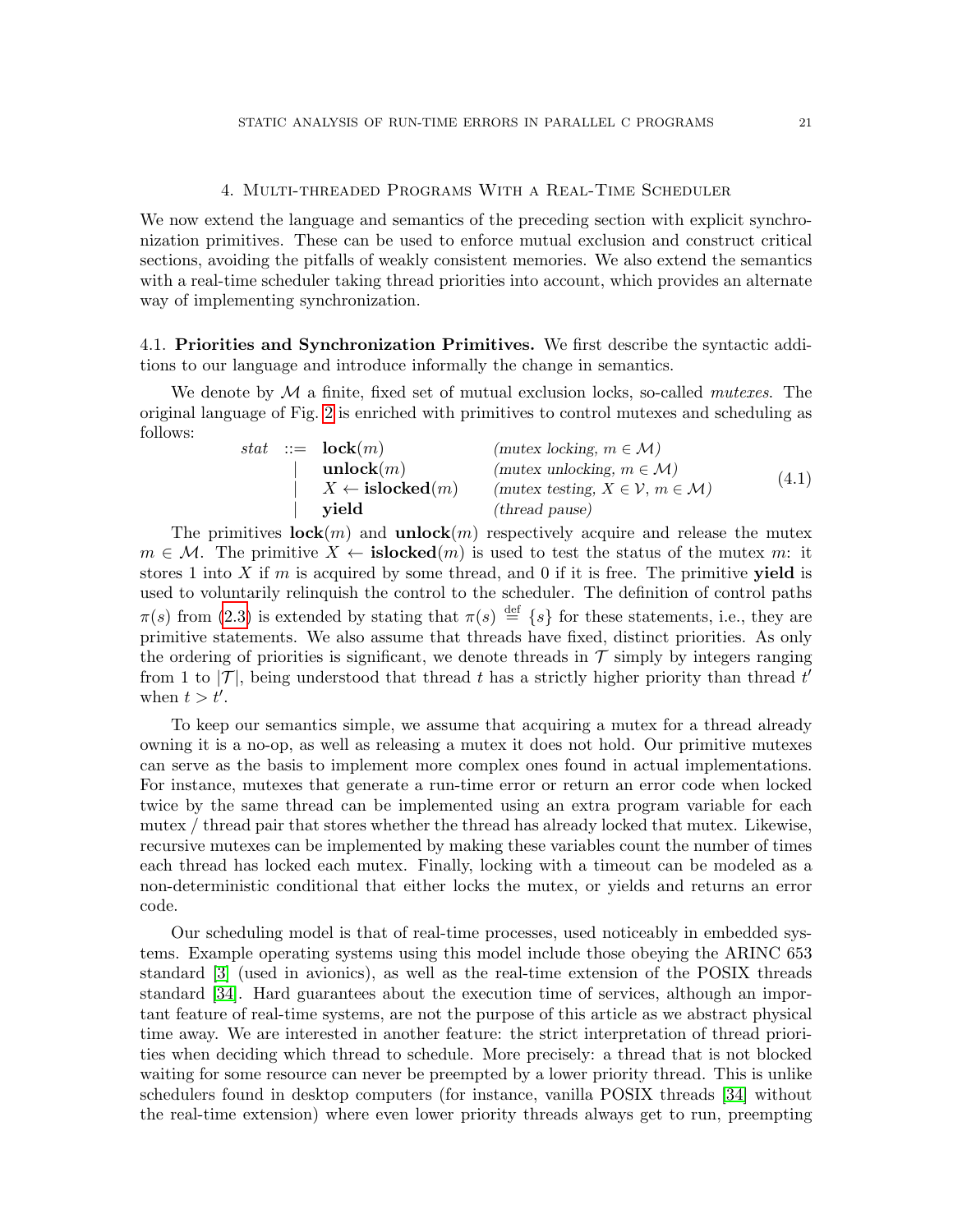| low priority           | high priority                      |
|------------------------|------------------------------------|
| lock(m);               | $X \leftarrow \text{islocked}(m);$ |
| $Y \leftarrow 1$ ;     | if $X = 0$ then                    |
| $Z \leftarrow 1$ ;     | $Z \leftarrow 2$                   |
| $T \leftarrow Y - Z$ ; | $Y \leftarrow 2$ ;                 |
| unlock $(m)$           | yield                              |

<span id="page-21-1"></span>Figure 14: Using priorities to ensure mutual exclusion.

higher priority ones if necessary. Moreover, we consider in this section that only a single thread can execute at a given time — this was not required in Sec. [3.](#page-9-0) This is the case, for instance, when all the threads share a single processor. In this model, the unblocked thread with the highest priority is always the only one to run. All threads start unblocked and may block, either by locking a mutex that is already locked by another thread, or by yielding voluntarily, which allows lower priority threads to run. Yielding denotes blocking for a non-deterministic amount of time, which is useful to model timers of arbitrary duration and waiting for external resources. A lower priority thread can be preempted when unlocking a mutex if a higher priority thread is waiting for this mutex. It can also be preempted at any point by a yielding higher priority thread that wakes up non-deterministically. Thus, a preempted thread can be made to wait at an arbitrary program point, and not necessarily at a synchronization statement. The scheduling is dynamic and the number of possible thread interleavings authorized by the scheduler remains very large, despite being controlled by strict priorities.

This scheduling model is precise enough to take into account fine mutual exclusion properties that would not hold if we considered arbitrary preemption or true parallel executions on concurrent processors. For instance, in Fig. [14,](#page-21-1) the high priority thread avoids a call to lock by testing with islocked whether the low priority thread acquired the lock and, if not, executes its critical section and modifies Y and  $Z$ , confident that the low priority thread cannot execute and enter its critical section before the high priority thread explicitly yields.

<span id="page-21-0"></span>4.2. Concrete Scheduled Interleaving Semantics  $\mathbb{P}_{\mathcal{H}}$ . We now refine the various semantics of Sec. [3](#page-9-0) to take scheduling into account, starting with the concrete interleaving semantics **P**<sup>∗</sup> of Sec. [3.1.](#page-9-1) In this case, it is sufficient to redefine the semantics of primitive statements. This new semantics will, in particular, exclude interleavings that do not respect mutual exclusion or priorities, and thus, we observe fewer behaviors. This is materialized by the dotted  $\subseteq$  arrow in Fig. [1](#page-3-1) between  $\mathbb{P}_*$  and the refined semantics  $\mathbb{P}_H$  we are about to present.[4](#page-21-2)

We define a domain of scheduler states  $H$  as follows:

$$
\mathcal{H} \stackrel{\text{def}}{=} (\mathcal{T} \to \{ \text{ ready}, \text{yield}, \text{wait}(m) \mid m \in \mathcal{M} \}) \times (\mathcal{T} \to \mathcal{P}(\mathcal{M})) \tag{4.2}
$$

A scheduler state  $(b, l) \in \mathcal{H}$  is a pair, where the function b associates to each thread whether it is ready (i.e., it is not blocked, and runs if no higher priority thread is also ready), yielding

<span id="page-21-2"></span><sup>&</sup>lt;sup>4</sup>Note that Fig. [1](#page-3-1) states that each concrete semantics without scheduler abstracts the corresponding concrete semantics with scheduler, but states nothing about abstract semantics. Abstract semantics are generally incomparable due to the use of non-monotonic abstractions and widenings.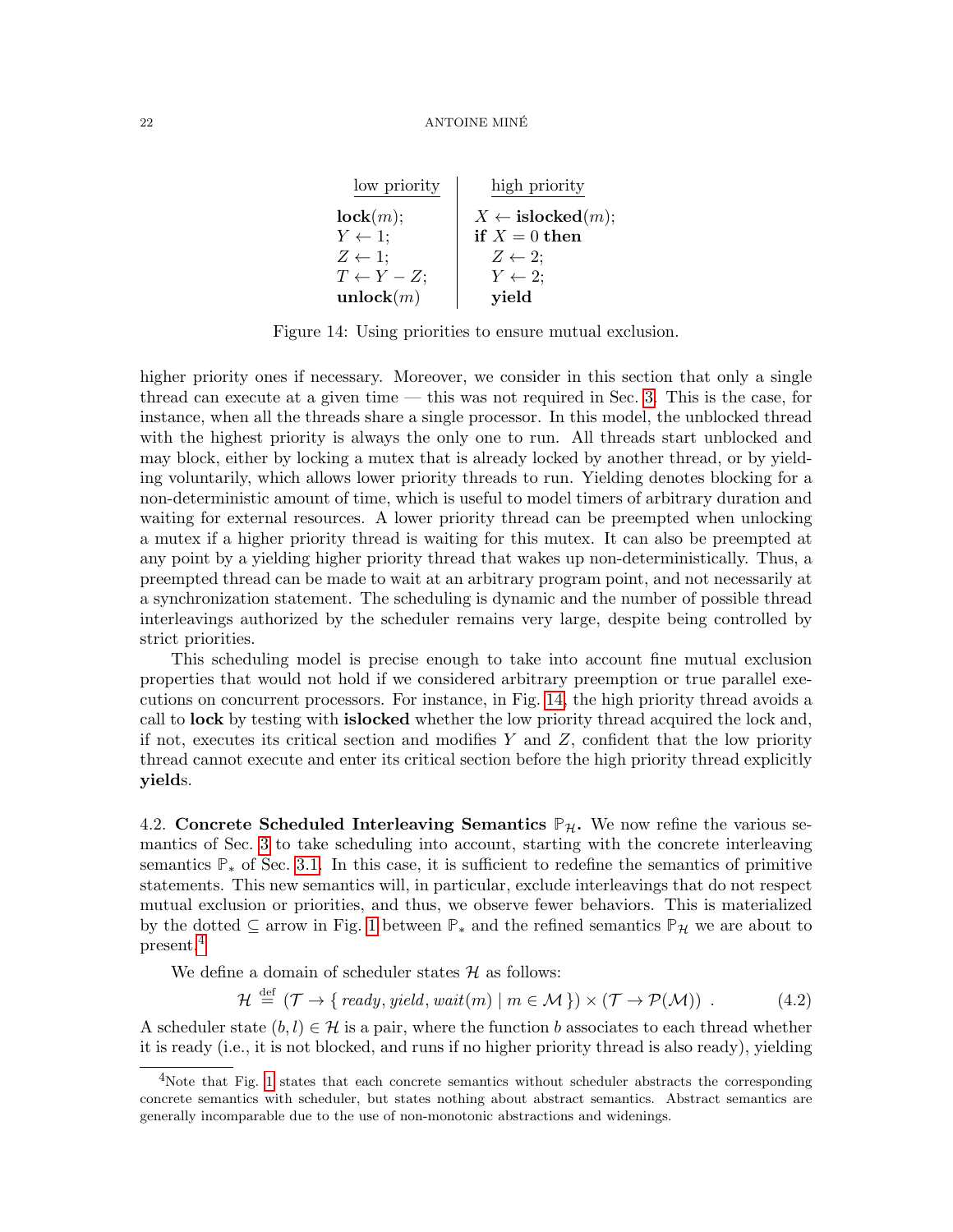(i.e., it is blocked at a **yield** statement), or waiting for some mutex  $m$  (i.e., it is blocked at a lock $(m)$  statement). The function l associates to each thread the set of all the mutexes it holds. A program state is now a pair  $((b, l), \rho)$  composed of a scheduler state  $(b, l) \in \mathcal{H}$ and an environment  $\rho \in \mathcal{E}$ . The semantic domain  $\mathcal{D} \stackrel{\text{def}}{=} \mathcal{P}(\mathcal{E}) \times \mathcal{P}(\mathcal{L})$  from [\(2.1\)](#page-5-2) is thus replaced with  $\mathcal{D}_{\mathcal{H}}$  defined as:

$$
\mathcal{D}_{\mathcal{H}} \stackrel{\text{def}}{=} \mathcal{P}(\mathcal{H} \times \mathcal{E}) \times \mathcal{P}(\mathcal{L}) \tag{4.3}
$$

with the associated pairwise join  $\Box_{\mathcal{H}}$ .

The semantics  $\Im_{\mathcal{H}}[s,t]$  of a primitive statement s executed by a thread  $t \in \mathcal{T}$  is described in Fig. [15.](#page-23-0) It is decomposed into three steps: enabled<sub>t</sub>,  $\mathbb{S}_{\mathcal{H}}^{\dagger}[s,t]$ , and sched, the first and the last stops being independent from the choice of statement s. Firstly the the first and the last steps being independent from the choice of statement s. Firstly, the function enabled<sub>t</sub> filters states to keep only those where the thread t can actually run, i.e., t is the highest priority thread which is ready. Secondly, the function  $\mathbb{S}_{\mathcal{H}}^{\dagger}[s,t]$  handles<br>the statement specific computies. For **viold** looks and **unlock** statements, this consists the statement-specific semantics. For **yield, lock**, and **unlock** statements, this consists in updating the scheduler part of each state. For lock statements, the thread enters a wait state until the mutex is available. Actually acquiring the mutex is performed by the following *sched* step if the mutex is immediately available, and by a later *sched* step following the unlocking of the mutex by its owner thread otherwise. The **islocked** statement updates each environment according to its paired scheduler state. The other primitive statements, assignments and guards, are not related to scheduling; their semantics is defined by applying the regular, mono-threaded semantics  $\mathbb{S}$  s  $\parallel$  from Fig. [4](#page-6-1) to the environment part, leaving the scheduler state unchanged. Thirdly, the function sched updates the scheduler state by waking up yielding threads non-deterministically, and giving any newly available mutex to the highest priority thread waiting for it, if any.

The semantics  $\mathbb{F}_{\mathcal{H}}[P] \in \mathcal{D}_{\mathcal{H}} \xrightarrow{\sqcup_{\mathcal{H}}} \mathcal{D}_{\mathcal{H}}$  of a set  $P \subseteq \Pi_*$  of parallel control paths then becomes, similarly to [\(3.1\)](#page-9-6):

$$
\mathbb{T}_{\mathcal{H}}[\![P]\!](R,\Omega) \stackrel{\text{def}}{=} \bigcup_{\mathcal{H}} \{ (\mathbb{S}_{\mathcal{H}}[\![s_n, t_n]\!]) \circ \cdots \circ \mathbb{S}_{\mathcal{H}}[\![s_1, t_1]\!])(R,\Omega) \mid (s_1, t_1) \cdot \ldots \cdot (s_n, t_n) \in P \}
$$
\n
$$
(4.4)
$$

and the semantics  $\mathbb{P}_{\mathcal{H}}$  of the program is, similarly to [\(3.3\)](#page-10-1):

<span id="page-22-1"></span>
$$
\mathbb{P}_{\mathcal{H}} \stackrel{\text{def}}{=} \Omega, \text{ where } (-,\Omega) = \mathbb{D}_{\mathcal{H}}[\![\pi_*\!] \big( \{h_0\} \times \mathcal{E}_0, \emptyset \big) \tag{4.5}
$$

where  $\pi_*$  is the set of parallel control paths of the program, defined in [\(3.2\)](#page-10-2), and  $h_0 \stackrel{\text{def}}{=} (\lambda t$ : ready,  $\lambda t$ :  $\emptyset$ ) denotes the initial scheduler state (all the threads are ready and hold no mutex). As in Sec. [3.1,](#page-9-1) many parallel control paths in  $\pi_*$  are unfeasible, i.e., return an empty set of environments, some of which are now ruled out by the  $enabled_t$  function because they do not obey the real-time scheduling policy or do not ensure the mutual exclusion enforced by locks. Nevertheless, errors from a feasible prefix of an unfeasible path are still taken into account. This includes, in particular, the errors that occur before a dead-lock.

<span id="page-22-0"></span>4.3. Scheduled Weakly Consistent Memory Semantics  $\mathbb{P}'_{\mathcal{H}}$ . As was the case for the interleaving semantics without a scheduler (Sec. [3.1\)](#page-9-1), the scheduled interleaving semantics does not take into account the effect of a weakly consistent memory. Recall that a lack of memory consistency can be caused by the underlying hardware memory model of a multiprocessor, by compiler optimisations, or by non-atomic primitive statements. While we can disregard the hardware issues when considering mono-processor systems (i.e., everywhere in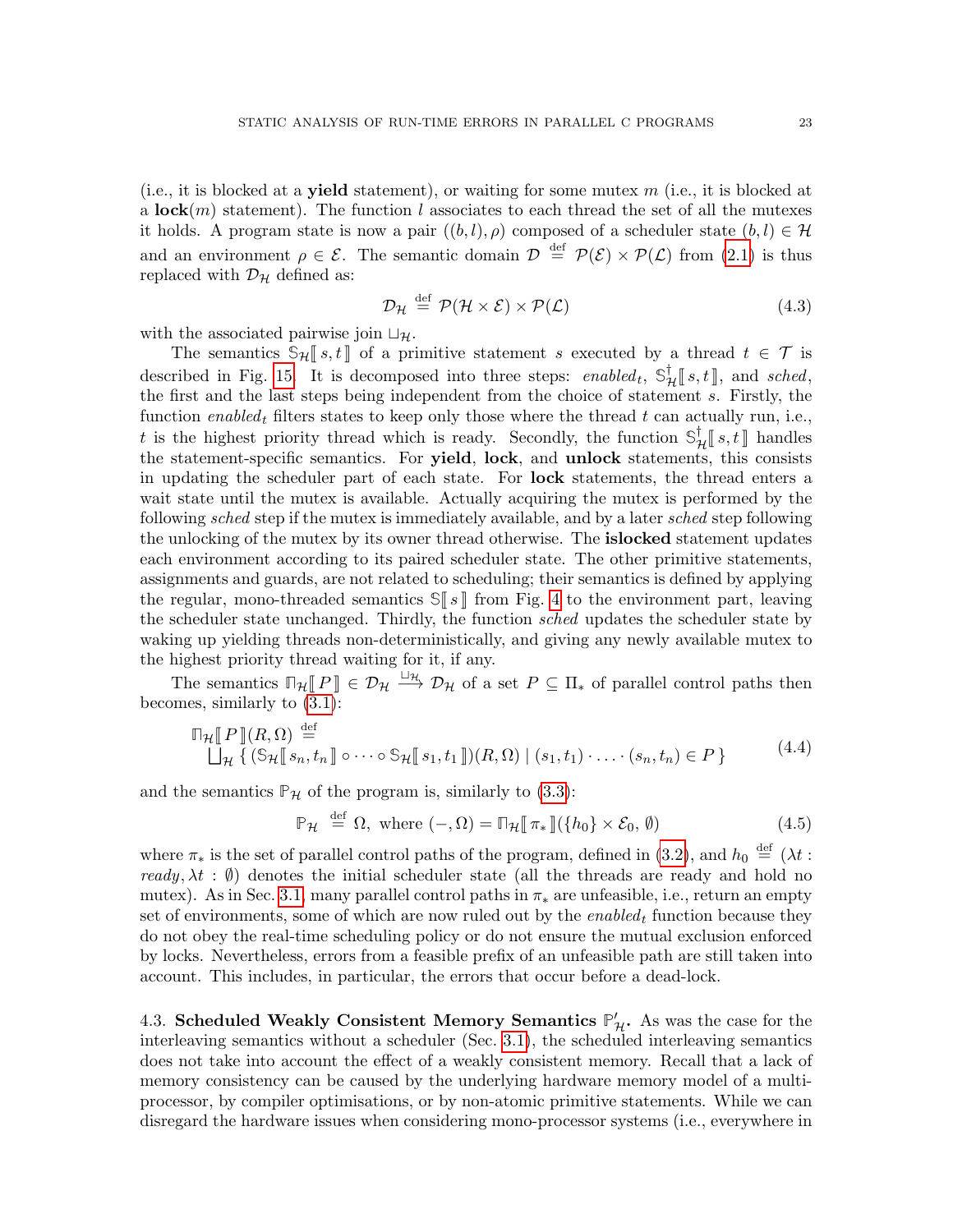$\mathbb{S}_{\mathcal{H}}[s,t] : \mathcal{D}_{\mathcal{H}} \xrightarrow{\sqcup_{\mathcal{H}}} \mathcal{D}_{\mathcal{H}}$  $\mathbb{S}_{\mathcal{H}}[\![s,t]\!] \stackrel{\text{def}}{=} \mathit{sched} \circ \mathbb{S}_{\mathcal{H}}^{\dagger}[\![s,t]\!] \circ \mathit{enabled}_t$ where:  $enable d_t(R, \Omega) \stackrel{\text{def}}{=} (\{((b, l), \rho) \in R \mid b(t) = ready \land \forall t' > t : b(t') \neq ready \}, \Omega)$  $\mathbb{S}_{\mathcal{H}}^{\dagger}[\![\mathbf{yield}, t]\!](R, \Omega) \stackrel{\text{def}}{=} (\{ ((b[t \mapsto yield], l), \rho) \mid ((b, l), \rho) \in R \}, \Omega)$  $\mathbb{S}_{\mathcal{H}}^{\dagger}$  **[** lock(m), t ]](R,  $\Omega$ )  $\stackrel{\text{def}}{=}$  ({ ((b[t  $\mapsto$  wait(m)], l),  $\rho$ ) | ((b, l),  $\rho$ )  $\in$  R },  $\Omega$ )  $\mathbb{S}_{\mathcal{H}}^{\dagger}[\![\mathbf{unlock}(m),t]\!](R,\Omega) \stackrel{\text{def}}{=} (\{((b,l[t \mapsto l(t) \setminus \{m\}]),\rho) \mid ((b,l),\rho) \in R\},\Omega)$  $\mathbb{S}_{\mathcal{H}}^{\dagger} \llbracket X \leftarrow \mathbf{islocked}(m), t \rrbracket (R, \Omega) \stackrel{\text{def}}{=} \left( \{ ((b, l), \rho[X \mapsto 0]) \mid ((b, l), \rho) \in R, \forall t' \in \mathcal{T} : m \notin l(t') \} \cup \right)$  $\{((b, l), \rho[X \mapsto 1]) \mid ((b, l), \rho) \in R, \exists t' \in \mathcal{T} : m \in l(t') \}, \Omega)$ for all other primitive statements  $s \in \{X \leftarrow e, e \bowtie 0\}$ :  $\mathbb{S}_{\mathcal{H}}^{\dagger}[[s,t]](R,\Omega) \stackrel{\text{def}}{=}$  $(\{\vec{b}, l), \rho'\}\mid \exists \rho : ((b, l), \rho) \in R, (R', -) = \mathbb{S}[\![s]\!](\{\rho\}, \Omega), \rho' \in R'\}, \Omega')$ <br>where  $(\Theta') = \mathbb{S}[\![s]\!](\{\rho\}, \Omega)$ where  $(-, \Omega') = \mathbb{S}[[s]](\{ \rho \mid (-, \rho) \in R \}, \Omega)$  $sched(R, \Omega) \stackrel{\text{def}}{=} (\{((b', l'), \rho) | ((b, l), \rho) \in R\}, \Omega)$ s.t.  $\forall t$  : if  $b(t) = wait(m) \land (m \in l(t) \lor (\forall t' : m \notin l(t') \land \forall t' > t : b(t') \neq wait(m)))$ then  $b'(t) = ready \wedge l'(t) = l(t) \cup \{m\}$ else  $l'(t) = l(t) \wedge (b'(t) = b(t) \vee (b'(t) = ready \wedge b(t) = yield))$ 

<span id="page-23-0"></span>Figure 15: Concrete semantics of primitive statements with a scheduler.

Sec. [4](#page-20-0) except Sec. [4.4.5\)](#page-31-0) the other issues remain, and so, we must consider their interaction with the scheduler. Thus, we now briefly present a weakly consistent memory semantics for programs with a scheduler. The interference semantics designed in Secs. [4.4](#page-24-0) and [4.5](#page-33-0) will be sound with respect to this semantics.

In addition to restricting the interleaving of threads, synchronization primitives also have an effect when considering weakly consistent memory semantics: they enforce some form of sequential consistency at a coarse granularity level. More precisely, the compiler and processor handle synchronization statements specially, introducing the necessary flushes into memory and register reloads, and refraining from optimizing across them.

Recall that the weakly consistent semantics  $\mathbb{P}'_*$  of Sec. [3.4](#page-17-0) is based on the interleaving semantics  $\mathbb{P}_*$  of Sec. [3.1](#page-9-1) applied to transformed threads  $\pi'(t)$ , which are obtained by transforming the paths in  $\pi(body_t)$  using elementary path transformations  $q \rightarrow q'$  from Def. [3.4.](#page-18-0) To take synchronization into account, we use the same definition of transformed threads  $\pi'(t)$ , but restrict it to transformations  $q \leftrightarrow q'$  that do not contain any synchronization primitive. For instance, we forbid the application of sub-expression elimination (Def. [3.4.](#page-18-0)(8)) on the following path:  $\mathbf{lock}(m) \cdot Y \leftarrow e \leadsto X \leftarrow e \cdot \mathbf{lock}(m) \cdot Y \leftarrow X$ . However, if q and q' do not contain any synchronization primitive, and  $q \rightarrow q'$ , then it is legal to replace q with  $q'$  in a path containing synchronization primitives before and after q. For instance, the transformation  $\mathbf{lock}(m) \cdot Y \leftarrow e \leadsto \mathbf{lock}(m) \cdot X \leftarrow e \cdot Y \leftarrow X$  is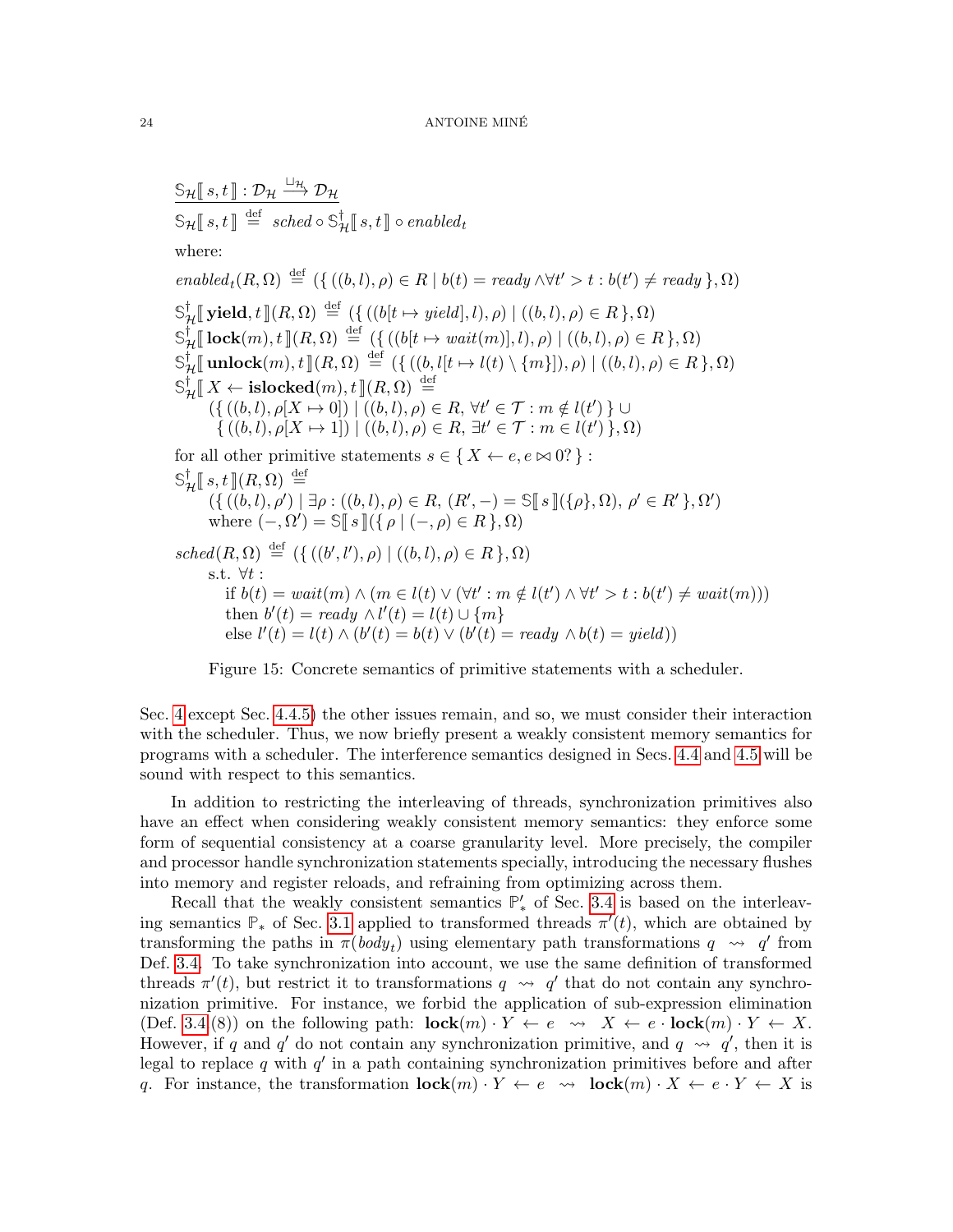

(a) Well synchronized communication.



<span id="page-24-1"></span>(b) Weakly consistent communications.

Figure 16: Well synchronized versus weakly consistent communications.

acceptable. The scheduled weakly consistent memory semantics is then, based on [\(4.5\)](#page-22-1):

$$
\mathbb{P}'_{\mathcal{H}} \stackrel{\text{def}}{=} \Omega, \text{ where } (-,\Omega) = \mathbb{D}_{\mathcal{H}}[\![\pi'_*]\!](\{h_0\} \times \mathcal{E}_0, \emptyset) \tag{4.6}
$$

where  $\pi'_{*}$  is defined, as before [\(3.7\)](#page-18-3), as the interleavings of control paths from all  $\pi'(t)$ ,  $t \in \mathcal{T}$ .

<span id="page-24-0"></span>4.4. Concrete Scheduled Interference Semantics  $P_{\mathcal{C}}$ . We now provide a structured version  $\mathbb{P}_{\mathcal{C}}$  of the scheduled interleaving semantics  $\mathbb{P}_{\mathcal{H}}$ . Similarly to the interference abstraction  $\mathbb{P}_I$  from Sec. [3.2](#page-10-0) of the non-scheduled interleaving semantics  $\mathbb{P}_*$ , it is based on a notion of interference, it is sound with respect to both the interleaving semantics  $\mathbb{P}_{\mathcal{H}}$  and its weakly consistent version  $\mathbb{P}'_{\mathcal{H}}$ , but it is not complete with respect to either of them. The main changes with respect to the interference abstraction  $\mathbb{P}_{\mathcal{I}}$  are: a notion of scheduler configuration (recording some information about the state of mutexes), a partitioning of interferences and environments with respect to configurations, and a distinction between well synchronized thread communications and data-races. As our semantics is rather complex, we first present it graphically on examples before describing it in formal terms.

4.4.1. Interferences. In the non-scheduled semantics  $\mathbb{P}_{\mathcal{I}}$  (Sec. [3.2\)](#page-10-0), any interference  $(t, X, v)$ , i.e., any write by a thread t of a value  $v$  into a variable  $X$ , could influence any read from the same variable X in another thread  $t' \neq t$ . While this is also a sound abstraction of the semantics with a scheduler, the precision can be improved by refining our notion of interference and exploiting mutual exclusion properties enforced by the scheduler.

Good programming practice dictates that all read and write accesses to a given shared variable should be protected by a common mutex. This is exemplified in Fig. [16.](#page-24-1)(a) where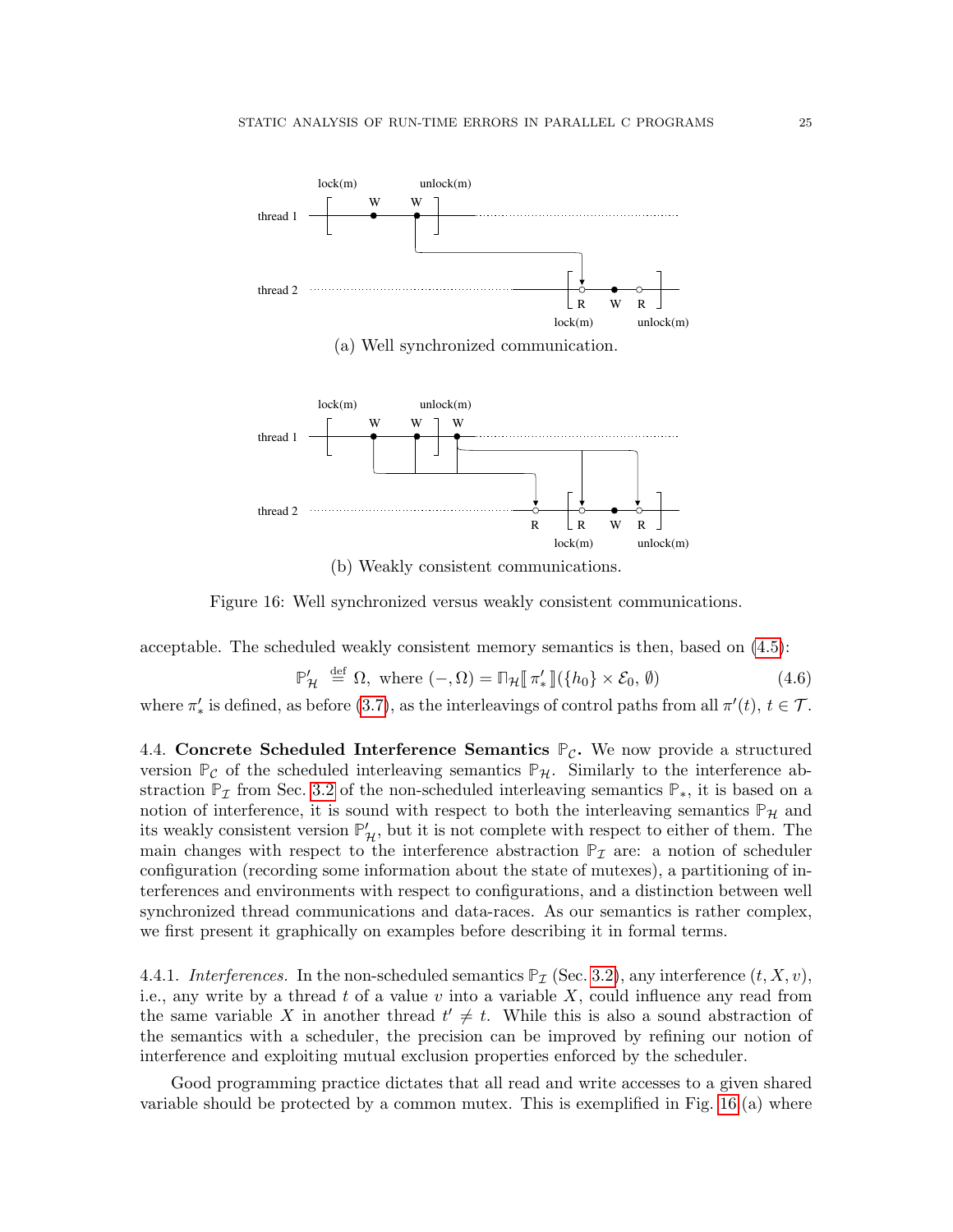#### 26 ANTOINE MINÉ

W and R denote respectively a write to and a read from a variable  $X$ , and all reads and writes are protected by a mutex  $m$ . In this example, thread 1 writes twice to X while holding m. Thus, when thread 2 locks m and reads  $X$ , it can see the second value written by thread 1, but never the first one, which is necessarily overwritten before thread 2 acquires m. Likewise, after thread 2 locks m and overwrites X, while it still holds m it can only read back the value it has written and not any value written by thread 1. Thus, a single interference from thread 1 can effect thread 2, and at only one read position; we call this read / write pair a "well synchronized communication." Well synchronized communications are flow-sensitive (the order of writes and reads matters), and so, differ significantly from the interferences of Sec. [3.2.](#page-10-0) In practice, we model such communications by recording at the point **unlock** $(m)$  in thread 1 the current value of all the variables that are modified while m is locked, and import these values in the environments at the point  $\mathbf{lock}(m)$  in thread 2.

Accesses are not always protected by mutexes, though. Consider, for instance, the example in Fig.  $16.(b)$ , where X may additionally be modified by thread 1 and read by thread 2 outside the critical sections defined by mutex  $m$ . In addition to the well synchronized communication of Fig.  $16.(a)$ , which is omitted for clarity in Fig.  $16.(b)$ , we consider that a write from thread 1 effects a read from thread 2 if either operation is performed while  $m$  is not locked. These read / write pairs correspond to data-races, and neither the compiler nor the hardware is required to enforce memory consistency. We call these pairs "weakly consistent communications." In practice, these are handled in a way similar to the interferences in Sec. [3.2:](#page-10-0) the values thread 1 can write into  $X$  are remembered in a flow-insensitive interference set, and the semantics of expressions is modified so that, when reading X in thread 2, either the thread's value for X or a value from the interference set is used. We also remember the set of mutexes that threads hold during each read and each write, so that we can discard communications that cannot occur due to mutual exclusion. For instance, in Fig. [16.](#page-24-1)(b), there is no communication of any kind between the first write in thread 1 and the second read in thread 2. The example also shows that well synchronized and weakly consistent communications can mix freely: there is no weakly consistent communication between the second write in thread 1 and the second read in thread 2 due to mutual exclusion (both threads hold the mutex  $m$ ); however, there is a well synchronized communication — shown in Fig. [16.](#page-24-1)(a).

Figure [17](#page-26-0) illustrates the communications in the case of several mutexes: m1 and m2. In Fig. [17.](#page-26-0)(a), weakly consistent communications only occur between write  $/$  read pairs when the involved threads have not locked a common mutex. For instance, the first write by thread 1 is tagged with the set of locked mutexes  $\{m1\}$ , and so, can only influence the first read by thread 2 (tagged with  $\emptyset$ ) and not the following two (tagged respectively with  ${m1}$  and  ${m1,m2}$ . Likewise, the second write, tagged with  ${m1,m2}$ , only influences the first read. However, the third write, tagged with only  $\{m2\}$ , influences the two first reads (thread 2 does not hold the mutex  $m2$  there). In Fig. [17.](#page-26-0)(b), well synchronized communications import, as before, at a lock of mutex  $m1$  (resp.  $m2$ ) in thread 2, the last value written by thread 1 before unlocking the same mutex  $m1$  (resp.  $m2$ ). The well synchronized communication in Fig. [17.](#page-26-0)(c) is more interesting. In that case, thread 1 unlocks  $m2$  before  $m1$ , instead of after. As expected, when thread 2 locks  $m1$ , it imports the last (third) value written by thread 1, just before unlocking  $m1$ . We note, however, that the second write in thread 1 does not influence thread 2 while thread 2 holds mutex  $m_1$ , as the value is always over-written by thread 1 before unlocking  $m1$ . We model this by importing,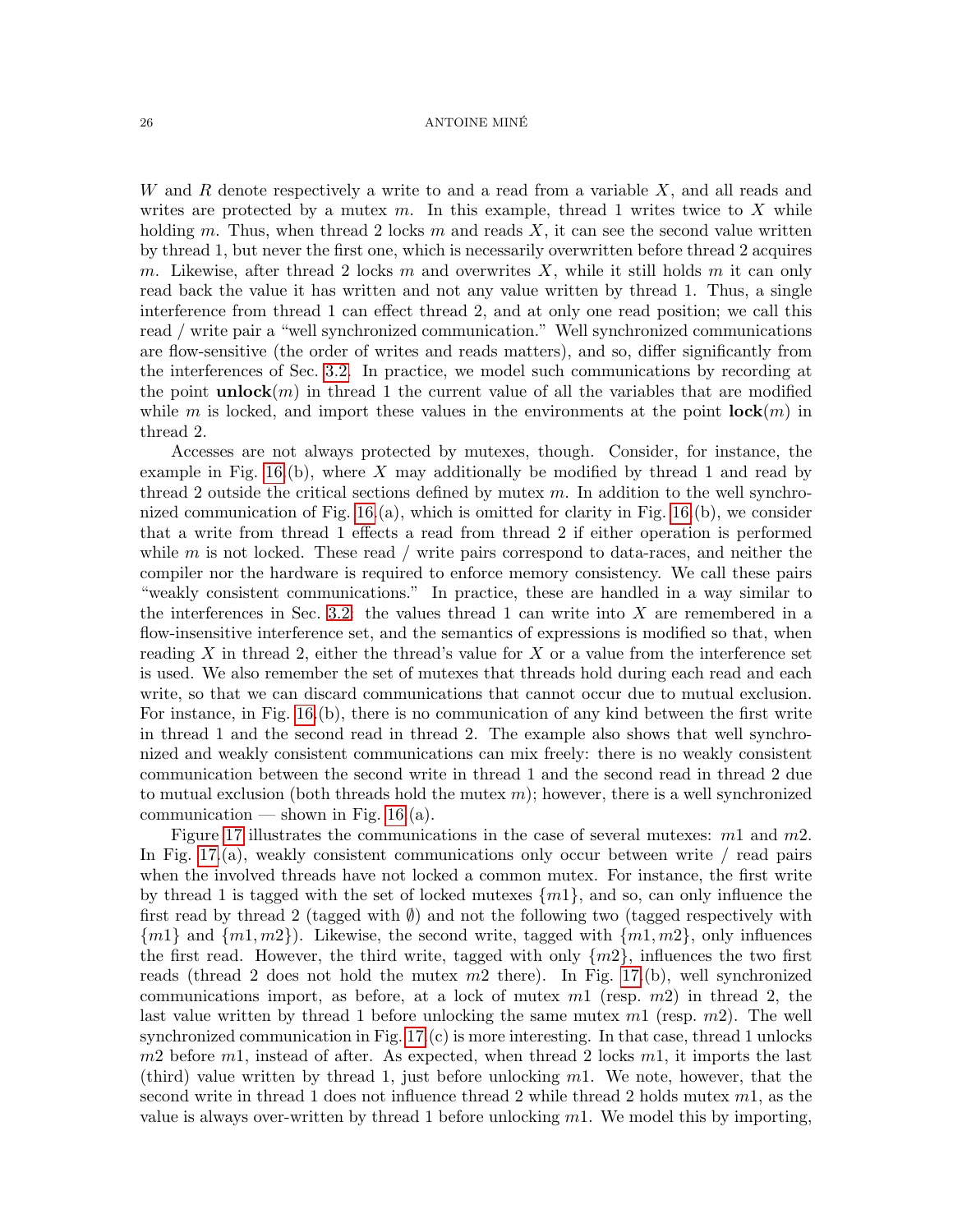



<span id="page-26-0"></span>Figure 17: Well synchronized and weakly consistent communications with two locks.

when locking a mutex  $m$  in thread 2, only the values written by thread 1 while it does not hold a common mutex (in addition to  $m$ ) with thread 2. Thus, when locking  $m2$  while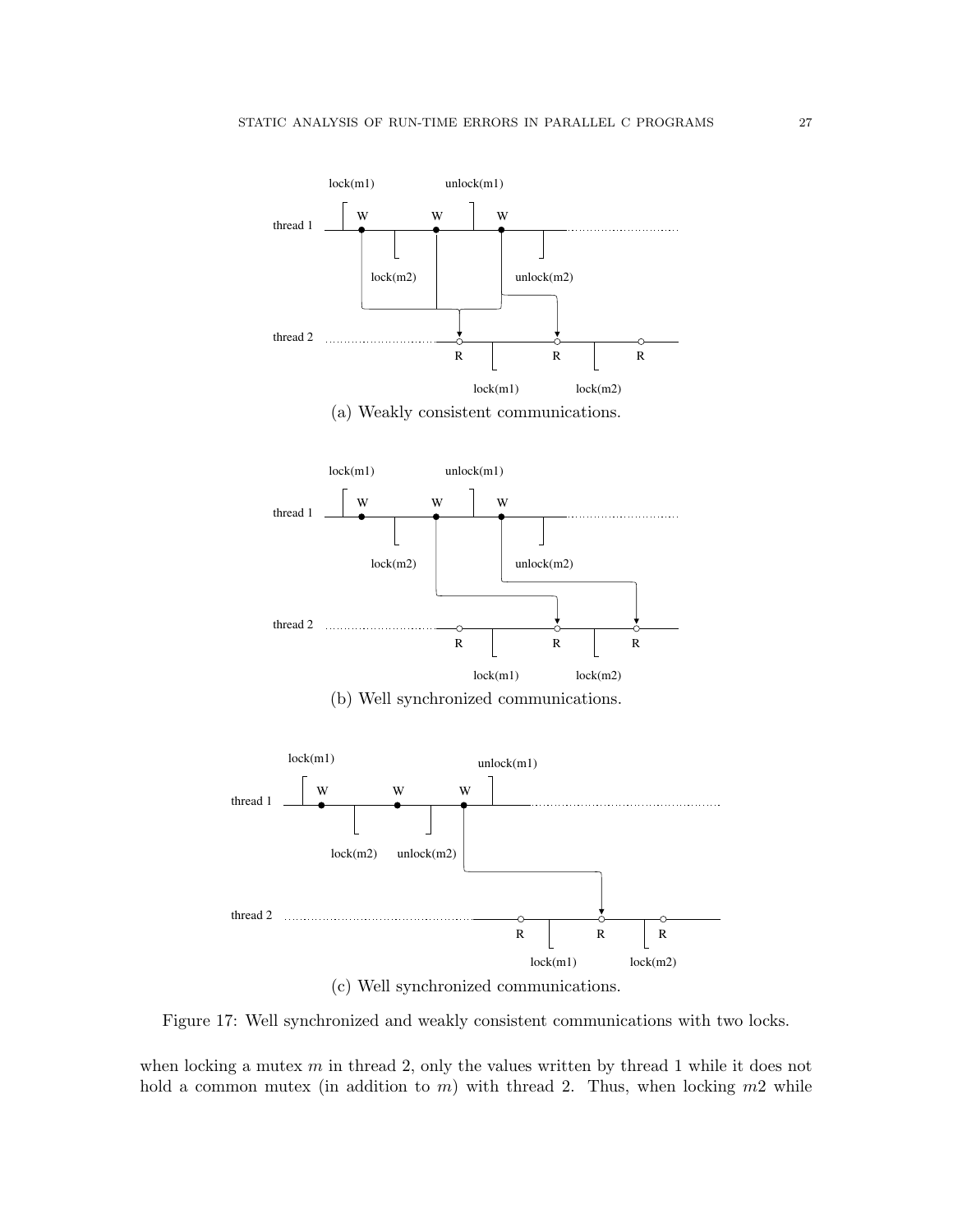#### 28 ANTOINE MINÉ

still holding the mutex  $m_1$ , thread 2 does not import the second value written by thread 1 because thread 1 also holds m1 during this write.

4.4.2. Interference partitioning. To differentiate between well synchronized and weakly consistent communications, and to avoid considering communications between parts of threads that are in mutual exclusion, we partition interferences with respect to a thread-local view of scheduler configurations. The (finite) set  $\mathcal C$  of configurations is defined as:

<span id="page-27-0"></span>
$$
\mathcal{C} \stackrel{\text{def}}{=} \mathcal{P}(\mathcal{M}) \times \mathcal{P}(\mathcal{M}) \times \{ \text{ weak}, \text{sync}(m) \mid m \in \mathcal{M} \} . \tag{4.7}
$$

In a configuration  $(l, u, s) \in \mathcal{C}$ , the first component  $l \subseteq \mathcal{M}$  denotes the exact set of mutexes locked by the thread creating the interference, which is useful to decide which reads will be affected by the interference. The second component  $u \subseteq \mathcal{M}$  denotes a set of mutexes that are known to be locked by no thread (either current or not). This information is inferred by the semantics of islocked statements and can be exploited to detect extra mutual exclusion properties that further limit the set of reads affected by an interference (as in the example in Fig. [14\)](#page-21-1). The last component, s, allows distinguishing between weakly consistent and well synchronized communications: weak denotes an interference that generates weakly consistent communications, while  $sync(m)$  denotes an interference that generates well synchronized communications for critical sections protected by the mutex m. These two kinds of interferences are naturally called, respectively, weakly consistent and well synchronized interferences. The partitioned domain of interferences is then:

<span id="page-27-1"></span>
$$
\mathcal{I} \stackrel{\text{def}}{=} \mathcal{T} \times \mathcal{C} \times \mathcal{V} \times \mathbb{R} \tag{4.8}
$$

which enriches the definition of  $\mathcal I$  from Sec. [3.2](#page-10-0) with a scheduler configuration in  $\mathcal C$ . The interference  $(t, c, X, v) \in \mathcal{I}$  indicates that the thread  $t \in \mathcal{T}$  can write the value  $v \in \mathbb{R}$  into the variable  $X \in \mathcal{V}$  and the scheduler is in the configuration  $c \in \mathcal{C}$  at the time of the write.

4.4.3. *Environment partitioning*. When computing program states in our semantics, environments are also partitioned with respect to scheduler configurations in order to track some information on the current state of mutexes. Thus, our program states associate an environment  $\rho \in \mathcal{E}$  and a configuration in  $(l, u, s) \in \mathcal{C}$ , where the configuration  $(l, u, s)$ indicates the set of mutexes  $l$  held by the thread in that state, as well as the set of mutexes u that are known to be held by no thread; the s component is not used and always set by convention to weak. The semantic domain is now:

<span id="page-27-2"></span>
$$
\mathcal{D}_{\mathcal{C}} \stackrel{\text{def}}{=} \mathcal{P}(\mathcal{C} \times \mathcal{E}) \times \mathcal{P}(\mathcal{L}) \times \mathcal{P}(\mathcal{I}) \tag{4.9}
$$

partially ordered by pointwise set inclusion. We denote by  $\sqcup_{\mathcal{C}}$  the associated pointwise join. While regular statements (such as assignments and tests) update the environment part of each state, synchronization primitives update the scheduler part of the state.

The use of pairs of environments and scheduler configurations allows representing relationships between the value of a variable and the state of a mutex, which is important for the precise modeling of the islocked primitive in code similar to that of Fig. [14.](#page-21-1) For instance, after the statement  $X \leftarrow \textbf{islocked}(m)$ , all states  $((l, u, s), \rho)$  satisfy  $\rho(X) = 0 \Longrightarrow m \in u$ . Thus, when the high thread enters the "then" branch of the subsequent  $X = 0$  test, we know that  $m$  is not locked by any thread and we can disregard the interferences generated by the low thread while holding  $m$ .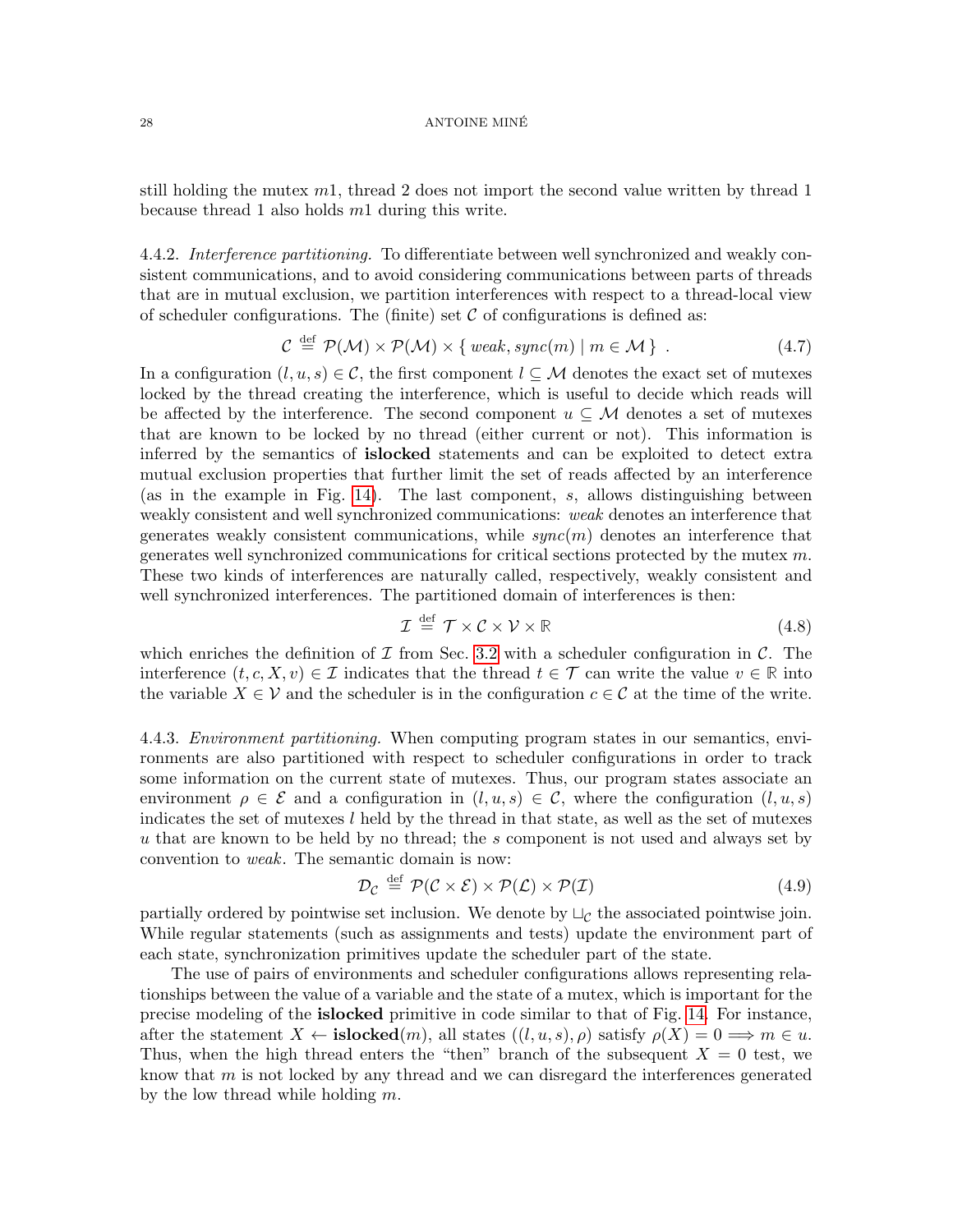$$
\mathbb{E}_{\mathcal{C}}[\![e]\!](\mathcal{T} \times \mathcal{C} \times \mathcal{E} \times \mathcal{P}(\mathcal{I})) \rightarrow (\mathcal{P}(\mathbb{R}) \times \mathcal{P}(\mathcal{L}))
$$
\n
$$
\mathbb{E}_{\mathcal{C}}[\![X]\!](t, c, \rho, I) \stackrel{\text{def}}{=} (\{\rho(X)\} \cup \{v \mid \exists (t', c', X, v) \in I : t \neq t' \land \mathit{int}(c, c')\}, \emptyset)
$$
\n
$$
\mathbb{E}_{\mathcal{C}}[\![c_1, c_2]\!](t, c, \rho, I) \stackrel{\text{def}}{=} (\{c \in \mathbb{R} \mid c_1 \leq c \leq c_2\}, \emptyset)
$$
\n
$$
\mathbb{E}_{\mathcal{C}}[\![-e \in \mathbb{I}](t, c, \rho, I) \stackrel{\text{def}}{=} \text{let } (V, \Omega) = \mathbb{E}_{\mathcal{C}}[\![e]\!](t, c, \rho, I) \text{ in } (\{-x \mid x \in V\}, \Omega)
$$
\n
$$
\mathbb{E}_{\mathcal{C}}[\![e_1 \diamond_{\ell} e_2]\!](t, c, \rho, I) \stackrel{\text{def}}{=} \text{let } (V_1, \Omega_1) = \mathbb{E}_{\mathcal{C}}[\![e_1]\!](t, c, \rho, I) \text{ in}
$$
\n
$$
\text{let } (V_2, \Omega_2) = \mathbb{E}_{\mathcal{C}}[\![e_2]\!](t, c, \rho, I) \text{ in}
$$
\n
$$
(\{x_1 \diamond x_2 \mid x_1 \in V_1, x_2 \in V_2, \diamond \neq / \lor x_2 \neq 0\}, \Omega_1 \cup \Omega_2 \cup \{\ell \mid \diamond = / \land 0 \in V_2\})
$$
\nwhere  $\diamond \in \{+, -, \times, /\}$ 

where:

$$
int((l, u, s), (l', u', s')) \iff l \cap l' = u \cap l' = u' \cap l = \emptyset \land s = s' = weak
$$

<span id="page-28-0"></span>Figure 18: Concrete scheduled semantics of expressions with interference.

4.4.4. Semantics. We now describe in details the semantics of expressions and statements. It is presented fully formally in Figs. [18](#page-28-0) and [19.](#page-29-0)

The semantics  $\mathbb{E}_{\mathcal{C}}[e](t, c, \rho, I)$  of an expression e is presented in Fig. [18.](#page-28-0) It is similar to the non-scheduled semantics  $\mathbb{E}_{\mathcal{I}}[e](t, \rho, I)$  of Fig. [7,](#page-11-0) except that it has an extra argument: the current configuration  $c \in \mathcal{C}(4.7)$  $c \in \mathcal{C}(4.7)$  of the thread evaluating the expression. The other arguments are: the thread  $t \in \mathcal{T}$  evaluating the expression, the environment  $\rho \in \mathcal{E}$  in which it is evaluated, and a set  $I \subseteq \mathcal{I}$  (4.[8\)](#page-27-1) of interferences from the whole program. Interferences are applied when reading a variable  $\mathbb{E}_{\mathcal{C}}[X]$ . Only weakly consistent interferences are handled in expressions — well synchronized interferences are handled in the semantics of synchronization primitives, presented below. Moreover, we consider only interferences with configurations that are not in mutual exclusion with the current configuration c. Mutual exclusion is enforced by the predicate  $\int int f$ , which states that, in two scheduler configurations  $(l, u, weak)$  and  $(l', u', weak)$  for distinct threads, no mutex can be locked by both threads  $(l \cap l' = \emptyset)$ , and no thread can lock a mutex which is assumed to be free by the other one  $(l \cap u' = l' \cap u = \emptyset)$ . The semantics of other expression constructs remains the same, passing recursively the arguments  $t, c$ , and I unused and unchanged.

We now turn to the semantics  $\mathbb{S}_{\mathcal{C}}[s,t](R,\Omega,I)$  of a statement s executed by a thread t, which is defined in Fig. [19.](#page-29-0) It takes as first argument a set  $R$  of states which are now pairs consisting of an environment  $\rho \in \mathcal{E}$  and a scheduler configuration  $c \in \mathcal{C}$ , i.e.,  $R \subseteq \mathcal{C} \times \mathcal{E}$ . The other arguments are, as in the non-scheduled semantics of Fig. [8,](#page-11-1) a set of run-time errors  $\Omega \subseteq \mathcal{L}$  to enrich, and a set of interferences  $I \subseteq \mathcal{I}$  to use and enrich. The semantics of assignments and tests in Fig. [19](#page-29-0) is similar to the non-scheduled case (Fig. [8\)](#page-11-1). The scheduler configuration associated with each input environment is simply passed as argument to the expression semantics  $\mathbb{E}_{\mathcal{C}}$  in order to select precisely which weakly relational interferences to apply (through *intf*), but it is otherwise left unmodified in the output. Additionally, assignments  $X \leftarrow e$  generate weakly consistent interferences, which store in I the current thread t and the scheduler configuration  $c$  of its state, in addition to the modified variable X and its new value.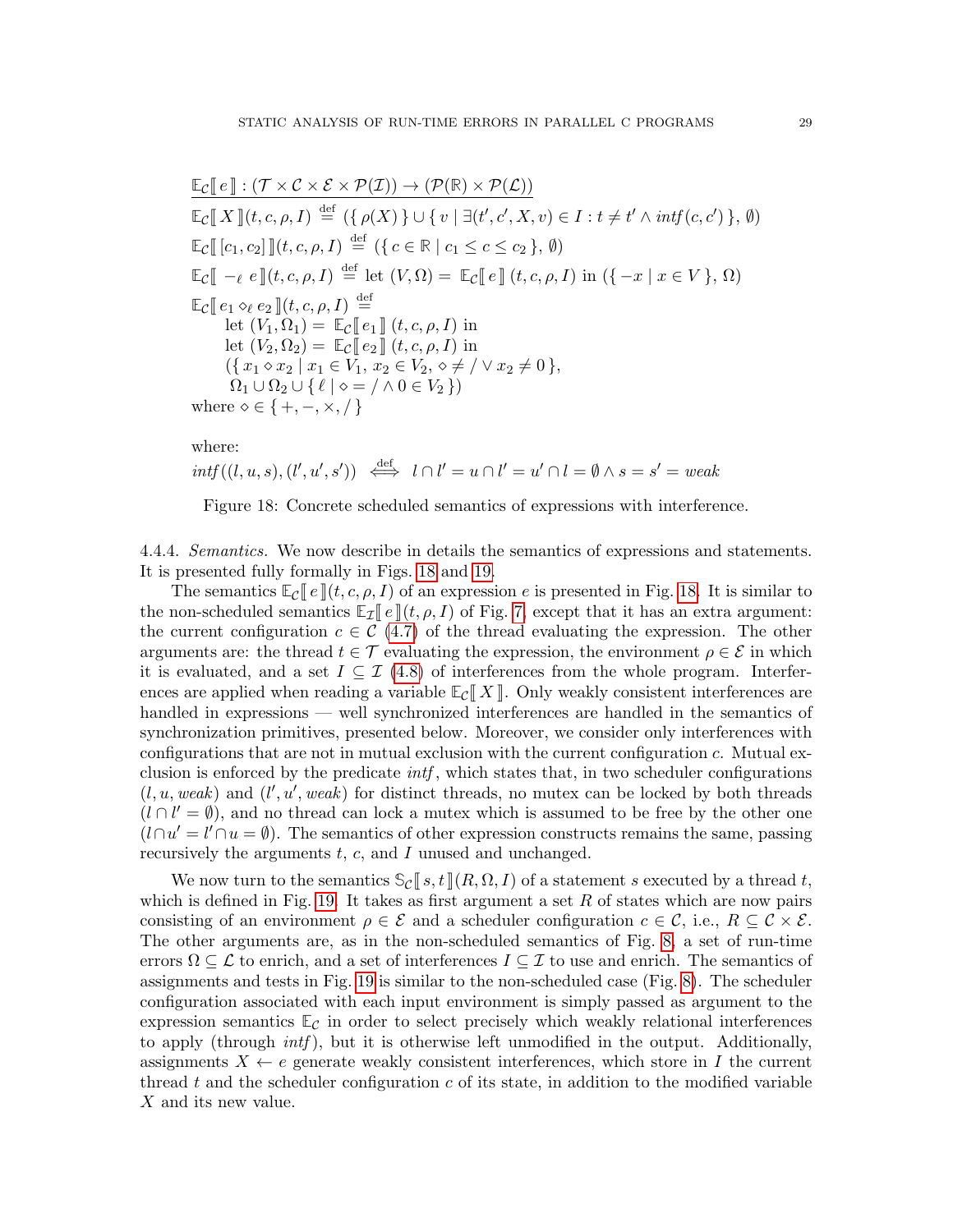$\mathbb{S}_{\mathcal{C}}[\![s,t]\!]:\mathcal{D}_{\mathcal{C}} \stackrel{\sqcup_{\mathcal{C}}}{\longrightarrow} \mathcal{D}_{\mathcal{C}}$  $\mathbb{S}_{\mathcal{C}}[X \leftarrow e, t](R, \Omega, I) \stackrel{\text{def}}{=}$  $(\emptyset, \Omega, I) \sqcup_{\mathcal{C}} \bigsqcup_{(c,\rho) \in R}$ let  $(V, \Omega') = \mathbb{E}_{\mathcal{C}}[\![e]\!](t, c, \rho, I)$  in<br>  $(\{(c, \rho[X \mapsto v]) \mid v \in V\}, \Omega', \{(t, c, X, v) \mid v \in V\})$  $\mathbb{S}_{\mathcal{C}}[e \bowtie 0?, t](R, \Omega, I) \stackrel{\text{def}}{=}$  $(\emptyset, \Omega, I) \sqcup_{\mathcal{C}} \bigcup_{(c,\rho)\in R}$ let  $(V, \Omega') = \mathbb{E}_{\mathcal{C}} \llbracket e \rrbracket (t, c, \rho, I)$  in<br> $(\{ (c, \rho) \mid \exists v \in V : v \bowtie 0 \}, \Omega', \emptyset)$  $\mathbb{S}_{\mathcal{C}}$  if  $e \bowtie 0$  then s,  $t \cdot \cdot \cdot (R, \Omega, I) \stackrel{\text{def}}{=}$  $(\mathbb{S}_{\mathcal{C}}[[s,t]] \circ \mathbb{S}_{\mathcal{C}}[[e \bowtie 0?, t]])(R, \Omega, I) \sqcup_{\mathcal{C}} \mathbb{S}_{\mathcal{C}}[[e \Join 0?, t]](R, \Omega, I))$  $\mathbb{S}_{\mathcal{C}}[\![\text{while }e \bowtie 0 \text{ do }s,t]\!](R,\Omega,I) \stackrel{\text{def}}{=}$ <br> $\mathbb{S}_{\alpha}[\![\!]e \bowtie 0? t]\!](\ell_{\alpha} \wr Y \cdot (R,\Omega,I))$  $\mathbb{S}_{\mathcal{C}}[e \not\approx 0?, t](\text{lip }\lambda \overset{\sim}{X} : (R, \overset{\sim}{\Omega}, I) \sqcup_{\mathcal{C}} (\mathbb{S}_{\mathcal{C}}[s, t] \circ \mathbb{S}_{\mathcal{C}}[e \bowtie 0?, t])X)$  $\mathbb{S}_{\mathcal{C}}[[s_1; s_2, t]](R, \Omega, I) \stackrel{\text{def}}{=} (\mathbb{S}_{\mathcal{C}}[[s_2, t]] \circ \mathbb{S}_{\mathcal{C}}[[s_1, t]])(R, \Omega, I)$  $\mathbb{S}_{\mathcal{C}}[\![\mathbf{lock}(m), t]\!](R, \Omega, I) \stackrel{\text{def}}{=}$  $({\{((l \cup \{m\}, \emptyset, s), \rho') \mid ((l, -, s), \rho) \in R, \rho' \in in(t, l, \emptyset, m, \rho, I)\},\$  $\Omega, I \cup \bigcup \{ out(t, l, \emptyset, m', \rho, I) \mid \exists u \cdot ((l, u, -), \rho) \in R \wedge m' \in u \}$  $\mathbb{S}_{\mathcal{C}}[\![\mathbf{unlock}(m), t]\!](R, \Omega, I) \stackrel{\text{def}}{=}$  $(\{((l \setminus \{m\}, u, s), \rho) \mid ((l, u, s), \rho) \in R\},\$  $\Omega, I \cup \bigcup \{ out(t, l \setminus \{m\}, u, m, \rho, I) \mid ((l, u, -), \rho) \in R \})$  $\mathbb{S}_{\mathcal{C}}[\![\text{yield}, t]\!](R, \Omega, I) \stackrel{\text{def}}{=}$  $({\{((l, \emptyset, s), \rho) | ((l, -, s), \rho) \in R}\},\$  $\Omega, I \cup \bigcup \{ out(t, l, \emptyset, m', \rho, I) \mid \exists u \cdot ((l, u, -), \rho) \in R \land m' \in u \}$  $\mathbb{S}_{\mathcal{C}}[X \leftarrow \text{islocked}(m), t](R, \Omega, I) \stackrel{\text{def}}{=}$ <br>if no throad  $t' > t$  locks m though if no thread  $t' > t$  locks m, then:  $({\{((l, u \cup \{m\}, s), \rho' [X \mapsto 0]) \mid ((l, u, s), \rho) \in R, \rho' \in in(t, l, u, m, \rho, I)\}} \cup$  $\{((l, u \setminus \{m\}, s), \rho[X \mapsto 1]) \mid ((l, u, s), \rho) \in R\},\$  $\Omega, I \cup \{ (t, c, X, v) \mid v \in \{0, 1\}, (c, -) \in R \}$ otherwise:  $\mathbb{S}_{\mathcal{C}}[X \leftarrow [0,1], t](R,\Omega,I)$ 

where:

$$
in(t, l, u, m, \rho, I) \stackrel{\text{def}}{=} \{ \begin{aligned} \rho' \mid \forall X \in \mathcal{V} : \rho'(X) = \rho(X) \vee (\exists t', l', u' : (t', (l', u', sync(m)), X, \rho'(X)) \in I \\ \wedge t \neq t' \wedge l \cap l' = l \cap u' = l' \cap u = \emptyset) \} \\ out(t, l, u, m, \rho, I) \stackrel{\text{def}}{=} \{ (t, (l, u, sync(m)), X, \rho(X)) \mid \exists l' : (t, (l', -, weak), X, -) \in I \wedge m \in l' \} \end{aligned}
$$

<span id="page-29-0"></span>Figure 19: Concrete scheduled semantics of statements with interference.

The semantics of non-primitive statements remains the same as in previous semantics by structural induction on the syntax of statements (e.g., Fig. [8\)](#page-11-1).

The main point of note is thus the semantics of synchronization primitives. It updates the scheduler configuration and takes care of well synchronized interferences.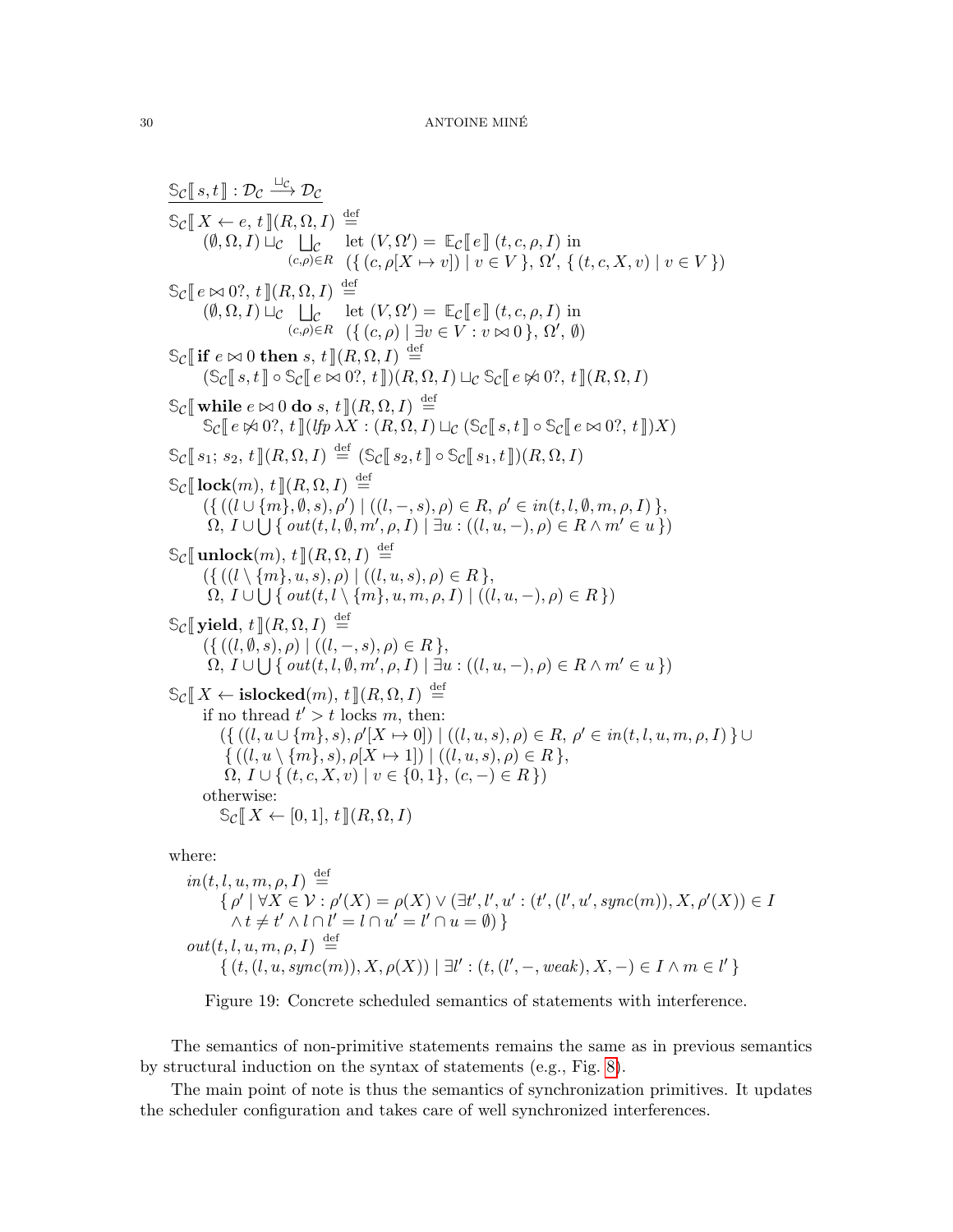Let us explain first how the scheduler part  $(l, u, s) \in \mathcal{C}$  of a state  $((l, u, s), \rho) \in R$  is updated. Firstly, the set  $l$  of mutexes held by the current thread is updated by the primitives  $\mathbf{lock}(m)$  and  $\mathbf{unlock}(m)$  by respectively adding m to and removing m from l. Secondly, the set of mutexes u that are known to be free in the system is updated by  $X \leftarrow \textbf{islocked}(m)$ . Generally, no information on the state of the mutex is known a priori. Each input state thus spawns two output states: one where m is free  $(u \in m)$ , and one where m is not free  $(u \notin m)$ . In the first state, X is set to 0 while, in the second state, it is set to 1. As a consequence, although the primitive cannot actually infer whether the mutex is free or not, it nevertheless keeps the relationship between the value of X and the fact that  $m$ is free. Inferring this relation is sufficient to analyze precisely the code in Fig. [14.](#page-21-1) It is important to note that the information in  $m \in u$  is transient as, when a context switch occurs, another thread  $t'$  can run and lock  $m$ , thus invaliding the assumption by thread  $t$ that no thread has locked m. We distinguish two scenarios, depending on whether  $t'$  has higher priority than t or not. When  $t' < t$ , the thread t' has lower priority and cannot preempt t at an arbitrary point due to the real-time nature of the scheduler. Instead,  $t'$ must wait until t performs a blocking operation (i.e., calls a **lock** or **yield** primitive) to get the opportunity to lock  $m$ . This case is handled by having all our blocking primitives reset the u component to  $\emptyset$ . When  $t' > t$ , the thread  $t'$  can preempt t at arbitrary points, including just after the **islocked** primitive, and so, we can never safely assume that  $m \in u$ . If this scenario is possible,  $X \leftarrow \textbf{islocked}(m)$  is modeled as  $X \leftarrow [0, 1]$ , without updating u. To decide which transfer function to use for islocked, we need to know the set of all mutexes than can be locked by each thread. It is quite easy to enrich our semantics to track this information but, as it is cumbersome, we did not include this in Fig. [19](#page-29-0) — one way is to add a new component  $M : \mathcal{T} \to \mathcal{P}(\mathcal{M})$  to the domain  $\mathcal I$  of interferences, in which we remember the set of arguments m of each  $\mathbf{lock}(m)$  encountered by each thread; then, we check that  $\exists t' > t : m \in M(t')$  before applying the precise transfer function for  $X \leftarrow \text{islocked}(m)$  in thread t.

We now discuss how synchronization primitives handle well synchronized interferences. We use two auxiliary functions,  $in(t, l, u, m, \rho, I)$  and  $out(t, l, u, m, \rho, I)$ , that model respectively entering and exiting a critical section protected by a mutex  $m \in \mathcal{M}$  in a thread  $t \in \mathcal{T}$ . The arguments  $l, u \subseteq \mathcal{M}$  reflect the scheduler configuration when the primitive is called, i.e., they are respectively the set of mutexes held by thread  $t$  and those assumed to be free in the system. The function  $out(t, l, u, m, \rho, I)$  collects a set of well synchronized interferences from an environment  $\rho \in \mathcal{E}$ . These are constructed from the current value  $\rho(X)$ of the variables X that have been modified while the mutex  $m$  was held. Such information can be tracked precisely in the semantics by adding another component in  $\mathcal{C} \to \mathcal{P}(\mathcal{V})$ to our program states  $R$  but, for the sake of simplicity, the semantics we present simply extracts this information from the interferences in  $I$ : we consider all the variables that have some weakly interference by thread t in a configuration where it holds  $m \ (m \in l)$ . This may actually over-approximate the set of variables we seek as it includes variables that have been modified in previous critical sections protected by the same mutes  $m$ , but not in the current critical section.<sup>[5](#page-30-0)</sup> Given a variable  $X$ , the interference we store is then  $(t, (l, u, sync(m)), X, \rho(X))$ . The function  $in(t, l, u, m, \rho, I)$  applies well synchronized interferences from I to an environment  $\rho$ : it returns all the environments  $\rho'$  that can be obtained

<span id="page-30-0"></span><sup>&</sup>lt;sup>5</sup>Our prototype performs the same over-approximation for the sake of keeping the analysis simple, and we did not find any practical occurrence where this resulted in a loss of precision. We explain this by remaking that critical sections delimited by the same mutex tend to protect the same set of modified variables.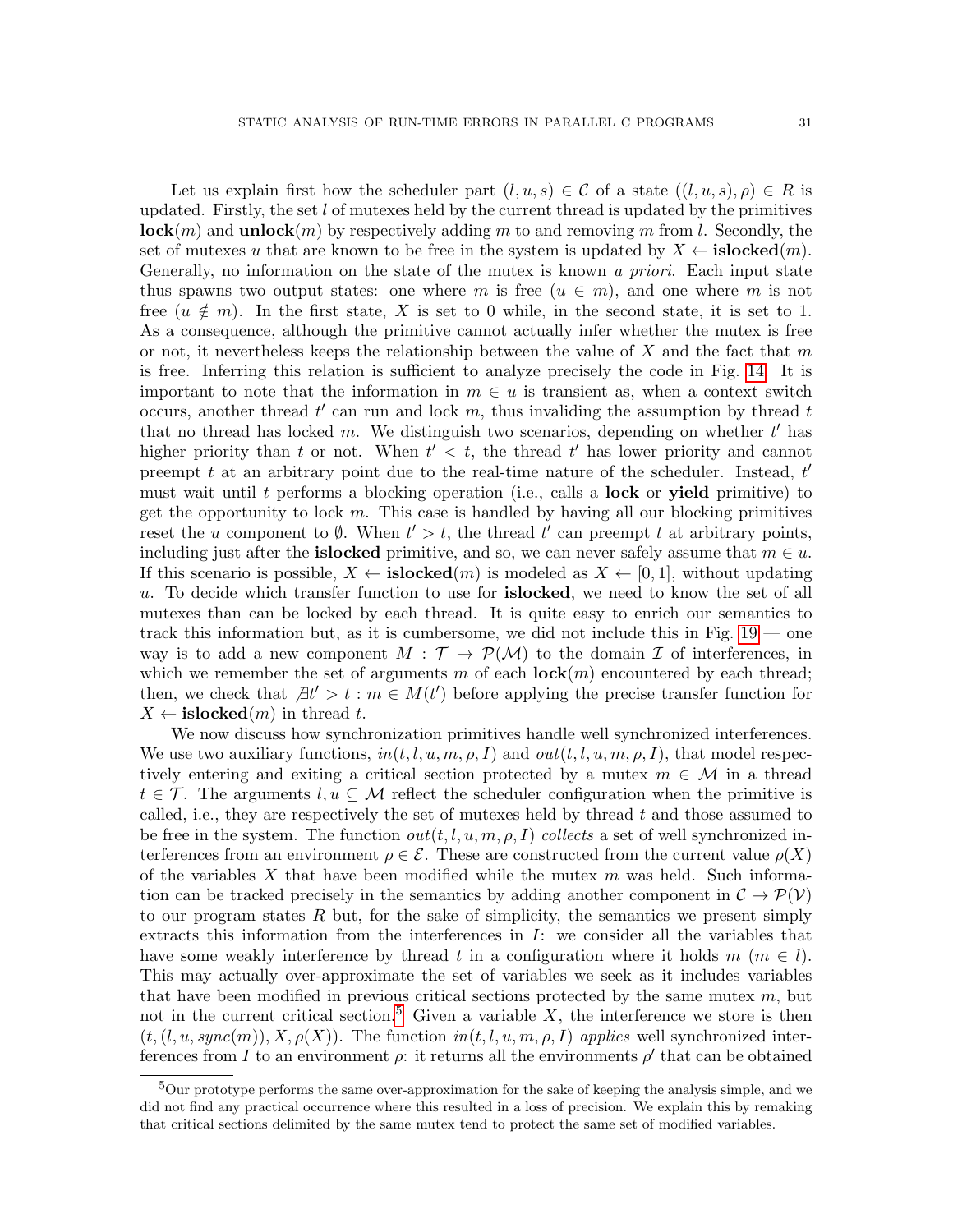#### 32 ANTOINE MINE´

from  $\rho$  by setting one or several variables to their interference value. It only considers well synchronized interferences with configuration  $sync(m)$  and from threads  $t' \neq t$ . Moreover, it uses a test similar to that of intf to avoid applying interferences that cannot occur due to mutual exclusion, by comparing the current state of mutexes  $(l \text{ and } u)$  to their state when the interference was stored.

The function pair in / out is actually used to implement two kinds of critical sections. A first kind stems from the use of  $\mathbf{lock}(m)$  and  $\mathbf{unlock}(m)$  statements, which naturally delimit a critical section protected by  $m$ . Additionally, whenever a mutex  $m$  is added to the u scheduler component by a primitive  $X \leftarrow \text{islocked}(m)$ , we also enter a critical section protected by m. Thus, in is called for mutex m, and integently ensures that weakly synchronized interferences where  $m$  is locked are no longer applied. Such critical sections end when  $m$ leaves  $u$ , that is, whenever the thread executes a blocking primitive: lock or yield. These primitives call out for every mutex currently in u, and reset u to  $\emptyset$  in the program state.

Finally, we turn to the semantics  $P_{\mathcal{C}}$  of a program, which has the same fixpoint form as  $\mathbb{P}_{\mathcal{I}}$  [\(3.4\)](#page-12-0):

<span id="page-31-1"></span>
$$
\mathbb{P}_{\mathcal{C}} \stackrel{\text{def}}{=} \Omega, \text{ where } (\Omega, -) \stackrel{\text{def}}{=} \mathit{lfp} \lambda(\Omega, I):
$$
\n
$$
\bigsqcup_{t \in \mathcal{T}} \text{let } (-, \Omega', I') = \mathbb{S}_{\mathcal{C}} \llbracket \mathit{body}_t, t \rrbracket (\{c_0\} \times \mathcal{E}_0, \Omega, I) \text{ in } (\Omega', I')
$$
\n
$$
(4.10)
$$

 $\Box$ 

where the initial configuration is  $c_0 \stackrel{\text{def}}{=} (\emptyset, \emptyset, weak) \in \mathcal{C}$ . This semantics is sound with respect to that of Secs. [4.2](#page-21-0)[–4.3:](#page-22-0)

<span id="page-31-2"></span>**Theorem 4.1.**  $\mathbb{P}_{\mathcal{H}} \subseteq \mathbb{P}_{\mathcal{C}}$  and  $\mathbb{P}'_{\mathcal{H}} \subseteq \mathbb{P}_{\mathcal{C}}$ .

Proof. In Appendix [A.8.](#page-58-0)

<span id="page-31-0"></span>4.4.5. *Multiprocessors and non-real-time systems*. The only part of our semantics that exploits the fact that only one thread can execute at a given time is the semantics of  $X \leftarrow \textbf{islocked}(m)$ . It assumes that, after the current thread has performed the test, the state of the mutex  $m$  cannot change until the current thread calls a blocking primitive (lock or  $yield$ ) — unless some higher priority thread can also lock the mutex  $m$ . Thus, in order to obtain a semantics that is also sound for truly parallel or non-real-time systems, it is sufficient to interpret all statements  $X \leftarrow \textbf{islocked}(m)$  as  $X \leftarrow [0, 1]$ .

While more general, this semantics is less precise when analyzing a system that is known to be mono-processor and real-time. For instance, this semantics cannot prove that the two threads in Fig. [14](#page-21-1) are in mutual exclusion and that, as a result,  $T = 0$  at the end of the program. It finds instead  $T \in \{-1,0,1\}$ , which is less precise. As our target application (Sec. [5\)](#page-37-0) is mono-processor and real-time, we will not discuss this more general but less precise semantics further.

4.4.6. Detecting data-races. In our semantics, data-races silently cause weakly consistent interferences but are otherwise not reported. It is easy to modify the semantics to output them. Write / write data-races can be directly extracted from the computed set of interferences  $I$  gathered by the least fixpoint in  $(4.10)$  as follows:

$$
\{ (t, t', X) \in \mathcal{T} \times \mathcal{T} \times \mathcal{V} \mid \exists c, c' : (t, c, X, -) \in I \wedge (t', c', X, -) \in I \wedge t \neq t' \wedge \mathit{intf}(c, c') \}
$$

is a set where each element  $(t, t', X)$  indicates that threads t and t' may both write into X at the same time. Read / write data-races cannot be similarly extracted from I as the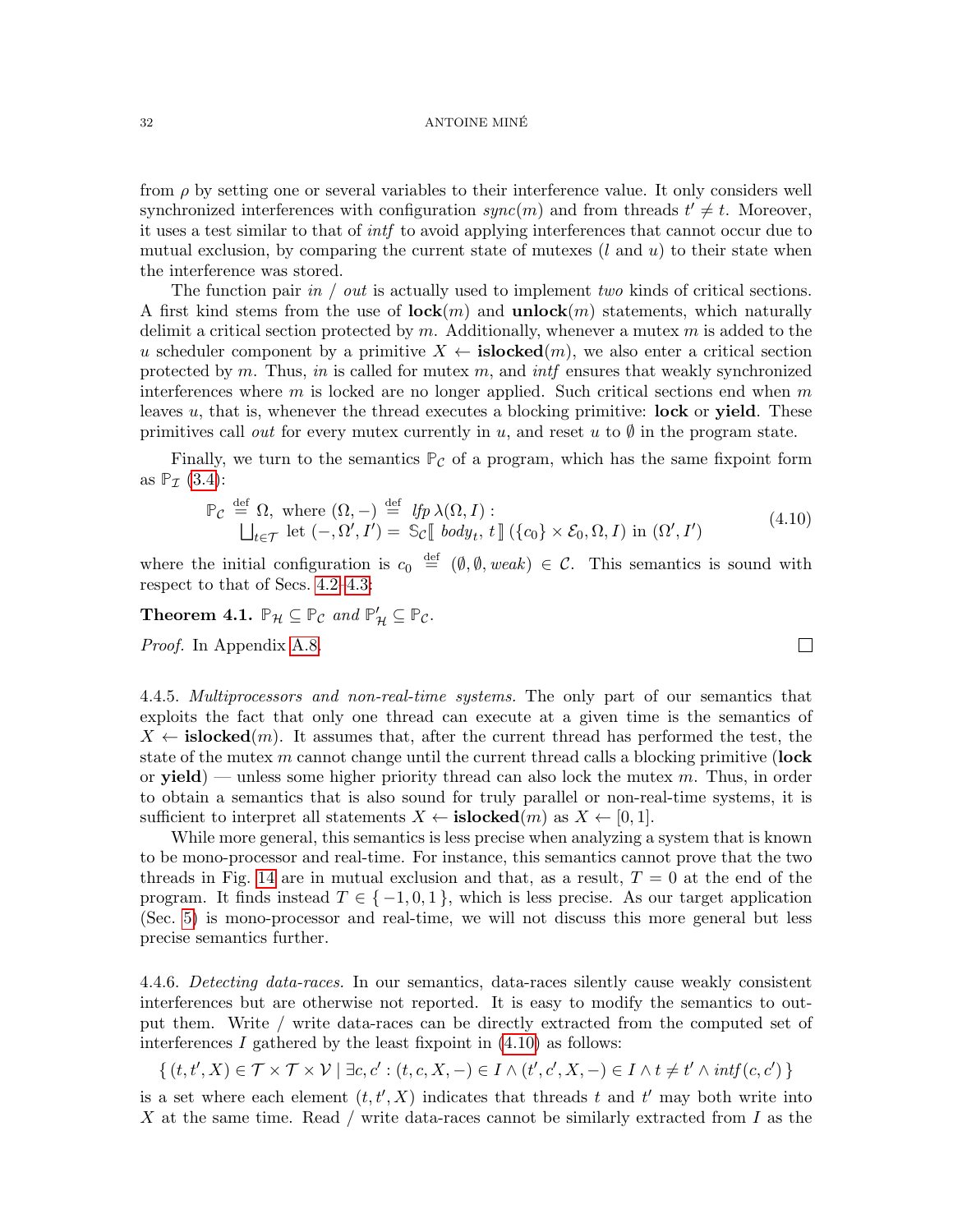$$
\mathbb{E}_{\mathcal{CR}}[\![e]\!](\mathcal{T} \times \mathcal{C} \times \mathcal{P}(\mathcal{I})) \to \mathcal{P}(\mathcal{T} \times \mathcal{T} \times \mathcal{V})
$$
\n
$$
\mathbb{E}_{\mathcal{CR}}[\![X]\!](t, c, I) \stackrel{\text{def}}{=} \{ (t, t', X) \mid \exists c' : (t', c', X, -) \in I \land t \neq t' \land \mathit{intf}(c, c') \}
$$
\n
$$
\mathbb{E}_{\mathcal{CR}}[\![c_1, c_2]\!]](t, c, I) \stackrel{\text{def}}{=} \emptyset
$$
\n
$$
\mathbb{E}_{\mathcal{CR}}[\![e] \to e \;](t, c, I) \stackrel{\text{def}}{=} \mathbb{E}_{\mathcal{CR}}[\![e]\!] (t, c, I)
$$
\n
$$
\mathbb{E}_{\mathcal{CR}}[\![e_1 \diamond_{\ell} e_2]\!](t, c, I) \stackrel{\text{def}}{=} \mathbb{E}_{\mathcal{CR}}[\![e_1]\!](t, c, I) \cup \mathbb{E}_{\mathcal{CR}}[\![e_2]\!](t, c, I)
$$
\nwhere  $\diamond \in \{+, -, \times, /\}$ 

Figure 20: Read / write data-race detection.

<span id="page-32-0"></span>
$$
\begin{array}{c|c} \mathcal{E}_0: X = Y = 5 \\ \text{thread } t_1 \\ \text{while } 0 = 0 \text{ do} \\ \text{lock}(m); \\ \text{if } X > 0 \text{ then} \\ X \leftarrow X - 1; \\ Y \leftarrow Y - 1; \\ \text{unlock}(m) \end{array} \quad \begin{array}{c} \text{thread } t_2 \\ \text{while } 0 = 0 \text{ do} \\ \text{lock}(m); \\ \text{if } X < 10 \text{ then} \\ X \leftarrow X + 1; \\ Y \leftarrow Y + 1; \\ \text{unlock}(m) \end{array}
$$

<span id="page-32-1"></span>Figure 21: Imprecisely analyzed program due to the lack of relational lock invariant.

set of interferences does not remember which variables are read from, only which ones are written to. A simple solution is to instrument the semantics of expressions so that, during expression evaluation, it gathers the set of read variables that are affected by an interference. This is performed, for instance, by  $\mathbb{E}_{\mathcal{CR}}$  presented in Fig. [20.](#page-32-0) This function has the same arguments as  $\mathbb{E}_{\mathcal{C}}$ , except that no environment  $\rho$  is needed, and it outputs a set of data-races  $(t, t, X)$  instead of environments and errors.

4.4.7. Precision. The interference abstraction we use in  $P_{\mathcal{C}}$  is sound be not complete with respect to the interleaving-based semantics  $\mathbb{P}_{\mathcal{H}}$ . In addition to the incompleteness already discussed in Sec. [3.2,](#page-10-0) some loss of precision comes from the handling of well synchronized accesses. A main limitation is that such accesses are handled in a non-relational way, hence  $P_c$  cannot represent relations enforced at the boundary of critical sections but broken within, while  $\mathbb{P}_{\mathcal{H}}$  can. For instance, in Fig. [14,](#page-21-1) we cannot prove that  $Y = Z$  holds outside critical sections, but only that  $Y, Z \in \{1, 2\}$ . This shows in particular that even programs without data-races have behaviors in  $\mathbb{P}_{\mathcal{C}}$  outside the sequentially consistent ones. However, we can prove that the assignment into T is free from interference, and so, that  $T = 0$ . By contrast, the interference semantics  $P<sub>I</sub>$  of Sec. [3.2](#page-10-0) ignores synchronization and would output  $T \in \{-1, 0, 1\}$ , which is less precise.

Figure [21](#page-32-1) presents another example where the lack of relational interference results in a loss of precision. This example implements an abstract producer / consumer system, where a variable X counts the number of resources, thread  $t_1$  consumes resources  $(X \leftarrow X - 1)$ if available  $(X > 0)$ , and thread  $t_2$  generates resources  $(X \leftarrow X + 1)$  if there is still room for resources  $(X < 10)$ . Our interference semantics can prove that X is always bounded in  $[0, 10]$ . However, it cannot provide an upper bound on the variable Y. Actually, Y is also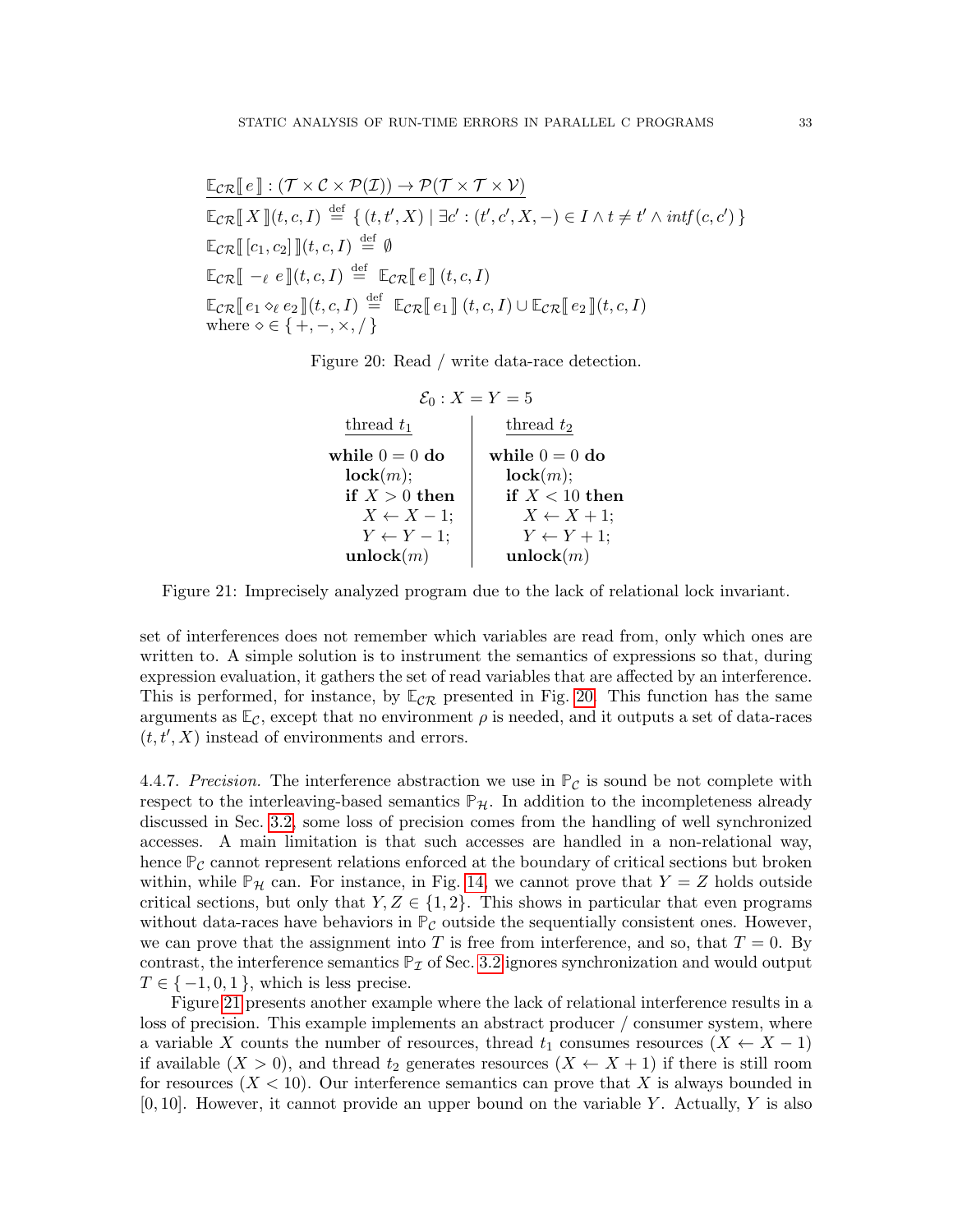$$
\mathcal{E}_0: X = Y = 0
$$
\nhigh thread

\n
$$
X \leftarrow 1;
$$
\n
$$
A \leftarrow 1/(Y - 1);
$$
\n
$$
Y \leftarrow 1
$$
\nyield

\nwith the probability of the following:

\n
$$
Y \leftarrow 1
$$
\n
$$
Y \leftarrow 1
$$

Figure 22: Imprecisely analyzed program due to the lack of inter-thread flow-sensitivity.

<span id="page-33-1"></span>
$$
\mathcal{I}^{\sharp} \stackrel{\text{def}}{=} (\mathcal{T} \times \mathcal{C} \times \mathcal{V}) \to \mathcal{N}^{\sharp}
$$
\n
$$
\gamma_{\mathcal{I}} : \mathcal{I}^{\sharp} \to \mathcal{P}(\mathcal{I})
$$
\n
$$
\text{s.t. } \gamma_{\mathcal{I}}(\mathcal{I}^{\sharp}) \stackrel{\text{def}}{=} \{ (t, c, X, v) \mid t \in \mathcal{T}, c \in \mathcal{C}, X \in \mathcal{V}, v \in \gamma_{\mathcal{N}}(\mathcal{I}^{\sharp}(t, c, X)) \}
$$
\n
$$
\perp_{\mathcal{I}}^{\sharp} \stackrel{\text{def}}{=} \lambda(t, c, X) : \perp_{\mathcal{N}}^{\sharp}
$$
\n
$$
\mathcal{I}_{1}^{\sharp} \cup_{\mathcal{I}}^{\sharp} \mathcal{I}_{2}^{\sharp} \stackrel{\text{def}}{=} \lambda(t, c, X) : \mathcal{I}_{1}^{\sharp}(t, c, X) \cup_{\mathcal{N}}^{\sharp} \mathcal{I}_{2}^{\sharp}(t, c, X)
$$
\n
$$
\mathcal{I}_{1}^{\sharp} \nabla_{\mathcal{I}} \mathcal{I}_{2}^{\sharp} \stackrel{\text{def}}{=} \lambda(t, c, X) : \mathcal{I}_{1}^{\sharp}(t, c, X) \nabla_{\mathcal{N}} \mathcal{I}_{2}^{\sharp}(t, c, X)
$$

<span id="page-33-2"></span>Figure 23: Abstract domain of scheduled interferences  $\mathcal{I}^{\sharp}$ , derived from  $\mathcal{N}^{\sharp}$ .

bounded by  $[0, 10]$  as it mirrors X. Proving this would require inferring a relational lock invariant:  $X = Y$ .

Finally, Fig. [22](#page-33-1) presents an example where the lack of inter-thread flow sensitivity results in a loss of precision. In this example, the high priority thread always executes first, until it reaches yield, at which point it allows the lower priority thread to execute. To prove that the expression  $1/(Y-1)$  does not perform an error, it is necessary to prove that it is executed before the low thread stores 1 into Y . Likewise, to prove that the expression  $1/X$  does not perform an error in the low thread, it is necessary to prove that it is executed after the high thread stores 1 into  $X$ . With respect to flow sensitivity, our semantics is only able to express that an event is performed before another one within the same thread (intra-thread flow sensitivity) and that a thread communication between a pair of locations cannot occur (mutual exclusion), but it is not able to express that an event in a thread is performed before another one in another thread (inter-thread flow sensitivity).

<span id="page-33-0"></span> $4.5.$  Abstract Scheduled Interference Semantics  $\mathbb{P}^{\sharp}$  $_{\mathcal{C}}^{\sharp}$ . We now abstract the interference semantics with scheduler  $P_c$  from the preceding section in order to construct an effective static analyzer. We reuse the ideas from the abstraction  $\mathbb{P}_7^{\sharp}$  $_{\mathcal{I}}^{\sharp}$  of  $\mathbb{P}_{\mathcal{I}}$  in Sec. [3.3.](#page-13-0) The main difference is that we track precisely scheduler configurations in  $\mathcal{C}(4.7)$  $\mathcal{C}(4.7)$ , and we partition abstract environments and interferences with respect to them.

As in Sec. [3.3,](#page-13-0) we assume that an abstract domain  $\mathcal{E}^{\sharp}$  of environment sets  $\mathcal{P}(\mathcal{E})$  is given (with signature in Fig. [5\)](#page-7-0), as well as an abstract domain  $\mathcal{N}^{\sharp}$  of real sets  $\mathcal{P}(\mathbb{R})$  (with signature in Fig. [10\)](#page-14-0). The abstract domain of interferences  $\mathcal{I}^{\sharp}$ , abstracting  $\mathcal{I}$  [\(4.8\)](#page-27-1), is obtained by partitioning  $\mathcal{N}^{\sharp}$  with respect to  $\mathcal{T}$  and  $\mathcal{V}$ , similarly to the interference domain of Fig. [11,](#page-14-1) but also C, as shown in Fig. [23.](#page-33-2) As  $V$ , T, and C are all finite, a map from  $T \times C \times V$ to  $\mathcal{N}^{\sharp}$  can indeed be represented in memory, and the join  $\cup_{7}^{\sharp}$  $\sharp$  and widening  $\nabla_{\mathcal{I}}$  can be computed pointwise. Moreover, abstract environments  $\mathcal{E}^{\sharp}$  are also partitioned with respect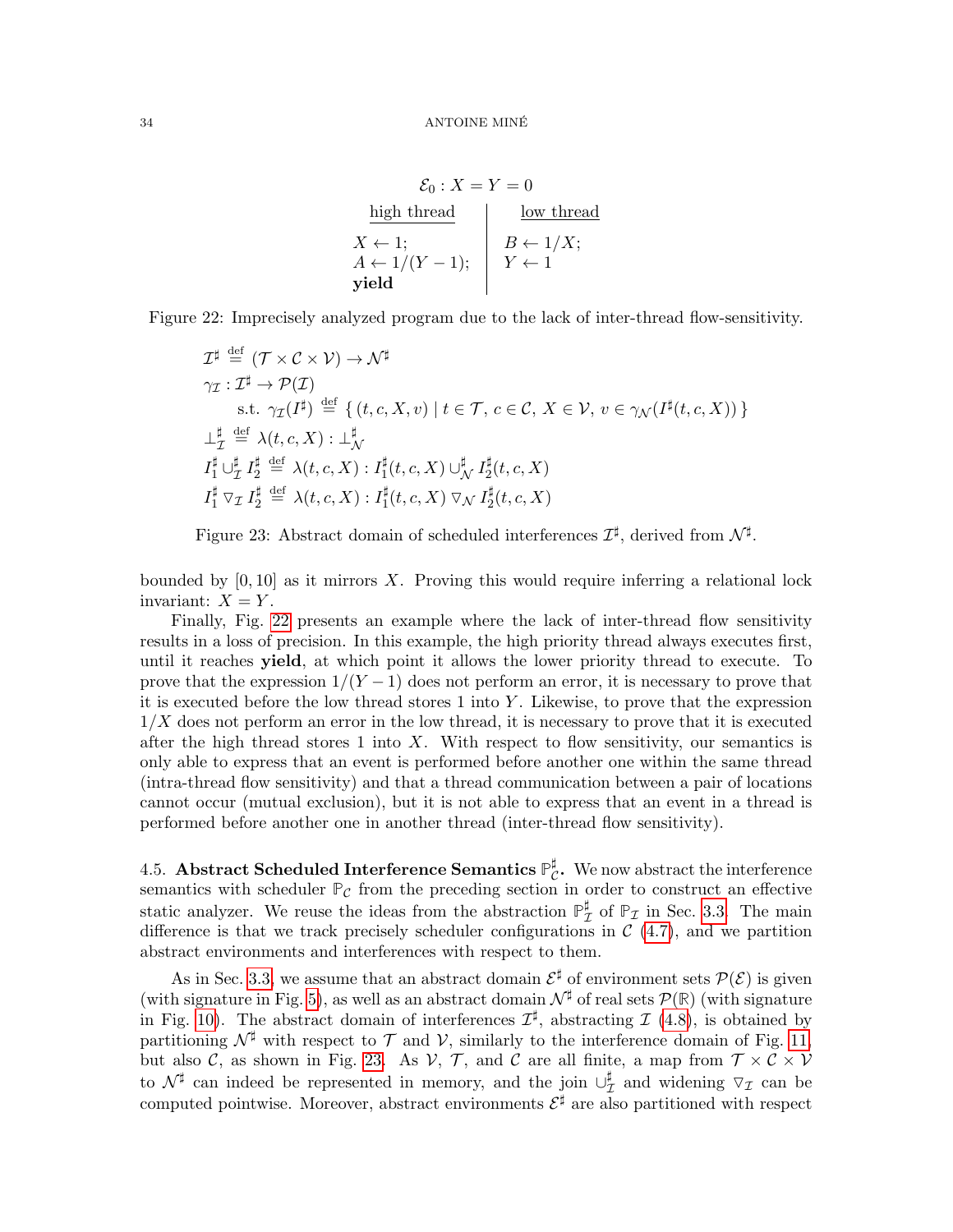$$
\mathcal{D}_{\mathcal{C}}^{\sharp} \stackrel{\text{def}}{=} (\mathcal{C} \to \mathcal{E}^{\sharp}) \times \mathcal{P}(\mathcal{L}) \times \mathcal{I}^{\sharp}
$$
\n
$$
\gamma : \mathcal{D}_{\mathcal{C}}^{\sharp} \to \mathcal{D}_{\mathcal{C}}
$$
\n
$$
\text{s.t. } \gamma(R^{\sharp}, \Omega, I^{\sharp}) \stackrel{\text{def}}{=} (\{ (c, \rho) \mid c \in \mathcal{C}, \rho \in \gamma_{\mathcal{E}}(R^{\sharp}(c)) \}, \Omega, \gamma_{\mathcal{I}}(I^{\sharp}))
$$
\n
$$
(R^{\sharp}_{1}, \Omega_{1}, I_{1}^{\sharp}) \cup^{\sharp} (R^{\sharp}_{2}, \Omega_{2}, I_{2}^{\sharp}) \stackrel{\text{def}}{=} (\lambda c : R^{\sharp}_{1}(c) \cup^{\sharp}_{\mathcal{E}} R^{\sharp}_{2}(c), \Omega_{1} \cup \Omega_{2}, I_{1}^{\sharp} \cup^{\sharp}_{\mathcal{I}} I_{2}^{\sharp})
$$
\n
$$
(R^{\sharp}_{1}, \Omega_{1}, I_{1}^{\sharp}) \vee (R^{\sharp}_{2}, \Omega_{2}, I_{2}^{\sharp}) \stackrel{\text{def}}{=} (\lambda c : R^{\sharp}_{1}(c) \vee_{\mathcal{E}} R^{\sharp}_{2}(c), \Omega_{1} \cup \Omega_{2}, I_{1}^{\sharp} \vee_{\mathcal{I}} I_{2}^{\sharp})
$$

<span id="page-34-0"></span>Figure 24: Abstract domain of statements  $\mathcal{D}_{\mathcal{C}}^{\sharp}$  $\mathcal{L}^{\sharp}$ , derived from  $\mathcal{E}^{\sharp}$  and  $\mathcal{I}^{\sharp}$ .

$$
\begin{aligned}\n&\frac{\mathbb{S}_{\mathcal{C}}^{\sharp}\left[s,t\right]\colon\mathcal{D}_{\mathcal{C}}^{\sharp}\to\mathcal{D}_{\mathcal{C}}^{\sharp}}{\mathbb{S}_{\mathcal{C}}^{\sharp}\left[\left(X\leftarrow e,t\right]\left(R^{\sharp},\Omega,I^{\sharp}\right)\right]} &\stackrel{\text{def}}{=} \\
&\text{let }\forall c\in\mathcal{C}:\left(R_{c}^{\sharp},\Omega_{c}\right)=\mathbb{S}^{\sharp}\left[\left(X\leftarrow apply(t,c,R^{\sharp},I^{\sharp},e)\right]\right]\left(R^{\sharp}(c),\Omega\right)\right] \\
&\quad\left(\lambda c:R_{c}^{\sharp},\bigcup_{c\in\mathcal{C}}\Omega_{c},I^{\sharp}\left|\forall c\in\mathcal{C}:(t,c,X)\mapsto I^{\sharp}(t,c,X)\bigcup_{N}^{\sharp}get(X,R_{c}^{\sharp})\right]\right)\n\end{aligned}
$$
\n
$$
\begin{aligned}\n&\frac{\mathbb{S}_{\mathcal{C}}^{\sharp}\left[e\bowtie 0?,t\right]\left(R^{\sharp},\Omega,I^{\sharp}\right)}{|\left(R^{\sharp},\Omega,L^{\sharp}\right)} &\stackrel{\text{def}}{=} \\
&\text{let }\forall c\in\mathcal{C}:\left(R_{c}^{\sharp},\Omega_{c}\right)=\mathbb{S}^{\sharp}\left[\left(\sup_{c\in\mathcal{C}}\Omega_{c},I^{\sharp}\right)\\
&\frac{\mathbb{S}_{\mathcal{C}}^{\sharp}\left[\left(\sup_{c\in\mathcal{C}}\Omega_{c},I^{\sharp}\right)\right]}{|\left(R^{\sharp},\Omega,I^{\sharp}\right)} &\stackrel{\text{def}}{=} \\
&\frac{\mathbb{S}_{\mathcal{C}}^{\sharp}\left[\left(s,t\right]\right]\circ\mathbb{S}_{\mathcal{C}}^{\sharp}\left[e\bowtie 0?,t\right]\right)\left(R^{\sharp},\Omega,I^{\sharp}\right)}{|\left(R^{\sharp},\Omega,I^{\sharp}\right)} &\stackrel{\text{def}}{=} \\
&\frac{\mathbb{S}_{\mathcal{C}}^{\sharp}\left[\left(\sup_{c\in\mathcal{C}}\Omega_{c},I^{\sharp}\right)\right]\left(R^{\sharp},\Omega,I^{\sharp}\right)}{|\left(R^{\sharp},\Omega,I^{\sharp}\right)} &\stackrel{\text{def}}{=} \\
&\frac{\mathbb{S}_{\mathcal{C}}
$$

where:

$$
apply(t, c, R^{\sharp}, I^{\sharp}, e) \stackrel{\text{def}}{=} \text{let } \forall Y \in \mathcal{V} : V_Y^{\sharp} = \bigcup_N^{\sharp} \{ I^{\sharp}(t', c', Y) \mid t' \neq t \land \text{intf}(c, c') \} \text{ in}
$$
\n
$$
\text{let } \forall Y \in \mathcal{V} : e_Y = \begin{cases} Y & \text{if } V_Y^{\sharp} = \perp_N^{\sharp} \\ as\text{-}expr(V_Y^{\sharp} \cup_N^{\sharp} get(Y, R^{\sharp}(c))) & \text{if } V_Y^{\sharp} \neq \perp_N^{\sharp} \\ W & \text{if } V_Y^{\sharp} \neq \perp_N^{\sharp} \end{cases}
$$

<span id="page-34-1"></span>Figure 25: Abstract scheduled semantics of statements with interference.

to C. Hence, the abstract semantic domain  $\mathcal{D}_{\mathcal{C}}^{\sharp}$  $_{\mathcal{C}}^{\sharp}$  abstracting  $\mathcal{D}_{\mathcal{C}}$  (4.[9\)](#page-27-2) becomes:

$$
\mathcal{D}_{\mathcal{C}}^{\sharp} \stackrel{\text{def}}{=} (\mathcal{C} \to \mathcal{E}^{\sharp}) \times \mathcal{P}(\mathcal{L}) \times \mathcal{I}^{\sharp} \tag{4.11}
$$

It is presented in Fig. [24.](#page-34-0)

Sound abstract transfer functions  $\mathbb{S}_{\mathcal{C}}^{\sharp}$  $\mathcal{E}^{\sharp}$ , derived from those in  $\mathcal{E}^{\sharp}$  ( $\mathbb{S}^{\sharp}$ ), are presented in Figs. [25](#page-34-1)[–26.](#page-35-0)

Assignments and tests in Fig. [25](#page-34-1) are very similar to the non-scheduled case  $\mathcal{S}_7^{\sharp}$  $_{\mathcal{I}}^{\sharp}$  (Fig. [13\)](#page-16-0) with two differences. Firstly,  $\mathbb{S}^{\sharp}$  is applied pointwise to each abstract environment  $R^{\sharp}(c) \in$  $\mathcal{E}^{\sharp}$ ,  $c \in \mathcal{C}$ . New interferences due to assignments are also considered pointwise. Secondly, the *apply* function now takes as extra argument a configuration  $c$ , and then only considers interferences from configurations  $c'$  not in mutual exclusion with  $c$ . This is defined through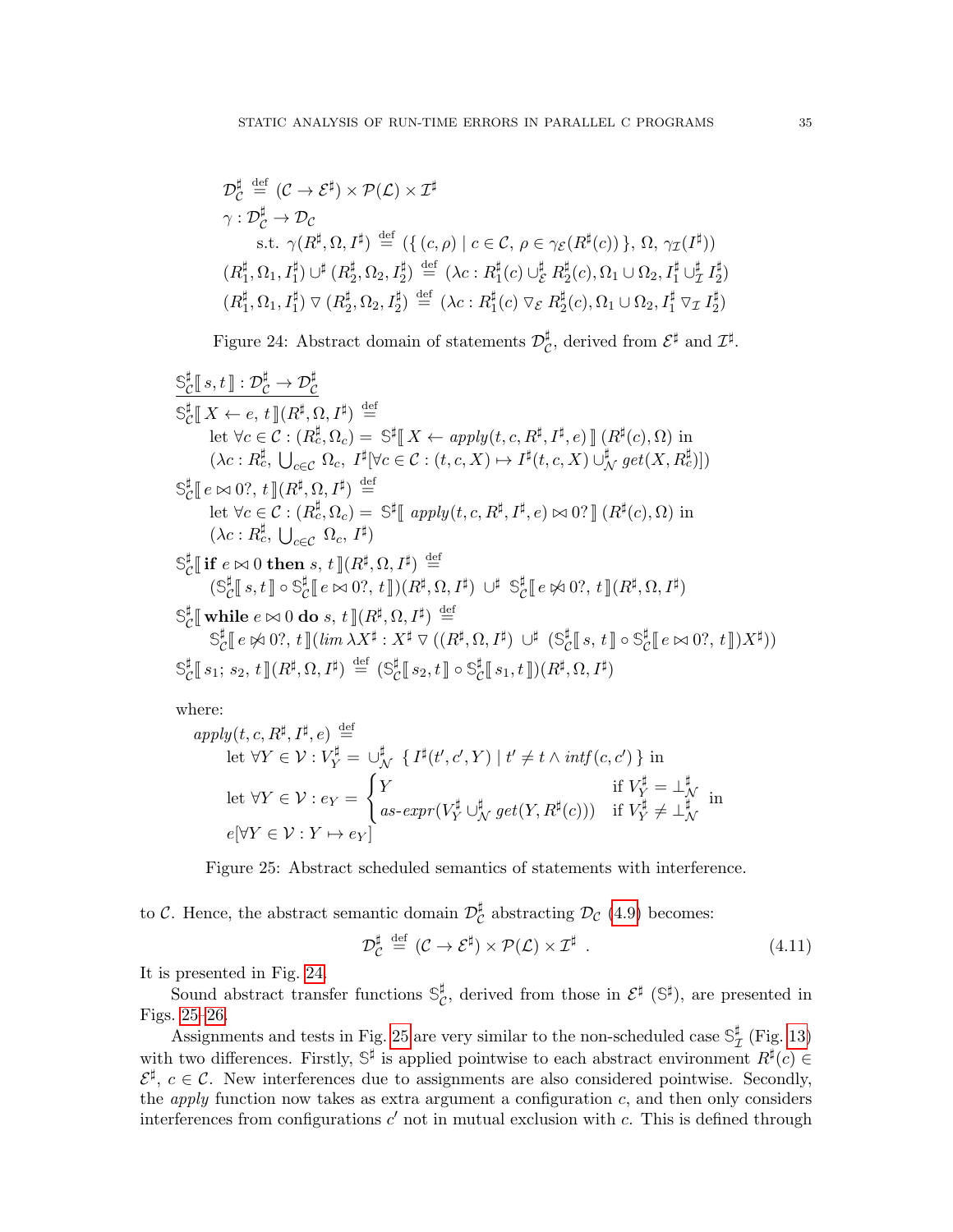$$
\begin{aligned}\n\mathbf{S}_{\mathcal{C}}^{\sharp}[\mathbf{lock}(m), t][R^{\sharp}, \Omega, I^{\sharp}) &\stackrel{\text{def}}{=} \\
(\lambda(l, u, s) : \bigcup_{\mathcal{E}}^{\sharp} \{in^{\sharp}(l, l', \emptyset, m, R^{\sharp}(l', u', s), I^{\sharp}) \\
|l = l' \cup \{m\} \land u = \emptyset \land u' \subseteq \mathcal{M} \land s = weak \}, \\
\Omega, I^{\sharp} \cup_{\mathcal{I}}^{\sharp} \bigcup_{\mathcal{I}}^{\sharp} \{out^{\sharp}(l, l, \emptyset, m', R^{\sharp}(l, u, s), I^{\sharp}) | l, u \subseteq \mathcal{M} \land m' \in u \land s = weak \}) \\
\mathbf{S}_{\mathcal{C}}^{\sharp}[\mathbf{unlock}(m), t][R^{\sharp}, \Omega, I^{\sharp}) &\stackrel{\text{def}}{=} \\
(\lambda(l, u, s) : \bigcup_{\mathcal{I}}^{\sharp} \{R^{\sharp}(l', u', s) | l = l' \setminus \{m\} \land u = u' \land s = weak \}, \\
\Omega, I^{\sharp} \cup_{\mathcal{I}}^{\sharp} \bigcup_{\mathcal{I}}^{\sharp} \{out^{\sharp}(l, l, \setminus \{m\}, u, m, R^{\sharp}(l, u, s), I^{\sharp}) | l, u \subseteq \mathcal{M} \land s = weak \}) \\
\mathbf{S}_{\mathcal{C}}^{\sharp}[\mathbf{yield}, t][R^{\sharp}, \Omega, I^{\sharp}) &\stackrel{\text{def}}{=} \\
(\lambda(l, u, s) : \bigcup_{\mathcal{I}}^{\sharp} \{R^{\sharp}(l', u', s) | l = l' \land u = \emptyset \land u' \subseteq \mathcal{M} \land s = weak \}, \\
\Omega, I^{\sharp} \cup_{\mathcal{I}}^{\sharp} \bigcup_{\mathcal{I}}^{\sharp} \{out^{\sharp}(l, l, \emptyset, m', R^{\sharp}(l, u, s), I^{\sharp}) | l, u \subseteq \mathcal{M} \land m' \in u \land s = weak \}) \\
\mathbf{S}_{\mathcal{C}}^{\sharp}[\mathbf{X} \leftarrow \mathbf{islocked}(m), t][R^{\sharp}, \Omega, I^{\sharp}) &\stackrel{\text{def}}{=} \\
\text{let } (R^{\sharp\prime}, -, I^{\sharp\prime}) = \mathcal{S}_{\math
$$

where:

$$
in^{\sharp}(t, l, u, m, V^{\sharp}, I^{\sharp}) \stackrel{\text{def}}{=} V^{\sharp} \cup_{\mathcal{E}}^{\sharp} \bigcup_{\mathcal{E}}^{\sharp} \{ \text{ let } X^{\sharp} = I^{\sharp}(t', (l', u', sync(m)), X) \text{ in} \}
$$
  
\nlet  $(V^{\sharp\prime}, -) = \mathbb{S}^{\sharp} \llbracket X \leftarrow as - expr(X^{\sharp}) \llbracket (V^{\sharp}, \emptyset) \text{ in} \$   
\n $V^{\sharp\prime}$   
\n $| X \in \mathcal{V} \land t \neq t' \land l \cap l' = l \cap u' = l' \cap u = \emptyset \}$   
\nout $\sharp(t, l, u, m, V^{\sharp}, I^{\sharp}) \stackrel{\text{def}}{=} \$   
\n $\lambda(t', c, X) : \begin{cases} get(X, V^{\sharp}) & \text{if } t = t' \land c = (l, u, sync(m)), \\ \text{if } t = (l', -, weak) : m \in l' \land I^{\sharp}(t, c', X) \neq \bot^{\sharp}_{\mathcal{N}} \\ \bot^{\sharp}_{\mathcal{N}} & \text{otherwise} \end{cases}$ 

<span id="page-35-0"></span>Figure 26: Abstract scheduled semantics with interference of synchronization primitives.

the same function *intf* we used in the concrete semantics (Fig. [18\)](#page-28-0). The semantics of nonprimitive statements is the same as for previous semantics, by structural induction on the syntax of statements.

The semantics of synchronization primitives is presented in Fig. [26.](#page-35-0) It uses the functions  $in^{\sharp}$  and  $out^{\sharp}$  which abstract, respectively, the functions in and out presented in Fig. [19.](#page-29-0) As their concrete versions,  $in^{\sharp}$  and  $out^{\sharp}$  take as arguments a current thread  $t \in \mathcal{T}$ , a mutex  $m \in \mathcal{M}$  protecting a critical section, and sets of mutexes  $l, u \subseteq \mathcal{M}$  describing the current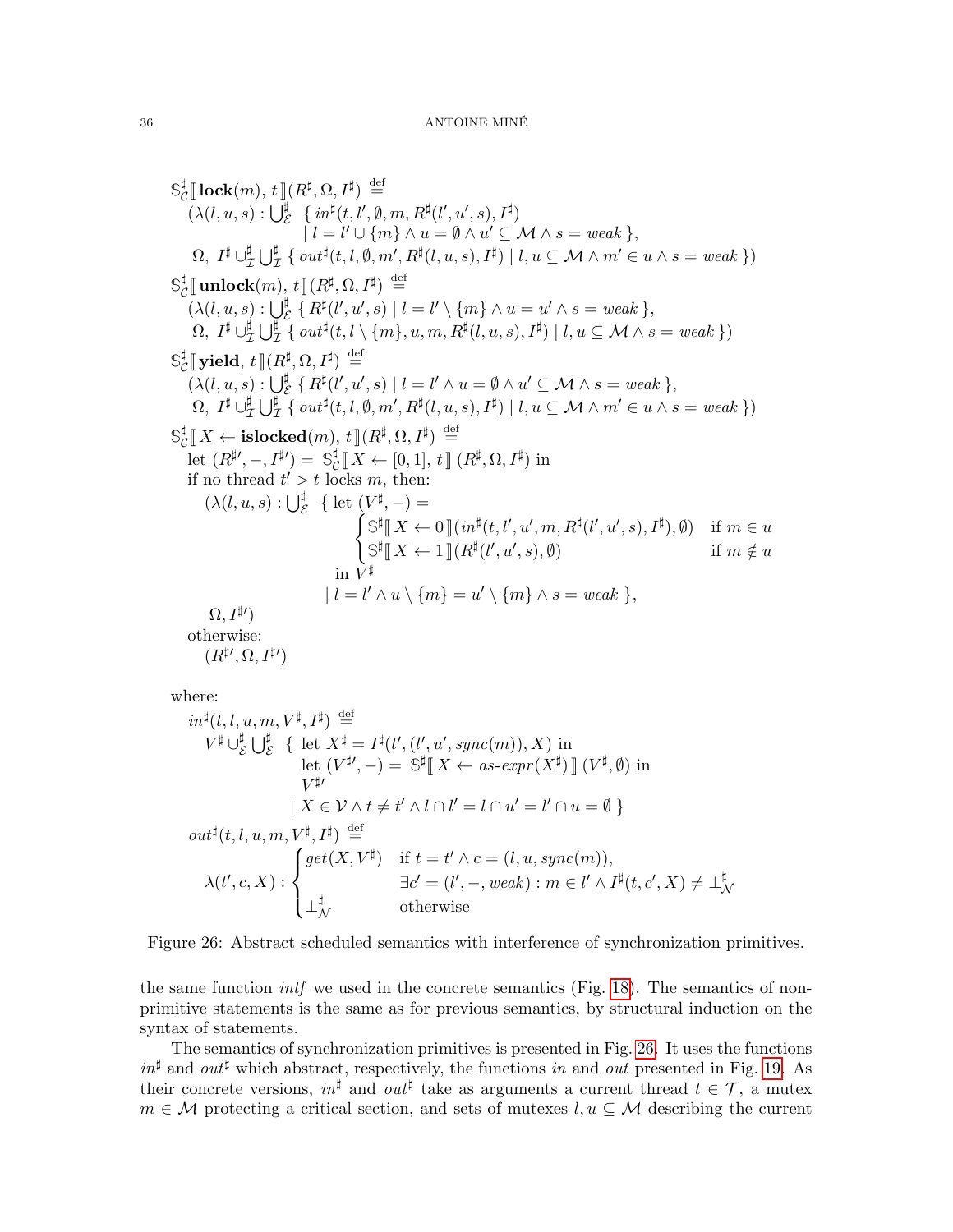scheduling configuration. Moreover, they take as arguments an abstract set of interferences  $I^{\sharp} \in \mathcal{I}^{\sharp}$  instead of a concrete set, and an abstract set of environments  $V^{\sharp} \in \mathcal{E}^{\sharp}$  instead of a single concrete one. The function  $\partial u t^{\sharp}$  uses get (Fig. [10\)](#page-14-0) to extract abstract sets of variable values from abstract environments and construct new abstract well synchronized interferences. The function  $in^{\sharp}$  applies these interferences to an abstract environment by converting them to an expression (using  $as-expr$ ) and updating the value of variables (using an assignment in  $\mathbb{S}^{\sharp}$ ). Additionally, the semantics of synchronization primitives models updating the scheduler configuration from  $c' = (l', u', weak)$  to  $c = (l, u, weak)$  by moving abstract environments from  $R^{\sharp}(c')$  into  $R^{\sharp}(c)$ ; when partitions are collapsed, all the abstract environments mapped to the same configuration c are merged into  $R^{\sharp}(c)$  using  $\cup_{\zeta}^{\sharp}$  $\frac{1}{\mathcal{E}}$ . Finally, the abstract analysis  $\mathbb{P}_{\alpha}^{\sharp}$  $\mathcal{C}$  computes a fixpoint with widening over abstract interferences, which is similar to  $(3.6)$ :

$$
\check{C} \stackrel{\text{def}}{=} \Omega, \text{ where } (\Omega, -) \stackrel{\text{def}}{=} \lim_{\lambda(\Omega, I^{\sharp}) \cdot \text{let}} \forall t \in \mathcal{T} : (-, \Omega_t', I_t^{\sharp}) = \mathbb{S}_{\mathcal{C}}^{\sharp} \llbracket \text{ body}_t, t \llbracket (R_0^{\sharp}, \Omega, I^{\sharp}) \text{ in} \qquad (4.12)
$$
\n
$$
(\bigcup \{ \Omega_t' \mid t \in \mathcal{T} \}, I^{\sharp} \nabla_{\mathcal{I}} \bigcup_{\mathcal{I}}^{\sharp} \{ I_t^{\sharp\prime} \mid t \in \mathcal{T} \})
$$

where the partitioned initial abstract environment  $R_0^{\sharp} \in \mathcal{C} \to \mathcal{E}^{\sharp}$  is defined as:

$$
R_0^{\sharp} \stackrel{\text{def}}{=} \lambda c : \begin{cases} \mathcal{E}_0^{\sharp} & \text{if } c = (\emptyset, \emptyset, \text{weak}) \\ \perp_{\mathcal{E}}^{\sharp} & \text{otherwise} \end{cases}
$$

The resulting analysis is sound:

#### <span id="page-36-0"></span>Theorem 4.2.  $\mathbb{P}_{\mathcal{C}} \subseteq \mathbb{P}_{\mathcal{C}}^{\sharp}$ ¤្.

**P**

Proof. In Appendix [A.9.](#page-61-0)

Due to partitioning,  $\mathbb{P}_{\mathcal{C}}^{\sharp}$  $\mathcal{C}$  is less efficient than  $\mathbb{P}_p^{\sharp}$  $_{\mathcal{I}}^{\sharp}$ . The abstract semantic functions for primitive statements, as well as the join  $\cup^{\sharp}$  and widening  $\triangledown$ , are performed pointwise on all configurations  $c \in \mathcal{C}$ . However, a clever implementation need not represent explicitly nor iterate over partitions mapping a configuration to an empty environment  $\perp^{\sharp}$  $\frac{\mu}{\mathcal{E}}$  or an empty interference  $\perp_N^{\sharp}$ . The extra cost with respect to a non-scheduled analysis has thus a component that is linear in the number of non- $\perp^{\sharp}$  $\frac{1}{\mathcal{E}}$  environment partitions and a component linear in the number of non- $\perp_{\mathcal{N}}^{\sharp}$  interferences. Thankfully, partitioned environments are extremely sparse: Sec. [5](#page-37-0) shows that, in practice, at most program points,  $R^{\sharp}(c) = \perp_{\epsilon}^{\sharp}$  $\frac{1}{\mathcal{E}}$  except for a few configurations (at most 4 in our benchmark). Partitioned interferences are less sparse (52 in our benchmark) because, being flow-insensitive, they accumulate information for configurations reachable from any program point. However, this is not problematic: as interferences are non-relational, a larger number of partitions can be stored and manipulated efficiently.

Thanks to partitioning, the precision of  $\mathbb{P}_{\alpha}^{\sharp}$  $\frac{\sharp}{\mathcal{C}}$  is much better than that of  $\mathbb{P}_2^{\sharp}$  $\frac{1}{\mathcal{I}}$  in the presence of locks and priorities. For instance, **P** ]  $_{\mathcal{C}}^{\sharp}$  using the interval domain discovers that  $T = 0$  in Fig. [14,](#page-21-1) while the analysis of Sec. [3.3](#page-13-0) would only discover that  $T \in [-1, 1]$  due to spurious interferences from the high priority thread.

 $\Box$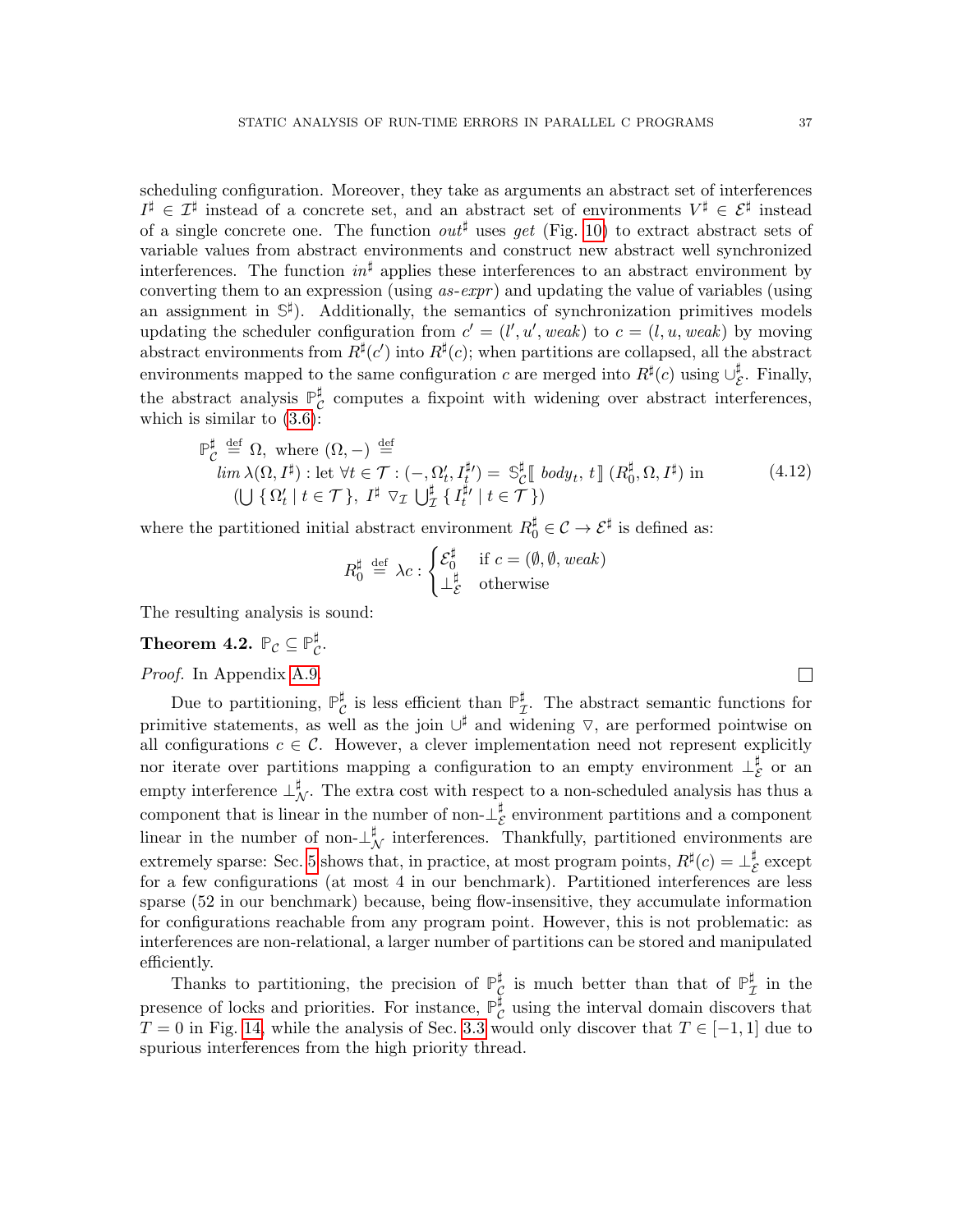

<span id="page-37-1"></span>Figure 27: Hierarchy of abstractions in Astrée and Thésée. Domains in boldface are specific to Thésée and not included in Astrée.

# 5. Experimental Results

<span id="page-37-0"></span>We implemented the abstract analysis of Sec. [4.5](#page-33-0) in Thésée, our prototype analyzer based on the Astrée static analyzer  $[8]$ . We first describe succinctly Astrée, then Thésée, and finally our target application and its analysis by Thésée.

5.1. The Astrée Analyzer. Astrée is a static analyzer that checks for run-time errors in embedded C programs. Astrée accepts a fairly large subset of C, excluding notably dynamic memory allocation and recursion, that are generally unused (or even forbidden) in embedded code. Moreover, Astrée does not analyze multi-threaded programs, which is the very issue we address in the present article.

The syntax and semantics assumed by Astrée are based on the C99 norm [\[35\]](#page-47-13), supplemented with the IEEE 754-1985 norm for floating-point arithmetics [\[33\]](#page-47-14). The C99 norm underspecifies many aspects of the semantics, leaving much leeway to compiler implementations, including random undocumented and unpredictable behaviors in case of an error such as an integer overflow. A strictly conforming program would rely only on the semantics defined in the norm. Few programs are strictly conforming; they rely instead on additional, platform-specific semantic hypotheses. This is especially true in the embedded software industry, where programs are designed for a specific, well-controlled platform, and not for portability. Thus, Astrée provides options to set platform-specific semantic features, such as the bit-size and byte-ordering of data-types, and the subsequent analysis is only sound with respect to these hypotheses. The run-time errors checked by Astrée are: overflows in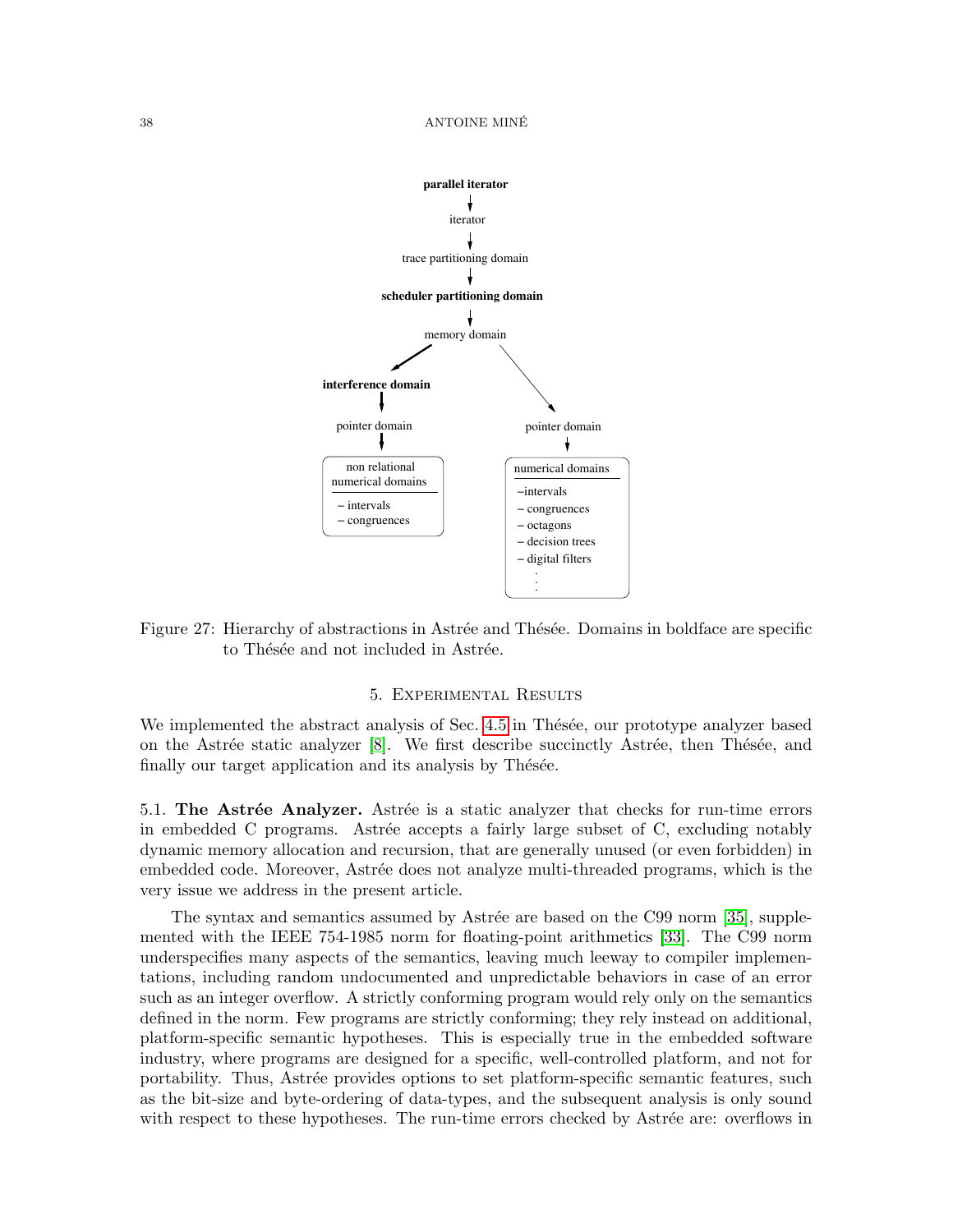integer arithmetics and casts, integer divisions by zero, invalid bit-shifts, infinities and Not a Number floating-point values (caused by overflows, divisions by zero, or invalid operations), out-of-bound array accesses, invalid pointer arithmetics or dereferences (including null, dangling, and misaligned pointers), and failure of user-defined assertions (specified in a syntax similar to the standard assert function).

Astrée takes as input the C source after preprocessing by a standard preprocessor and a configuration file describing the ranges of the program inputs (such as memorymapped sensors) if any. It then runs fully automatically and outputs a list of alarms corresponding to potential errors, and optionally program invariants for selected program points and variables. Astrée is sound in that it computes an over-approximation of all program traces, for all input scenarios. Moreover, the analysis continues even for erroneous program traces if the behavior after the error has a reasonable semantics. This is the case after integer overflows, for instance, using a wrap-around semantics, but it is not the case after dereferencing a dangling pointer, which has truly unpredictable results. In all cases, when there is no alarm, or when all the alarms can be proved by other means to be spurious, then the program is indeed proved free of run-time error.

Although Astrée accepts a large class of C programs, it cannot analyze most of them precisely and efficiently. It is specialized, by its choice of abstractions, towards control / command aerospace code, for which it gives good results. Thanks to a modular design, it can be adapted to other application domains by adding new abstractions. Actually, the initial specialization towards control / command avionic software [\[8\]](#page-46-0) was achieved by incrementally adding new domains and refining existing ones until all false alarms could be removed on a target family of large control software from Airbus (up to 1 M lines) [\[23\]](#page-46-9). The resulting analyzer achieved the zero false alarm goal in a few hours of computation on a standard 2.66 GHz 64-bit intel server, and could be deployed in an industrial context [\[23\]](#page-46-9). This specialization can be continued with limited effort, at least for related application domains, as shown by our case study on space software [\[9\]](#page-46-10). Astrée is now a mature tool industrialized by AbsInt [\[1\]](#page-45-1).

Figure [27](#page-37-1) presents the design of Astrée as a hierarchy of abstract domains — we ignore for now boldface domains, which are specific to Thésée. Actually, Astrée does not contain a single "super-domain" but rather many small or medium-sized domains that focus on a specific kind of properties each, possess a specific encoding of these properties and algorithms to manipulate them, and can be easily plugged in and out. One of the first domain included in Astrée was the simple interval domain [\[13\]](#page-46-1) that expresses properties of the form  $X \in [a, b]$ for every machine integer and floating-point variable  $X \in \mathcal{V}$ . The interval domain is key as it is scalable, hence it can be applied to all variables at all program points. Moreover, it is able to express sufficient conditions for the absence of many kinds of errors, e.g., overflows. Astrée also includes relational domains, such as the octagon domain [\[46\]](#page-47-3) able to infer relations of the form  $\pm X \pm Y \leq c$ . Such relations are necessary at a few locations, for instance to infer precise loop invariants, which then lead to tighter variable bounds. However, as the octagon domain is less scalable, it is used only on a few variables, selected automatically by a syntactic heuristic. Astrée also includes abstract domains specific to the target application domain, such as a domain to handle digital filtering featured in many control / command applications [\[27\]](#page-47-15). The computations are performed in all the domains in parallel, and the domains communicate information through a partially reduced product [\[18\]](#page-46-11), so that they can improve each other in a controlled way — a fully reduced product,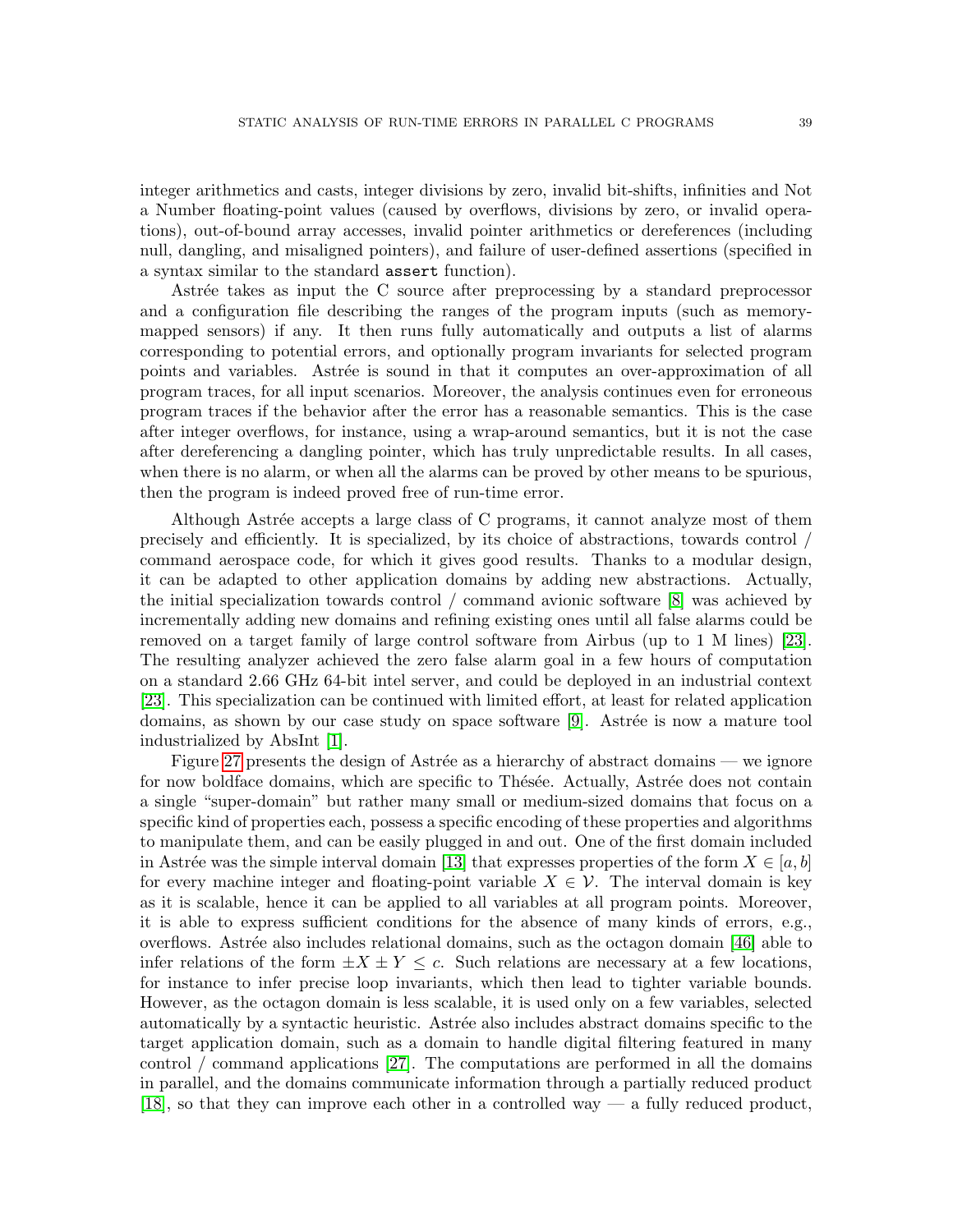#### 40 ANTOINE MINE´

where all domains communicate all their finds, would not scale up. Additionally to numeric variables, the C language features pointers. Pointer values are modeled in the concrete semantics of Astrée as semi-symbolic pairs containing a variable name and an integer byteoffset. The pointer abstract domain is actually a functor that adds support for pointers to any (reduced product of) numerical abstract domain(s) by maintaining internally for each pointer a set of pointed-to variables, and delegating the abstraction of the offset to the underlying numerical domain(s) (associating a synthetic integer variable to each offset). Another functor, the memory domain, handles the decomposition of aggregate variables (such as arrays and structures) into simpler scalar variables. The decomposition is dynamic to account for the weak type system of C and the frequent reinterpretation of the same memory portions as values of different types (due to union types and to type-punning). Both functors are described in [\[45\]](#page-47-16). Finally, a trace partitioning domain [\[44\]](#page-47-17) adds a limited amount (for efficiency) of path-sensitivity by maintaining at the current control point several abstract states coming from execution traces with a different history (such as which branches of if statements were taken in the past). The computation in these domains is driven by an iterator that traverses the code by structural induction on its syntax, iterating loops with widening and stepping into functions to achieve a fully flow- and context-sensitive analysis.

More information and pointers about Astrée can be found in [\[7\]](#page-46-2).

5.2. The Thésée Analyzer. Thésée is a prototype extension of Astrée that uses the abstract scheduled interference semantics of Sec. [4.5](#page-33-0) to support the analysis of multi-threaded programs. Thésée checks for the same classes of run-time errors as Astrée. Additionally, it reports data-races, but ignores other parallel-related hazards, such as dead-locks and priority inversions, that are not described in our concrete semantics.

Thésée benefited directly from Astrée's numerous abstract domains and iteration strate-gies targeting embedded C code. Figure [27](#page-37-1) presents the design of Thésée, where nonboldface domains are inherited from Astrée and boldface ones have been added.

Firstly, the memory domain has been modified to compute the abstract interferences generated by the currently analyzed thread and apply the interferences from other threads. We use the method of Fig. [25:](#page-34-1) the memory domain dynamically modifies expressions to include interferences explicitly (e.g., replacing variables with intervals) before passing the expressions to a stack of domains that are unaware of interferences. Interferences are themselves stored and manipulated by a specific domain which maintains abstract sets of values. Non-relational abstractions from Astrée, such as intervals but also abstract pointer values, are directly exploited to represent abstract interferences.

Secondly, a scheduler partitioning domain has been added. It maintains an abstraction of environments and of interferences for each abstract scheduled configuration live at the current program point. Then, for each configuration, it calls the underlying domain with the abstract environment associated to this configuration, as well as the abstract interferences that can effect this environment (i.e., a join of interferences from all configurations not in mutual exclusion with the current one). Additionally, the scheduler domain interprets directly all the instructions related to synchronization, which involves copying and joining abstract environments from different configurations, as described in Fig. [26.](#page-35-0)

Finally, we introduced an additional, parallel iterator driving the whole analysis. Following the execution model of the ARINC 653 specification, the parallel iterator first executes the main function as a regular single-threaded program and collects the set of resources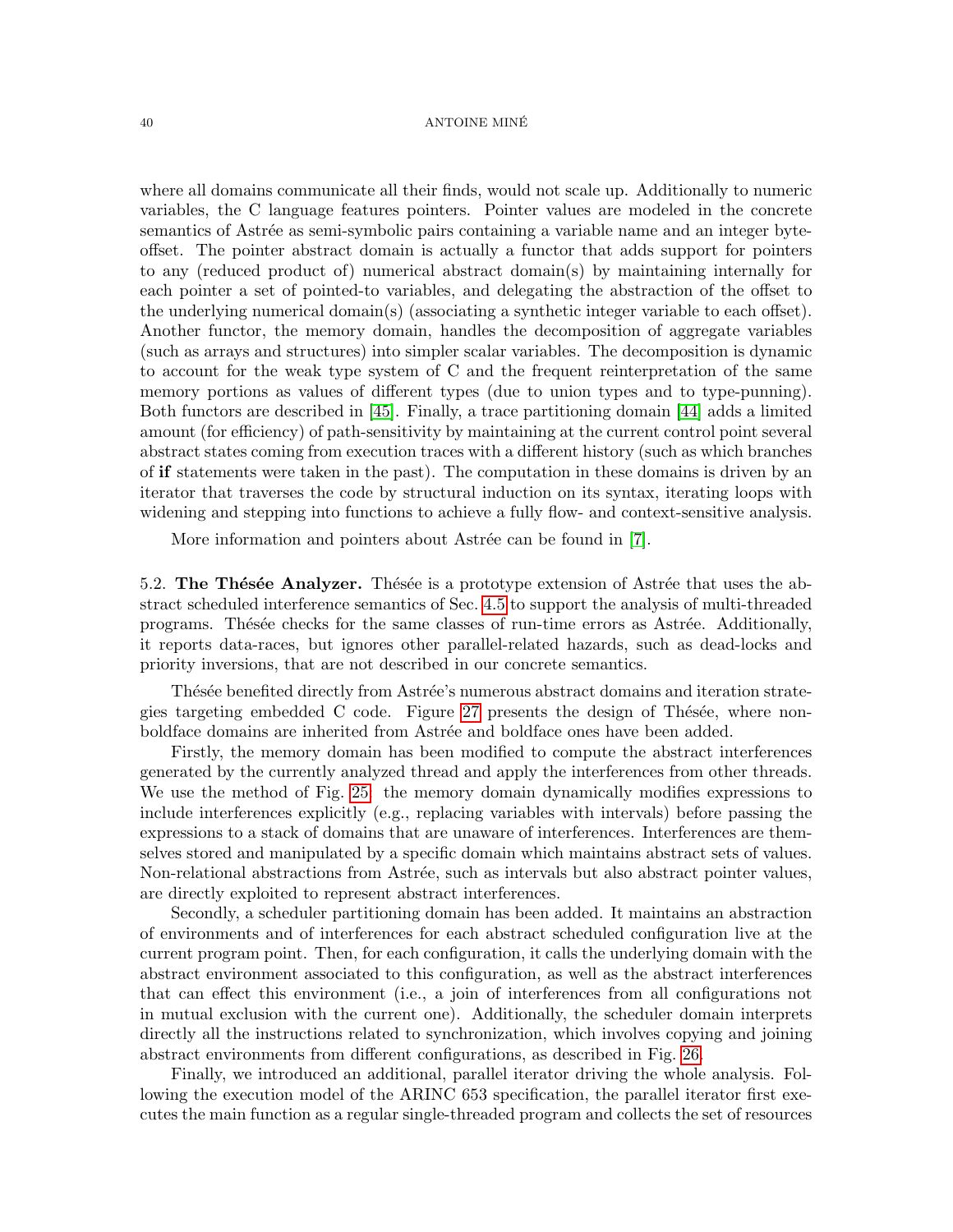(threads, synchronization objects) it creates. Then, as the program enters parallel mode, the iterator analyzes each thread in sequence, and keeps re-analyzing them until their interferences are stable (in parallel mode, no new thread may be created).

All these changes add up to approximately 10 K lines of code in the 100 K lines analyzer and did not require much structural change.

5.3. Analyzed Application. These has been applied to the analysis of a large industrial program consisting of 1.7 M lines of unpreprocessed C code<sup>[6](#page-40-0)</sup> and 15 threads, and running under an ARINC 653 real-time OS [\[3\]](#page-45-0). The analyzed program is quite complex as it mixes string formatting, list sorting, network protocols (e.g., TFTP), and automatically generated synchronous logic.

The application performs system calls that must be properly modeled by the analyzer. To keep the analyzer simple, Thésée implements natively only low-level primitives to declare and manipulate threads as well as simple mutexes having the semantics described in Sec. [4.1.](#page-20-1) However, ARINC 653 objects have a more complex semantics. The analyzed program is thus completed with a 2,500-line hand-written model of the ARINC 653 standard, designed specifically for the analysis with Thésée. It implements all the system calls in C extended with Thésée primitives. The model maps high-level ARINC 653 objects to lower-level Thésée ones. For instance, ARINC processes<sup>[7](#page-40-1)</sup> have a name while Thésée threads only have an integer identifier, so, the model keeps track of the correspondence between names and identifiers in C arrays and implements system calls to look up names and identifiers. It also emulates the ARINC semantics using These primitives. For instance, a lock with a timeout is modeled as a non-deterministic test that either actually locks the mutex, or yields and returns an error code without locking the mutex. An important feature of the program we analyze is that all potentially blocking calls have a finite timeout, so, by construction, no dead-lock nor unbounded priority inversion can occur. This explains why we did not focus on detecting statically these issues in the present article.

5.4. **Analysis Results.** At the time of writing, the analysis with Thésée of this application takes 27 h on our 2.66 GHz 64-bit intel server. An important result is that only 5 iterations are required to stabilize abstract interferences. Moreover, there is a maximum of 52 partitions for abstract interferences and 4 partitions at most for abstract environments, so that the analysis fits in the 32 GB of memory of our server. The analysis currently generates 2,136 alarms (slightly less than one alarm per 800 lines of unpreprocessed code).

These figures have evolved before and during the writing of this article, as we improved the analysis. Figure [28](#page-41-0) presents the evolution of the number of alarms on a period of 18 months. As our improvement effort focuses on optimizing the analysis precision, we do not present the detailed evolution of the analysis time (it oscillates between 14 h and 2[8](#page-40-2) h,<sup>8</sup>) with a number of iterations between 4 and 7) nor the memory consumption (stable at a little under 30 GB). The number of alarms started at 12,257 alarms mid-2010, as reported in [\[7,](#page-46-2)

<span id="page-40-0"></span> ${}^{6}$ After preprocessing and removal of comments, empty lines, and multiple definitions, the code is 2.1 M lines. The increase in size is due to the use of macros.

<span id="page-40-1"></span><sup>&</sup>lt;sup>7</sup>In the ARINC 653 [\[3\]](#page-45-0) terminology, execution units in shared memory are called "processes"; they correspond to POSIX threads and not to POSIX processes [\[34\]](#page-47-1).

<span id="page-40-2"></span><sup>&</sup>lt;sup>8</sup>Intuitively, adding domains and refining their precision degrades the efficiency. However, inferring tighter invariants can also reduce the number of loop iterations to reach a fixpoint, and so, improving the precision may actually lower the overall analysis time.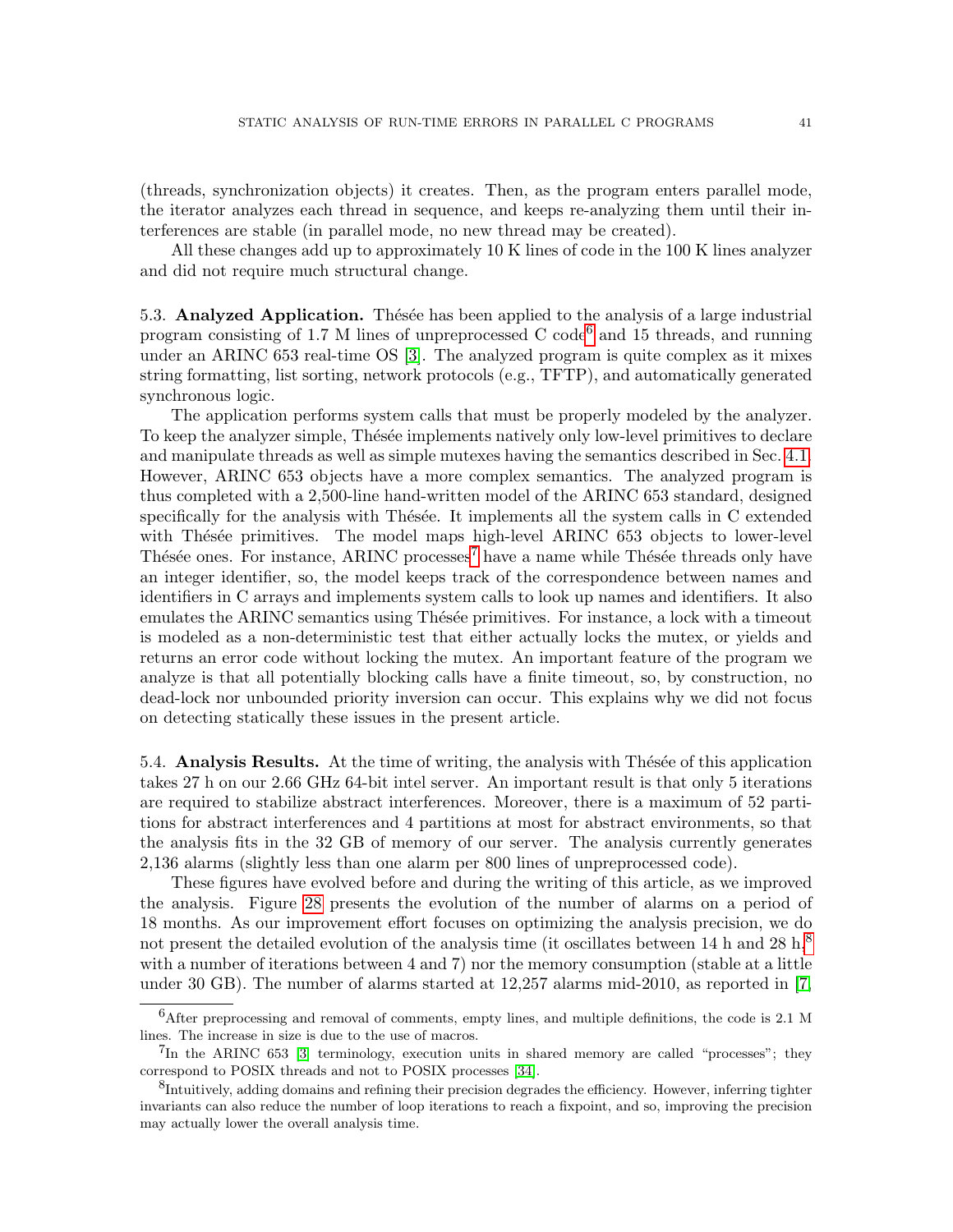### 42 ANTOINE MINE´



<span id="page-41-0"></span>Figure 28: Evolution of the number of alarms in the analysis of our target application as we improved our prototype analyzer.

```
int clock, acc;
void accum(int reset)
{
 static int t0;
 if (reset) {
   acc = 0;
  }
  else {
    acc += clock - t0;}
 t0 = clock;/* 0 < acc < clock */
}
                           struct t {
                              int id;
                              struct \{char msg[23]; \} x[3];\} tab[12];
                            char* end of msg(int ident, int pos)
                            \{int i;
                              struct t * p = tab;for (i=0; i<12 && p[i].id!=ident; i++);
                              char* m = p[i].x[pos].msg;for (i=0; i<23 && m[i]; i++);
                              /* offset(m + i) ∈ 4 + 292[0, 11] + 96[0, 2] + [0, 22] */
                             return m+i;
                            }
         (a) (b)
```
<span id="page-41-1"></span>Figure 29: Program fragments that required an improvement in the analyzer prototype.

§ VI]. This high initial number can be explained by the lack of specialization of the analyzer: the first versions of Thésée were naturally tuned for avionic control  $/$  command software as they inherited abstract domains  $\mathcal{E}^{\sharp}$  and  $\mathcal{N}^{\sharp}$  from Astrée, but our target application for Thésée is not limited to control  $/$  command processing. To achieve our current results, we improved the numerical, pointer, and memory domains in Thésée, and designed new ones. We illustrate two of these improvements in Fig. [29.](#page-41-1) A first example is the improvement of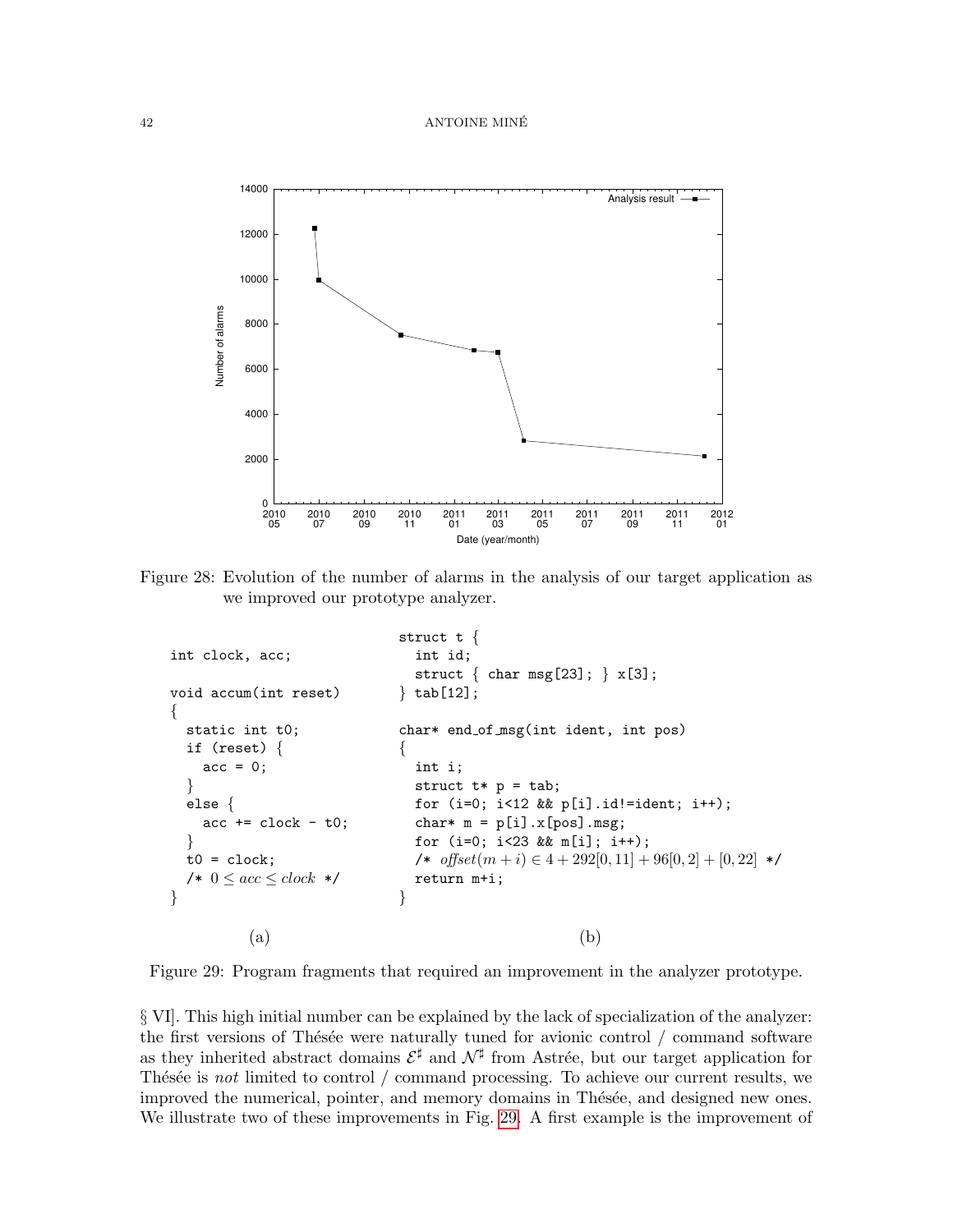transfer functions of existing domains. For instance, the function accum from Fig. [29.](#page-41-1)(a) accumulates, in acc, elapsed time as counted by a clock variable (updated elsewhere), and we need to discover the invariant  $acc \leq clock$ . This requires analyzing precisely the incrementation of acc in a relational domain. As the octagon domain we use [\[46\]](#page-47-3) only supported precisely assignments involving two variables, we added new transfer functions for three-variable assignments (another solution, using the more powerful polyhedron domain [\[21\]](#page-46-6), did not prove scalable enough). A second example is an improvement of the pointer domain to precisely track pointers traversing nested arrays and structures, as in Fig. [29.](#page-41-1)(b) where the precise location of the pointer  $m+i$  needs to be returned. Our target application features similar complex data-structures and their traversal extensively. We thus added a non-relational integer domain for offsets of the form  $\alpha_0 + \sum_i \alpha_i [\ell_i, h_i]$ , where the values of  $\alpha_i, \ell_i$ , and  $h_i$  are inferred dynamically. Note that all these improvements concern only the abstract domain parameters; neither the interference iterator nor the scheduler partitioning were refined.

Following the design-by-refinement used in Astrée  $[8]$ , we have focused on the analysis of a single (albeit large and complex) industrial software and started refining the analyzer to lower the number of alarms, instead of multiplying shallower case studies. We plan to further improve the analysis precision in order to approach the zero false alarm goal. This is the objective of the AstréeA project  $[20]$ , successor to Thésée. The remaining 2,136 alarms can be categorized into three kinds. Firstly, some alarms are, similarly to the ones described in Fig. [29,](#page-41-1) not related to parallelism but to the imprecision of the parameter abstract domains. An important class of properties currently not supported by Astrée nor Thésée is that of memory shape properties  $[12]$ . In the context of embedded software, dynamic memory allocation is disabled; nevertheless, our target code features dynamic linked lists allocated in large static arrays. Another class of properties concerns the correct manipulation of zero-terminated C strings. A significant part of the remaining alarms may be removed by designing new memory domains for these properties. Secondly, some alarms can be explained by an imprecise abstraction of thread interferences, similar to the imprecision observed in Figs. [21–](#page-32-1)[22](#page-33-1) (these examples were inspired from our target code). Hence the need to extend our framework to support relational and flow-sensitive abstractions of interferences. Thirdly, some alarms have simply not yet been fully investigated. Although Thésée provides verbose information on the context of each alarm as well as the thread-local and interference invariants, discovering the origin of alarms is a challenging task on such a large code: it often requires tracking the imprecision upstream and understanding the interplay of thread interferences.

## 6. Related Work

<span id="page-42-0"></span>There are far too many works on the semantics and analysis of parallel programs to provide a fair survey and comparison here. Instead, we focus on a few works that are either recent or provide a fruitful comparison with ours.

6.1. Interferences. The idea of attaching to each thread location a local invariant and handling proofs of parallel programs similarly to that of sequential programs dates back to the Hoare-style logic of Owicki and Gries [\[49\]](#page-48-3) and the inductive assertion method of Lamport [\[37,](#page-47-7) [40\]](#page-47-8). It has been well studied since; see [\[22\]](#page-46-14) for a recent account and survey.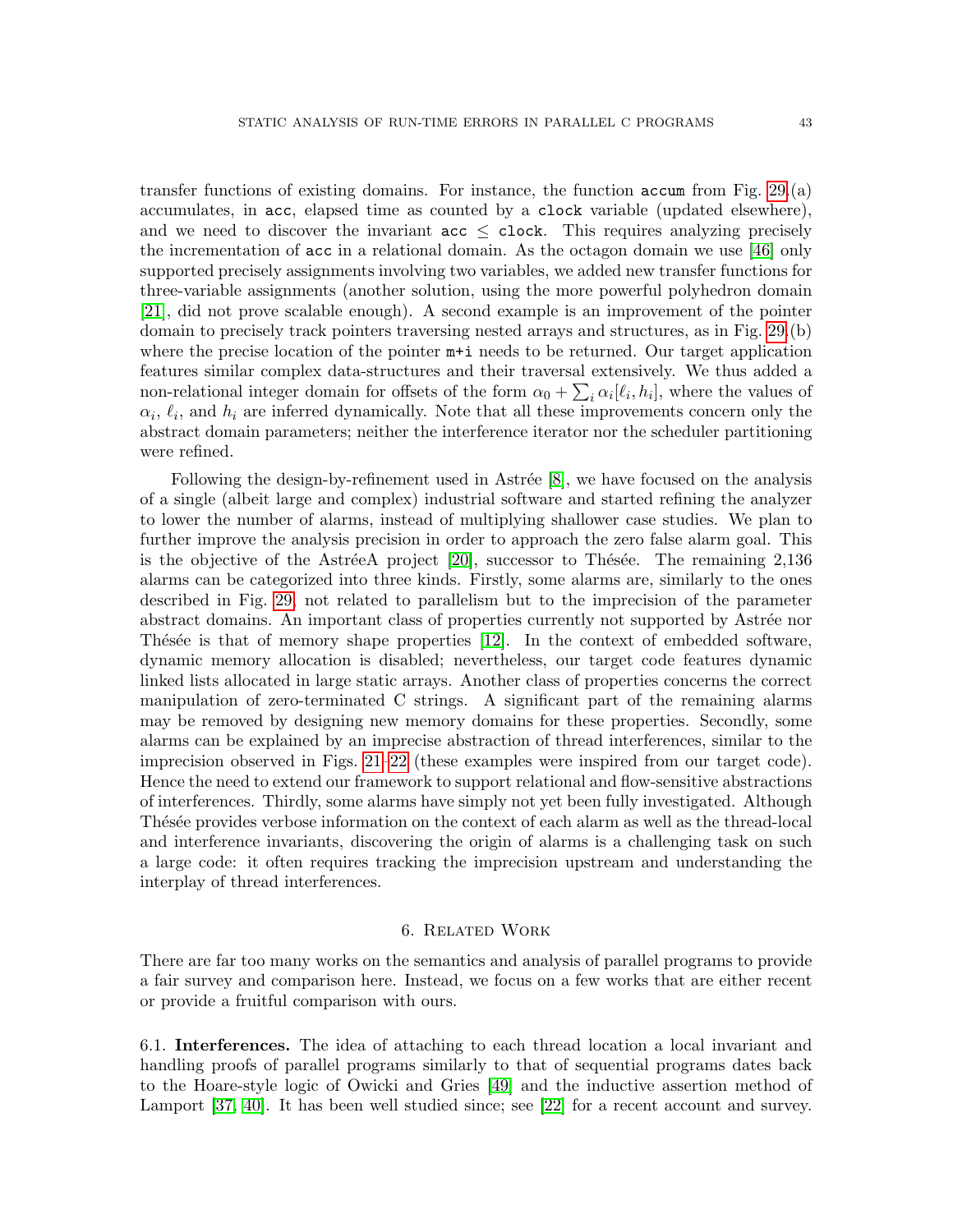### 44 ANTOINE MINE´

The difference between the proofs of sequential programs and that of parallel programs in this framework is that the local invariants of each thread must be proved invariant by the execution of all other threads  $-$  i.e., a non-interference check. These proof methods are studied from an Abstract Interpretation theoretical point of view by Cousot and Cousot [\[15\]](#page-46-8), which leads to two results: an expression of each method as a decomposition of the global invariant into thread-local invariants, and a framework to apply abstractions and derive effective and sound static analyzers. When shifting from proof methods to inference methods, the non-interference check naturally becomes an inference of interferences. Our work is thus strongly inspired from [\[15\]](#page-46-8): it is based on an Owicki–Gries style decomposition of the global invariant (although it is not only based on the control points of threads, but also on a more complex scheduler state). The thread-local and interference parts are then abstracted separately, using a relational flow-sensitive analysis for the former and a coarser non-relational flow-insensitive analysis for the later. Our work is also similar to the recent static analysis of C programs with POSIX threads by Carré and Hymans  $[11]$ : both are based on Abstract Interpretation and interference computation, and both are implemented by modifying existing static analyses of sequential programs. Their analysis is more powerful than ours in that it handles dynamic thread creation and the concrete semantics models interferences as relations (instead of actions), but the subsequent abstraction leads to a non-relational analysis; moreover, real-time scheduling is not considered.

6.2. Data-Flow Analysis. Fully flow-insensitive analyses, such as Steensgaard's pointsto analysis [\[58\]](#page-48-7), naturally handle parallel programs. To our knowledge, all such analyses are also non-relational. These fast analyses are adequate for compiler optimization but, unfortunately, the level of accuracy required to prove safety properties demands the use of (at least partially) flow-sensitive and relational methods, which we do. By contrast, Sălcianu and Rinard [\[54\]](#page-48-8) proposed a flow-sensitive pointer and escape analysis for parallel programs which is more precise (and more costly), although it still targets program optimisation. It uses a notion of interference to model the effect of threads and method calls.

6.3. Model Checking. Model-checking also has a long history of verifying parallel systems, including recently weak memory models [\[6\]](#page-46-16). To prevent state explosion, Godefroid [\[31\]](#page-47-18) introduced partial order reduction methods. They limit the number of interleavings to consider, with no impact on soundness nor completeness. Due to the emphasis on completeness, the remaining set of interleavings can still be high. By contrast, we abstract the problem sufficiently so that no interleaving need to be considered at all, at the cost of completeness. Another way to reduce the complexity of model checking is the context bound approach, as proposed by Qadeer et al. [\[51\]](#page-48-9). As it is unsound, it may fail to find some run-time errors. By contrast, our method takes into account all executions until completion. In his PhD, Malkis [\[42\]](#page-47-19) used abstract interpretation to prove the equivalence of Owicki and Gries's proof method and the more recent model-checking algorithm by Flanagan and Qadeer [\[29\]](#page-47-20), and presented an improvement based on counterexample-guided abstract refinement, a method which, unlike ours, is not guaranteed to converge in finite time.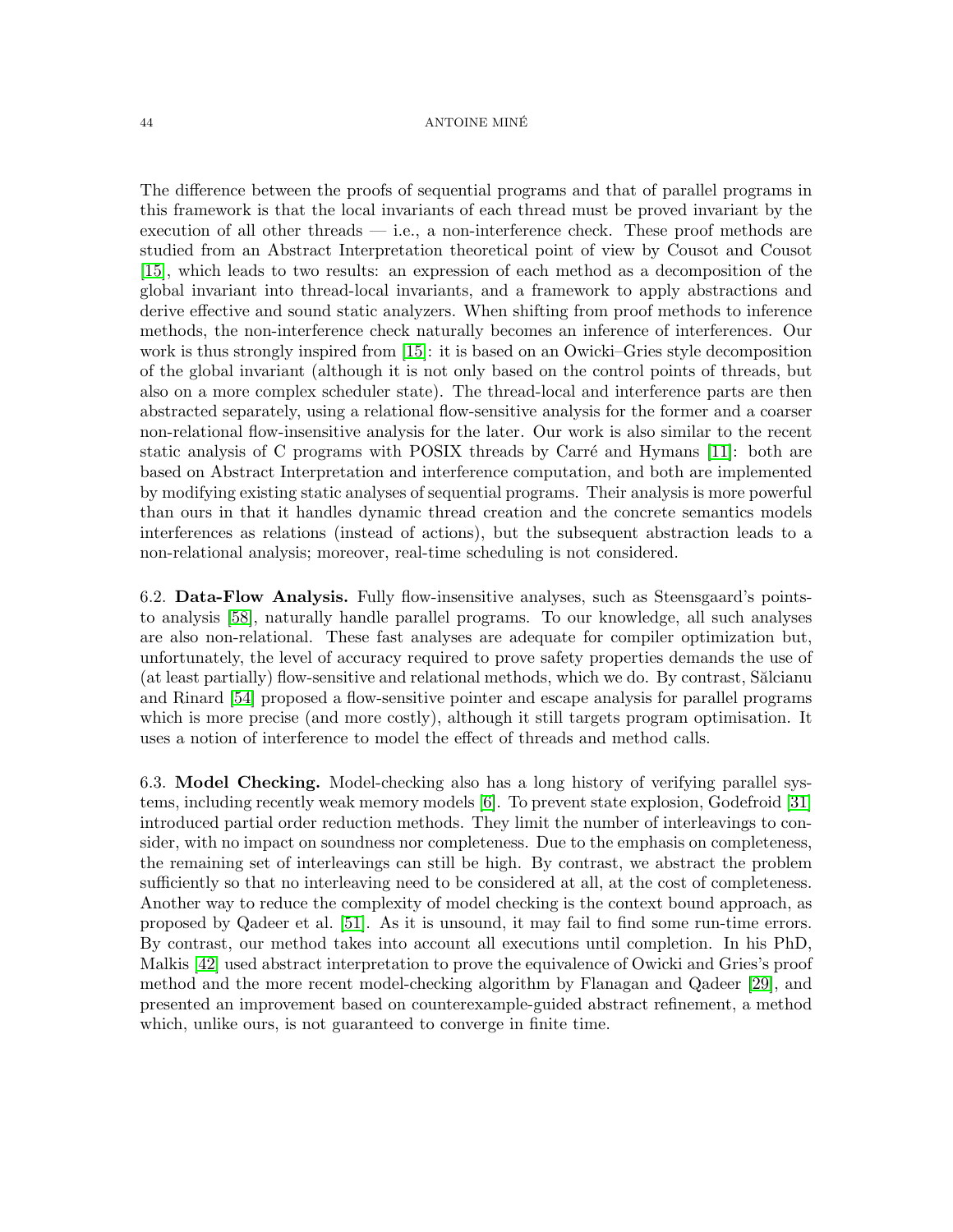6.4. Weakly Consistent Memories. Weakly consistent memory models have been studied originally for hardware — see [\[2\]](#page-45-2) for a tutorial. Precise formal models are now available for popular architectures, such as the intel x86 model by Sewell et al. [\[57\]](#page-48-6), either inferred from informal processor documentations or reverse-engineered through "black-box" testing [\[5\]](#page-46-17). Pugh [\[50\]](#page-48-10) pioneered the use of weakly consistent memory models in programming language semantics in order to take into account hardware and compiler optimizations. This culminated in the Java memory model of Manson et al. [\[43,](#page-47-12) [32\]](#page-47-21).

Weakly consistent memory models are now recognised as an important part of language semantics and are increasingly supported by verification methods. An example in modelchecking is the work of Atig et al. [\[6\]](#page-46-16). An example in theorem proving is the extension by Sevčík et al. [\[56\]](#page-48-11) of Leroy's formally proved C compiler [\[41\]](#page-47-22). Testing methods have also been proposed, such as that of Alglave et al. [\[5\]](#page-46-17). In the realm of static analysis, we can cite the static analysis by Abstract Interpretation of the happens-before memory model (at the core of the Java model) designed by Ferrara [\[28\]](#page-47-23). Recently, Alglave and al. proposed in [\[4\]](#page-45-3) to lift analyses that are only sound with respect to sequential consistency, to analyses that are also sound in weak memory models. Their method is generic and uses a "repair loop" similar to our fixpoint of flow-insensitive interferences.

Memory models are often defined implicitly, by restricting execution traces using global conditions, following the approach chosen by the Java memory model [\[32\]](#page-47-21). We chose instead a generative model based on local control path transformations, which is reminiscent of the approach by Saraswat et al. [\[55\]](#page-48-5). We believe that it matches more closely classic software and hardware optimizations. Note that we focus on models that are not only realistic, but also amenable to abstraction into an interference semantics. The first condition ensures the soundness of the static analysis, while the second one ensures its efficiency.

6.5. Real-Time Scheduling. Many analyses of parallel programs assume arbitrary preemption, either implicitly at all program points (as in flow-insensitive analyses), or explicitly at specified program points (as in context-bounded approaches [\[51\]](#page-48-9)), but few analyses model and exploit the strict scheduling policy of real-time schedulers. A notable exception is the work of Gamatié et al.  $[30]$  on the modeling of systems under an ARINC 653 operating system. As the considered systems are written in the SIGNAL language, their ARINC 653 model is naturally also written in SIGNAL, while ours in written in C (extended with low-level primitives for parallelism, which were not necessary when modeling in SIGNAL as the language can naturally express parallelism).

6.6. Further Comparison. A detailed comparison between domain-aware static analyzers, such as Astrée, and other verification methods, such as theorem proving and model checking, is presented in [\[19\]](#page-46-18). These arguments are still valid in the context of a parallel program analysis and not repeated here. On the more specific topic of parallel program analysis, we refer the reader to the comprehensive survey by Rinard [\[53\]](#page-48-12).

## 7. Conclusion

<span id="page-44-0"></span>We presented a static analysis by Abstract Interpretation to detect in a sound way run-time errors in embedded C software featuring several threads, a shared memory with weak consistency, mutual exclusion locks, thread priorities, and a real-time scheduler. Our method is based on a notion of interferences and a partitioning with respect to an abstraction of the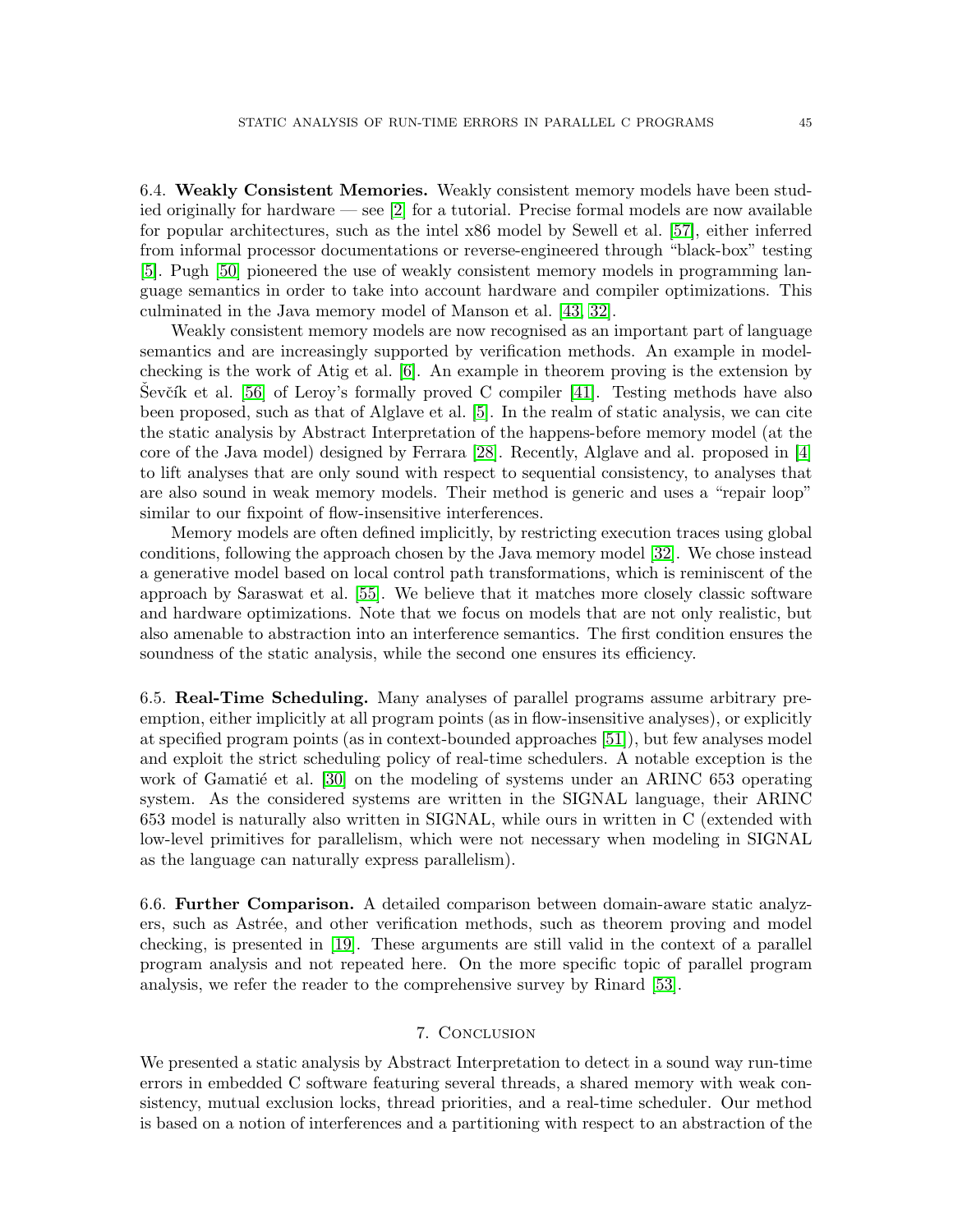#### 46 ANTOINE MINE´

scheduler state. It can be implemented on top of existing analyzers for sequential programs, leveraging a growing library of abstract domains. Promising early experimental results on an industrial code demonstrate the scalability of our approach.

A broad avenue for future work is to bridge the gap between the interleaving semantics and its incomplete abstraction using interferences. In particular, it seems important to abstract interferences due to well synchronized accesses in a relational way (this is in particular needed to remove some alarms remaining in our target application). We also wish to add some support for abstractions that are (at least partially) sensitive to the history of thread interleavings. This would be useful to exploit more properties of real-time schedulers, related for instance to the guaranteed ordering of some computations (by contrast, we focused in this article mainly on properties related to mutual exclusion).

Moreover, we wish to extend our framework to include more models of parallel computations. This includes support for alternate real-time operating systems with similar scheduling policies but manipulating different synchronization objects, for instance the condition variables in real-time POSIX systems [\[34\]](#page-47-1), or alternate priority schemes, such as the priority ceiling protocol for mutexes. Another example is the support for the OSEK/VDX and Autosar real-time embedded platforms widely used in the automotive industry. We also wish to study more closely weak memory consistency semantics and, in particular, how to design more precise or more general interference semantics, and abstract them efficiently. Supporting atomic variables, recently included in the C and  $C_{++}$  languages, may also trigger the need for a finer, field-sensitive handling of weak memory consistency.

A long term goal is the analysis of other errors specifically related to parallelism, such as dead-locks, live-locks, and priority inversions. In a real-time system, all system calls generally have a timeout in order to respect hard deadlines. Thus, interesting properties are actually quantitative: by construction, unbounded priority inversions cannot occur, so, we wish to detect bounded priority inversions.

On the practical side, we wish to improve our prototype analyzer to reduce the number of false alarms on our target industrial code. This requires some of the improvements to the parallel analysis framework proposed above (such as relational and flow-sensitive abstractions for interferences), but also the design of new numerical, pointer, and memory domains which are not specific to parallel programs.

## **ACKNOWLEDGEMENT**

We wish to thank the ESOP'11 and LMCS anonymous reviewers as well as David Pichardie for their helpful comments on several versions of this article.

#### **REFERENCES**

- <span id="page-45-1"></span>[1] AbsInt, Angewandte Informatik. Astrée run-time error analyzer. <http://www.absint.com/astree>.
- <span id="page-45-2"></span>[2] S. V. Adve and K. Gharachorloo. Shared memory consistency models: A tutorial. IEEE Comp., 29(12):66–76, 1996.
- <span id="page-45-0"></span>[3] Aeronautical Radio Inc. ARINC 653. <http://www.arinc.com>.
- <span id="page-45-3"></span>[4] J. Alglave, D. Kroening, J. Lugton, V. Nimal, and M. Tautschnig. Soundness of data flow analyses for weak memory models. In Proc. of the 9th Asian Symp. on Programming Languages and Systems (APLAS'2011), volume 7078 of LNCS, pages 272–288, Dec. 2011.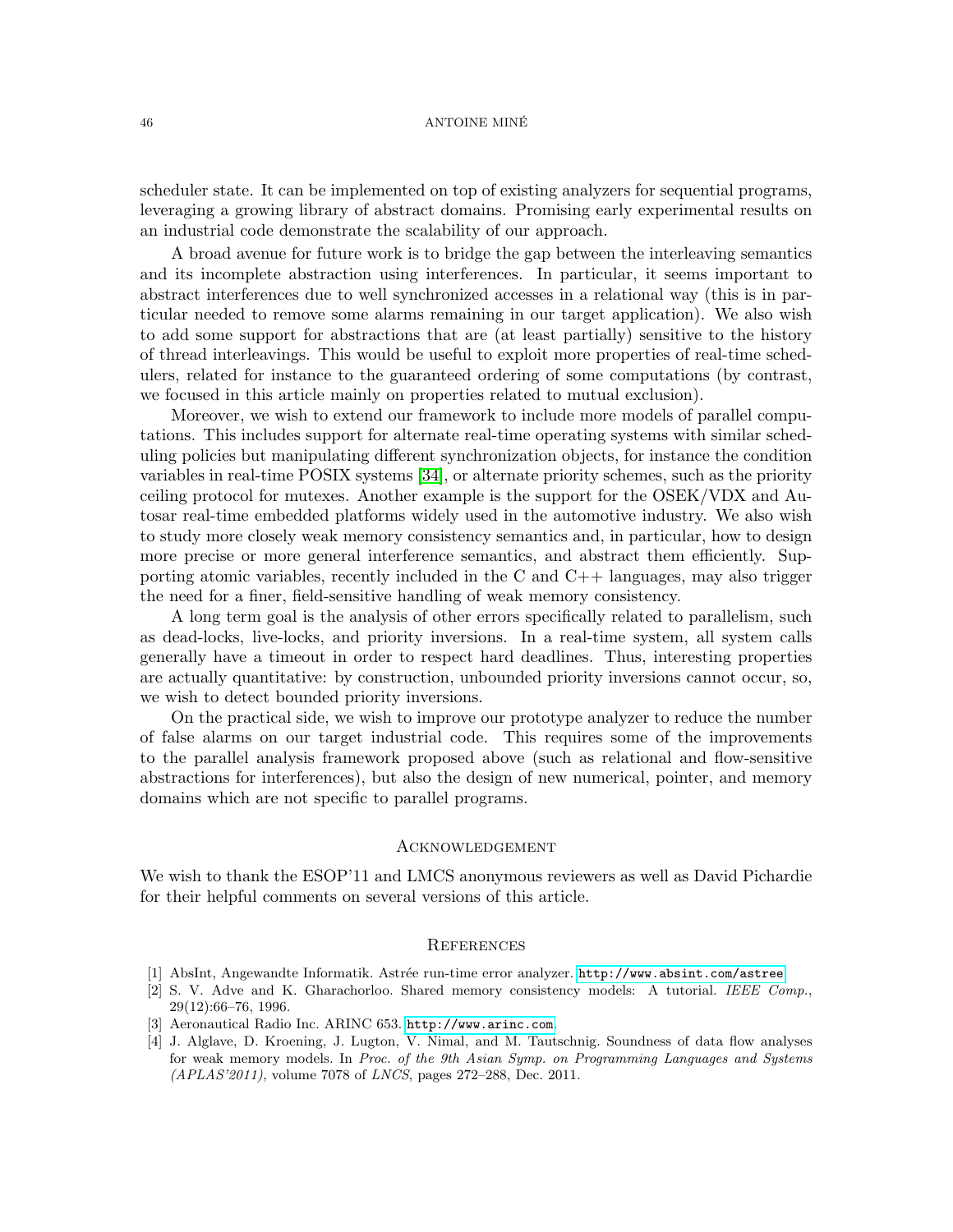- <span id="page-46-17"></span>[5] J. Alglave, L. Maranget, S. Sarkar, and P. Sewell. Litmus: Running tests against hardware. In Proc. of 17th Int. Conf. on Tools and Algorithms for the Construction and Analysis of Systems (TACAS'11), volume 6605 of LNCS, pages 41–44. Springer, Mar. 2011.
- <span id="page-46-16"></span>[6] M. F. Atig, A. Bouajjani, S. Burckhardt, and M. Musuvathi. On the verification problem for weak memory models. In Proc. of the 37th ACM SIGACT/SIGPLAN Symp. on Principles of Programming Languages (POPL'10), pages 7–18. ACM, Jan. 2010.
- <span id="page-46-2"></span>[7] J. Bertrane, P. Cousot, R. Cousot, J. Feret, L. Mauborgne, A. Min´e, and X. Rival. Static analysis and verification of aerospace software by abstract interpretation. In AIAA Infotech@Aerospace, number 2010-3385 in AIAA, pages 1–38. AIAA (American Institute of Aeronautics and Astronautics), Apr. 2010.
- <span id="page-46-0"></span>[8] B. Blanchet, P. Cousot, R. Cousot, J. Feret, L. Mauborgne, A. Miné, D. Monniaux, and X. Rival. A static analyzer for large safety-critical software. In Proc. of the ACM SIGPLAN Conf. on Programming Languages Design and Implementation (PLDI'03), pages 196–207. ACM, June 2003.
- <span id="page-46-10"></span>[9] O. Bouissou, E. Conquet, P. Cousot, R. Cousot, J. Feret, K. Ghorbal, E. Goubault, D. Lesens, L. Mauborgne, A. Miné, S. Putot, X. Rival, and M. Turin. Space software validation using abstract interpretation. In Proc. of the Int. Space System Engineering Conf., Data Systems in Aerospace (DASIA'09), volume SP-669, pages 1–7. ESA, May 2009.
- <span id="page-46-7"></span>[10] F. Bourdoncle. Efficient chaotic iteration strategies with widenings. In Proc. of the Int. Conf. on Formal Methods in Programming and their Applications (FMPA'93), volume 735 of LNCS, pages 128–141. Springer, June 1993.
- <span id="page-46-15"></span>[11] J.-L. Carré and C. Hymans. From single-thread to multithreaded: An efficient static analysis algorithm. Technical Report arXiv:0910.5833v1, EADS, Oct. 2009.
- <span id="page-46-13"></span>[12] B.-Y. E. Chang and X. Rival. Relational inductive shape analysis. In Proc. of the 35th ACM SIG-PLAN/SIGACT Symp. on Principles of Programming Languages (POPL'08), pages 247–260. ACM, 2008.
- <span id="page-46-1"></span>[13] P. Cousot and R. Cousot. Abstract interpretation: A unified lattice model for static analysis of programs by construction or approximation of fixpoints. In Proc. of the 4th ACM Symp. on Principles of Programming Languages (POPL'77), pages 238–252. ACM, Jan. 1977.
- <span id="page-46-3"></span>[14] P. Cousot and R. Cousot. Constructive versions of Tarski's fixed point theorems. Pacific Journal of Mathematics, 81(1):43–57, 1979.
- <span id="page-46-8"></span>[15] P. Cousot and R. Cousot. Invariance proof methods and analysis techniques for parallel programs. In Automatic Program Construction Techniques, chapter 12, pages 243–271. Macmillan, New York, NY, USA, 1984.
- <span id="page-46-4"></span>[16] P. Cousot and R. Cousot. Abstract interpretation frameworks. Journal of Logic and Computation, 2(4):511–547, Aug. 1992.
- <span id="page-46-5"></span>[17] P. Cousot and R. Cousot. Comparing the Galois connection and widening/narrowing approaches to abstract interpretation, invited paper. In Int. Workshop on Programming Language Implementation and Logic Programming (PLILP'92), volume 631 of LNCS, pages 269–295. Springer, 1992.
- <span id="page-46-11"></span>[18] P. Cousot, R. Cousot, J. Feret, L. Mauborgne, A. Miné, D. Monniaux, and X. Rival. Combination of abstractions in the Astrée static analyzer. In Proc. of the 11th Annual Asian Computing Science Conf.  $(ASIAN'06)$ , volume 4435 of *LNCS*, pages 272–300. Springer, Dec. 2006.
- <span id="page-46-18"></span>[19] P. Cousot, R. Cousot, J. Feret, L. Mauborgne, A. Min´e, D. Monniaux, and X. Rival. Varieties of static analyzers: A comparison with Astrée, invited paper. In Proc. of the First IEEE  $\&$  IFIP Int. Symp. on Theoretical Aspects of Software Engineering (TASE'07), pages 3–17. IEEE CS Press, June 2007.
- <span id="page-46-12"></span>[20] P. Cousot, R. Cousot, J. Feret, A. Miné, and X. Rival. The AstréeA static analyzer. [http://www.astr](http://www.astreea.ens.fr) [eea.ens.fr](http://www.astreea.ens.fr).
- <span id="page-46-6"></span>[21] P. Cousot and N. Halbwachs. Automatic discovery of linear restraints among variables of a program. In Conf. Rec. of the 5th Annual ACM SIGPLAN/SIGACT Symp. on Principles of Programming Languages (POPL'78), pages 84–97. ACM, 1978.
- <span id="page-46-14"></span>[22] W.-P. de Roever, F. de Boer, U. Hanneman, J. Hooman, Y. Lakhnech, M. Poel, and J. Zwiers. Concurrency Verification: Introduction to Compositional and Noncompositional Methods. Cambridge University Press, 2001.
- <span id="page-46-9"></span>[23] D. Delmas and J. Souyris. Astrée: from research to industry. In Proc. of the 14th Int. Static Analysis Symp. (SAS'07), volume 4634 of LNCS, pages 437–451. Springer, Aug. 2007.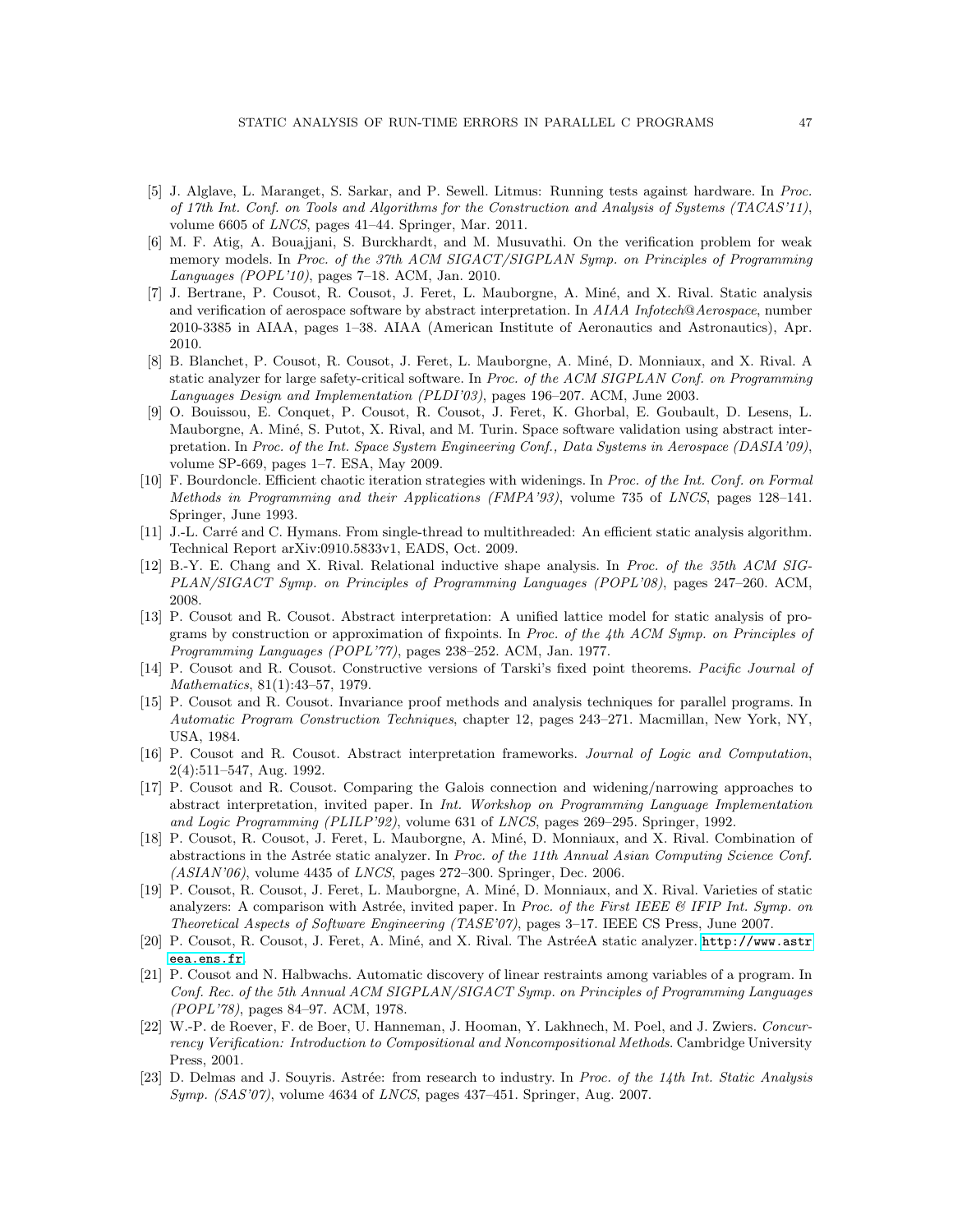#### 48 ANTOINE MINE´

- <span id="page-47-6"></span>[24] E. W. Dijkstra. Cooperating sequential processes. In Programming Languages: NATO Advanced Study Institute, pages 43–112. Academic Press, 1968.
- <span id="page-47-2"></span>[25] E. W. Dijkstra. Guarded commands, non-determinacy and formal derivation of programs. Comm. ACM, 18(8):453–457, 1975.
- <span id="page-47-10"></span>[26] J. Feret. Occurrence counting analysis for the pi-calculus. Electronic Notes in Theoretical Computer Science, 39(2), 2001.
- <span id="page-47-15"></span>[27] J. Feret. Static analysis of digital filters. In Proc. of the 13th European Symp. on Programming  $(ESOP'04)$ , volume 2986 of *LNCS*, pages 33–48. Springer, Mar. 2004.
- <span id="page-47-23"></span>[28] P. Ferrara. Static analysis via abstract interpretation of the happens-before memory model. In Proc. of the 2nd Int. Conf. on Tests and Proofs (TAP'08), volume 4966 of LNCS, pages 116–133. Springer, 2008.
- <span id="page-47-20"></span>[29] C. Flanagan and S. Qadeer. Thread-modular model checking. In Proc. of the 10th Int. SPIN Workshop on Model Checking of Software (SPIN'03), volume 2648 of LNCS, pages 213–224. Springer, 2003.
- <span id="page-47-24"></span>[30] A. Gamatié and T. Gautier. Synchronous modeling of avionics applications using the SIGNAL language. In Proc. of the 9th IEEE Real-Time and Embedded Technology and Applications Symp. (RTAS'03), pages 144–151. IEEE Computer Society, 2003.
- <span id="page-47-18"></span>[31] P. Godefroid. Partial-Order Methods for the Verification of Concurrent Systems – An Approach to the State-Explosion Problem. PhD thesis, University of Liege, Computer Science Department, 1994.
- <span id="page-47-21"></span>[32] J. Gosling, B. Joy, G. Steele, and G. Bracha. The Java Language Specification. Addison Wesley, 3rd edition, June 2005.
- <span id="page-47-14"></span>[33] IEEE Computer Society. Standard for binary floating-point arithmetic. Technical report, ANSI/IEEE Std. 745-1985, 1985.
- <span id="page-47-1"></span>[34] IEEE Computer Society and The Open Group. Portable operating system interface (POSIX) – Application program interface (API) amendment 2: Threads extension (C language). Technical report, ANSI/IEEE Std. 1003.1c-1995, 1995.
- <span id="page-47-13"></span>[35] ISO/IEC JTC1/SC22/WG14 working group. C standard. Technical Report 1124, ISO & IEC, 2007.
- <span id="page-47-9"></span>[36] B. Jeannet and A. Miné. Apron: A library of numerical abstract domains for static analysis. In Proc. of the 21th Int. Conf. on Computer Aided Verification (CAV'09), volume 5643 of LNCS, pages 661–667. Springer, June 2009.
- <span id="page-47-7"></span>[37] L. Lamport. Proving the correctness of multiprocess programs. IEEE Trans. on Software Engineering, 3(2):125–143, Mar. 1977.
- <span id="page-47-11"></span>[38] L. Lamport. Time, clocks, and the ordering of events in a distributed system. Comm. ACM, 21(7):558– 565, July 1978.
- <span id="page-47-5"></span>[39] L. Lamport. How to make a multiprocessor computer that correctly executes multiprocess programs. In IEEE Trans. on Computers, volume 28, pages 690–691. IEEE Comp. Soc., Sep. 1979.
- <span id="page-47-8"></span>[40] L. Lamport. The "Hoare logic" of concurrent programs. Acta Informatica, 14(1):21–37, June 1980.
- <span id="page-47-22"></span>[41] X. Leroy. Formal certification of a compiler back-end or: Programming a compiler with a proof assistant. In Proc. of the 33rd ACM SIGPLAN/SIGACT Symp. on Principles of Programming Languages (POPL'06), pages 42–54. ACM, 2006.
- <span id="page-47-19"></span>[42] A. Malkis. Cartesian Abstraction and Verification of Multithreaded Programs. PhD thesis, University of Freiburg, 2010.
- <span id="page-47-12"></span>[43] J. Manson, B. Pugh, and S. V. Adve. The Java memory model. In Proc. of the 32nd ACM SIG-PLAN/SIGACT Symp. on Principles of Programming Languages (POPL'05), pages 378–391. ACM, Jan. 2005.
- <span id="page-47-17"></span>[44] L. Mauborgne and X. Rival. Trace partitioning in abstract interpretation based static analyzer. In Proc. of the 14th European Symp. on Programming (ESOP'05), volume 3444 of LNCS, pages 5–20. Springer, Apr. 2005.
- <span id="page-47-16"></span>[45] A. Miné. Field-sensitive value analysis of embedded C programs with union types and pointer arithmetics. In Proc. of the ACM SIGPLAN/SIGBED Conf. on Languages, Compilers, and Tools for Embedded Systems (LCTES'06), pages 54–63. ACM, June 2006.
- <span id="page-47-3"></span>[46] A. Miné. The octagon abstract domain. *Higher-Order and Symbolic Computation*, 19(1):31–100, 2006.
- <span id="page-47-0"></span>[47] A. Miné. Static analysis of run-time errors in embedded critical parallel C programs. In Proc. of the 20th European Symp. on Programming (ESOP'11), volume 6602 of LNCS, pages 398–418. Springer, Mar. 2011.
- <span id="page-47-4"></span>[48] F. Nielson, H. R. Nielson, and C. Hankin. Principles of Program Analysis. Springer, Oct. 1999.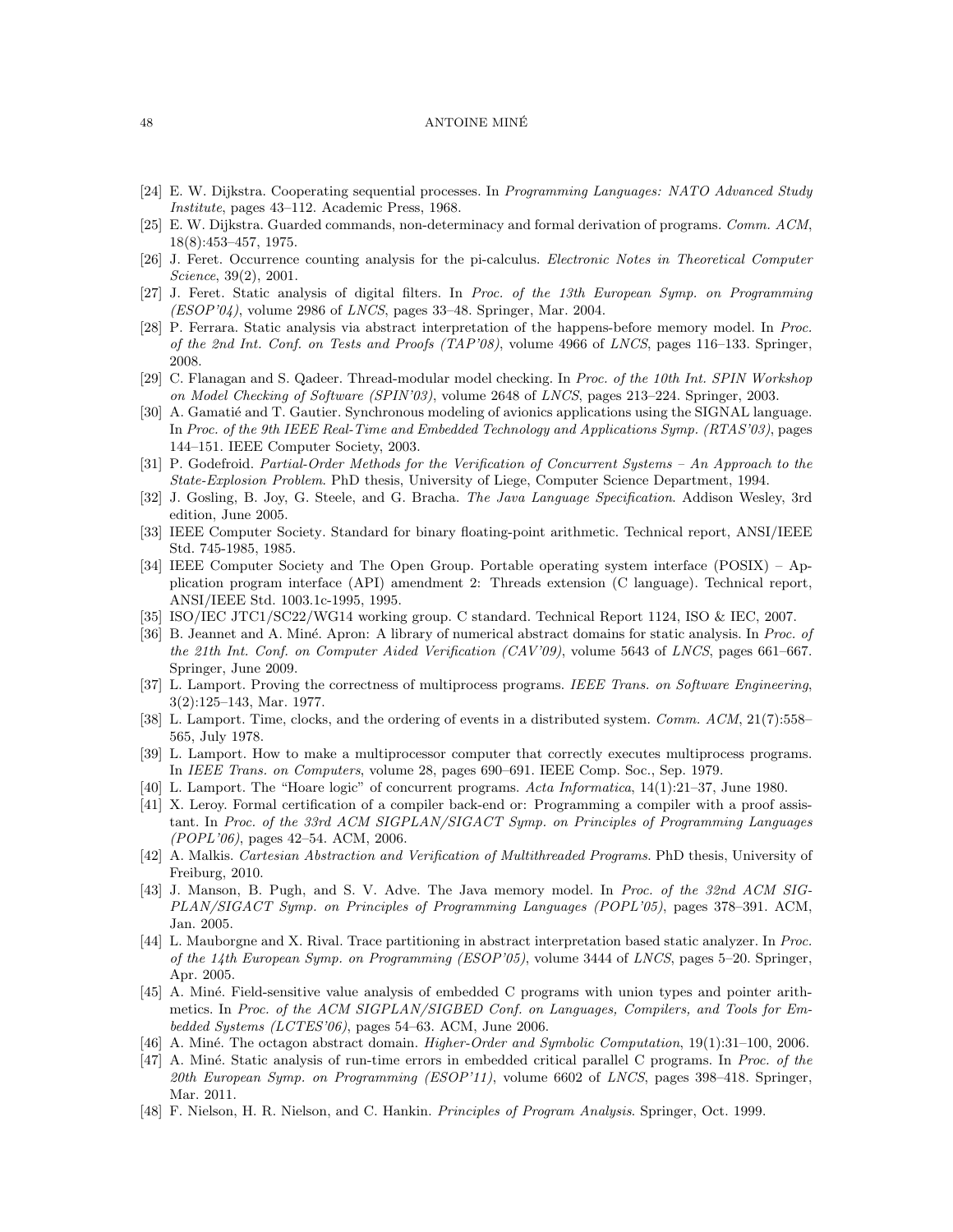- <span id="page-48-3"></span>[49] S. Owicki and D. Gries. An axiomatic proof technique for parallel programs I. Acta Informatica, 6(4):319–340, Dec. 1976.
- <span id="page-48-10"></span>[50] B. Pugh. Fixing the Java memory model. In Proc. of the ACM Conf. on Java Grande, pages 89–98. ACM, 1999.
- <span id="page-48-9"></span>[51] S. Qadeer and J. Rehof. Context-bounded model checking of concurrent software. In Proc. of the 11th Int. Conf. on Tools and Algorithms for the Construction and Analysis of Systems (TACAS'05), volume 3440 of LNCS, pages 93–107. Springer, 2005.
- <span id="page-48-4"></span>[52] J. C. Reynolds. Toward a grainless semantics for shared-variable concurrency. In Proc. of the Annual Conf. on Foundations of Software Technology and Theoretical Computer Science (FSTTCS'04), volume 3328 of LNCS, pages 35–48. Springer, Dec. 2004.
- <span id="page-48-12"></span>[53] M. C. Rinard. Analysis of multithreaded programs. In Proc. of the 8th Int. Static Analysis Symp.  $(SAS'01)$ , volume 2126 of *LNCS*, pages 1–19. Springer, Jul 2001.
- <span id="page-48-8"></span>[54] A. Sălcianu and M. Rinard. Pointer and escape analysis for multithreaded programs. In Proc. the 8th ACM SIGPLAN Symp. on Principles and Practices of Parallel Programming (PPoPP'01), pages 12–23. ACM, 2001.
- <span id="page-48-5"></span>[55] V. A. Saraswat, R. Jagadeesan, M. M. Michael, and C. von Praun. A theory of memory models. In Proc. of the 12th ACM SIGPLAN Symp. on Principles and Practice of Parallel Programs (PPoPP'07), pages 161–172. ACM, Mar. 2007.
- <span id="page-48-11"></span>[56] J. Ševčík, V. Vafeiadis, F. Zappa Nardelli, P. Sewell, and S. Jagannathan. Relaxed-memory concurrency and verified compilation. In Proc. of the 38th ACM SIGACT/SIGPLAN Symp. on Principles of Programming Languages (POPL'11), pages 43–54. ACM, Jan. 2011.
- <span id="page-48-6"></span>[57] P. Sewell, S. Sarkar, S. Owens, F. Zappa Nardelli, and M. Myreen. x86-TSO: A rigorous and usable programmer's model for x86 multiprocessors. Comm. ACM, 53, 2010.
- <span id="page-48-7"></span>[58] B. Steensgaard. Points-to analysis in almost linear time. In Proc. of the 23rd ACM SIGPLAN/SIGACT Symp. on Principles of Programming Languages (POPL'96), pages 32–41. ACM, 1996.
- <span id="page-48-1"></span>[59] A. Tarski. A lattice theoretical fixpoint theorem and its applications. Pacific Journal of Mathematics, 5:285–310, 1955.
- <span id="page-48-0"></span>[60] C. B. Watkins and R. Walter. Transitioning from federated avionics architectures to integrated modular avionics. In Proc. of the 26th IEEE/AIAA Digital Avionics Systems Conf. (DASC'07), volume 2.A.1, pages 1–10. IEEE, Oct. 2007.

## Appendix A. Proof of Theorems

<span id="page-48-2"></span>A.1. **Proof of Theorem [2.1.](#page-5-3)**  $\forall s \in stat : \mathcal{S} \parallel s \parallel$  is well defined and a complete  $\sqcup$ −morphism.

*Proof.* We prove both properties at the same time by structural induction on s.

- The case of assignments  $X \leftarrow e$  and guards  $e \bowtie 0$ ? is straightforward.
- The semantics of conditionals and sequences is well-defined as its components are welldefined by induction hypothesis. It is a complete t−morphism, by induction hypothesis and the fact that the composition and the join of complete  $\Box$ −morphisms are complete t−morphisms.
- For a loop while  $e \bowtie 0$  do s, consider F and G defined as:

$$
F(X) \stackrel{\text{def}}{=} (\mathbb{S}[[s]] \circ \mathbb{S}[[e \bowtie 0?]])X
$$
  

$$
G(X) \stackrel{\text{def}}{=} (R, \Omega) \sqcup F(X) .
$$

By induction hypothesis, F, and so G, are complete  $\Box$ -morphisms. Thus, G has a least fixpoint [\[14\]](#page-46-3). We note that:

 $\Im$  while  $e \bowtie 0$  do  $s \Vert (R, \Omega) = \Im$   $e \not\bowtie 0$ ?  $\Im$   $(lfp \ G)$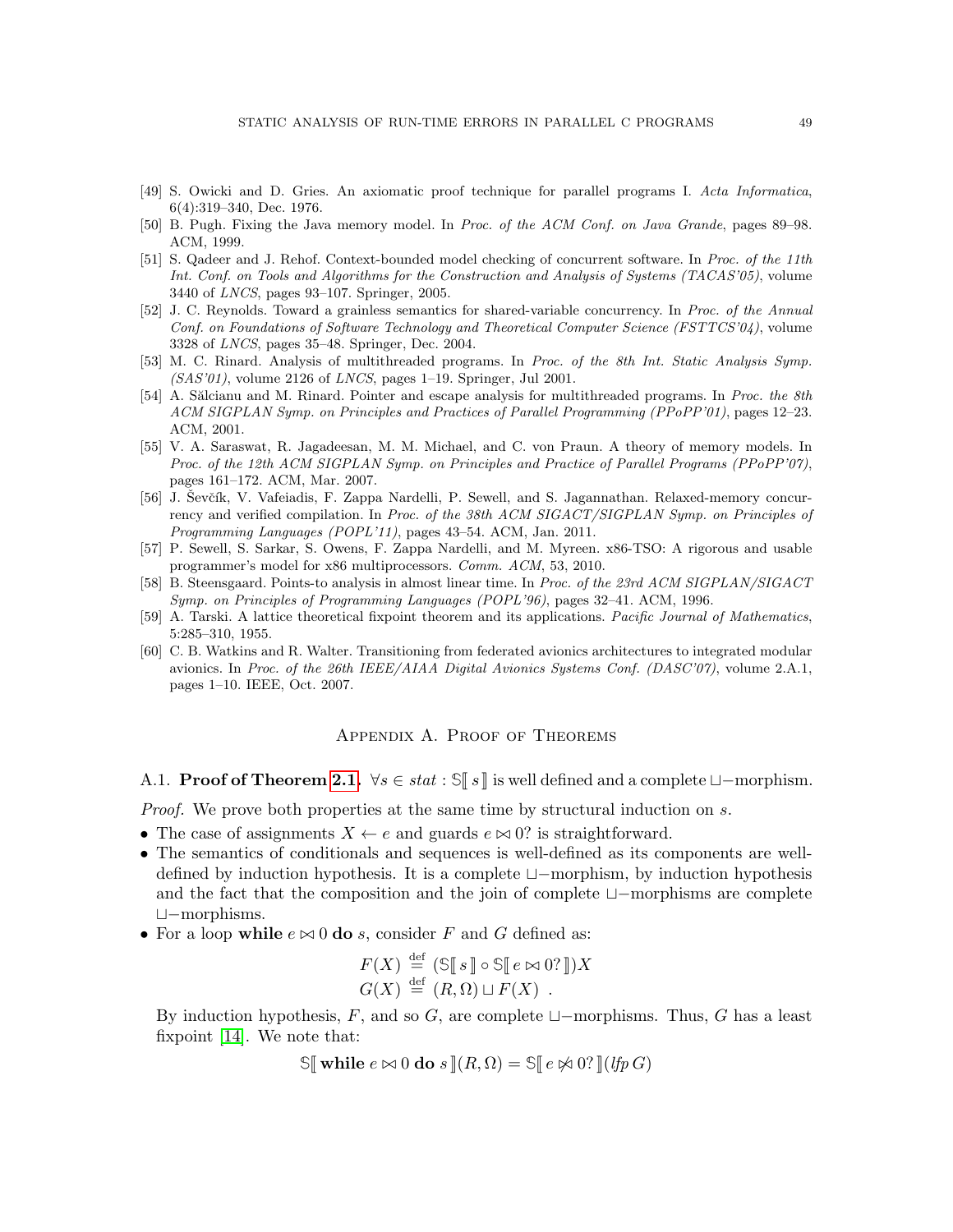which proves that the semantics of loops is well-defined. Moreover, according to [\[14\]](#page-46-3) again, the least fixpoint can be computed by countable Kleene iterations:  $lfp G = \bigsqcup_{i \in \mathbb{N}} G^i(\emptyset, \emptyset)$ . We now prove by induction on i that  $G^{i}(\emptyset, \emptyset) = \bigsqcup_{k < i} F^{k}(R, \Omega)$ . Indeed:

> $G^1(\emptyset, \emptyset)$  $= (R, \Omega) \sqcup F(\emptyset, \emptyset)$  $= (R, \Omega)$  $= F^0(R, \Omega)$

and

$$
G^{i+1}(\emptyset, \emptyset)
$$
  
=  $G(\bigsqcup_{k < i} F^k(R, \Omega))$   
=  $(R, \Omega) \sqcup F(\bigsqcup_{k < i} F^k(R, \Omega))$   
=  $(R, \Omega) \sqcup \bigsqcup_{k < i} F^{k+1}(R, \Omega)$   
=  $\bigsqcup_{k < i+1} F^k(R, \Omega)$ 

because F is a  $\Box$ -morphism. As a consequence,  $lfp \ G = \ \bigsqcup_{i \in \mathbb{N}} F^i(R, \Omega)$ . Note that,  $\forall i \in \mathbb{N} : F^i$  is a complete  $\Box$ -morphism. Thus, the function  $(R, \Omega) \mapsto lfp \, G$  is also a complete  $\Box$ -morphism, and so is **SWhile**  $e \Join 0$  **do** s**l**.  $\Box$ 

# <span id="page-49-0"></span>A.2. Proof of Theorem [2.2.](#page-7-1)  $\mathbb{P} \subseteq \mathbb{P}^{\sharp}$ .

Proof. We prove by structural induction on s that:

 $\forall s, R^{\sharp}, \Omega : (\mathbb{S}[\![s]\!]) \circ \gamma)(R^{\sharp}, \Omega) \sqsubseteq (\gamma \circ \mathbb{S}^{\sharp}[\![s]\!])(R^{\sharp}, \Omega) .$ 

- The case of primitive statements  $X \leftarrow e$  and  $e \bowtie 0$ ? holds by hypothesis: the primitive abstract functions provided by the abstract domain are assumed to be sound.
- The case of sequences  $s_1$ ;  $s_2$  is settled by noting that the composition of sound abstractions is a sound abstraction.
- The case of conditionals if  $e \bowtie 0$  then s is settled by noting additionally that  $\cup^{\sharp}$  is a sound abstraction of  $\sqcup$ , as  $\cup_{\zeta}^{\sharp}$  $\frac{\pi}{\mathcal{E}}$  is a sound abstraction of  $\cup$ .
- We now treat the case of loops. By defining:

$$
F^{\sharp}(X) \stackrel{\text{def}}{=} (R^{\sharp}, \Omega) \cup^{\sharp} (\mathbb{S}^{\sharp} [s] \circ \mathbb{S}^{\sharp} [e \bowtie 0? ])(X)
$$
  

$$
F(X) \stackrel{\text{def}}{=} (R, \Omega) \sqcup (\mathbb{S} [s] \circ \mathbb{S} [e \bowtie 0? ])(X)
$$

we have

$$
\mathbb{S}^{\sharp}[\![\text{while } e \bowtie 0 \text{ do } s \!](R^{\sharp}, \Omega) = \mathbb{S}^{\sharp}[\![e \nleftrightarrow 0? \!](\lim \lambda X^{\sharp} : X^{\sharp} \nabla F^{\sharp}(X^{\sharp}))
$$
  

$$
\mathbb{S}[\![\text{while } e \bowtie 0 \text{ do } s \!](R, \Omega) = \mathbb{S}[\![e \nleftrightarrow 0? \!](\text{lip } F).
$$

By induction hypothesis, soundness of  $\cup^{\sharp}$  and composition of sound functions,  $F^{\sharp}$  is a sound abstraction of F. Assume now that  $(R^{\sharp \prime}, \Omega')$  is the limit of iterating  $\lambda X : X \nabla F^{\sharp}(X)$ from  $(\perp_{\beta}^{\sharp})$  $(\mathcal{E}, \emptyset)$ . Then, it is a fixpoint of  $\lambda X^{\sharp}: X^{\sharp} \nabla F^{\sharp}(X^{\sharp}),$  hence  $(R^{\sharp \prime}, \Omega') = (R^{\sharp \prime}, \Omega') \nabla F^{\sharp}(X^{\sharp})$  $F^{\sharp}(R^{\sharp \prime}, \Omega')$ . Applying  $\gamma$  and the soundness of  $\nabla$  and  $F^{\sharp}$ , we get:

$$
\gamma(R^{\sharp\prime},\Omega^{\prime})
$$
\n
$$
= \gamma((R^{\sharp\prime},\Omega^{\prime}) \triangledown F^{\sharp}(R^{\sharp\prime},\Omega^{\prime}))
$$
\n
$$
\supseteq \gamma(F^{\sharp}(R^{\sharp\prime},\Omega^{\prime}))
$$
\n
$$
\supseteq F(\gamma(R^{\sharp\prime},\Omega^{\prime})) .
$$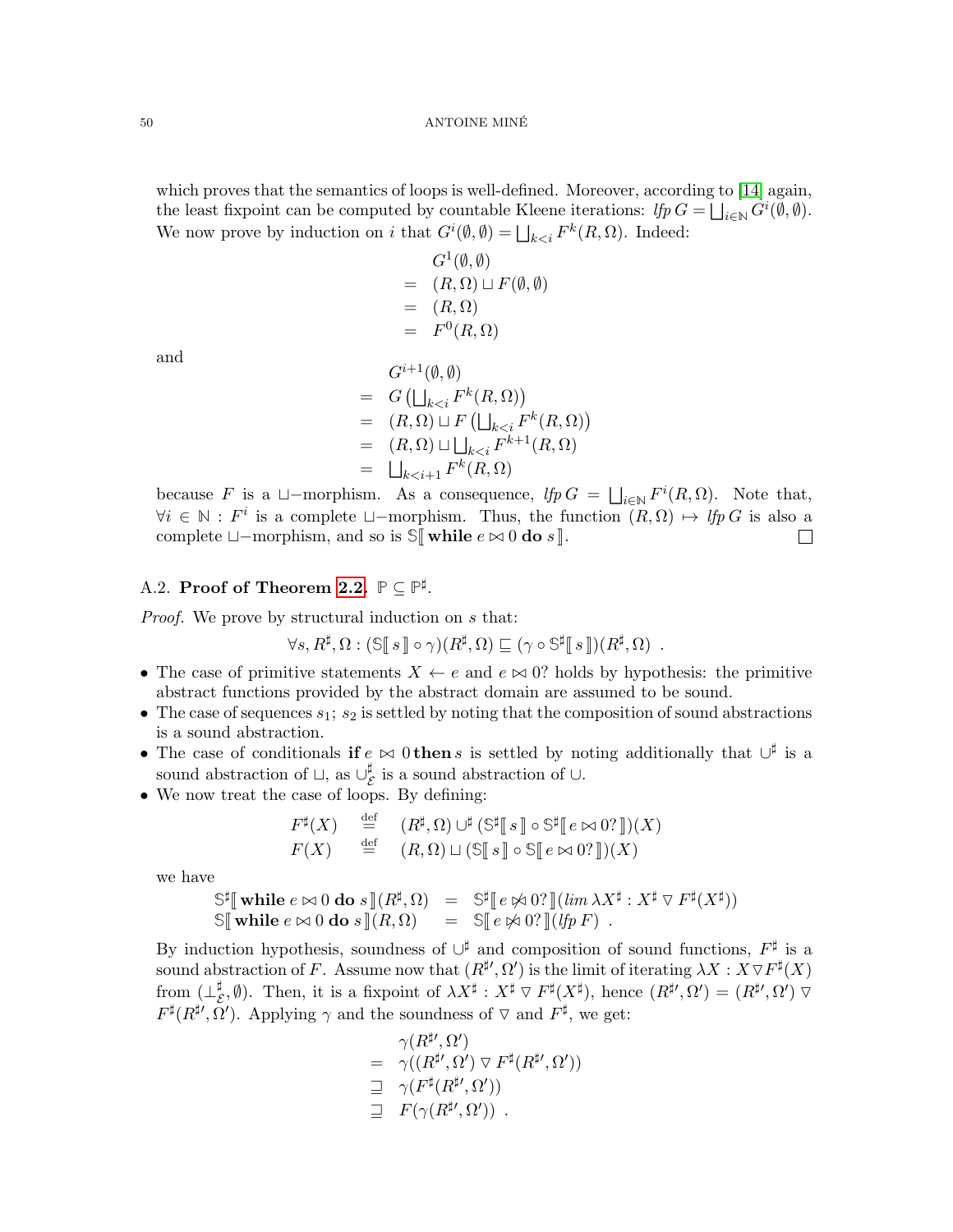Thus,  $\gamma(R^{\sharp \prime}, \Omega')$  is a post-fixpoint of F. As a consequence, it over-approximates lfp F, which implies the soundness of the semantics of loops.

We now apply the property we proved to  $s = body, R^{\sharp} = \mathcal{E}_0^{\sharp}$  $\frac{1}{0}$  and  $\Omega = \emptyset$ , and use the monotony of  $\Im[s]$  and the fact that  $\gamma(\mathcal{E}_0^{\sharp})$  $\mathcal{E}_0$   $\supset \mathcal{E}_0$  to get:

$$
\gamma(\mathbb{S}^{\sharp}[\text{ body }](\mathcal{E}_0^{\sharp}, \emptyset))
$$
  

$$
\supseteq \mathbb{S}[\text{ body }](\gamma(\mathcal{E}_0^{\sharp}, \emptyset))
$$
  

$$
\supseteq \mathbb{S}[\text{body }](\mathcal{E}_0, \emptyset)
$$

which implies  $\mathbb{P}^{\sharp} \supseteq \mathbb{P}$ .

<span id="page-50-0"></span>A.3. Proof of Theorem [2.3.](#page-9-5)  $\forall s \in stat : \mathbb{R} \setminus \pi(s) \mathbb{R} = \mathbb{S} \setminus \mathbb{R} \mathbb{R}.$ 

Proof. The proof is by structural induction on s.

- The case of primitive statements is straightforward as  $\pi(s) = \{ s \}.$
- For sequences, we use the induction hypothesis and the fact that **Π** is a morphism for path concatenation to get:

$$
\begin{aligned}\n\mathbb{S}[\![s_1; s_2]\!] \\
&= \mathbb{S}[\![s_2]\!] \circ \mathbb{S}[\![s_1]\!] \\
&= \Pi[\![\pi(s_2)\!] \circ \Pi[\![\pi(s_1)\!] \\
&= \Pi[\![\pi(s_1) \cdot \pi(s_2)\!] \\
&= \Pi[\![\pi(s_1; s_2)\!] \ .\n\end{aligned}
$$

• For conditionals, we also use the fact that **Π** is a morphism for ∪:

$$
\begin{aligned}\n\mathbb{S}[\![\mathbf{if}\;e\bowtie 0\;\mathbf{then}\;s\,](R,\Omega) \\
&= (\mathbb{S}[\![s\,]\!] \circ \mathbb{S}[\![e\bowtie 0? \,]])(R,\Omega) \sqcup \mathbb{S}[\![e\Join 0? \,]](R,\Omega) \\
&= (\Pi[\![\pi(s)\,]\!] \circ \Pi[\![\{e\bowtie 0? \} \,]])(R,\Omega) \sqcup \Pi[\![\{e\Join 0? \} \,]](R,\Omega) \\
&= \Pi[\![(e\bowtie 0?)\cdot \pi(s)) \cup \{e\Join 0? \} \,]](R,\Omega) \\
&= \Pi[\![\pi(\mathbf{if}\;e\bowtie 0\;\mathbf{then}\;s) \,]](R,\Omega)\n\end{aligned}
$$

• For loops while  $e \bowtie 0$  do s, we define F and G as in proof [A.1,](#page-48-2) i.e.,  $F(X) \stackrel{\text{def}}{=} (\mathbb{S}[[s]] \circ \mathbb{S}[[s]] \circ$  $\mathbb{S}[[e \bowtie 0.9]]$ )X and  $G(X) \stackrel{\text{def}}{=} (R, \Omega) \sqcup F(X)$ . Recall then that  $lfp \ G = \bigsqcup_{i \in \mathbb{N}} F^i(R, \Omega)$ . By induction hypothesis and ·−morphism, we have:

$$
F^i
$$
  
=  $(\mathbb{S}[[s]] \circ \mathbb{S}[[e \bowtie 0?]])^i$   
=  $(\Pi[[\{e \bowtie 0?\} \cdot \pi(s)]])^i$   
=  $\Pi[[(\{e \bowtie 0?\} \cdot \pi(s))^i]]$ .

Let us now define the set of paths  $P \stackrel{\text{def}}{=} \{tp \lambda X : \{\epsilon\} \cup (X \cdot \{e \bowtie 0\}) \cdot \pi(s)\}.$  By [\[14\]](#page-46-3),  $P = \bigcup_{i \in \mathbb{N}} (\{e \bowtie 0\})^i$ . As a consequence:

$$
\mathbb{T}[\![P]\!] = \bigsqcup_{i \in \mathbb{N}} \mathbb{T}[\![(e \bowtie 0?] \cdot \pi(s))^i] \!]= \bigsqcup_{i \in \mathbb{N}} F^i
$$

and  $\Pi[P](R,\Omega) = \bigsqcup_{i\in\mathbb{N}} F^i(R,\Omega) = \text{If } p \in \Omega.$ 

 $\Box$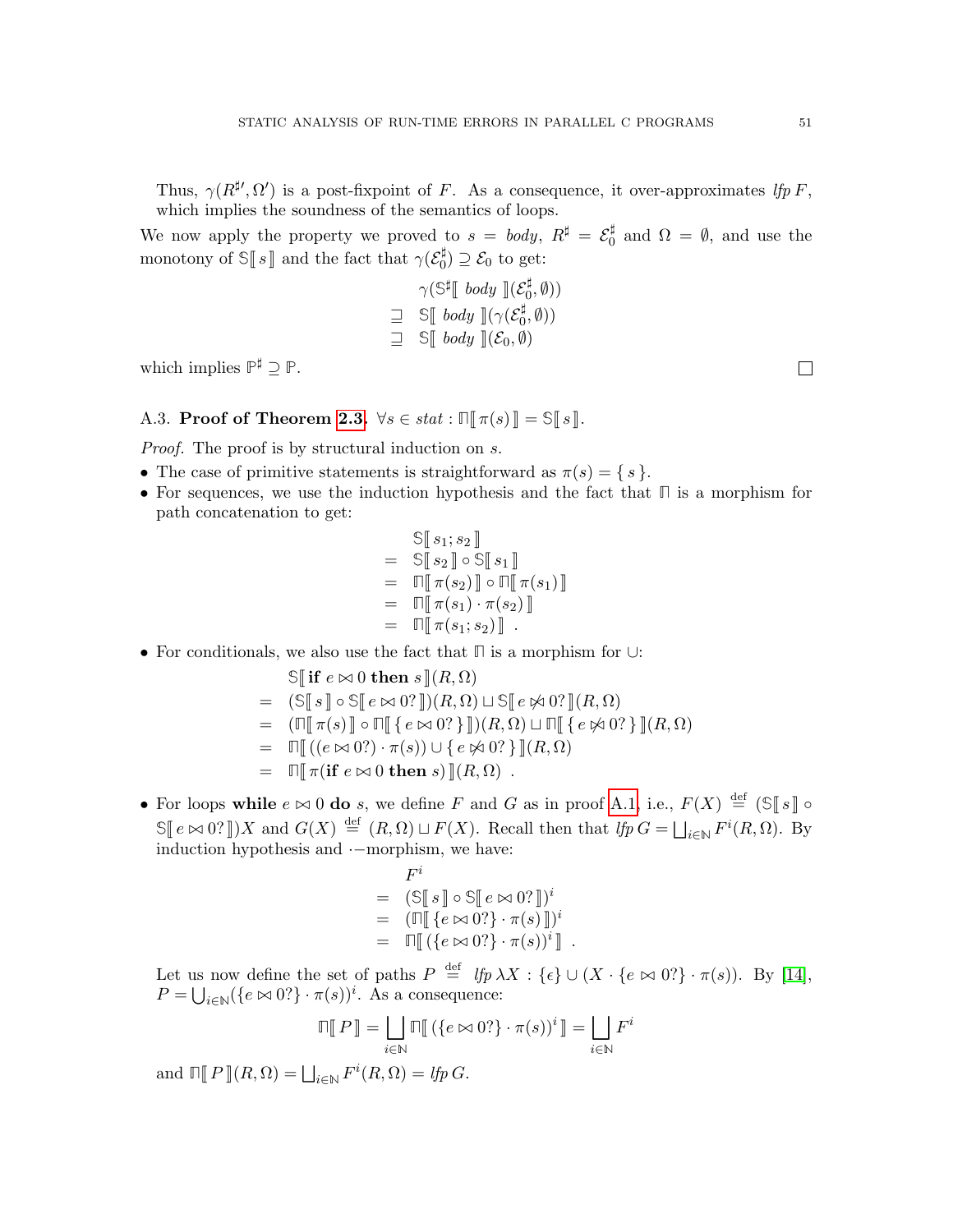Finally:

$$
\begin{aligned}\n\mathbb{S}[\![\textbf{while } e \bowtie 0 \textbf{ do } s \!] (R, \Omega) \\
&= \mathbb{S}[\![e \not\bowtie 0? \!] (lfp \, G) \\
&= (\mathbb{\Pi}[\![\{e \not\bowtie 0?\}\!] \circ \mathbb{\Pi}[\![P \!]\!])(R, \Omega) \\
&= \mathbb{\Pi}[\![P \cdot \{e \not\bowtie 0?\}\!] (R, \Omega) \\
&= \mathbb{\Pi}[\![\pi(\textbf{while } e \bowtie 0 \textbf{ do } s) \!] (R, \Omega)\n\end{aligned}
$$

which concludes the proof.

# <span id="page-51-0"></span>A.4. Proof of Theorem [3.1.](#page-12-2)  $\forall t \in \mathcal{T}, s \in stat : \mathbb{T}_{\mathcal{I}}[\![\pi(s), t]\!] = \mathbb{S}_{\mathcal{I}}[\![s, t]\!]$ .

*Proof.* The proof [A.3](#page-50-0) of Thm. [2.3](#page-9-5) only relies on the fact that the semantic functions  $\mathbb{S} \| s \|$ are complete  $\Box$ -morphisms. As the functions  $\Im \mathcal{I} [s, t]$  are complete  $\Box \mathcal{I}$ -morphisms, the same proof holds. same proof holds.

# <span id="page-51-1"></span>A.5. **Proof of Theorem [3.2.](#page-12-1)**  $\mathbb{P}_* \subseteq \mathbb{P}_{\mathcal{I}}$ .

*Proof.* To ease the proof, we will use the notations  $R(X)$ ,  $\Omega(X)$ ,  $I(X)$  to denote the various components of a triplet  $X = (R(X), \Omega(X), I(X))$  in the concrete domain  $\mathcal{D}_{\mathcal{I}} = \mathcal{P}(\mathcal{E}) \times$  $\mathcal{P}(\mathcal{L}) \times \mathcal{P}(\mathcal{I})$ , and  $V(X)$ ,  $\Omega(X)$  for pairs  $X = (V(X), \Omega(X))$  in  $\mathcal{P}(\mathbb{R}) \times \mathcal{P}(\mathcal{L})$  output by the semantics of expressions.

Let  $(\Omega_{\mathcal{I}}, I_{\mathcal{I}})$  be the fixpoint computed in [\(3.4\)](#page-12-0), i.e.,  $(\Omega_{\mathcal{I}}, I_{\mathcal{I}}) = \bigsqcup_{t \in \mathcal{T}} (\Omega_t', I_t')$  where  $(-, \Omega'_t, I'_t) = \mathbb{S}_{\mathcal{I}}[ \text{ body}_t, t] (\mathcal{E}_0, \Omega_{\mathcal{I}}, I_{\mathcal{I}}).$  Then, by definition,  $\mathbb{P}_{\mathcal{I}} = \Omega_{\mathcal{I}}.$  We first prove the following proporting that compare respectively the set of errors and oppiraments output following properties that compare respectively the set of errors and environments output by the interleaving semantics and the interference semantics of any path  $p \in \pi_*$ :

- (i)  $\Omega(\mathbb{T}_\ast[\![p]\!](\mathcal{E}_0, \emptyset)) \subseteq \bigcup_{t \in \mathcal{T}} \Omega(\mathbb{T}_\mathcal{I}[\![proj_t(p), t]\!](\mathcal{E}_0, \emptyset, I_\mathcal{I}))$
- (ii)  $\forall t \in \mathcal{T}, \, \rho \in R(\mathbb{T}_*[[p]](\mathcal{E}_0, \emptyset)) : \exists \rho' \in R(\mathbb{T}_\mathcal{I}[[proj_t(p), t]](\mathcal{E}_0, \emptyset, I_\mathcal{I})) :$  $\forall X \in \mathcal{V} : (\rho(X) = \rho'(X) \lor \exists t' \neq t : (t', X, \rho(X)) \in I_{\mathcal{I}})$

The proof is by induction on the length of p. The case  $p = \epsilon$  is straightforward: the  $\Omega$ component is  $\emptyset$  on both sides of (i), and we can take  $\rho' = \rho$  in (ii) as the R component is  $\mathcal{E}_0$  on both sides. Consider now  $p = p' \cdot (s', t')$ , i.e., p is a path p' followed by an assignment or guard s' from thread t'. Consider some  $\rho \in R(\mathbb{T}_{*}\llbracket p'\rrbracket(\mathcal{E}_{0},\emptyset))$  and the expression e'<br>appearing in s'. We can apply the (ii) recurrence hypothesis to s' and t' which returns some appearing in s'. We can apply the (ii) recurrence hypothesis to  $p'$  and  $t'$  which returns some  $\rho' \in R(\mathbb{T}_{\mathcal{I}}[\![proj_{t'}(p'), t']\!](\mathcal{E}_0, \emptyset, I_{\mathcal{I}})).$  The fact that, for any  $X \in \mathcal{V}$ , either  $\rho(X) = \rho'(X)$  or  $\exists t'' \neq t'$ ,  $(t'' \times \rho(X)) \subset L$  implies given the definition of  $\mathbb{F}_{\tau}[\![\rho']\!](\text{Fix } 7)$ , that  $\exists t'' \neq t' : (t'', X, \rho(X)) \in I_{\mathcal{I}}$  implies, given the definition of  $\mathbb{E}_{\mathcal{I}}[[e']]$  (Fig. [7\)](#page-11-0), that:

(iii) 
$$
\mathbb{E}[\![e']\!] \rho \sqsubseteq \mathbb{E}_{\mathcal{I}}[\![e']\!] (t', \rho', I_{\mathcal{I}})
$$

When considering, in particular, the error component  $\Omega(\mathbb{E}[e']\rho)$ , (iii) allows extending the requirement boundary  $\mathbb{E}[e'|\rho]$  and  $\mathbb{E}[e'|\rho]$  and  $\mathbb{E}[e'|\rho]$  and  $\mathbb{E}[e'|\rho]$  and  $\mathbb{E}[e'|\rho]$  and  $\mathbb{E}[e'|\rho]$ recurrence hypothesis (i) on  $p'$  to also hold on p, i.e., executing s' adds more errors on the right-hand side of (i) than on the left-hand side.

To prove (ii) on  $p$ , we consider two cases, depending on the kind of statement  $s'$ :

• Assume that s' is a guard, say  $e' = 0$ ? (the proof is identical for other guards  $e' \approx 0$ ?). Take any  $t \in \mathcal{T}$  and  $\rho \in R(\mathbb{T}_*[\![p]\!](\mathcal{E}_0, \emptyset))$ . By definition of  $\mathbb{S}[\![e' = 0]^p]$ , we have  $\rho \in R(\mathbb{T}_n[\![p']\!](\mathcal{E}_0, \emptyset))$  and  $0 \in V(\mathbb{F}[\![p']\!](\mathcal{E}_0, \emptyset))$ . Take any  $g'$  that satisfies the requirement hypo  $R(\mathbb{F}_{*}\llbracket p'\rrbracket(\mathcal{E}_{0},\emptyset))$  and  $0 \in V(\mathbb{E}\llbracket e'\rrbracket \rho)$ . Take any  $\rho'$  that satisfies the recurrence hypothesis<br>(ii) on  $p'$  for t and  $e$ . We prove that it also satisfies (ii) on  $p$  for t and  $e$ . (ii) on p' for t and  $\rho$ . We prove that it also satisfies (ii) on p for t and  $\rho$ .

The case  $t \neq t'$  is straightforward as, in this case,  $proj_t(p) = proj_t(p')$ .

 $\Box$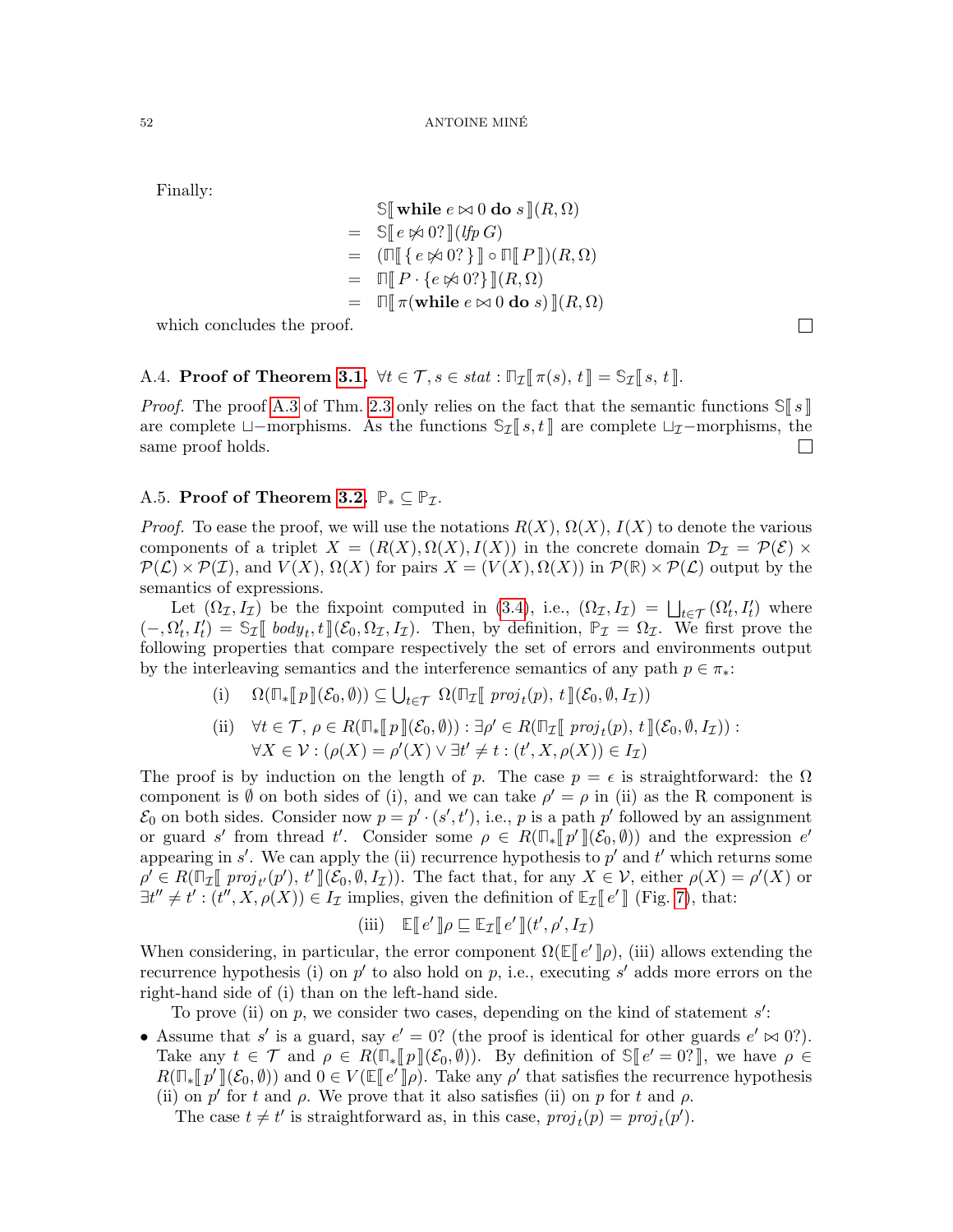When  $t = t'$ , then  $proj_t(p) = proj_t(p') \cdot (e' = 0)$ . Recall property (iii):  $\mathbb{E}[e'] \rho \subseteq \mathbb{E}[e'] \cap \mathbb{E}[e']$ , which implies that  $0 \in V(\mathbb{E}[\mathbb{E}[e'] \cup \{e' = 0\})$  and so we have  $e' \in \mathbb{E}[e']$  $\mathbb{E}_{\mathcal{I}}[e'](t', \rho', I_{\mathcal{I}}),$  which implies that  $0 \in V(\mathbb{E}_{\mathcal{I}}[e'](t', \rho', I_{\mathcal{I}})),$  and so, we have  $\rho' \in B(\mathbb{E}_{\mathcal{I}}[e', \rho', I_{\mathcal{I}}])$  $R(\overline{\mathbb{F}_\mathcal{I}\mathbb{F}}\;proj_t(p),\,t'\,]\!(\mathcal{E}_0,\emptyset,I_\mathcal{I})).$ 

• Assume that s' is an assignment  $X \leftarrow e'$ . Take any  $\rho \in R(\mathbb{F}_{\ast}[\![p]\!](\mathcal{E}_0, \emptyset))$  and  $t \in \mathcal{T}$ . Then a has the form  $\varrho_0[X] \rightarrow \varrho(X)$  for some  $\varrho_0 \in R(\mathbb{F}_{\ast}[\![p]\!](\mathcal{E}_0, \emptyset))$  and  $\varrho(X) \in V(\mathbb{F}_{\ast}[\![q]\!](\mathcal{E$  $ρ$  has the form  $ρ_0[X \mapsto ρ(X)]$  for some  $ρ_0 ∈ R(\mathbb{F}_\ast \llbracket p' \rrbracket(\mathcal{E}_0, \emptyset))$  and  $ρ(X) ∈ V(\mathbb{E} \llbracket e' \rrbracket ρ_0)$ .<br>We first prove that  $(t' \times ρ(X)) ∈ L_τ$ . Take  $ρ'$  as defined by the recurrence hypother

We first prove that  $(t', X, \rho(X)) \in I_{\mathcal{I}}$ . Take  $\rho'_0$  as defined by the recurrence hypothesis (ii) for  $t', p'$  and  $\rho_0$ . Then  $\rho(X) \in V(\mathbb{E}[e' \rrbracket \rho_0) \subseteq V(\mathbb{E}[e' \rrbracket \cdot t', \rho'_0, I_{\mathcal{I}}))$  by property (iii). By definition of  $\mathbb{S} \subset \mathbb{F}[X \land g'_0, t']$  (Fig. 8), we have  $(t' \times g'_0, X) \subseteq I(\mathbb{S} \subset \mathbb{F}[X \land g'_0, t']$  (f  $g'_1 \in$ definition of  $\mathbb{S}_{\mathcal{I}}[X \leftarrow e', t']$  (Fig. [8\)](#page-11-1), we have  $(t', X, \rho(X)) \in I(\mathbb{S}_{\mathcal{I}}[X \leftarrow e', t']$  ( $\{\rho'_0\}, \emptyset, I_{\mathcal{I}})$ ). We have  $\rho'_0 \in R(\mathbb{T}_{\mathcal{I}}[\![proj_t(\overline{p}'), t']\!](\mathcal{E}_0, \emptyset, I_{\mathcal{I}}))$  by definition. Because  $proj_{t'}(p) = proj_{t'}(p') \cdot (X \wedge \neg \mathcal{E}_0) \subset \pi(\text{hody}_0)$  it follows that  $(t' \times \rho(X)) \subset I(\mathbb{T}_{\neg \mathbb{F}} \pi(\text{hody}_0) \rightarrow t' \mathbb{T}(\mathcal{E}_\neg \mathcal{A}_\neg I_{\neg \mathcal{I$  $(X \leftarrow e') \in \pi(\text{body}_t)$ , it follows that  $(t', X, \rho(X)) \in I(\mathbb{T}_{\mathbb{Z}}[\pi(\text{body}_t), t'](\mathcal{E}_0, \emptyset, I_{\mathcal{I}})).$ <br>By Thm 3.1, we then have  $(t', X, \rho(X)) \in I(\mathbb{S}_{\mathbb{Z}}[\text{body}_t, t'](\mathcal{E}_0, \emptyset, I_{\mathcal{I}})) = I'$ By Thm. [3.1,](#page-12-2) we then have  $(t', X, \rho(X)) \in I(\mathbb{S}_{\mathcal{I}}[[\text{body}_{t'}, t']](\mathcal{E}_0, \emptyset, I_{\mathcal{I}})) = I'_t$ <br>  $(t', X, \rho(X)) \subset I_{\tau}$  as  $I_{\tau}$  satisfies  $I_{\tau} = \begin{bmatrix} 1 \\ 0 \end{bmatrix}$ <sup>0</sup>. Thus,  $(t', X, \rho(X)) \in I_{\mathcal{I}}$ , as  $I_{\mathcal{I}}$  satisfies  $I_{\mathcal{I}} = \bigcup_{t \in \mathcal{T}} I_t'.$ 

To prove (ii), we consider first the case where  $t \neq t'$ . Take  $\rho'_0$  as defined by the recurrence hypothesis (ii) for t, p' and  $\rho_0$ . As  $t \neq t'$ ,  $proj_t(p) = proj_t(p')$ , and  $\rho'_0 \in$  $R(\mathbb{T}_{\mathcal{I}}[\text{proj}_t(p), t](\mathcal{E}_0, \emptyset, I_{\mathcal{I}})).$  As  $\rho$  and  $\rho_0$  are equal except maybe on X, and we have  $(t', X', \rho(X)) \subset I_{\tau}$  then  $\rho'$  extistes (ii) for t, n and e  $(t', X', \rho(X)) \in I_{\mathcal{I}}$ , then  $\rho'_0$  satisfies (ii) for t, p, and  $\rho$ .

We now consider the case where  $t = t'$ . Take  $\rho'_0$  as defined by the recurrence hypothesis (ii) for t, p' and  $\rho_0$ . We define  $\rho' = \rho'_0[X \mapsto \rho(X)]$ . The property (iii) implies  $V(\mathbb{E}[\![e']\!] \rho_0) \subseteq V(\mathbb{E}_{\mathcal{I}}[\![e']\!](t', \rho'_0, I_{\mathcal{I}})).$  We get  $\rho' \in R(\mathbb{E}_{\mathcal{I}}[\![\![\![\![\mathit{proj}_t(p')\!]\!](X \leftarrow e'), t]$ <br>  $(S_0, \emptyset, I_{\mathcal{I}})) = R(\mathbb{E}_{\mathcal{I}}[\![\![\mathit{proj}_t(p', \mathcal{I})\!]\!](X \leftarrow e'))$  as a not go are could except mayb  $(\mathcal{E}_0, \emptyset, I_\mathcal{I}) = R(\mathbb{T}_\mathcal{I} [\![ \mathit{proj}_t(p), t]\!](\mathcal{E}_0, \emptyset, I_\mathcal{I})).$  As  $\rho$  and  $\rho_0$  are equal except maybe on  $Y$  and  $\rho'_0$  are equal except maybe on  $Y$  and  $\rho'_0$  are have  $\rho'_0(Y) = \rho'_0(Y)$ X, and  $\rho'$  and  $\rho'_0$  are also equal except maybe on X, and on X we have  $\rho(X) = \rho'(X)$ , then  $\rho'$  satisfies (ii) for t, p and  $\rho$ .

The theorem then stems from applying property (i) to all  $p \in \pi_*$  and using Thm. [3.1:](#page-12-2)

$$
\mathbb{P}_{*} = \Omega(\mathbb{F}_{*}\llbracket \pi_{*}\rrbracket(\mathcal{E}_{0},\emptyset)) \n= \bigcup_{p\in\pi_{*}} \Omega(\mathbb{F}_{*}\llbracket p \rrbracket(\mathcal{E}_{0},\emptyset)) \n\subseteq \bigcup_{t\in\mathcal{T}, p\in\pi_{*}} \Omega(\mathbb{F}_{\mathcal{I}}\llbracket \text{ proj}_{t}(p), t \rrbracket(\mathcal{E}_{0},\emptyset, I_{\mathcal{I}})) \n= \bigcup_{t\in\mathcal{T}} \Omega(\mathbb{F}_{\mathcal{I}}\llbracket \pi(\text{body}_{t}), t \rrbracket(\mathcal{E}_{0},\emptyset, I_{\mathcal{I}})) \n= \bigcup_{t\in\mathcal{T}} \Omega(\mathbb{S}_{\mathcal{I}}\llbracket \text{ body}_{t}, t \rrbracket(\mathcal{E}_{0},\emptyset, I_{\mathcal{I}})) \n\subseteq \bigcup_{t\in\mathcal{T}} \Omega(\mathbb{S}_{\mathcal{I}}\llbracket \text{ body}_{t}, t \rrbracket(\mathcal{E}_{0}, \Omega_{\mathcal{I}}, I_{\mathcal{I}})) \n= \Omega_{\mathcal{I}} \n= \mathbb{P}_{\mathcal{I}}.
$$

#### <span id="page-52-0"></span>A.6. Proof of Theorem [3.3.](#page-15-2)  $\mathbb{P}_{\mathcal{I}} \subseteq \mathbb{P}^{\sharp}_{\mathcal{I}}$ μ<br>Τ

Proof. We start by considering the semantics of expressions. We first note that, for any abstract environment  $R^{\sharp} \in \mathcal{E}^{\sharp}$ , abstract interference  $I^{\sharp} \in \mathcal{I}^{\sharp}$ , thread t, and expression e, if  $\rho \in \gamma_{\mathcal{E}}(R^{\sharp})$ , then  $\mathbb{E}_{\mathcal{I}}[e](t, \rho, \gamma_{\mathcal{I}}(I^{\sharp})) \subseteq \mathbb{E}[apply(t, R^{\sharp}, I^{\sharp}, e)] \rho$ , i.e., apply can be used to cover proposition to computing which interference  $\mathbb{E}_{\tau}$  with interference  $\mathbb{E}_{\tau}$  with t over-approximate the semantics with interference  $\mathbb{E}_{\mathcal{I}}$  using the non-interfering semantics  $\mathbb{E}_{\mathcal{I}}$ in the concrete. We prove this by structural induction on the syntax of expressions e. We consider first the case of variables  $e = X \in V$ , which is the interesting case. When  $\gamma_{\mathcal{E}}(R^{\sharp})$ has no interference for X, then  $apply(t, R^{\sharp}, I^{\sharp}, X) = X$  and:

$$
\mathbb{E}[\n\text{ apply}(t, R^{\sharp}, I^{\sharp}, X)]\n\rho = \mathbb{E}[X]\n\rho = \{\rho(X)\} = \mathbb{E}_{\mathcal{I}}[X](t, \rho, \gamma_{\mathcal{I}}(I^{\sharp}))
$$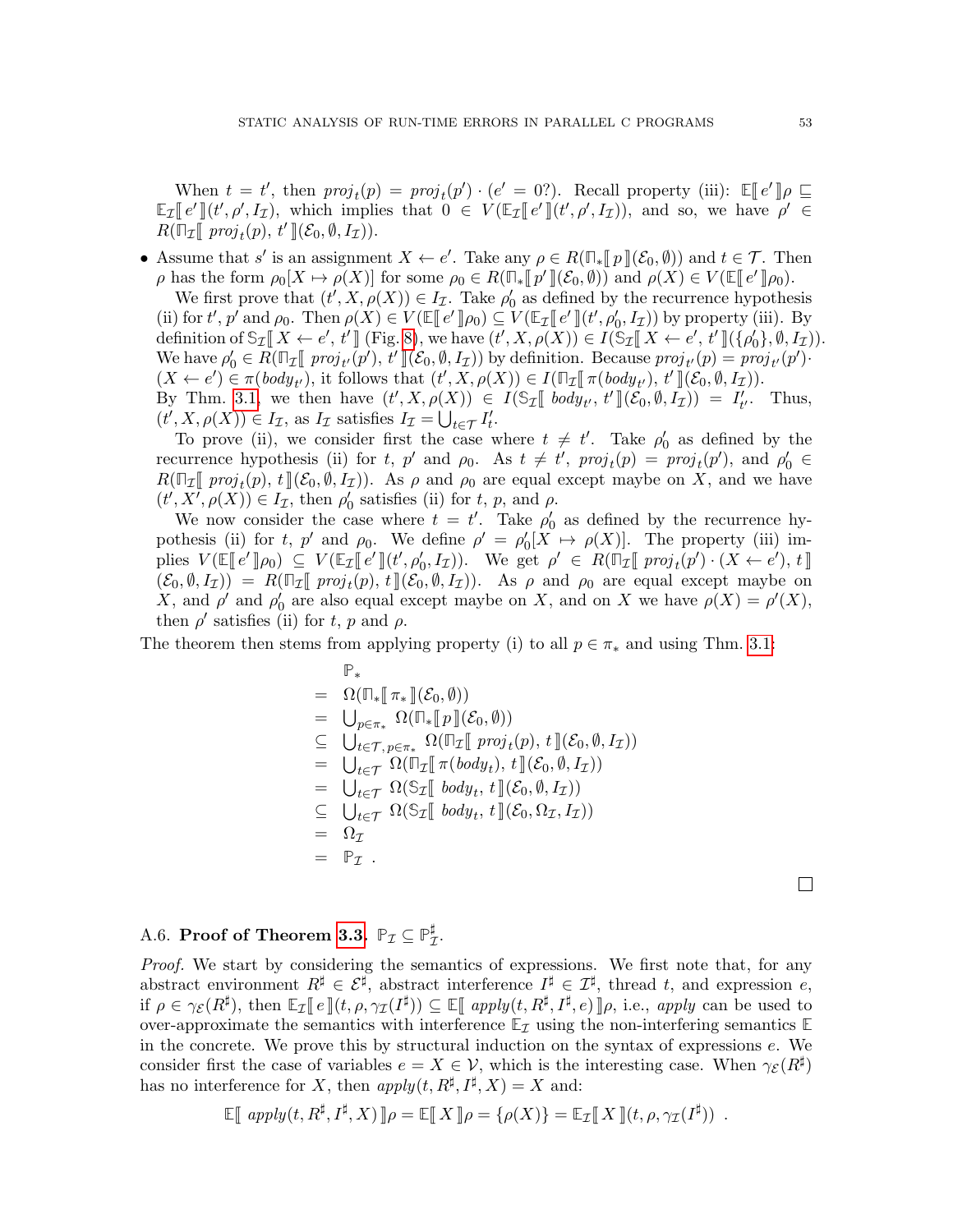#### 54 ANTOINE MINE´

In case of interferences on X, we have  $apply(t, R^{\sharp}, I^{\sharp}, X) = as-expr(V_X^{\sharp} \cup_{\mathcal{N}}^{\sharp} get(X, R^{\sharp})),$ which is an interval [l, h] containing, by definition of as-expr and soundness of get, both  $\rho(X)$ and  $\{v \mid \exists t' \neq t : (t', X, v) \in \gamma_{\mathcal{I}}(I^{\sharp})\}$ . Thus,  $\mathbb{E}[$  apply $(t, R^{\sharp}, I^{\sharp}, X)]$   $\rho = [l, h] \subseteq \mathbb{E}[X]$   $\rho$ . For other expressions, we note that  $\mathbb{E}_{\mathcal{I}}$  and  $\mathbb{E}$  are defined in similar way, and so, the proof stems from the induction hypothesis and the monotony of  $\mathbb{E}_{\mathcal{I}}$  and  $\mathbb{E}_{\mathcal{I}}$ .

To prove the soundness of primitive statements  $\mathcal{S}_{7}^{\sharp}$  $\mathbb{Z}[\![s]\!]$ , we combine the above result with<br> $\mathbb{Z}[\![s]\!]$ , we that  $P((\mathbb{S}[\![s]\!]_{\mathcal{L}(\mathbb{R})})/P^{\sharp}(\mathbb{C}[\![s]\!]))$ the soundness of  $\mathbb{S}^{\sharp}$  with respect to  $\mathbb{S}$ . We immediately get that  $R((\mathbb{S}_{\mathcal{I}}[s\cdot\cdot\cdot](R^{\sharp},\Omega,I^{\sharp}))\subseteq$ <br> $R((\mathbb{S}_{\mathcal{I}}[s\cdot\cdot\cdot](R^{\sharp},\Omega,I^{\sharp}))$  for an extinguout on test as and liberation for the Q server ex  $R((\gamma \circ \mathbb{S}^\sharp_7$  $\frac{1}{L} [S] (R^{\sharp}, \Omega, I^{\sharp})$  for an assignment or test s, and likewise for the  $\Omega$  component. (We contained by  $P(Y)$ ,  $Q(Y)$ ,  $I(Y)$  from the proof  $\Lambda$ . reuse the notations  $R(X)$ ,  $\Omega(X)$ ,  $I(X)$  from the proof [A.5.](#page-51-1)) The I component is unchanged by  $\mathbb{S}_{\mathcal{I}}[s]$  and  $\mathbb{S}_{\mathcal{I}}^{\sharp}$  $\mathbb{E}[\![s]\!]$  when s is a test. For the I component after an assignment, we remark that  $I((\mathbb{S}I \mathbb{I} X \leftarrow e \mathbb{I} \circ \gamma)(R^{\sharp}, \Omega, I))$  can be written as

$$
\gamma_{\mathcal{I}}(I) \cup \{ (t, X, \rho(X)) \mid \rho \in R((\mathbb{S}_{\mathcal{I}}[[X \leftarrow e \,] \circ \gamma)(R^{\sharp}, \Omega, I)) \} .
$$

We then reuse the fact that  $R((\mathbb{S}_{\mathcal{I}}[\![s]\!] \circ \gamma)(R^{\sharp}, \Omega, I^{\sharp})) \subseteq R((\gamma \circ \mathbb{S}_{\mathcal{I}}^{\sharp}))$  $L^{\sharp}_{\mathcal{I}}[s\,]\hspace{-1.5pt}](R^{\sharp},\Omega,I^{\sharp}))$  to conclude the proof of primitive statements.

The case of non-primitive statements is easier as it is mostly unchanged between **S** and  $\mathbb{S}_{\mathcal{I}}$  (hence, between  $\mathbb{S}^{\sharp}$  and  $\mathbb{S}_{\mathcal{I}}^{\sharp}$  $\mathcal{I}_I$ ). Hence, the proof in [A.2](#page-49-0) of Thm. [2.2](#page-7-1) still applies.

As a consequence, we have:

$$
\forall t \in \mathcal{T} : (\mathbb{S}_{\mathcal{I}}[[\text{body}_t, t]] \circ \gamma)(R^{\sharp}, \Omega, I^{\sharp}) \sqsubseteq_{\mathcal{I}} (\gamma \circ \mathbb{S}_{\mathcal{I}}^{\sharp}[[\text{body}_t, t]])(R^{\sharp}, \Omega, I^{\sharp}) .
$$

Consider now the solutions  $(\Omega_{\mathcal{I}}, I_{\mathcal{I}})$  and  $(\Omega_{\mathcal{I}}^{\sharp}, I_{\mathcal{I}}^{\sharp})$  of the fixpoints [\(3.4\)](#page-12-0) and [\(3.6\)](#page-15-1). We have:

 $(\Omega_{\mathcal{I}}, I_{\mathcal{I}}) =$  lfp F where  $F(\Omega, I) = \bigsqcup_{t \in \mathcal{T}} (\Omega'_t, I'_t)$ and  $(-, \Omega'_t, I'_t) = \mathfrak{S}_{\mathcal{I}} \llbracket body_t, t \rrbracket (\mathcal{E}_0, \Omega, I)$ 

Likewise:

$$
(\Omega_{\mathcal{I}}^{\sharp}, I_{\mathcal{I}}^{\sharp}) = \lim F^{\sharp}
$$
  
\nwhere  $F^{\sharp}(\Omega^{\sharp}, I^{\sharp}) = (\Omega^{\sharp}, I^{\sharp}) \nabla \bigsqcup_{t \in \mathcal{T}}^{\sharp} (\Omega_{t}^{\sharp}, I_{t}^{\sharp'})$   
\nand  $(-, \Omega_{t}^{\sharp\prime}, I_{t}^{\sharp\prime}) = \mathbb{S}_{\mathcal{I}}^{\sharp} \llbracket \text{ body}_{t}, t \llbracket (\mathcal{E}_{0}^{\sharp}, \Omega^{\sharp}, I^{\sharp})$   
\ndefining  $(\Omega_{1}^{\sharp}, I_{1}^{\sharp}) \sqcup^{\sharp} (\Omega_{2}^{\sharp}, I_{2}^{\sharp}) \stackrel{\text{def}}{=} (\Omega_{1}^{\sharp} \cup \Omega_{2}^{\sharp}, I_{1}^{\sharp} \cup_{\mathcal{I}}^{\sharp} I_{2}^{\sharp})$   
\nand  $(\Omega_{1}^{\sharp}, I_{1}^{\sharp}) \nabla (\Omega_{2}^{\sharp}, I_{2}^{\sharp}) \stackrel{\text{def}}{=} (\Omega_{2}^{\sharp}, I_{1}^{\sharp} \nabla_{\mathcal{I}} I_{2}^{\sharp})$ 

By soundness of  $\cup_{7}^{\sharp}$  $_{\mathcal{I}}^{\sharp},\, \triangledown_{\mathcal{I}},\, \mathbb{S}_{\mathcal{I}}^{\sharp}$  $_{\mathcal{I}}^{\sharp},$  and  $\mathcal{E}_{0}^{\sharp}$  $\frac{1}{0}$ , we get that  $F^{\sharp}$  is a sound abstraction of F. The same fixpoint transfer property that was used for loops in proof [A.2](#page-49-0) can be used here to prove that  $\lim F^{\sharp}$  is a sound abstraction of  $\lim F$ . As a consequence, we have  $\Omega^{\sharp}_{\mathcal{I}} \supseteq \Omega_{\mathcal{I}}$ , and so,  $\mathbb{P}_{\mathcal{I}}^{\sharp} \supseteq \mathbb{P}_{\mathcal{I}}.$  $\Box$ 

# <span id="page-53-0"></span>A.7. **Proof of Theorem [3.5.](#page-18-1)**  $\mathbb{P}'_* \subseteq \mathbb{P}_{\mathcal{I}}$ .

*Proof.* We reuse the notations  $R(X)$ ,  $\Omega(X)$ ,  $I(X)$ ,  $V(X)$  from proof [A.5.](#page-51-1) Consider a path p from a thread t that gives, under an elementary transformation from Def. [3.4,](#page-18-0) a path  $p'$ . Let us denote by  $V_f$  the subset of fresh variables (i..e, that do not appear anywhere in the program, except maybe in  $p'$ ), and by  $V_l(t)$  the subset of variables that are local to t (i.e., that do not appear anywhere, except maybe in thread  $t$ ).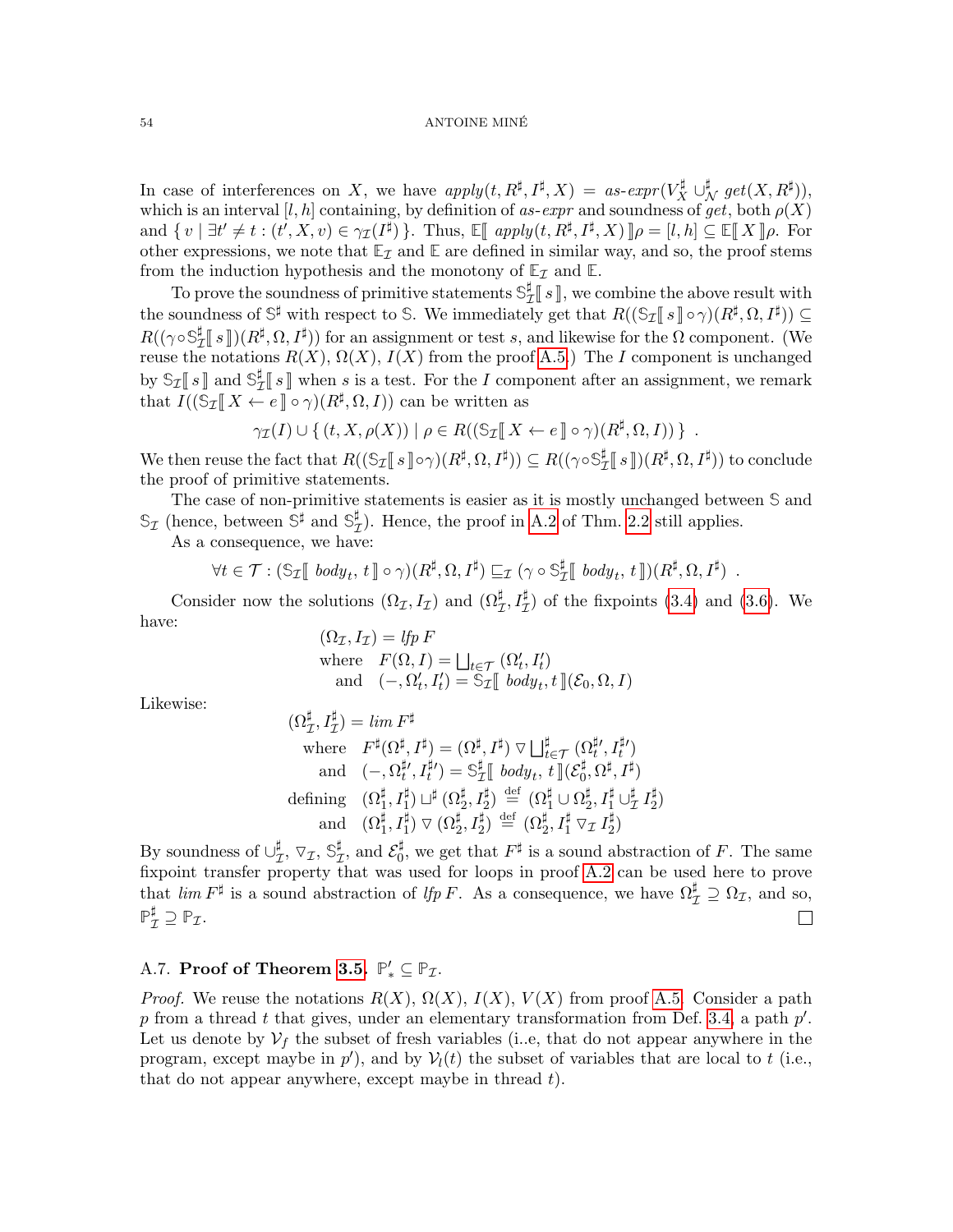We consider triples  $(R, \Omega, I)$  such that the interferences I are consistent with the fresh and local variables, i.e., if  $(t, X, v) \in I$ , then  $X \notin \mathcal{V}_f$  and  $X \in \mathcal{V}_l(t') \Longrightarrow t = t'$ . We prove that, for such triples, the following holds:

- (i)  $\Omega(\mathbb{T}_{\mathcal{I}}[\![p', t]\!](R, \Omega, I)) \subseteq \Omega(\mathbb{T}_{\mathcal{I}}[\![p, t]\!](R, \Omega, I))$
- (ii)  $\forall (t', X, v) \in I(\mathbb{T}_{\mathcal{I}}[\![p', t]\!](R, \Omega, I)) :$  $(t', X, v) \in I(\mathbb{T}_{\mathcal{I}}[\![p, t]\!](R, \Omega, I))$  or  $(t = t' \wedge X \in \mathcal{V}_l(t))$
- (iii)  $\forall \rho' \in R(\mathbb{T}_{\mathcal{I}}[\![p', t]\!](R, \Omega, I)) : \exists \rho \in R(\mathbb{T}_{\mathcal{I}}[\![p, t]\!](R, \Omega, I)) :$ <br> $\forall X \in \mathcal{Y}, (\forall X) \in \mathcal{Y}$  $\forall X \in \mathcal{V} : \rho(X) = \rho'(X)$  or  $X \in \mathcal{V}_f$

i.e., the transformation does not add any error (i), it can only add interferences on local variables (ii), and change environments on fresh variables (iii). We now prove  $(i)$ –(iii) for each case in Def. [3.4.](#page-18-0)

(1) Redundant store elimination:  $X \leftarrow e_1 \cdot X \leftarrow e_2 \rightarrow X \leftarrow e_2$ , where  $X \notin \text{var}(e_2)$  and  $nonblock(e_1).$ 

We note:

 $-(R_i, \Omega_i, I_i) = \mathbb{T}_{\mathcal{I}} \llbracket X \leftarrow e_i, t \rrbracket (R, \Omega, I) \text{ for } i = 1, 2, \text{ and}$ <br> $-(R_i, \Omega_i, I_i) = \mathbb{T}_{\mathcal{I}} \llbracket X \leftarrow e_i, X \leftarrow e_i, Y \leftarrow e_i + \mathbb{T}(R, \Omega, I)$ 

 $- (R_{1:2}, \Omega_{1:2}, I_{1:2}) = \mathbb{T}_{\mathcal{I}}[X \leftarrow e_1 \cdot X \leftarrow e_2, t][(R, \Omega, I)].$ 

As  $X \notin var(e_2)$ ,  $\mathbb{E}_{\mathcal{I}}[e_2](t, \rho, I) = \mathbb{E}_{\mathcal{I}}[e_2](t, \rho[X \mapsto v], I)$  for any  $\rho$  and v. Moreover, as  $nonblock(e_1)$ :

 $\forall \rho \in R : \exists v \in V(\mathbb{E}_{\mathcal{I}}[e_1](t, \rho, I)) : \rho[X \mapsto v] \in R_1.$ 

This implies  $R_{1;2} = R_2$ , and so, (iii). Moreover,  $\Omega_{1;2} = \Omega_1 \cup \Omega_2 \supseteq \Omega_2$ , and so, (i). Likewise,  $I_{1;2} = I_1 \cup I_2 \supseteq I_2$ , and so, (ii).

Note that the hypothesis *nonblock* $(e_1)$  is important. Otherwise we could allow  $X \leftarrow$  $1/\ell \, 0 \cdot X \leftarrow 1/\ell \, 0 \rightarrow X \leftarrow 1/\ell \, 0$ , where the error  $\ell'$  is in the transformed program but not in the original one (here,  $\Omega_{1;2} = \Omega_1 \not\supseteq \Omega_2$ ).

(2) Identity store elimination  $X \leftarrow X \rightsquigarrow \epsilon$ . We have:

$$
\Omega(\mathbb{T}_{\mathcal{I}}[X \leftarrow X, t](R, \Omega, I)) = \Omega \nI(\mathbb{T}_{\mathcal{I}}[X \leftarrow X, t](R, \Omega, I)) \supseteq I \nR(\mathbb{T}_{\mathcal{I}}[X \leftarrow X, t](R, \Omega, I)) \supseteqeq R
$$

 $R(\Pi_{\mathcal{I}}[X \leftarrow X, t](R, \Omega, I)) \supseteq R$ .<br>In the two last inequalities, the converse inequality does not necessarily hold. Indeed,  $X \leftarrow X$  creates interferences that may be observed by other thread. Moreover  $V(E_{\mathcal{I}}||X||(t, \rho, I))$  is not necessarily  $\{\rho(X)\}\,$ , but may contain interferences from other threads. This shows in particular that the converse transformation, identity insertion, is not acceptable as it introduces interferences.

- (3) Reordering assignments:  $X_1 \leftarrow e_1 \cdot X_2 \leftarrow e_2 \rightsquigarrow X_2 \leftarrow e_2 \cdot X_1 \leftarrow e_1$ , where  $X_1 \notin var(e_2)$ ,  $X_2 \notin var(e_1), X_1 \neq X_2$ , and nonblock $(e_1)$ . We note:
	- $-(R_i, \Omega_i, I_i) = \mathbb{Z}[\![X_i \leftarrow e_i, t]\!](R, \Omega, I)$  for  $i = 1, 2$ , and  $(P_i, Q_i, I_i) = \mathbb{Z}[\![X_i \leftarrow e_i, t]\!](R, \Omega, I)$
	- $-(R_{1:2}, \Omega_{1:2}, I_{1:2}) = \mathbb{Z}[\mathbb{Z}][X_1 \leftarrow e_1 \cdot X_2 \leftarrow e_2, t \mathbb{Z}[R, \Omega, I],$  and
	- $-(R_{2:1}, \Omega_{2:1}, I_{2:1}) = \mathbb{Z} [X_2 \leftarrow e_2 \cdot X_1 \leftarrow e_1, t \, (R, \Omega, I).$

As  $X_2 \notin var(e_1), X_1 \notin var(e_2)$ , and  $X_1 \neq X_2$ , we have

$$
\forall \rho, v : \mathbb{E}_{\mathcal{I}}[\![e_1]\!](t, \rho, I) = \mathbb{E}_{\mathcal{I}}[\![e_1]\!](t, \rho[X_2 \mapsto v], I)
$$
 and  

$$
\forall \rho, v : \mathbb{E}_{\mathcal{I}}[\![e_2]\!](t, \rho, I) = \mathbb{E}_{\mathcal{I}}[\![e_2]\!](t, \rho[X_1 \mapsto v], I)
$$
.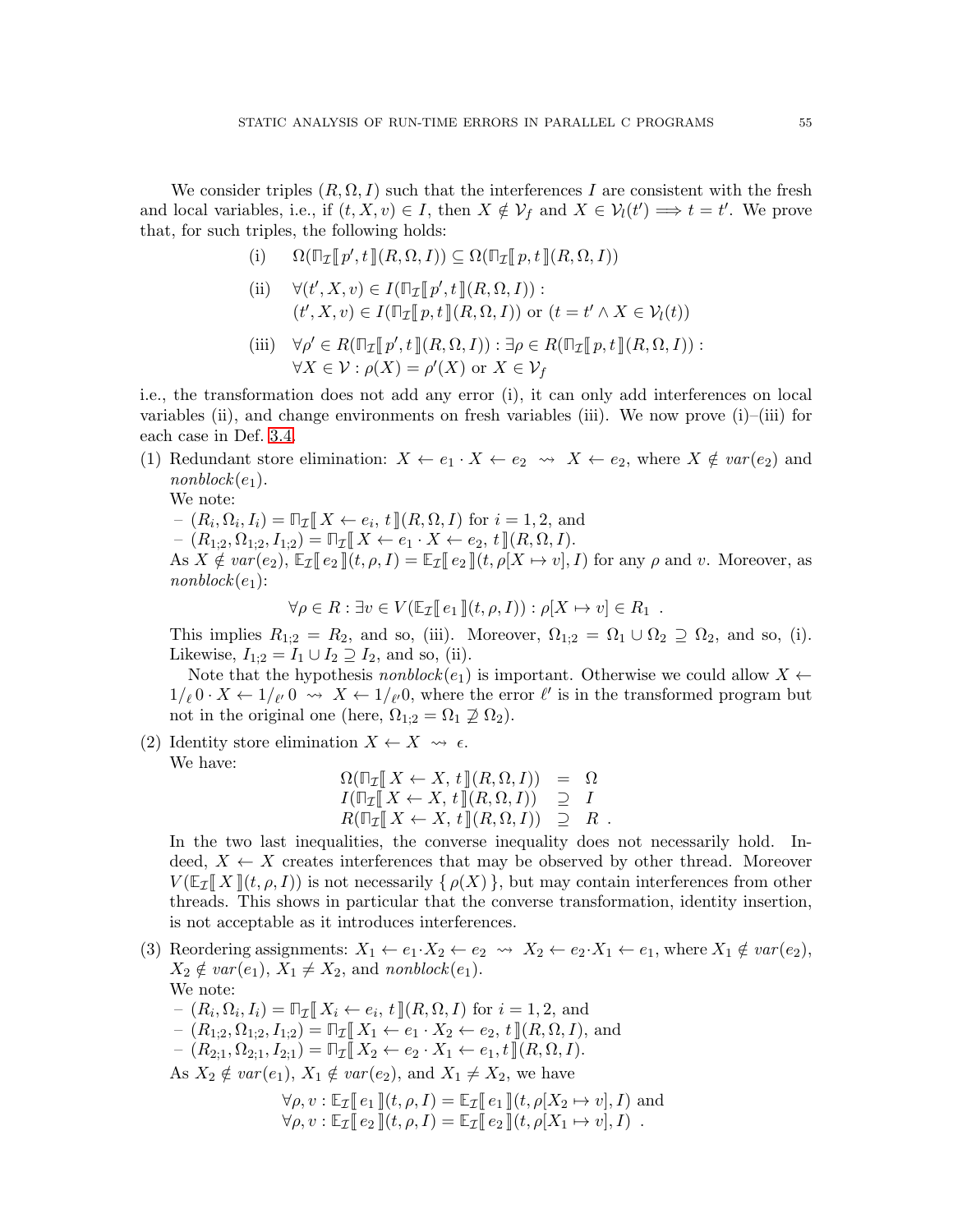This implies  $R_{1:2} = R_{2:1}$ , and so, (iii).

As nonblock(e<sub>1</sub>), we have  $\forall \rho \in R : \exists v : \rho[X_1 \mapsto v] \in R_1$ . This implies  $\Omega_2 =$  $\Omega(\mathbb{T}_{\mathcal{I}}[X_2 \leftarrow e_2, t](R_1, \Omega, I)),$  and so  $\Omega_{1,2} = \Omega_1 \cup \Omega_2$ . Likewise,  $I_{1,2} = I_1 \cup I_2$ . Moreover,  $\Omega_{2,1} \subseteq \Omega_1 \cup \Omega_2 = \Omega_{1,2}$  and  $I_{2,1} \subseteq I_1 \cup I_2 = I_{1,2}$ . Thus (i) and (ii) hold.

As in (1), the *nonblock*( $e_1$ ) hypothesis is important so that errors in  $e_2$  masked by  $X_1 \leftarrow e_1$  in the original program do not appear in the transformed program.

(4) Reordering guards:  $e_1 \bowtie 0$ ?  $\cdot e_2 \bowtie' 0$ ?  $\leadsto e_2 \bowtie' 0$ ?  $\cdot e_1 \bowtie 0$ ?, where noerror (e<sub>2</sub>). We use the same notations as in the preceding proof. We have  $I_{2;1} = I_{1;2} = I$ , which proves (ii). Consider  $\rho \in R$ , then either  $\rho \in R_1 \cap R_2$ , in which case  $\rho \in R_{1,2}$  and  $\rho \in R_{2,1}$ , or  $\rho \notin R_1 \cap R_2$ , in which case  $\rho \notin R_{1:2}$  and  $\rho \notin R_{2:1}$ . In both cases,  $R_{1:2} = R_{2:1}$ , which proves (iii). We have  $\Omega_2 \subseteq \Omega_{2,1} \subseteq \Omega_1 \cup \Omega_2$  and  $\Omega_1 \subseteq \Omega_{1,2} \subseteq \Omega_1 \cup \Omega_2$ . But, as noerror  $(e_2)$ ,

 $\Omega_2 = \emptyset$ , which implies  $\Omega_{2:1} \subseteq \Omega_1 \subseteq \Omega_{1:2}$ , and so, (i).

The property noerror(e<sub>2</sub>) is important. Consider otherwise the case where  $e_1 \bowtie 0$ ? filters out an environment leading to an error in  $e_2$ . The error would appear in the transformed program but not in the original one.

(5) Reordering guards before assignments:  $X_1 \leftarrow e_1 \cdot e_2 \bowtie 0$ ?  $\rightsquigarrow e_2 \bowtie 0$ ?  $\cdot X_1 \leftarrow e_1$ , where  $X_1 \notin var(e_2)$  and either nonblock $(e_1)$  or noerror  $(e_2)$ .

We use the same notations as in the preceding proofs. As  $X_1 \notin var(e_2)$ , we have

$$
\forall \rho, v : \mathbb{E}_{\mathcal{I}}[e_2](t, \rho, I) = \mathbb{E}_{\mathcal{I}}[e_2](t, \rho[X_1 \mapsto v], I) .
$$

This implies  $R_{1;2} = R_{2;1}$ , and so, (iii).

Moreover, we have  $I_{1;2} = I_1$  and  $I_{2;1} \subseteq I_1$ , thus (ii) holds.

For (i), consider first the case *nonblock*(e<sub>1</sub>). We have  $\forall \rho \in R : \exists v : \rho[X_1 \mapsto v] \in R_1$ . This implies  $\Omega_2 = \Omega(\mathbb{Z}[\![e_2 \bowtie 0]; t [\![(R_1, \Omega, I]),$  and so  $\Omega_{1,2} = \Omega_1 \cup \Omega_2$ . As  $\Omega_2 \subseteq$  $\Omega_{2,1} \subseteq \Omega_1 \cup \Omega_2$ , (i) holds. Consider now the case *noerror* (e<sub>2</sub>). We have  $\Omega_{1,2} = \Omega_1$  and  $\Omega_{2:1} \subseteq \Omega_1$ , and so, (i) holds.

(6) Reordering assignments before guards:  $e_1 \bowtie 0$ ?  $\cdot X_2 \leftarrow e_2 \rightsquigarrow X_2 \leftarrow e_2 \cdot e_1 \bowtie 0$ ?, where  $X_2 \notin var(e_1), X_2 \in \mathcal{V}_l(t)$ , and noerror(e<sub>2</sub>). As  $X_2 \notin var(e_1)$ , we have

$$
\forall \rho, v : \mathbb{E}_{\mathcal{I}}[\![e_1]\!](t, \rho, I) = \mathbb{E}_{\mathcal{I}}[\![e_1]\!](t, \rho[X_2 \mapsto v], I)
$$

and thus, using the same notations as before,  $R_{1;2} = R_{2;1}$ , and so, (iii).

Because, noerror (e<sub>2</sub>), we have  $\Omega_{2;1} \subseteq \Omega_1 \cup \Omega_2 = \Omega_1$  and  $\Omega_{1;2} = \Omega_1$ , and so  $\Omega_{2;1} \subseteq \Omega_{1;2}$ (i).

Unlike the preceding proofs, we now have  $I_{1;2} \subseteq I_{2;1} = I_2$  and generally  $I_{1;2} \not\supseteq I_{2;1}$ . However, as  $X_2 \in \mathcal{V}_l(t)$ , we have  $I_{2,1} \setminus I_{1,2} \subseteq \{t\} \times \mathcal{V}_l(t) \times \mathbb{R}$ , i.e., the only interferences added by the transformation concern the variable  $X_2$ , local to t. This is sufficient to ensure (ii).

- (7) Assignment propagation:  $X \leftarrow e \cdot s \leadsto X \leftarrow e \cdot s[e/X]$ , where  $X \notin var(e)$ ,  $var(e) \subseteq$  $V_l(t)$ , and e is deterministic. Let us note :
	- $-(R_1, \Omega_1, I_1) = \mathbb{Z}[X \leftarrow e, t](R, \Omega, I).$  $- (R_{1:2}, \Omega_{1:2}, I_{1:2}) = \mathbb{Z} [s, t] (R_1, \Omega_1, I_1),$  $(R'_{1,2}, \Omega'_{1,2}, I'_{1,2}) = \mathbb{Z}[[s[e/X], t](R_1, \Omega_1, I_1)].$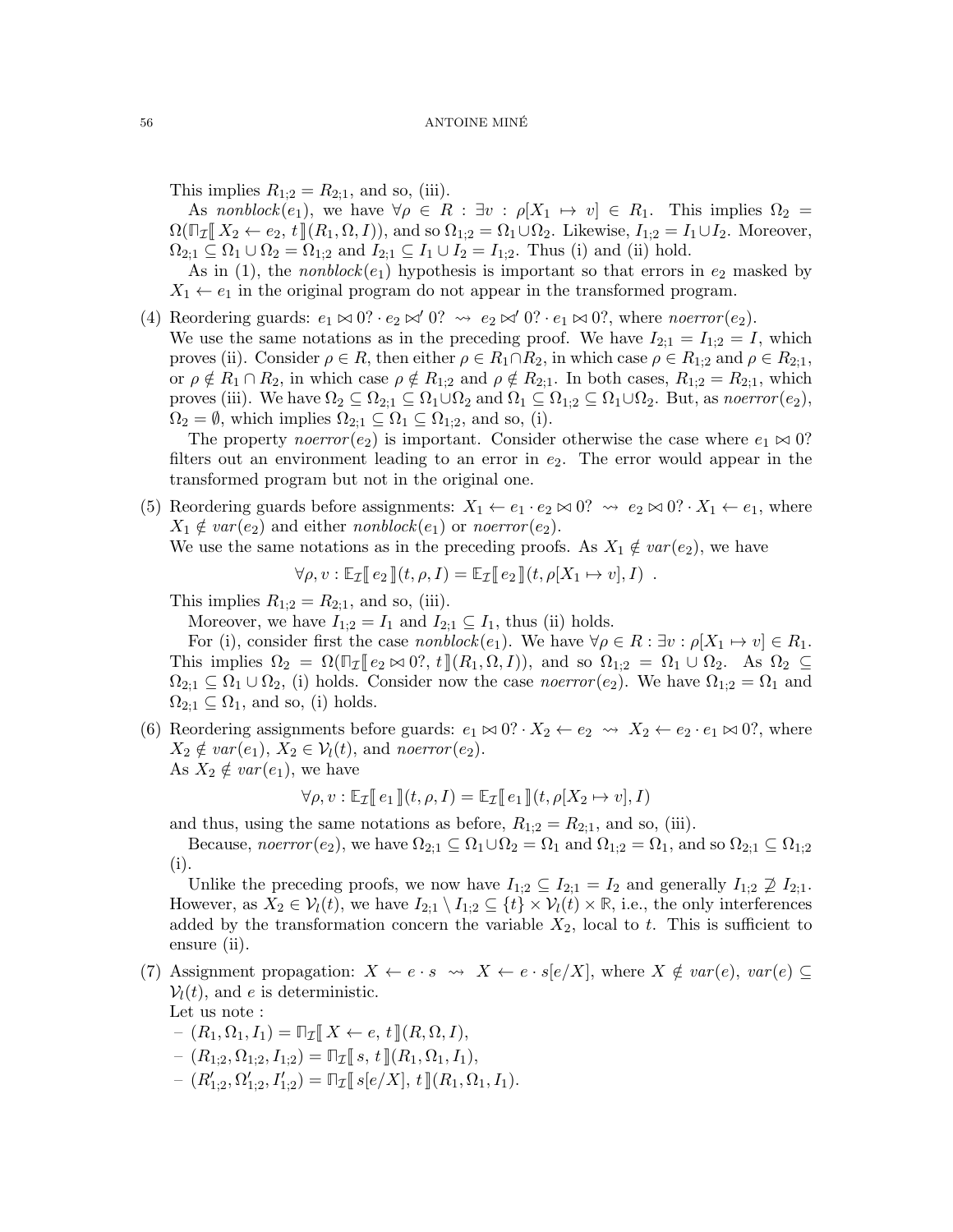Take  $\rho_1 \in R_1$ , then there exists  $\rho \in R$  such that  $\rho_1 = \rho[X \mapsto \rho_1(X)]$  and  $\rho_1(X) \in$  $V(\mathbb{E}_{\mathcal{I}}[e](t,\rho,I)).$  As e is deterministic and  $X \notin var(e)$ ,  $V(\mathbb{E}[X|\rho_1) = V(\mathbb{E}[e]\rho) =$  $\{\rho_1(X)\}\$ . Additionally, as  $var(e) \subseteq V_l(t)$ , there is no interference in I for variables in e from other threads, and so,  $V(\mathbb{E}_{\mathcal{I}}[X](t, \rho_1, I_1)) = V(\mathbb{E}_{\mathcal{I}}[e](t, \rho, I)) = {\rho_1(X)}$ . As a consequence,  $R_{1,2} = R'_{1,2}$ , which proves (iii). Moreover,  $I_{1,2} = I'_{1,2}$ , hence (ii) holds. Finally, we have  $\bigcup \{ \Omega(\mathbb{E}_{\mathcal{I}} \llbracket e \rrbracket(t, \rho, I)) \mid \rho \in R \} \subseteq \Omega_1$  but also  $\bigcup \{ \Omega(\mathbb{E}_{\mathcal{I}} \llbracket e \rrbracket(t, \rho_1, I_1)) \mid \rho_1 \in R, \exists \in \Omega_1 \text{ and } \Omega_2 \}$  $R_1$   $\subseteq$   $\Omega_1$ , i.e., any error from the evaluation of e while executing  $s[e/X]$  in  $R_1$  was already present during the evaluation of e while executing  $X \leftarrow e$  in R. Thus,  $\Omega_{1,2} = \Omega'_{1,2}$ , and (i) holds.

The fact that e is deterministic is important. Otherwise, consider  $X \leftarrow [0,1] \cdot Y \leftarrow$  $X + X \rightsquigarrow X \leftarrow [0, 1] \cdot Y \leftarrow [0, 1] + [0, 1].$  Then  $Y \in \{0, 2\}$  on the left of  $\rightsquigarrow$  while  $Y \in \{0, 1, 2\}$  on the right of  $\leadsto$ : the transformed program has more behaviors than the original one. Likewise,  $var(e) \subseteq V_l(t)$  ensures that e may not evaluate to a different value due to interferences from other threads.

(8) Sub-expression elimination:  $s_1 \cdot \ldots \cdot s_n \leadsto X \leftarrow e \cdot s_1[X/e] \cdot \ldots \cdot s_n[X/e]$ , where  $X \in \mathcal{V}_f$ ,  $var(e) \cap \text{lval}(s_i) = \emptyset$ , and noerror(e).

Let us note:

 $(R', \Omega', I') = \mathbb{T}_{\mathcal{I}}[X \leftarrow e, t](R, \Omega, I)$ .

Consider  $\rho' \in R'$ . Then  $\rho' = \rho[X \mapsto \rho'(X)]$  for some  $\rho \in R$  and  $\rho'(X) \in V(\mathbb{E}_{\mathcal{I}}[e](t, \rho, I)).$ <br>As X does not appear in  $e_k$  (being frosh), and noting: As X does not appear in  $s_i$  (being fresh), and noting:

$$
(R'_i, \Omega'_i, I'_i) = \mathbb{T}_{\mathcal{I}}[s_1[X/e] \cdot \ldots \cdot s_i[X/e], t](\{\rho'\}, \Omega', I')
$$

we get:

$$
\forall i, \, \rho'_i \in R'_i : V(\mathbb{E}[\![X]\!]\rho'_i) = \{\rho'(X)\}
$$

and, as  $X \in \mathcal{V}_f$ , there is no interference on X, and

$$
\forall \rho'_i \in R'_i : V(\mathbb{E}_{\mathcal{I}}[[X]](t, \rho'_i, I'_i)) = {\rho'(X)}.
$$

As  $var(e) \cap \text{lval}(s_i) = \emptyset$ , and noting

$$
(R_i, \Omega_i, I_i) = \mathbb{T}_{\mathcal{I}}[\![s_1 \cdot \ldots \cdot s_i, t]\!](\{\rho\}, \Omega, I)
$$

we get:

$$
\forall i, \, \rho_i \in R_i : V(\mathbb{E}_{\mathcal{I}}[\![e]\!](t, \rho_i, I_i)) = V(\mathbb{E}_{\mathcal{I}}[\![e]\!](t, \rho, I)) \supseteq \{\rho'(X)\} .
$$

As a consequence,  $\forall i, \, \rho'_i \in R'_i : \exists \rho_i \in R_i$  such that  $\rho'_i = \rho_i[X \mapsto \rho'(X)]$ . When  $i = n$ , this implies (iii). Another consequence is that  $\forall i : I'_i \subseteq I_i \cup \{ (t, X, \rho'(X)) \mid \rho' \in R' \}.$ As  $X \in \mathcal{V}_f$ , this implies (ii) when  $i = n$ . Moreover, as noerror(e),  $\Omega' = \Omega$ . Note that:

$$
\forall i: \Omega(\mathbb{T}_{\mathcal{I}}[\![s[X/e], t]\!](R'_i, \Omega'_i, I'_i)) \subseteq \Omega(\mathbb{T}_{\mathcal{I}}[\![s, t]\!](R'_i, \Omega'_i, I'_i)) .
$$

Thus,  $\forall i : \Omega'_i \subseteq \Omega_i$ , which implies (i) when  $i = n$ .

(9) Expression simplification:  $s \to s[e'/e]$ , when  $\forall \rho : \mathbb{E}[e] \mid \rho \sqsupseteq \mathbb{E}[e'] \mid \rho$  and  $var(e) \cup \text{arg}(e') \subset \mathcal{V}(e)$  $var(e') \subseteq \mathcal{V}_l(t)$ .

As  $var(e) \subseteq V_l(t)$ , there is no interference in I for variables in e from other threads. We deduce that  $\mathbb{E}_{\mathcal{I}}[\![e]\!](t, \rho, I) = \mathbb{E}[\![e]\!] \rho$ . Likewise,  $\mathbb{E}_{\mathcal{I}}[\![e']\!](t, \rho, I) = \mathbb{E}[\![e']\!](\rho, \text{ and so, }$ <br> $\mathbb{E}_{\pi}[\![e]\!](t, \rho, I) = \mathbb{E}[\![e']\!](t, \rho, I) = \mathbb{E}[\![e']\!](\rho, \text{ and so, }$  $\mathbb{E}_{\mathcal{I}}[e](t, \rho, I) \sqsupseteq \mathbb{E}_{\mathcal{I}}[e'](t, \rho, I)$ . By monotony of  $\mathbb{S}_{\mathcal{I}}$ , we get:

$$
\mathbb{T}_{\mathcal{I}}[\![\, s,\, t\,]\!](R,\Omega,I) \sqsupseteq \mathbb{T}_{\mathcal{I}}[\![\, s[e'/e],\, t\,]\!](R,\Omega,I)
$$

which implies  $(i)$ – $(iii)$ .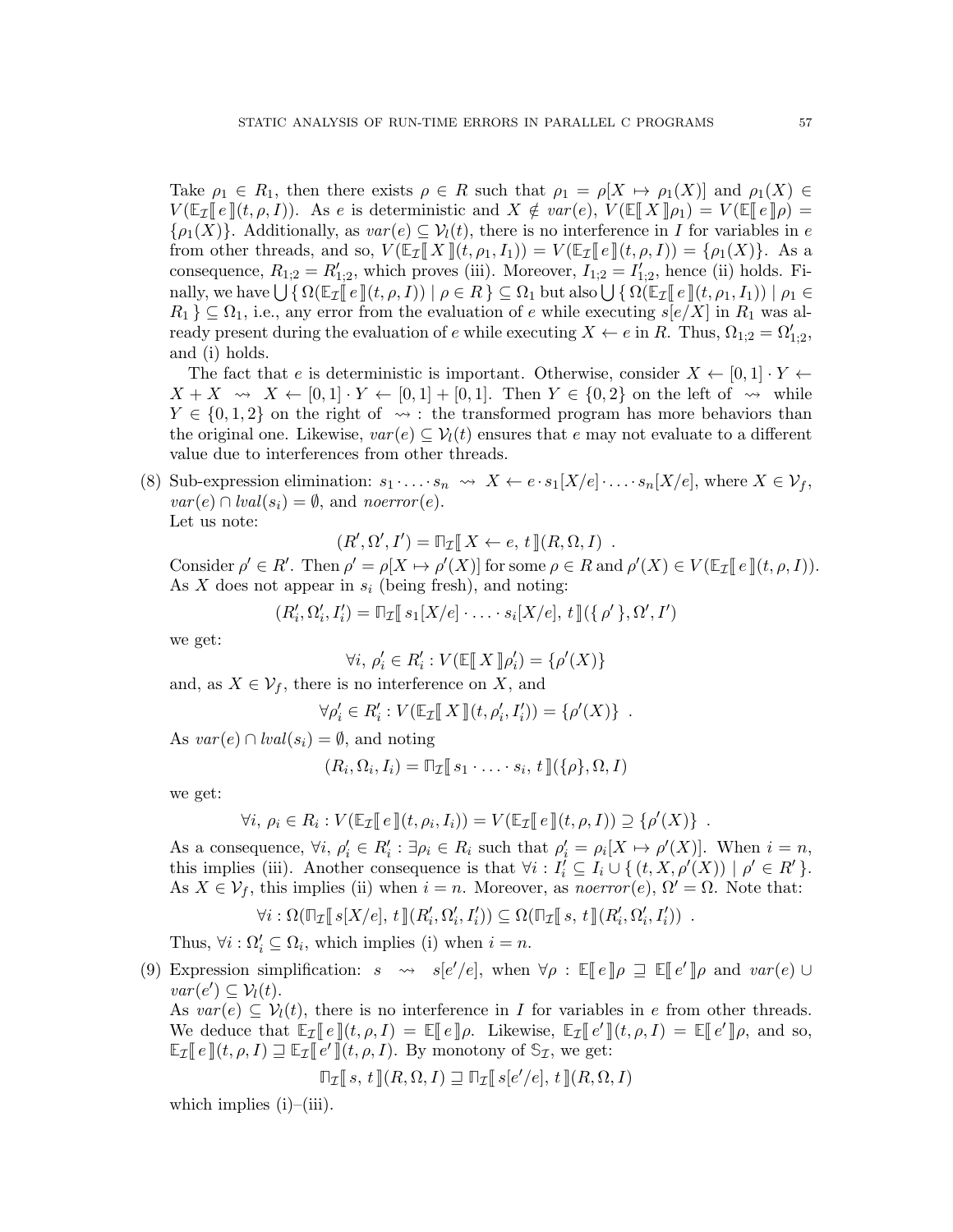We now prove that, if the pair  $p, p'$  satisfies (i)–(iii), then so does the pair  $p \cdot s$ ,  $p' \cdot s$  for any primitive statement s executed by t. We consider a triple  $(R_0, \Omega_0, I_0)$  and note  $(R', \Omega', I') =$  $\mathbb{F}_\mathcal{I}[\![p',t]\!](R_0,\Omega_0,I_0)$  and  $(R,\Omega,I) = \mathbb{F}_\mathcal{I}[\![p,t]\!](R_0,\Omega_0,I_0)$ . Take any  $\rho' \in R'$ . By (iii) on the pair  $p, p'$  there is some  $q \in R$  that equals  $q'$  event maybe for some variables that are free. pair p, p', there is some  $\rho \in R$  that equals  $\rho'$  except maybe for some variables that are free, and so, cannot occur in s. Moreover, by (ii) on  $p, p', I$  contains  $I'$  except maybe for some interferences that are from  $t$ , and so, cannot influence the expression in  $s$ . So, by noting  $e$ the expression appearing in s,  $\mathbb{E}_{\mathcal{I}}[e](t, \rho', I') \sqsubseteq_{\mathcal{I}} \mathbb{E}_{\mathcal{I}}[e](t, \rho, I)$ . As a consequence, (i) and<br>(ii) hold for the pair  $p, e, p' \in \text{Concider } \text{pow } \rho' \in R(\mathbb{R}^d, e, t](R, \Omega_0, I_0)$ . If  $e$  is a guard (ii) hold for the pair p·s,  $p' \cdot s$ . Consider now  $\rho' \in R(\overline{\mathbb{F}_q}[\![p' \cdot s, t]\!](R_0, \Omega_0, I_0))$ . If s is a guard  $e = 0$ ? (the other guards  $e \bowtie 0$ ? being gimilar), then  $e' \in R'$  and by (iii) for  $e \not\subseteq R'$  $e = 0$ ? (the other guards  $e \bowtie 0$ ? being similar), then  $\rho' \in R'$  and, by (iii) for  $p, p', \exists \rho \in R$ equal to  $\rho'$  except for some free variables. As,  $0 \in V(\mathbb{E}_{\mathcal{I}}[e](t, \rho', I')) \subseteq V(\mathbb{E}_{\mathcal{I}}[e](t, \rho, I)), \rho$ <br>proves the property (iii) for  $n \in \mathbb{R}^d$ , e. If  $e$  is an essignment  $X \neq e$  then  $e' = e'[X] \cup e'(X)]$ proves the property (iii) for  $p \cdot s$ ,  $p' \cdot s$ . If s is an assignment  $X \leftarrow e$  then  $\rho' = \rho'_0[X \mapsto \rho'(X)]$ for some  $\rho'_0 \in R'$  and  $\rho'(X) \in V(\mathbb{E}_{\mathcal{I}}[\![e]\!](t, \rho'_0, I'))$ . By (iii) for  $p, p', \exists \rho_0 \in R$  equal to  $\rho'_0$ <br>execut for some free variables. So,  $\rho'(X) \in V(\mathbb{E}_{\mathcal{I}}[\![e]\!](t, \rho'_0, I')) \subset V(\mathbb{E}_{\mathcal{I}}[\![e]\!](t, e, I))$ . Thus, except for some free variables. So,  $\rho'(\overline{X}) \in V(\mathbb{E}_{\mathcal{I}}[\![e]\!](t, \rho'_{0}, I')) \subseteq V(\mathbb{E}_{\mathcal{I}}[\![e]\!](t, \rho_{0}, I)).$  Thus,  $\rho_0[X \mapsto \rho'(X)]$  proves the property (iii) for  $p \cdot s$ ,  $p' \cdot s$ .

The following two properties are much easier to prove. Firstly, if the pair  $p, p'$  satisfies (i)–(iii), so does the pair  $q \cdot p$ ,  $q \cdot p'$  for any path q. This holds because (i)–(iii) are stated for all R,  $\Omega$  and I. Secondly, if both pairs  $p, p'$  and  $p', p''$  satisfy (i)–(iii), then so does the pair  $p, p''$ . This completes the proof that elementary path transformations can be applied in a context with an arbitrary prefix and suffix, and that several transformations can be applied sequentially.

We are now ready to prove the theorem. Consider the least fixpoint computed by the interference semantics [\(3.4\)](#page-12-0):

$$
(\Omega_{\mathcal{I}}, I_{\mathcal{I}}) = \text{If } p \in \mathcal{I}
$$
  
where  $F(\Omega, I) = (\bigcup_{t \in \mathcal{T}} \Omega_t, \bigcup_{t \in \mathcal{T}} I_t)$   
and  $(-, \Omega_t, I_t) = \mathbb{S}_{\mathcal{I}}[[\text{body}_t, t]](\mathcal{E}_0, \Omega, I)$ .

By Thm. [3.1,](#page-12-2) we have  $(-, \Omega_t, I_t) = \mathbb{T}_{\mathcal{I}}[\![\pi(body_t), t]\!](\mathcal{E}_0, \Omega, I)$ . Given transformed threads  $\pi'(t)$  consider also the fixed integration  $\pi'(t)$ , consider also the fixpoint:

$$
(\Omega'_\mathcal{I}, I'_\mathcal{I}) = lfp \ F'
$$
  
where  $F'(\Omega', I') = (\bigcup_{t \in \mathcal{T}} \Omega'_t, \bigcup_{t \in \mathcal{T}} I'_t \setminus \mathcal{I}_l)$   
and  $(-, \Omega'_t, I'_t) = \mathbb{T}_{\mathcal{I}} [\![ \pi'(t), t]\!](\mathcal{E}_0, \Omega', I')$ 

and  $\mathcal{I}_l$  is a set of interferences we can ignore as they only affect local or fresh variables:

$$
\mathcal{I}_l = \{ (t, X, v) \mid t \in \mathcal{T}, v \in \mathbb{R}, X \in \mathcal{V}_f \cup \mathcal{V}_l(t) \} .
$$

Then, given each path in  $p' \in \pi'(t)$ , we can apply properties (i) and (ii) to the pair p, p', where p is the path in  $\pi(body_t)$  that gives p' after transformation. We get that  $F'(X) \sqsubseteq_{\mathcal{I}}$  $F(X)$ . As a consequence,  $lfp F' \sqsubseteq_{\mathcal{I}} lfp F$ . The transformed semantics, however, is not exactly *lfp F'*, but rather:

$$
(\Omega_t'', I_t'') = \text{If } F''
$$
  
where  $F''(\Omega', I') = (\bigcup_{t \in \mathcal{T}} \Omega_t', \bigcup_{t \in \mathcal{T}} I_t')$   
and  $(\Omega_t', I_t')$  defined as before

The difference lies in the extra interferences generated by the transformed program, which are all in  $\mathcal{I}_l$ . Such interferences, however, have no influence on the semantics of threads, as we have:

$$
\mathbb{T}_{\mathcal{I}}[\![\,\pi'(t),\,t\,]\!](\mathcal{E}_0,\Omega,I')=\mathbb{T}_{\mathcal{I}}[\![\,\pi'(t),\,t\,]\!](\mathcal{E}_0,\Omega,I'\setminus\mathcal{I}_l) .
$$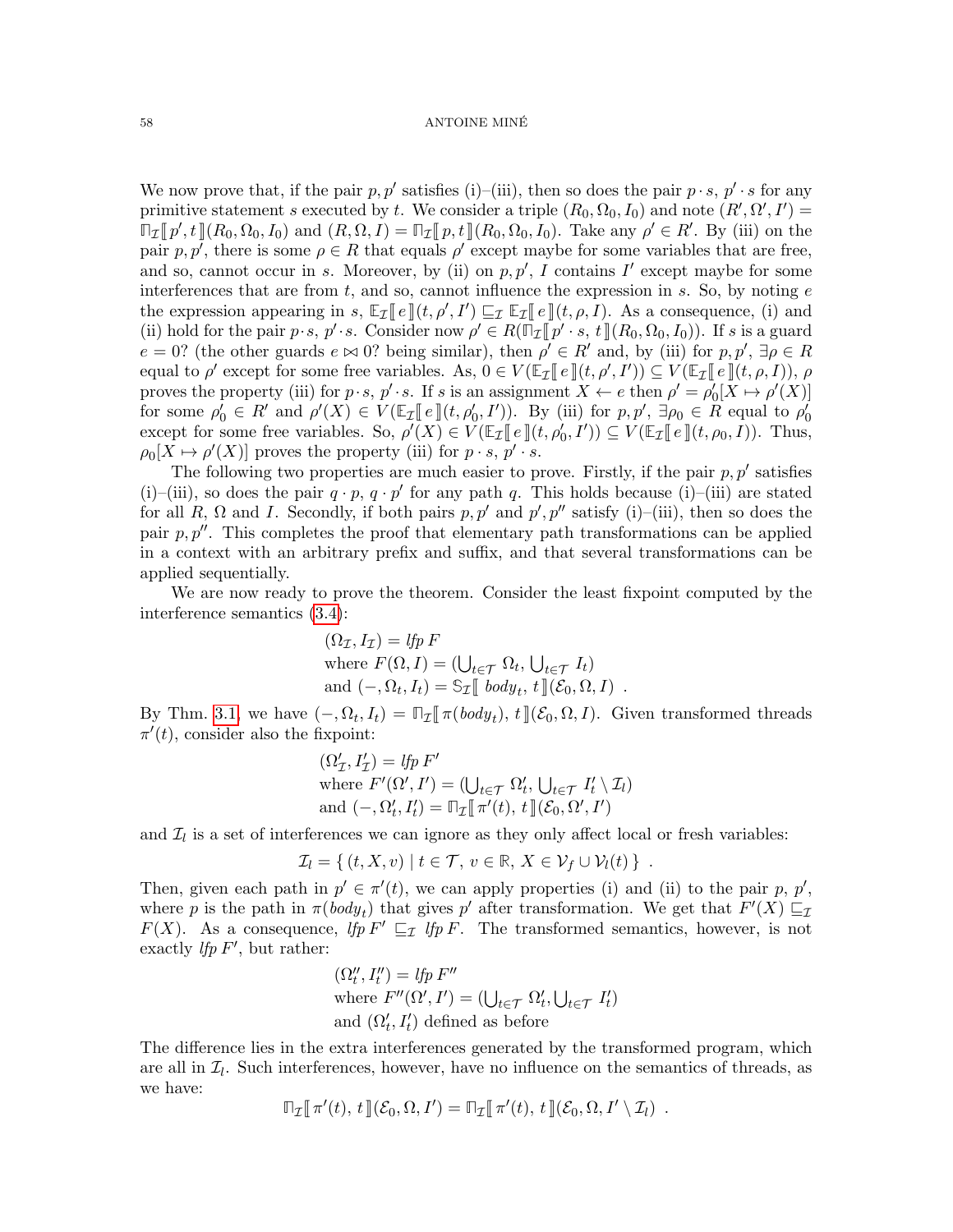Indeed, any interference  $(t', X, v) \in I_l$  is either from thread t and then ignored for the thread t itself, or it is from another thread  $t' \neq t$  in which case X is a local variable of t or a free variable, which does not occur in t'. As a consequence,  $I'_t = I''_t$  and  $\Omega''_t = \Omega'_t$ , and so,  $\Omega'' = \Omega' \subseteq \Omega$ . Hence, the interference semantics of the original program contains all the errors that can occur in any program obtained by acceptable thread transformations.  $\Box$ 

# <span id="page-58-0"></span>A.8. **Proof of Theorem [4.1.](#page-31-2)**  $\mathbb{P}_{\mathcal{H}} \subseteq \mathbb{P}_{\mathcal{C}}$  and  $\mathbb{P}'_{\mathcal{H}} \subseteq \mathbb{P}_{\mathcal{C}}$ .

*Proof.* We first prove  $\mathbb{P}_{\mathcal{H}} \subseteq \mathbb{P}_{\mathcal{C}}$ .

In order to do so, we need to consider a path-based interference semantics  $\mathbb{I}_{\mathcal{C}}[P, t]$ that, given a set of paths  $P \subseteq \pi(\text{body}_t)$  in a thread t, computes:

$$
\mathbb{F}_{\mathcal{C}}[P,t](R,\Omega,I) \stackrel{\text{def}}{=} \bigcup_{\mathcal{C}} \left\{ (\mathbb{S}_{\mathcal{C}}[s_n,t]] \circ \cdots \circ \mathbb{S}_{\mathcal{C}}[s_1,t]](R,\Omega,I) \mid s_1 \cdot \ldots \cdot s_n \in P \right\}.
$$

Similarly to Thms. [2.3,](#page-9-5) [3.1,](#page-12-2) the two semantics are equal:

 $\forall t \in \mathcal{T}, s \in stat : \mathbb{T}_{\mathcal{C}}[\![\,\pi(s), t]\!] = \mathbb{S}_{\mathcal{C}}[\![\,s, t]\!]$ 

The proof is identical to that in [A.3](#page-50-0) as the  $\mathcal{S}_{\mathcal{C}}$  functions are complete  $\Box$ -morphisms, and so, we do not repeat it here.

The rest of the proof that  $\mathbb{P}_{\mathcal{H}} \subseteq \mathbb{P}_{\mathcal{C}}$  follows a similar structure as [A.5.](#page-51-1) Let  $(\Omega_{\mathcal{C}}, I_{\mathcal{C}})$  be the fixpoint computed in [\(4.10\)](#page-31-1), i.e.,

$$
\begin{aligned} (\Omega_{\mathcal{C}}, I_{\mathcal{C}}) &= \bigsqcup_{\mathcal{C}} \{ \, (\Omega_t', I_t') \mid t \in \mathcal{T} \} \\ \text{where } (-, \Omega_t', I_t') &= \mathbb{S}_{\mathcal{C}} \llbracket \, \, body_t, t \, \rrbracket (\{c_0\} \times \mathcal{E}_0, \Omega_{\mathcal{C}}, I_{\mathcal{C}}) \, . \end{aligned}
$$

We denote initial states for  $\mathbb{P}_{\mathcal{H}}$  and  $\mathbb{P}_{\mathcal{C}}$  as respectively  $\mathcal{E}_{0h} \stackrel{\text{def}}{=} \{h_0\} \times \mathcal{E}_0$  and  $\mathcal{E}_{0c} \stackrel{\text{def}}{=} \{c_0\} \times \mathcal{E}_0$ . Furthermore, we link scheduler states  $h \in \mathcal{H}$  and partitioning configurations  $c \in \mathcal{C}$  in a thread t with the following abstraction  $\alpha_t : \mathcal{H} \to \mathcal{P}(\mathcal{C})$ :

$$
\alpha_t(b, l) \stackrel{\text{def}}{=} \{ (l(t), u, weak) \mid \forall x \in u, t' \in \mathcal{T} : x \notin l(t') \} .
$$

i.e., a configuration forgets the ready state  $b(t)$  of the thread (ready, yielding, or waiting for some mutex), but remembers the exact set of mutexes  $l(t)$  held by the current thread, and optionally remembers the mutexes not held by any thread u. We prove the following properties by induction on the length of the path  $p \in \pi_*$ :

- (i)  $\Omega(\mathbb{D}_{\mathcal{H}}[\![p]\!](\mathcal{E}_{0h},\emptyset)) \subseteq \bigcup_{t \in \mathcal{T}} \Omega(\mathbb{D}_{\mathcal{C}}[\![proj_t(p), t]\!](\mathcal{E}_{0c},\emptyset, I_{\mathcal{C}}))$
- (ii)  $\forall t \in \mathcal{T} : \forall (h, \rho) \in R(\mathbb{T}_\mathcal{H}[\![p]\!](\mathcal{E}_{0h}, \emptyset)) : \exists (c, \rho') \in R(\mathbb{T}_\mathcal{C}[\![proj_t(p), t]\!](\mathcal{E}_{0c}, \emptyset, I_{\mathcal{C}})) :$  $c \in \alpha_t(h) \wedge$

$$
\forall X \in \mathcal{V} : \rho(X) = \rho'(X) \text{ or } \exists t', c' : t \neq t', \text{ int } f(c, c'), (t', c', X, \rho(X)) \in I_c.
$$

The properties hold for  $p = \epsilon$  as  $\forall t \in \mathcal{T}$ :

$$
\Pi_{\mathcal{H}}[\![\epsilon]\!](\mathcal{E}_{0h},\emptyset) = (\mathcal{E}_{0h},\emptyset) \n\Pi_{\mathcal{C}}[\![\epsilon,t]\!](\mathcal{E}_{0c},\emptyset,I_{\mathcal{C}}) = (\mathcal{E}_{0c},\emptyset,I_{\mathcal{C}})
$$

and  $c_0 \in \alpha_t(h_0)$ .

Assume that the properties hold for p' and consider  $p = p' \cdot (s', t')$ , i.e., p' followed by a primitive statement  $s'$  executed by a thread  $t'$ . The case where  $s'$  is an assignment or a guard is very similar to that of proof [A.5:](#page-51-1) we took care to update (ii) to reflect the change in the evaluation of variables in expressions  $\mathbb{E}_{\mathcal{C}}[X]$  (in particular, the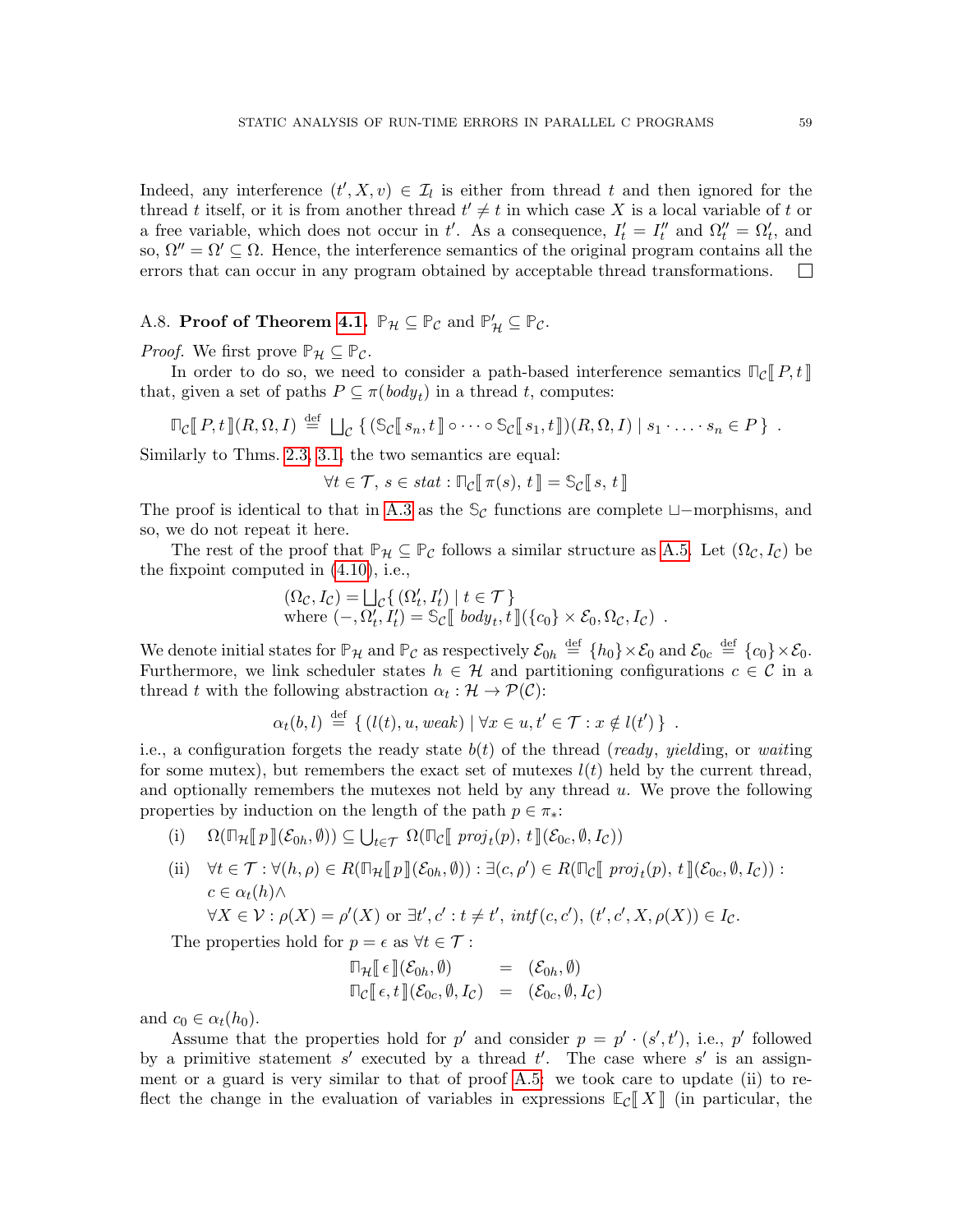use of *intf* to determine which interferences from other threads can influence the current one, given their respective configuration). The effect of *enabled<sub>t</sub>* in  $\mathfrak{S}_{\mathcal{H}}[[s',t']]$  is<br>to remove states from  $B(\mathbb{R}, \mathbb{R}^d)[(S_{\infty}, \emptyset))$  and so it does not invalidate (ii). Mereover, to remove states from  $R(\mathbb{T}_H[\![p']\!](\mathcal{E}_{0h}, \emptyset))$ , and so, it does not invalidate (ii). Moreover, as assignments and guards do not modify the scheduler state, the subsequent sched application has no effect. Consider now the case where  $s'$  is a synchronization primitive. Then (i) holds as these primitives do not modify the error set. We now prove (ii). Given  $(h, \rho) \in R(\mathbb{Z}_{\ell}[p]](\mathcal{E}_{0h}, \emptyset))$ , there is a corresponding  $(h_1, \rho_1) \in R(\mathbb{Z}_{\ell}[p']](\mathcal{E}_{0h}, \emptyset))$  such that  $(h, \rho) \in R(\mathbb{S}_{\ell}[p'] \cup \{h_1, \rho_1\})$ . Civen  $f \in \mathcal{T}$  we apply (ii) on  $(h, \rho)$  and  $p'$  and get  $(h, \rho) \in R(\mathbb{S}_H[\![s', t']\!] \left( \{(h_1, \rho_1)\}, \emptyset \right)$ . Given  $t \in \mathcal{T}$ , we apply (ii) on  $(h_1, \rho_1)$  and  $p'$ , and get a state  $(c_1, \rho'_1) \in R(\mathbb{F}_{\mathcal{C}}[\![\mathit{proj}_t(p'), t]\!](\mathcal{E}_{0c}, \emptyset, I_c))$  with  $c_1 \in \alpha_t(h_1)$ . We will note  $(l_1, u_1, -)$ <br>the components of  $c_1$ . We construct a state in  $c_2 \times \mathcal{E}$  satisfying (ii) for a We first study the the components of  $c_1$ . We construct a state in  $\mathcal{C} \times \mathcal{E}$  satisfying (ii) for p. We first study the case where  $t = t'$  and consider several sub-cases depending on  $s'$ .

- Case  $s'$  = yield. We have  $\rho_1 = \rho$  and  $\alpha_t(h_1) = \alpha_t(h)$ . We choose  $c = (l_1, \emptyset, weak)$ . Then  $(c, \rho'_1) \in R(\mathbb{S}_{\mathcal{C}}[\![s', t]\!](\{(c_1, \rho'_1)\}, \Omega, I_{\mathcal{C}}))$ . Moreover,  $c \in \alpha_t(h)$ . We also have,  $\forall c' \in \mathcal{C}$ :<br>int $f(c, c') \longrightarrow \inf(c, c')$ . Honce  $\forall X \in \mathcal{V}$ ; either  $c(X) = c'(X)$  or  $c'(X)$  comes from  $\text{int} f(c_1, c') \implies \text{int} f(c, c')$ . Hence,  $\forall X \in \mathcal{V}$ : either  $\rho(X) = \rho'_1(X)$ , or  $\rho'_1(X)$  comes from some weakly consistent interference not in exclusion with  $c_1$ , and so, not in exclusion with c. As a consequence,  $(c, \rho'_1)$  satisfies (ii) for  $p'$ .
- Case  $s' = \textbf{lock}(m)$ . We choose  $c = (l_1 \cup \{m\}, \emptyset, weak)$ . This ensures as before that  $c \in \alpha_t(h)$ . Moreover,  $\rho_1 = \rho$ . We now construct  $\rho'$  such that

$$
(c,\rho') \in R(\mathbb{S}_{\mathcal{C}}[s', t](\{(c_1,\rho'_1)\}, \Omega, I_{\mathcal{C}}))
$$

and

$$
\forall X \in \mathcal{V} : \rho(X) = \rho'(X) \text{ or } \exists t'', c' : t' \neq t'', \text{intf}(c, c'), (t'', c', X, \rho(X)) \in I_c.
$$

- If 
$$
\rho'_1(X) = \rho_1(X)
$$
, then we take  $\rho'(X) = \rho'_1(X) = \rho_1(X) = \rho(X)$ .

- − Otherwise, we know that  $\rho(X) = \rho_1(X)$  comes from a weakly consistent interference compatible with  $c_1: \exists t'', c': t' \neq t'', \text{intf}(c_1, c'), (t'', c', X, \rho_1(X)) \in I_c$ . If  $\text{intf}(c, c')$ as well, then the same weakly consistent interference is compatible with  $c$  and can be applied to  $\rho'$ . We can thus set  $\rho'(X) = \rho'_1(X)$ .
- Otherwise, as  $int(c, c')$  does not hold, then either  $m \in l'$  or  $m \in u'$ , where  $(l', u', -)$  =  $c'.$

Assume that  $m \in l'$ , i.e.,  $\rho_1(X)$  was written to X by thread  $t''$  while holding the mutex m. Because  $R(\mathbb{T}_H[\![p]\!](\mathcal{E}_{0h},\emptyset)) \neq \emptyset$ , the mutex m is unlocked before t' executes  $s' = \textbf{lock}(m)$ , so,  $t''$  executes **unlock** $(m)$  at some point in an environment mapping X to  $\rho_1(X)$ . Note that  $\mathcal{S}_{\mathcal{C}}[\![\mathbf{unlock}(m), t'']\!]$  calls *out* to convert the weakly consistent interference  $(t'', c', X, \rho_1(X)) \in I_c$  to a well synchronized interference  $(t'', (l' \setminus$  ${m}$ ,  $u'$ ,  $sync(m)$ ,  $X$ ,  $\rho_1(X)$ )  $\in I_c$ . This interference is then imported by  $\mathcal{S}_c$  [lock $(m)$ ,  $t'$ ] through in Thus: through in. Thus:

$$
(c, \rho'_1[X \mapsto \rho_1(X)]) \in R(\mathbb{T}_\mathcal{C} [\![ \mathit{proj}_t(p), t ]\!](\mathcal{E}_{0c}, \emptyset, I_\mathcal{C}))
$$

and we can set  $\rho'(X) = \rho_1(X) = \rho(X)$ .

The case where  $m \in u'$  is similar, except that the weakly consistent interference is converted to a well synchronized one by a statement  $\mathbb{S}_{\mathcal{C}}[\![\text{yield}, t'']\!]$  or  $\mathbb{S}_{\mathcal{C}}[\![\text{unlock}(m'), t'']\!]$ <br>for an arbitrary mutov m' in an opyronment where X maps to  $\alpha(X)$ for an arbitrary mutex  $m'$ , in an environment where X maps to  $\rho_1(X)$ .

In all three cases,  $(c, \rho')$  satisfies (ii) for  $p'$ .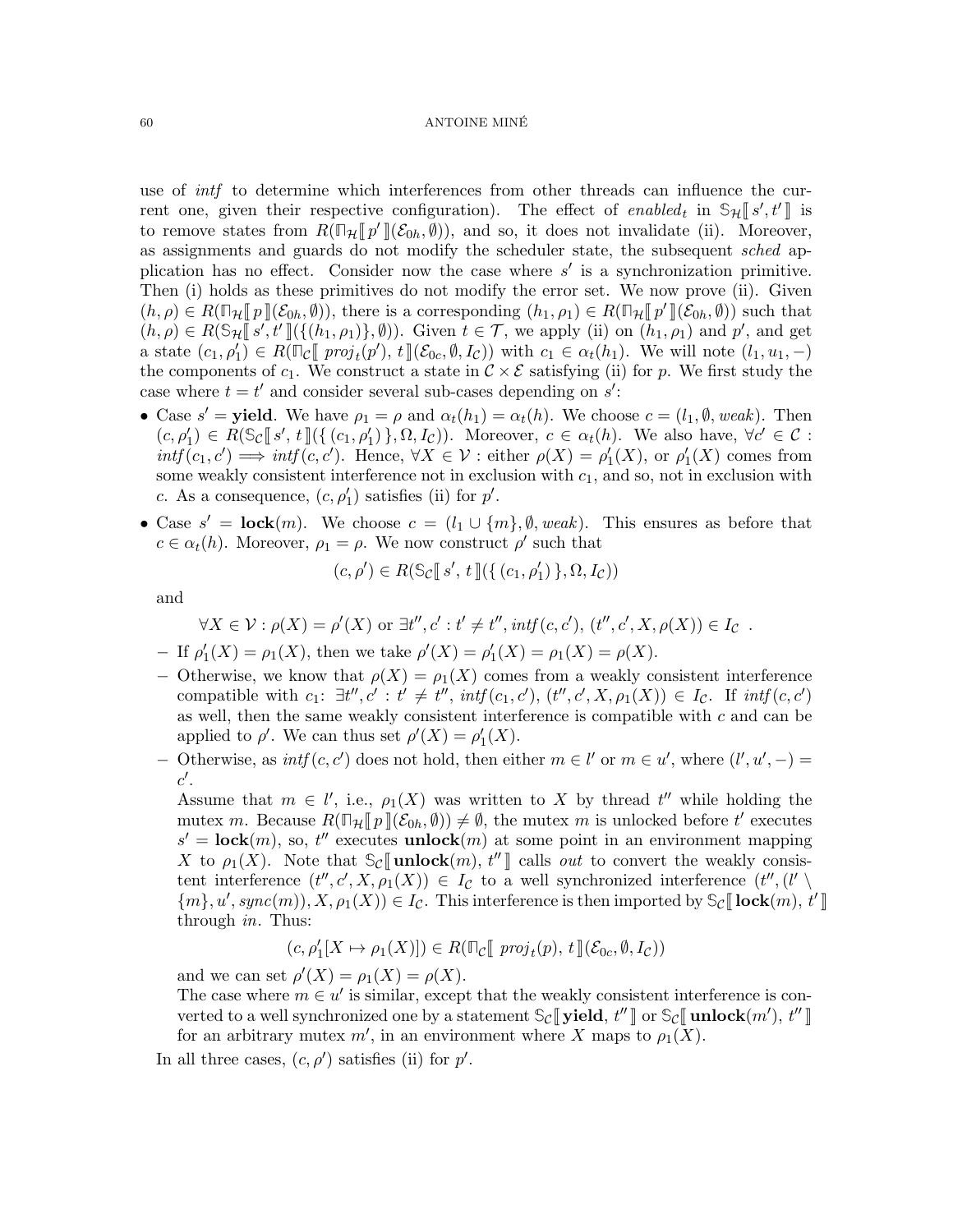- Case  $s' = \text{unlock}(m)$ . We have  $\rho_1 = \rho$ . We choose  $c = (l_1 \setminus \{m\}, u_1, weak)$ , which implies  $c \in \alpha_t(h)$ . Moreover, as in the case of **yield**,  $\forall c' : \text{intf}(c_1, c') \implies \text{intf}(c, c')$ . Similarly,  $(c, \rho'_1)$  satisfies (ii) for  $p'$ .
- Case  $s' = X \leftarrow \text{islocked}(m)$ . We have  $\forall Y \neq X : \rho_1(Y) = \rho(Y)$  and  $\rho(X) \in \{0, 1\}$ . When  $X \leftarrow \textbf{islocked}(m)$  is interpreted as  $X \leftarrow [0,1]$ , the result is straightforward: we set  $c = c_1$  and  $\rho' = \rho'_1[X \mapsto \rho(X)]$ . Otherwise, if  $\rho(X) = 0$ , we set  $c = (l_1, u_1 \cup \{m\},$  weak) and, if  $\rho(X) = 1$ , we set  $c = (l_1, u_1 \setminus \{m\}, \text{weak})$ , so that  $c \in \alpha_t(h)$ . Moreover, when  $\rho(X) = 0$ , then  $\rho'$  is constructed as in the case of **lock** $(m)$ , except that  $\rho'(X)$  is set to 0. Likewise, the case  $\rho(X) = 1$  is similar to that of **yield** and **unlock** $(m)$ , except that we also set  $\rho' = \rho'_1[X \mapsto 1]$ . In all cases  $(c, \rho')$  satisfies (ii) for  $p'$ .

We now study the case  $t \neq t'$ , which implies  $proj_t(p) = proj_t(p')$ . We prove that, in each case,  $(c_1, \rho'_1)$  satisfies (ii) for *p*:

- Case  $s'$  = yield. We have  $\rho_1 = \rho$  and  $\alpha_t(h_1) = \alpha_t(h)$ .
- Case  $s' = \textbf{lock}(m)$ . We have  $\rho_1 = \rho$ . In order ensure that  $c_1 \in \alpha_t(h)$ , we need to ensure that  $m \notin u_1$ . We note that, by definition of  $\mathcal{S}_{\mathcal{C}}$ , a configuration with  $m \in u_1$ can only be reached if the control path  $proj_t(p')$  executed by the thread t contains some  $X \leftarrow \textbf{islocked}(m)$  statement not followed by any  $\textbf{lock}(m)$  nor yield statement, and no thread  $t'' > t$  locks m. We deduce that  $t' < t$ . Hence, the interleaved control path  $p'$ preempts the thread  $t$  after a non-blocking operation to schedule a lower-priority thread t'. This is forbidden by the *enabled* function: we have  $R(enabled_{t'}(\mathbb{T}_{\mathcal{H}}[\![p']\!](\mathcal{E}_{0h},\emptyset))) = \emptyset$ ,<br>honce  $R(\mathbb{T}_{\infty}[\![p]\!](\mathcal{E}_{\infty},\emptyset)) = \emptyset$ hence  $R(\mathbb{T}_{\mathcal{H}}[\![p]\!](\mathcal{E}_{0h},\emptyset)) = \emptyset.$
- Case  $s' = \text{unlock}(m)$ . We have  $\rho_1 = \rho$  and  $\alpha_t(h_1) \subseteq \alpha_t(h)$ .
- Case  $s' = X \leftarrow \text{islocked}(m)$ . We have  $\alpha_t(h_1) = \alpha_t(h)$ . Moreover,  $\forall Y \neq X : \rho_1(Y) =$  $\rho(Y)$  and  $\rho(X) \in \{0,1\}$ . To prove that (ii) holds, it is sufficient to prove that  $\exists t'', c'$ :  $t \neq t''$ ,  $(t'', c', X, \rho(X)) \in I_c$  and  $\inf(c_1, c')$ , so that the value of  $\rho(X)$  can be seen as an interference from some  $t''$  in t. We choose  $t'' = t'$ . Moreover, as c', we choose the configuration obtained by applying the recurrence hypothesis (ii) to  $p'$  on  $(h_1, \rho_1)$ , but t' instead of t. We deduce then by, definition of  $\mathcal{S}_{\mathcal{C}}[[X \leftarrow \mathbf{islocked}(m), t']$  on the configuration c', that there exist interferences  $(t', c', X, 0)$ ,  $(t', c', X, 1) \in I_c$ .

This ends the proof that  $\mathbb{P}_{\mathcal{H}} \subseteq \mathbb{P}_{\mathcal{C}}$ .

We now prove that  $\mathbb{P}'_{\mathcal{H}} \subseteq \mathbb{P}_{\mathcal{C}}$ . The proof is similar to [A.7.](#page-53-0) Given an original path p and the transformed path  $p'$  of a thread t, given any  $(R, \Omega, I)$  such that I is consistent with fresh and local variables, we prove:

- (i)  $\Omega(\mathbb{T}_{\mathcal{C}}[\![p',t]\!](R,\Omega,I)) \subseteq \Omega(\mathbb{T}_{\mathcal{C}}[\![p,t]\!](R,\Omega,I))$
- (ii)  $\forall (t', c, X, v) \in I(\mathbb{F}_{\mathcal{C}}[\![p', t]\!](R, \Omega, I)) :$  $(t', c, X, v) \in I(\mathbb{Z}[p, t](R, \Omega, I))$  or  $t = t' \wedge X \in \mathcal{V}_l(t)$
- (iii)  $\forall (c, \rho') \in R(\mathbb{T}_{\mathcal{C}}[\![p', t]\!](R, \Omega, I)) : \exists \rho \in \mathcal{E} : (c, \rho) \in R(\mathbb{T}_{\mathcal{C}}[\![p, t]\!](R, \Omega, I)),$  $\forall X \in \mathcal{V} : \rho(X) = \rho'(X) \text{ or } X \in \mathcal{V}_f$

Note, in particular, that in (ii) and (iii), the configuration  $c$  is the same for the original path  $p$  and the transformed path  $p'$ .

We first consider the case of acceptable elementary operations from Def. [3.4.](#page-18-0) As they involve guards and assignments only, not synchronization primitives, and because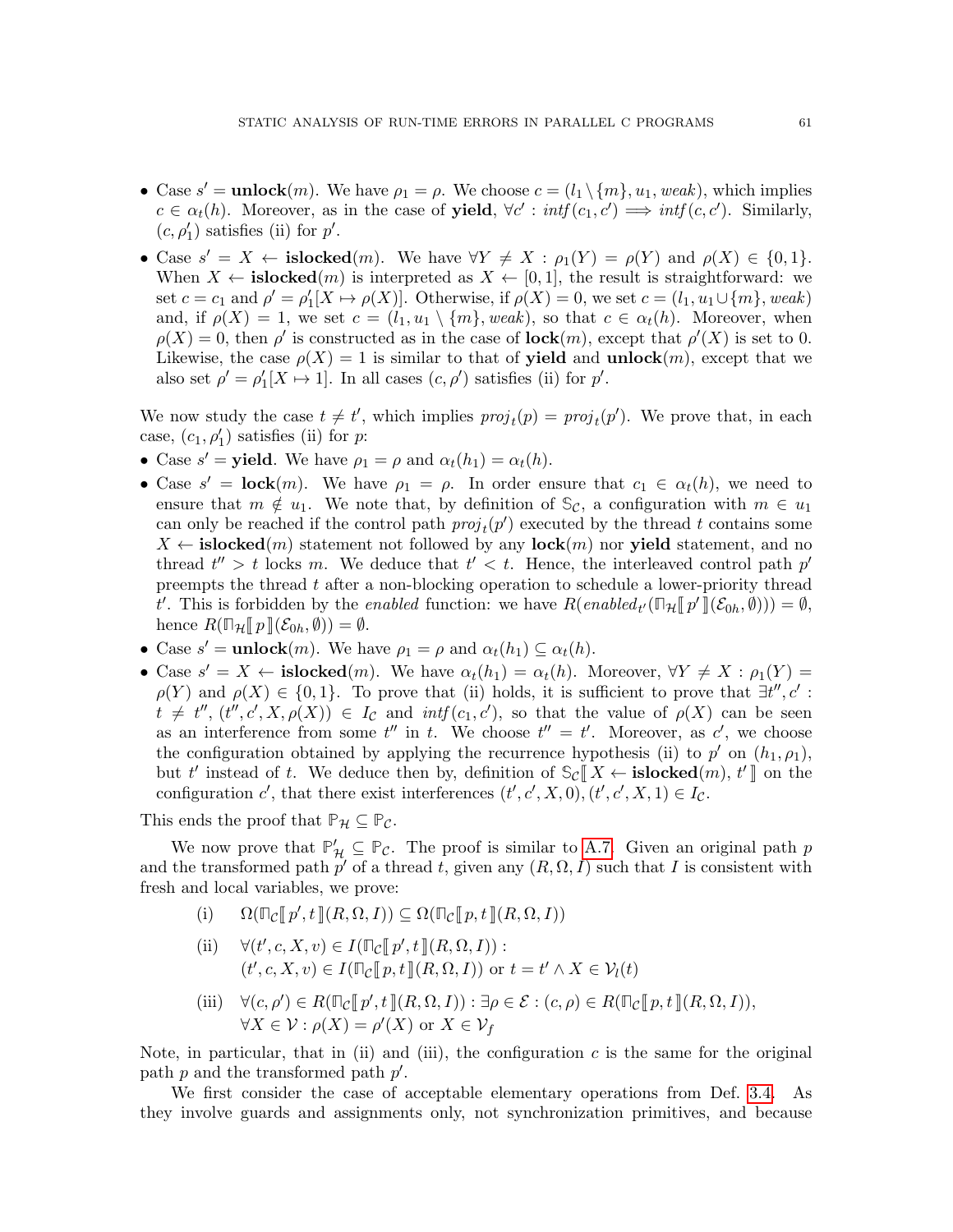$\mathbb{S}_{\mathcal{C}}[X \leftarrow e, t]$  and  $\mathbb{S}_{\mathcal{C}}[e \bowtie 0^{\circ}, t]$  never change the partitioning, the proof of (i)—(iii) for all elementary transformations is identical to that of proof [A.7.](#page-53-0)

We now prove that, if (i)–(iii) hold for a pair p, p', then they also hold for a pair  $p \cdot s$ ,  $p' \cdot s$ for any statement s. The case where s is an assignment or guard is also identical to that of proof [A.7,](#page-53-0) for the same reason. We now consider the case of synchronization primitives. (i) holds because synchronization primitives do not change the set of errors. The proof that (ii) holds is similar to the case of an assignment. Indeed, any interference added by s after p' has the form  $(t, c, X, \rho'(X))$  for some state  $(c, \rho') \in R(\mathbb{F}_c[\![p', t]\!](R, \Omega, I))$ . Due<br>to (iii), there is some  $(c, \rho) \in R(\mathbb{F}_c[\![p, t]\!](R, \Omega, I))$ , where either  $X \subseteq \mathcal{Y}_c$  or  $c(X) = c'(X)$ . to (iii), there is some  $(c, \rho) \in R(\mathbb{Z}[p, t](R, \Omega, I))$  where, either  $X \in \mathcal{V}_f$  or  $\rho(X) = \rho'(X)$ .<br>When  $X \notin \mathcal{V}_f$  we note that any  $(t, c, X, \rho'(X))$  added by eafter  $p'$  is also added by  $c$ When  $X \notin \mathcal{V}_f$ , we note that any  $(t, c, X, \rho'(X))$  added by s after p' is also added by s after p. Thus, the extra interferences in  $p'$  do not violate (ii). For the proof of (iii), take  $(c, \rho') \in R(\mathbb{T}_{\mathcal{C}}[\![p' \cdot s, t]\!](R, \Omega, I))$ . There exists some  $(c, \rho'_1) \in R(\mathbb{T}_{\mathcal{C}}[\![p', t]\!](R, \Omega, I))$ <br>where for all  $X \subset \mathcal{Y}$  either  $c'(X) = c'(X)$  or there is a well symphropized interference where, for all  $X \in V$ , either  $\rho'(X) = \rho'_1(X)$ , or there is a well synchronized interference  $(t', c', X, \rho'(X))$  with  $t \neq t'$ . By applying (ii) to the pair p, p', all these interferences are also in  $I(\mathbb{F}_{\mathcal{C}}[p, t](R, \Omega, I))$ . Thus, by applying (iii) to the pair  $p, p'$ , we get a state  $(c, \rho_1) \in$ <br> $B(\mathbb{F}_{\mathcal{C}}[p, t](R, \Omega, I))$  that also satisfies (iii) for the pair  $p, e, p'$ ,  $e$  $R(\mathbb{F}_{\mathcal{C}}[p, t](R, \Omega, I))$  that also satisfies (iii) for the pair  $p \cdot s$ ,  $p' \cdot s$ .

As in proof [A.7,](#page-53-0) the fact that, for any  $p, p', p'', q$ , if the pairs  $p, p'$  and  $p', p''$  satisfy (i)–(iii), then so do the pair p, p'' and the pair  $q \cdot p$ ,  $q \cdot p'$  is straightforward. This completes the proof that elementary path transformations can be applied in sequence and applied in a context containing any primitive statements (even synchronization ones) before and after the transformed part.

The end of the proof is identical to that of proof [A.7.](#page-53-0) We compare the fixpoints lfp  $F$ and *lfp* F' that compute respectively the semantics of the original program  $\mathbb{S}_{\mathcal{C}}[$  body<sub>t</sub>,  $t] =$ <br> $\mathbb{S}_{\mathcal{C}}[$   $\mathcal{C}_{\mathcal{C}}[$  body),  $t]$  and the transformed program  $\mathbb{S}_{\mathcal{C}}[$   $\mathcal{C}'(t)$ ,  $t]$  Then (i  $\mathbb{F}_C[\![\pi(body_t), t]\!]$  and the transformed program  $\mathbb{F}_C[\![\pi'(t), t]\!]$ . Then, (i) and (ii) imply that  $F'(X) \sqsubset_s F(X)$  and so the  $F' \sqsubset_s I$  the E except for interferences on local or free variables. In  $F(X) \sqsubseteq_{\mathcal{C}} F(X)$ , and so, *lfp F'*  $\sqsubseteq_{\mathcal{C}}$  *lfp F*, except for interferences on local or free variables. In particular,  $\Omega(lfp F') \subseteq \Omega(lfp F)$ . The interference semantics of the original program contains all the errors that can occur in any program obtained by acceptable thread transformations. As a consequence,  $\mathbb{P}'_{\mathcal{H}} \subseteq \mathbb{P}_{\mathcal{C}}$ .  $\Box$ 

#### <span id="page-61-0"></span>A.9. **Proof of Theorem [4.2.](#page-36-0)**  $\mathbb{P}_{\mathcal{C}} \subseteq \mathbb{P}_{\mathcal{C}}^{\sharp}$ ր<br>C∙

*Proof.* We remark that  $\mathbb{P}_{\mathcal{C}}$  and  $\mathbb{P}_{\mathcal{I}}$ , and so,  $\mathbb{P}_{\mathcal{C}}^{\sharp}$  $_{\mathcal{C}}^{\sharp}$  and  $\mathbb{P}_{\mathcal{I}}^{\sharp}$  $\mathcal{I}$ , are similar. In particular, the definitions for non-primitive statements and the fixpoint computation of interferences have the exact same structure. Hence, the proof [A.6](#page-52-0) applies directly to prove the soundness of non-primitive statements as a consequence of the soundness of primitive statements. Moreover, for assignments and tests, the proof of soundness is identical to the proof [A.6,](#page-52-0) but componentwise for each  $c \in \mathcal{C}$ . To prove the soundness of synchronization statements, we first observe the soundness of  $in^{\sharp}$  and  $out^{\sharp}$  in that:  $\forall t \in \mathcal{T}, l, u \subseteq \mathcal{M}, m \in \mathcal{M}, V^{\sharp} \in$  $\mathcal{E}^\sharp,\,I^\sharp\in\mathcal{I}^\sharp:\forall\rho\in\gamma_\mathcal{E}(V^\sharp):$ 

$$
in(t, l, u, m, \rho, \gamma_{\mathcal{I}}(I^{\sharp})) \subseteq \gamma_{\mathcal{E}}(in^{\sharp}(t, l, u, m, V^{\sharp}, I^{\sharp}))
$$
  

$$
out(t, l, u, m, \rho, \gamma_{\mathcal{I}}(I^{\sharp})) \subseteq \gamma_{\mathcal{I}}(out^{\sharp}(t, l, u, m, V^{\sharp}, I^{\sharp})) .
$$

Secondly, we observe that  $\mathbb{S}_{\mathcal{C}}^{\sharp}$  $\mathcal{C}$  first reorganizes (without loss of information) the sets of environment tuples  $R \subseteq C \times \mathcal{E}$  and interference tuples  $I \subseteq \mathcal{T} \times C \times \mathcal{V} \times \mathbb{R}$  appearing in  $\mathbb{S}_{\mathcal{C}}$ as functions  $R' \stackrel{\text{def}}{=} \lambda c : \{\rho \mid (c, \rho) \in R\}$  and  $I' \stackrel{\text{def}}{=} \lambda t, c, X : \{v \mid (t, c, X, v) \in I\}$ . Then,